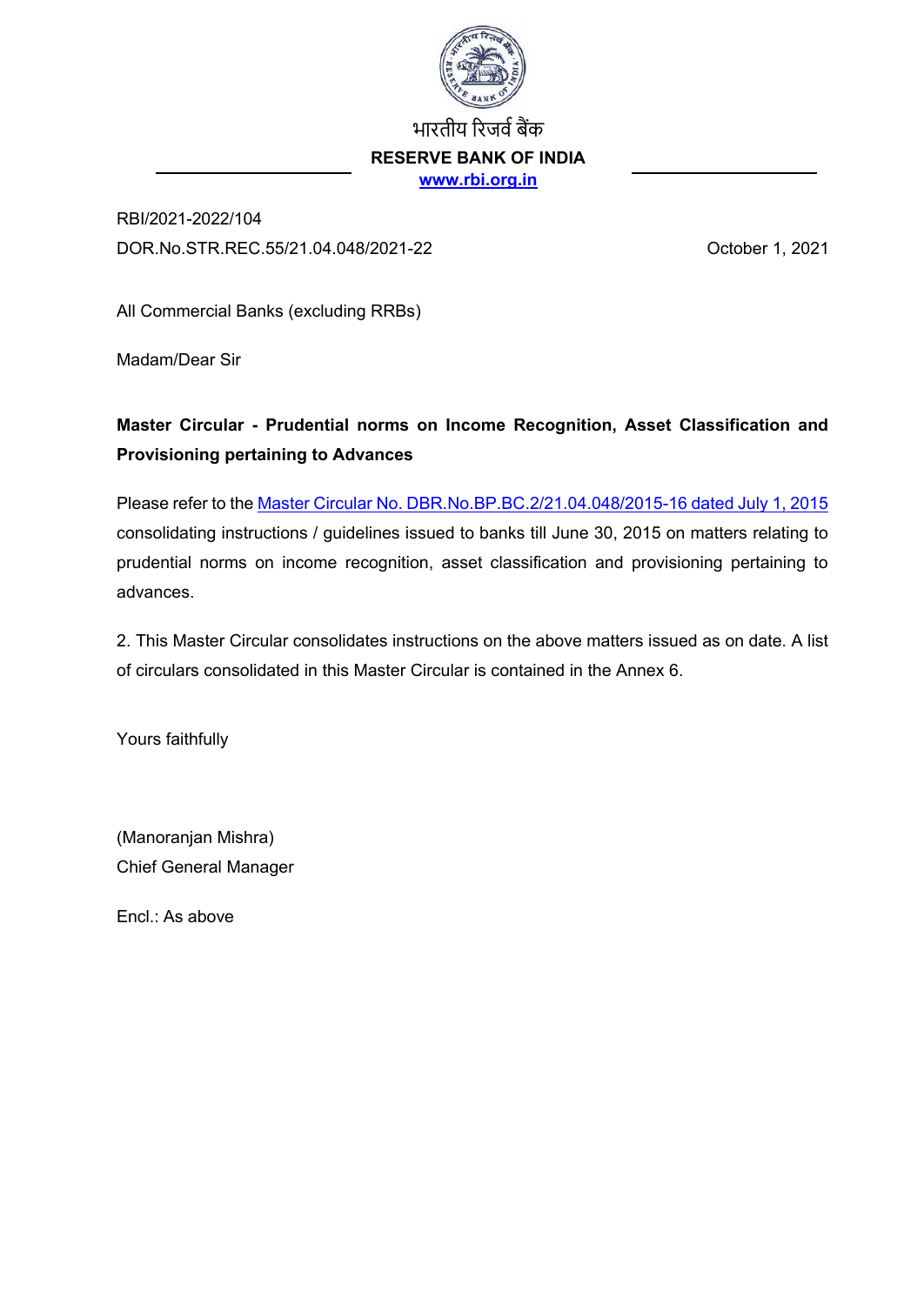# **MASTER CIRCULAR - PRUDENTIAL NORMS ON INCOME RECOGNITION, ASSET CLASSIFICATION AND PROVISIONING PERTAINING TO ADVANCES**

# **Table of Contents**

| 4.2.9 Accounts where there is erosion in the value of security/frauds committed by borrowers 13<br>4.2.10 Advances to Primary Agricultural Credit Societies (PACS)/Farmers' Service Societies (FSS) ceded to |  |  |
|--------------------------------------------------------------------------------------------------------------------------------------------------------------------------------------------------------------|--|--|
|                                                                                                                                                                                                              |  |  |
|                                                                                                                                                                                                              |  |  |
|                                                                                                                                                                                                              |  |  |
|                                                                                                                                                                                                              |  |  |
|                                                                                                                                                                                                              |  |  |
|                                                                                                                                                                                                              |  |  |
|                                                                                                                                                                                                              |  |  |
|                                                                                                                                                                                                              |  |  |
|                                                                                                                                                                                                              |  |  |
|                                                                                                                                                                                                              |  |  |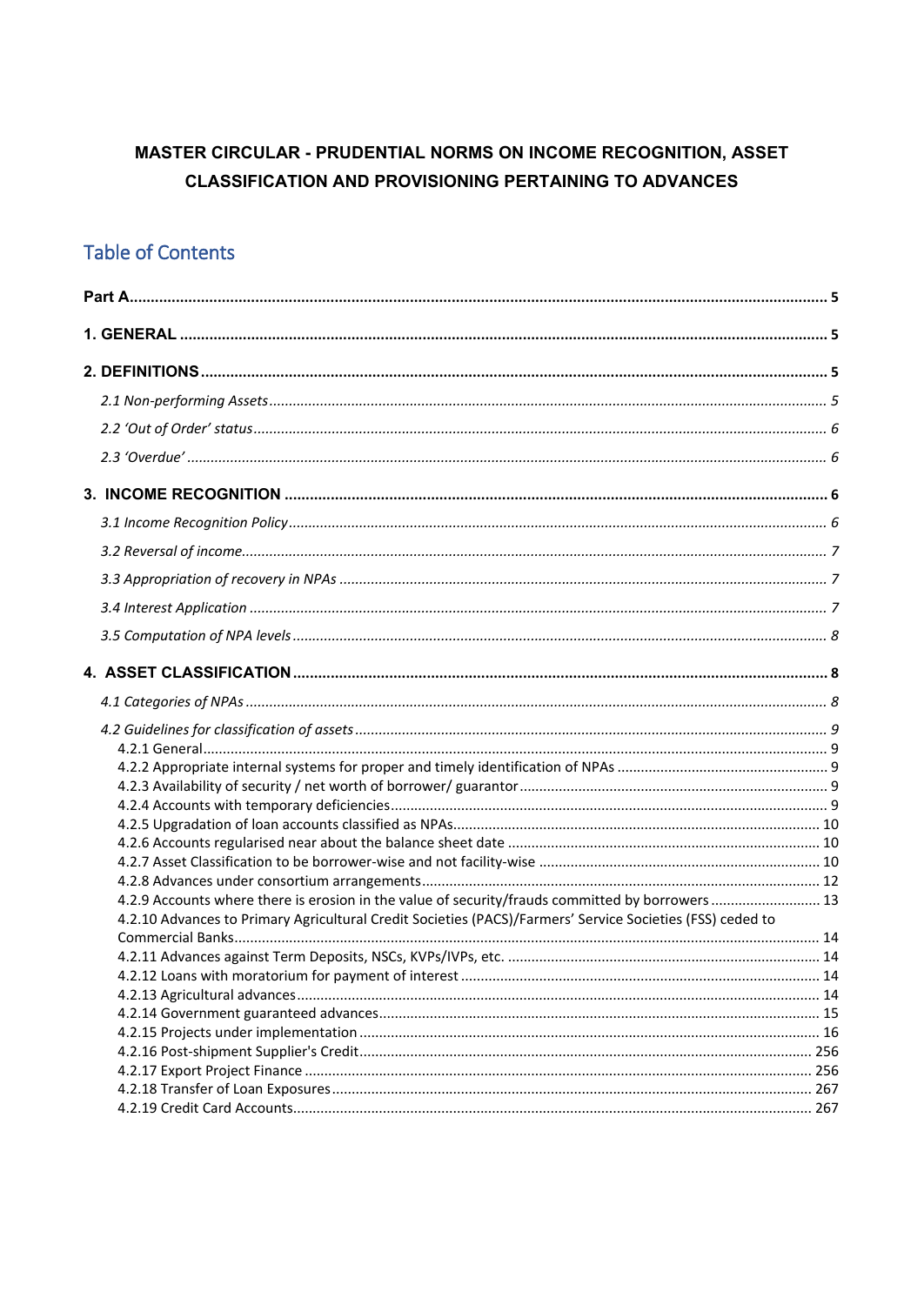| 5.9.4 Advance covered by guarantees of Credit Guarantee Fund Trust for Micro and Small Enterprises    |  |
|-------------------------------------------------------------------------------------------------------|--|
| (CGTMSE) or Credit Risk Guarantee Fund Trust for Low Income Housing (CRGFTLIH)34                      |  |
|                                                                                                       |  |
| 5.9.7 Provisioning norms for Liquidity facility provided for Securitisation transactions37            |  |
|                                                                                                       |  |
|                                                                                                       |  |
| 5.9.10 Provisioning requirement in terms of Guidelines on Enhancing Credit Supply for Large Borrowers |  |
|                                                                                                       |  |
|                                                                                                       |  |
|                                                                                                       |  |
|                                                                                                       |  |
|                                                                                                       |  |
|                                                                                                       |  |
|                                                                                                       |  |
|                                                                                                       |  |
|                                                                                                       |  |
|                                                                                                       |  |
|                                                                                                       |  |
|                                                                                                       |  |
|                                                                                                       |  |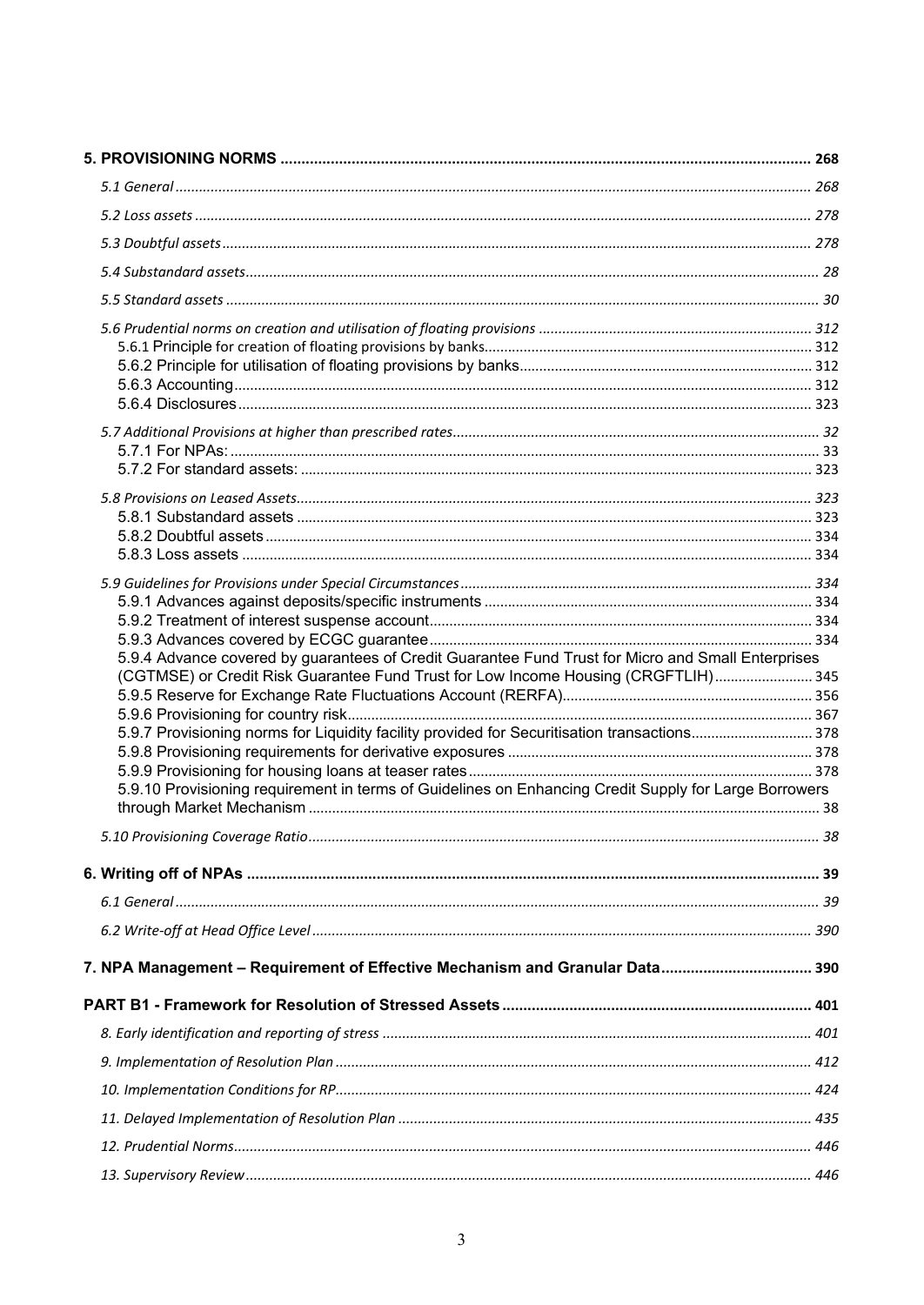| 21. Conversion of Principal into Debt / Equity and Unpaid Interest into 'Funded Interest Term Loan' (FITL), |  |
|-------------------------------------------------------------------------------------------------------------|--|
|                                                                                                             |  |
|                                                                                                             |  |
|                                                                                                             |  |
|                                                                                                             |  |
|                                                                                                             |  |
|                                                                                                             |  |
|                                                                                                             |  |
|                                                                                                             |  |
|                                                                                                             |  |
|                                                                                                             |  |
|                                                                                                             |  |
|                                                                                                             |  |
|                                                                                                             |  |
|                                                                                                             |  |
| Annex - 1 Details of Gross Advances, Gross NPAs, Net Advances and Net NPAs  63                              |  |
| Annex - 2: Activities eligible for crop season linked asset classification norms 65                         |  |
|                                                                                                             |  |
|                                                                                                             |  |
|                                                                                                             |  |
|                                                                                                             |  |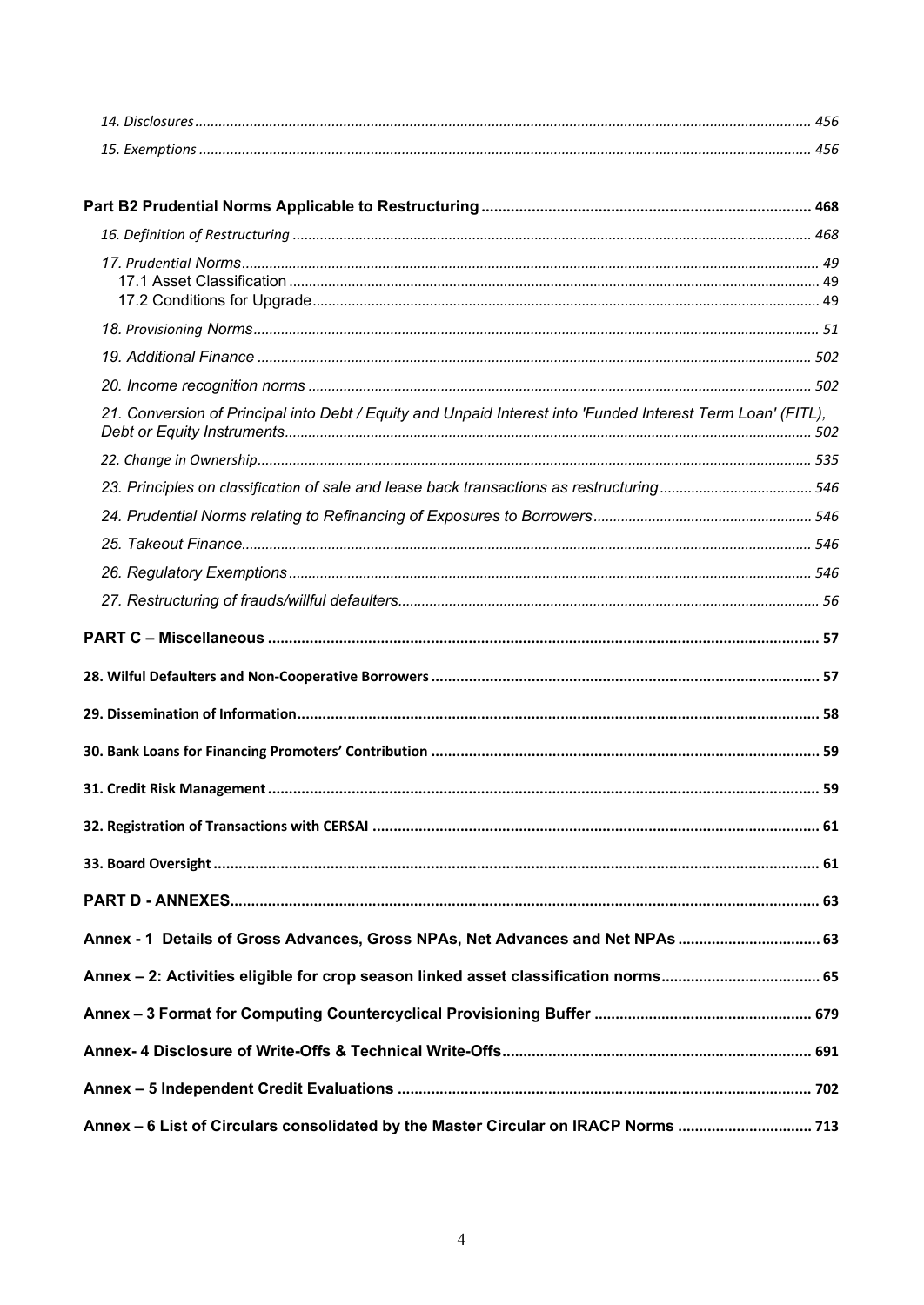# **Master Circular - Prudential Norms on Income Recognition, Asset Classification and Provisioning pertaining to Advances**

# **Part A**

## <span id="page-4-1"></span><span id="page-4-0"></span>1. GENERAL

1.1 In line with the international practices and as per the recommendations made by the Committee on the Financial System (Chairman Shri M. Narasimham), the Reserve Bank of India has introduced, in a phased manner, prudential norms for income recognition, asset classification and provisioning for the advances portfolio of the banks so as to move towards greater consistency and transparency in the published accounts.

1.2 The policy of income recognition should be objective and based on record of recovery rather than on any subjective considerations. Likewise, the classification of assets of banks has to be done on the basis of objective criteria which would ensure a uniform and consistent application of the norms. Also, the provisioning should be made on the basis of the classification of assets based on the period for which the asset has remained non-performing and the availability of security and the realisable value thereof.

1.3 Banks are urged to ensure that while granting loans and advances, realistic repayment schedules may be fixed on the basis of cash flows with borrowers. This would go a long way to facilitate prompt repayment by the borrowers and thus improve the record of recovery in advances.

# <span id="page-4-2"></span>2. DEFINITIONS

# <span id="page-4-3"></span>2.1 Non-performing Assets

2.1.1 An asset, including a leased asset, becomes non performing when it ceases to generate income for the bank.

- 2.1.2 A non performing asset (NPA) is a loan or an advance where;
	- i. interest and/ or instalment of principal remains overdue for a period of more than 90 days in respect of a term loan,
	- ii. the account remains 'out of order' as indicated at paragraph 2.2 below, in respect of an Overdraft/Cash Credit (OD/CC),
	- iii. the bill remains overdue for a period of more than 90 days in the case of bills purchased and discounted,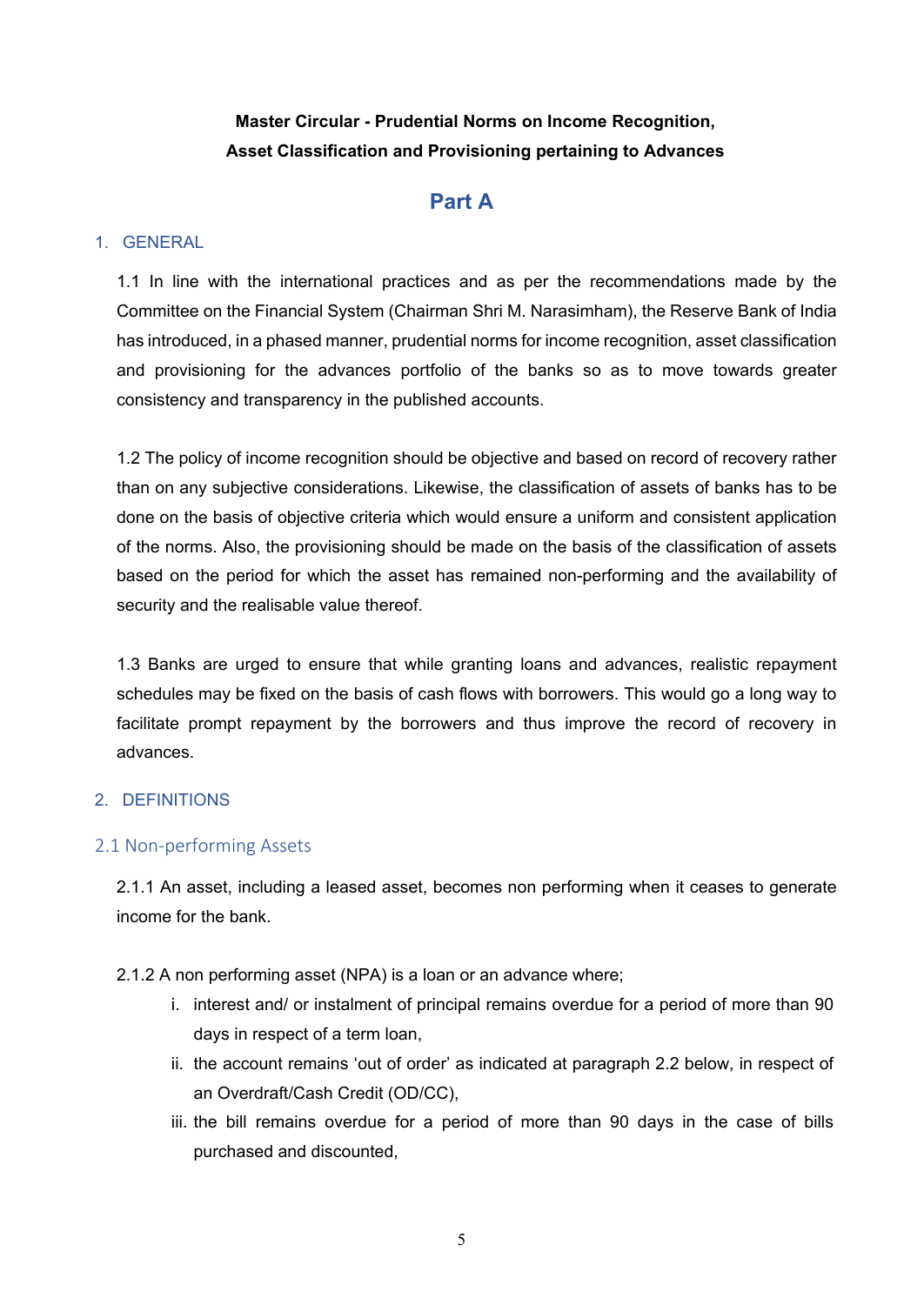- iv. the instalment of principal or interest thereon remains overdue for two crop seasons for short duration crops,
- v. the instalment of principal or interest thereon remains overdue for one crop season for long duration crops,
- vi. the amount of liquidity facility remains outstanding for more than 90 days, in respect of a securitisation transaction undertaken in terms of the [Reserve Bank of India](https://www.rbi.org.in/Scripts/BS_ViewMasDirections.aspx?id=12165)  [\(Securitisation of Standard Assets\) Directions, 2021.](https://www.rbi.org.in/Scripts/BS_ViewMasDirections.aspx?id=12165)
- vii. in respect of derivative transactions, the overdue receivables representing positive mark-to-market value of a derivative contract, if these remain unpaid for a period of 90 days from the specified due date for payment.

2.1.3 In case of interest payments, banks should, classify an account as NPA only if the interest due and charged during any quarter is not serviced fully within 90 days from the end of the quarter.

2.1.4 In addition, an account may also be classified as NPA in terms of certain specific provisions of this Master Circular, including inter alia Paragraphs 4.2.4, 4.2.9 and Part B2.

# <span id="page-5-0"></span>2.2 'Out of Order' status

An account should be treated as **'out of order'** if the outstanding balance remains continuously in excess of the sanctioned limit/drawing power for 90 days. In cases where the outstanding balance in the principal operating account is less than the sanctioned limit/drawing power, but there are no credits continuously for 90 days as on the date of Balance Sheet or credits are not enough to cover the interest debited during the same period, these accounts should be treated as **'out of order'**.

# <span id="page-5-1"></span>2.3 'Overdue'

Any amount due to the bank under any credit facility is 'overdue' if it is not paid on the due date fixed by the bank.

# <span id="page-5-2"></span>3. INCOME RECOGNITION

# <span id="page-5-3"></span>3.1Income Recognition Policy

3.1.1 The policy of income recognition has to be objective and based on the record of recovery. Therefore, the banks should not charge and take to income account interest on any NPA. **This will apply to Government guaranteed accounts also.**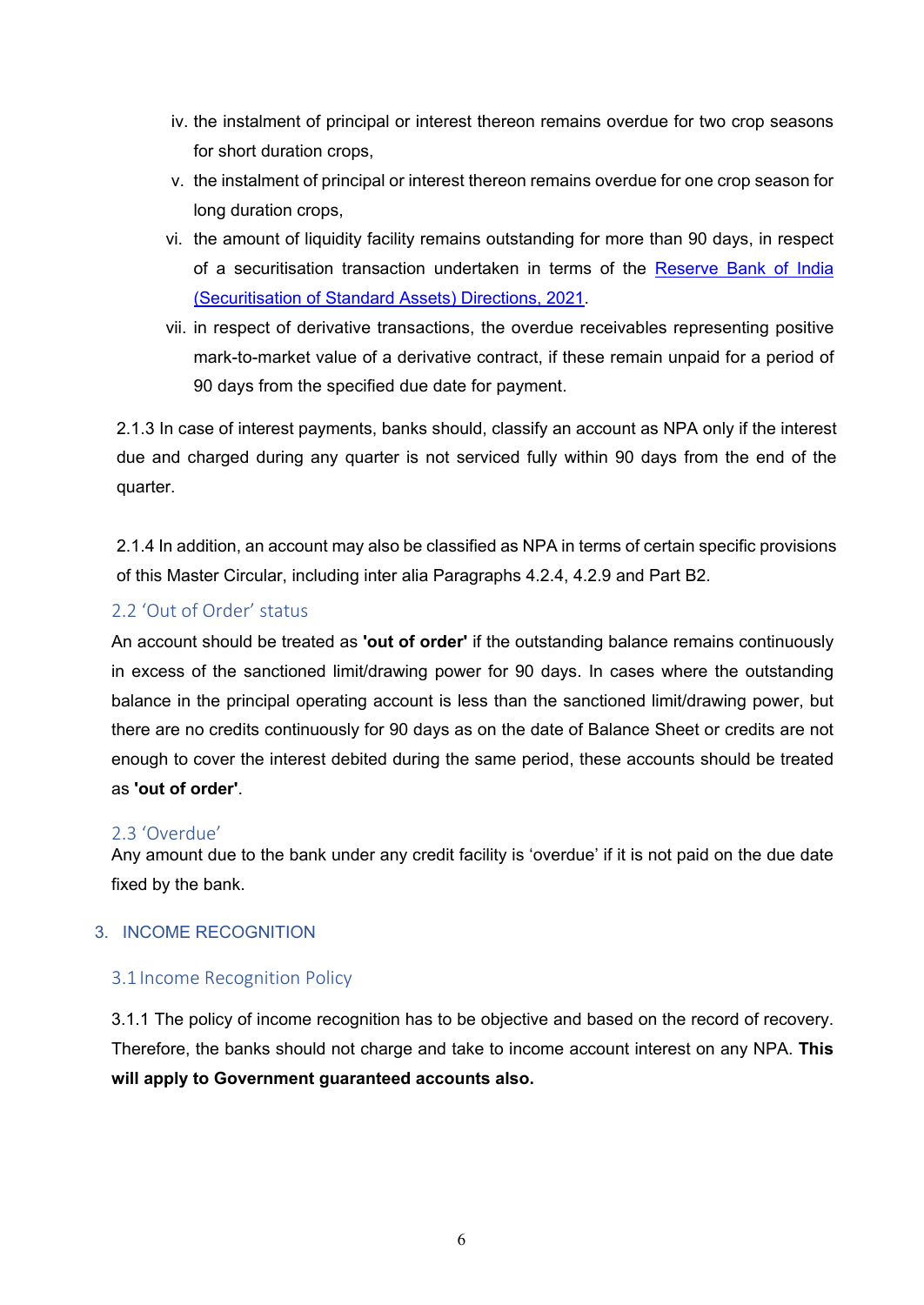3.1.2 However, interest on advances against Term Deposits, National Savings Certificates (NSCs), Indira Vikas Patras (IVPs), Kisan Vikas Patras (KVPs) and Life policies may be taken to income account on the due date, provided adequate margin is available in the accounts.

3.1.3 Fees and commissions earned by the banks as a result of renegotiations or rescheduling of outstanding debts should be recognised on an accrual basis over the period of time covered by the renegotiated or rescheduled extension of credit.

# <span id="page-6-0"></span>3.2Reversal of income

3.2.1 If any advance, including bills purchased and discounted, becomes NPA, the entire interest accrued and credited to income account in the past periods, should be reversed if the same is not realised. This will apply to Government guaranteed accounts also.

3.2.2 In respect of NPAs, fees, commission and similar income that have accrued should cease to accrue in the current period and should be reversed with respect to past periods, if uncollected.

3.2.3 Leased Assets - The *finance charge* component of finance income [as defined in 'AS 19 Leases')] on the leased asset which has accrued and was credited to income account before the asset became non performing, and remaining unrealised, should be reversed or provided for in the current accounting period.

# <span id="page-6-1"></span>3.3Appropriation of recovery in NPAs

3.3.1 Interest realised on NPAs may be taken to income account provided the credits in the accounts towards interest are not out of fresh/ additional credit facilities sanctioned to the borrower concerned.

3.3.2 In the absence of a clear agreement between the bank and the borrower for the purpose of appropriation of recoveries in NPAs (i.e. towards principal or interest due), banks should adopt an accounting principle and exercise the right of appropriation of recoveries in a uniform and consistent manner.

# <span id="page-6-2"></span>3.4Interest Application

On an account turning NPA, banks should reverse the interest already charged and not collected by debiting Profit and Loss account and stop further application of interest. However, banks may continue to record such accrued interest in a Memorandum account in their books. For the purpose of computing Gross Advances, interest recorded in the Memorandum account should not be taken into account.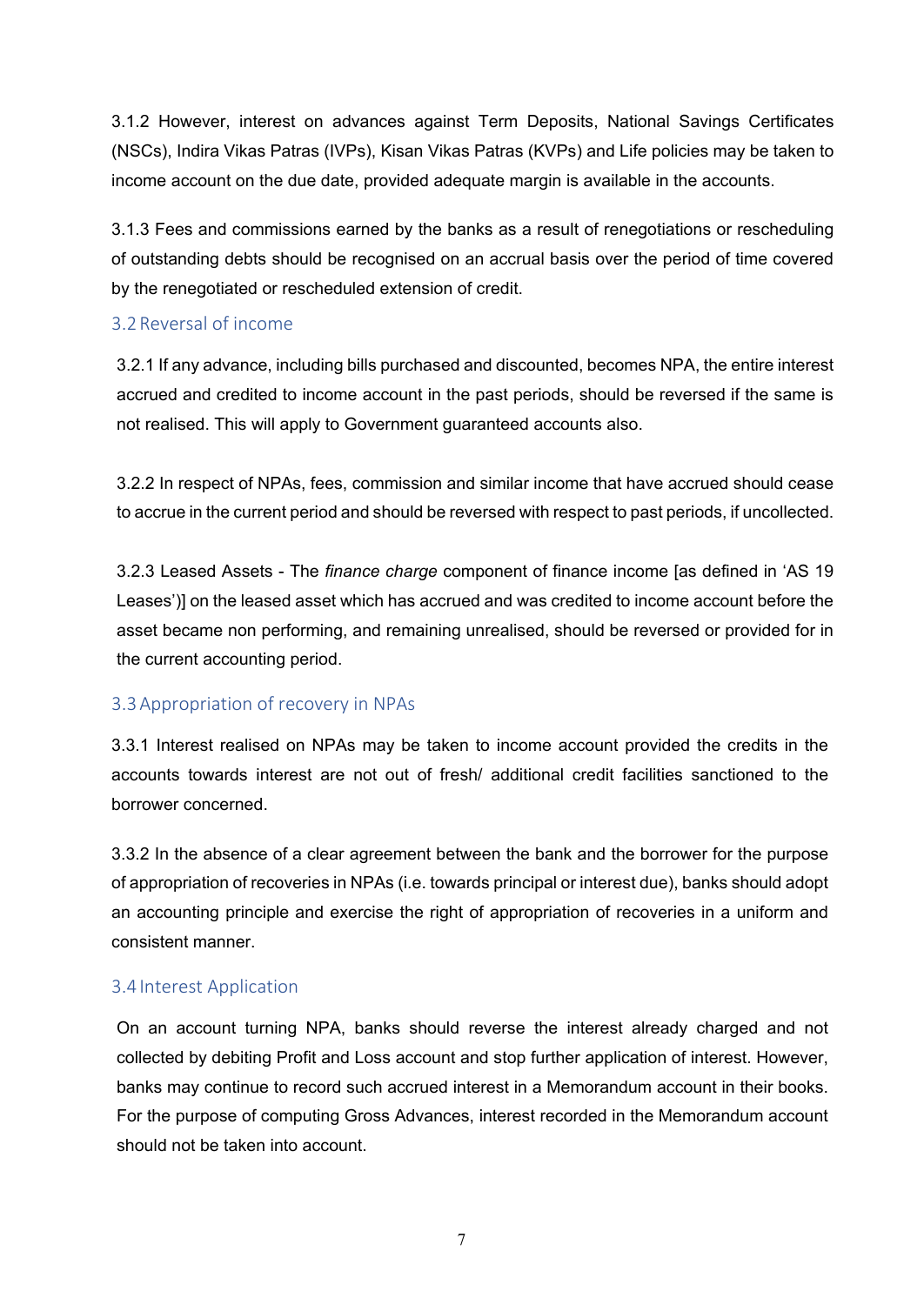# <span id="page-7-0"></span>3.5Computation of NPA levels

Banks are advised to compute their Gross Advances, Net Advances, Gross NPAs and Net NPAs, as per the format in **Annex -1**.

## <span id="page-7-1"></span>4. ASSET CLASSIFICATION

# <span id="page-7-2"></span>4.1Categories of NPAs

Banks are required to classify non performing assets further into the following three categories based on the period for which the asset has remained non performing and the realisability of the dues:

- **(i) Substandard Assets**
- **(ii) Doubtful Assets**
- **(iii) Loss Assets**

## 4.1.1 Substandard Assets

With effect from March 31, 2005, a substandard asset would be one, which has remained NPA for a period less than or equal to 12 months. Such an asset will have well defined credit weaknesses that jeopardise the liquidation of the debt and are characterised by the distinct possibility that the banks will sustain some loss, if deficiencies are not corrected.

### 4.1.2 Doubtful Assets

With effect from March 31, 2005, an asset would be classified as doubtful if it has remained in the substandard category for a period of 12 months. A loan classified as doubtful has all the weaknesses inherent in assets that were classified as substandard, with the added characteristic that the weaknesses make collection or liquidation in full, – on the basis of currently known facts, conditions and values – highly questionable and improbable.

### 4.1.3 Loss Assets

A loss asset is one where loss has been identified by the bank or internal or external auditors or the RBI inspection but the amount has not been written off wholly. In other words, such an asset is considered uncollectible and of such little value that its continuance as a bankable asset is not warranted although there may be some salvage or recovery value.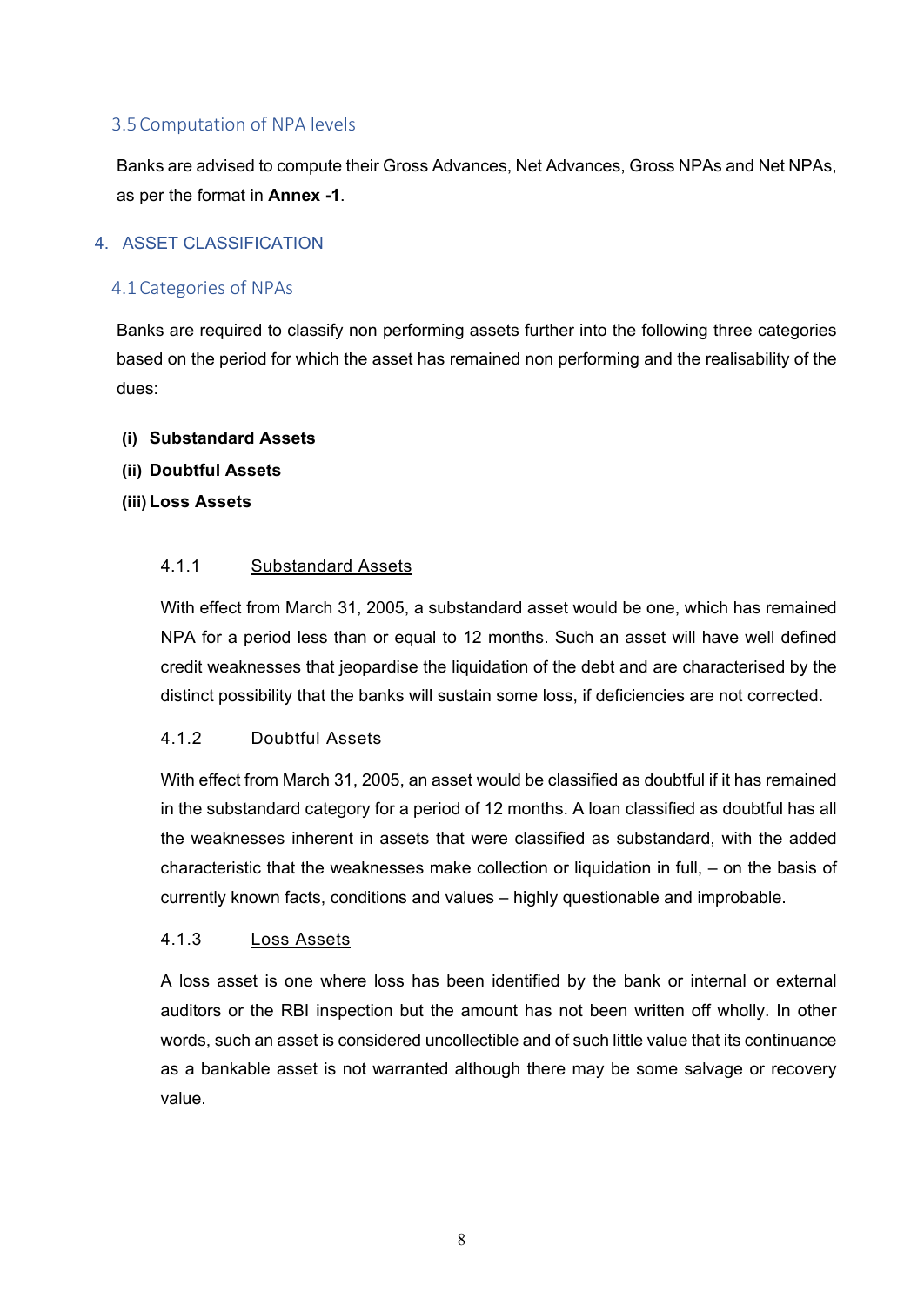# <span id="page-8-1"></span><span id="page-8-0"></span>4.2Guidelines for classification of assets 4.2.1 General

Broadly speaking, classification of assets into above categories should be done taking into account the degree of well-defined credit weaknesses.

## <span id="page-8-2"></span>4.2.2 Appropriate internal systems for proper and timely identification of NPAs

Banks should establish appropriate internal systems (including technology enabled processes) for proper and timely identification of NPAs, including putting in the necessary infrastructure to comply with the requirements of the [circular DoS.CO.PPG./SEC.03/11.01.005/2020-21 dated](https://www.rbi.org.in/Scripts/NotificationUser.aspx?Id=11964&Mode=0)  [September 14, 2020](https://www.rbi.org.in/Scripts/NotificationUser.aspx?Id=11964&Mode=0) on Automation of Income Recognition, Asset Classification and Provisioning processes in banks (as updated).

## <span id="page-8-3"></span>4.2.3 Availability of security / net worth of borrower/ guarantor

The availability of security or net worth of borrower/ guarantor should not be taken into account for the purpose of treating an advance as NPA or otherwise, except to the extent provided in Paragraph 4.2.9.

## <span id="page-8-4"></span>4.2.4 Accounts with temporary deficiencies

The classification of an asset as NPA should be based on the record of recovery. Bank should not classify an advance account as NPA merely due to the existence of some deficiencies which are temporary in nature such as non-availability of adequate drawing power based on the latest available stock statement, balance outstanding exceeding the limit temporarily, non-submission of stock statements and non-renewal of the limits on the due date, etc. In the matter of classification of accounts with such deficiencies banks may follow the following guidelines:

- a) Banks should ensure that drawings in the working capital accounts are covered by the adequacy of current assets, since current assets are first appropriated in times of distress. Drawing power is required to be arrived at based on the stock statement which is current. However, considering the difficulties of large borrowers, stock statements relied upon by the banks for determining drawing power should not be older than three months. The outstanding in the account based on drawing power calculated from stock statements older than three months, would be deemed as irregular.
- b) A working capital borrowal account will become NPA if such irregular drawings are permitted in the account for a continuous period of 90 days even though the unit may be working or the borrower's financial position is satisfactory.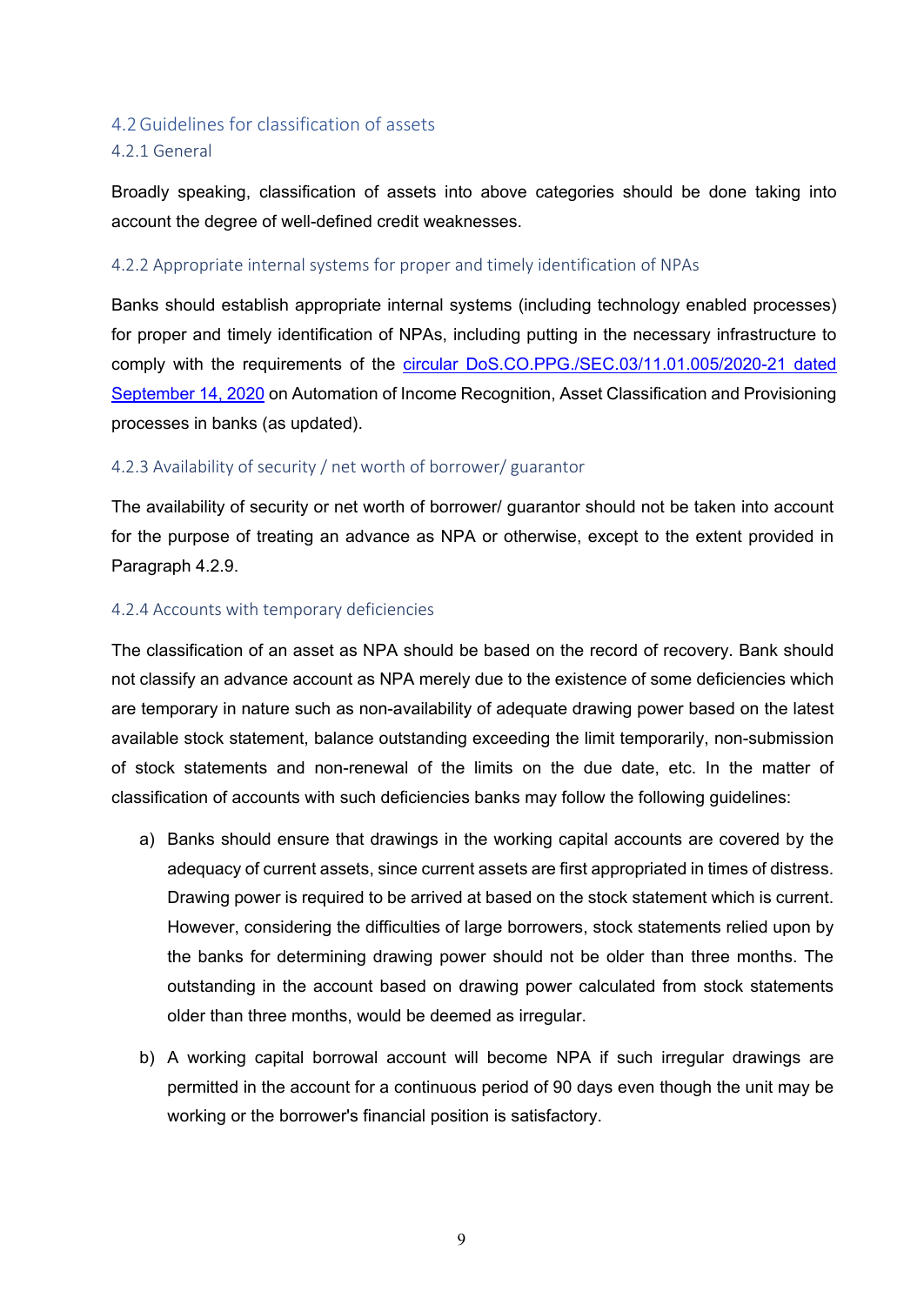c) Regular and *ad hoc* credit limits need to be reviewed/ regularised not later than three months from the due date/date of ad hoc sanction. In case of constraints such as nonavailability of financial statements and other data from the borrowers, the branch should furnish evidence to show that renewal/ review of credit limits is already on and would be completed soon. In any case, delay beyond six months is not considered desirable as a general discipline. Hence, an account where the regular/ ad hoc credit limits have not been reviewed/ renewed within 180 days from the due date/ date of ad hoc sanction will be treated as NPA.

#### <span id="page-9-0"></span>4.2.5 Upgradation of loan accounts classified as NPAs

If arrears of interest and principal are paid by the borrower in the case of loan accounts classified as NPAs, the account should no longer be treated as nonperforming and may be classified as 'standard' accounts. With regard to upgradation of accounts classified as NPA due to restructuring, non-achievement of DCCO, etc., the instructions as specified for such cases shall be applicable.

#### <span id="page-9-1"></span>4.2.6 Accounts regularised near about the balance sheet date

The asset classification of borrowal accounts where a solitary or a few credits are recorded before the balance sheet date should be handled with care and without scope for subjectivity. Where the account indicates inherent weakness on the basis of the data available, the account should be deemed as a NPA. In other genuine cases, the banks must furnish satisfactory evidence to the Statutory Auditors/Inspecting Officers about the manner of regularisation of the account to eliminate doubts on their performing status.

### <span id="page-9-2"></span>4.2.7 Asset Classification to be borrower-wise and not facility-wise

4.2.7.1 It is difficult to envisage a situation when only one facility to a borrower/one investment in any of the securities issued by the borrower becomes a problem credit/investment and not others. Therefore, all the facilities granted by a bank to a borrower and investment in all the securities issued by the borrower will have to be treated as NPA/NPI and not the particular facility/investment or part thereof which has become irregular.

4.2.7.2 If the debits arising out of devolvement of letters of credit or invoked guarantees are parked in a separate account, the balance outstanding in that account also should be treated as a part of the borrower's principal operating account for the purpose of application of prudential norms on income recognition, asset classification and provisioning.

4.2.7.3 The bills discounted under LC favouring a borrower may not be classified as a Nonperforming assets (NPA), when any other facility granted to the borrower is classified as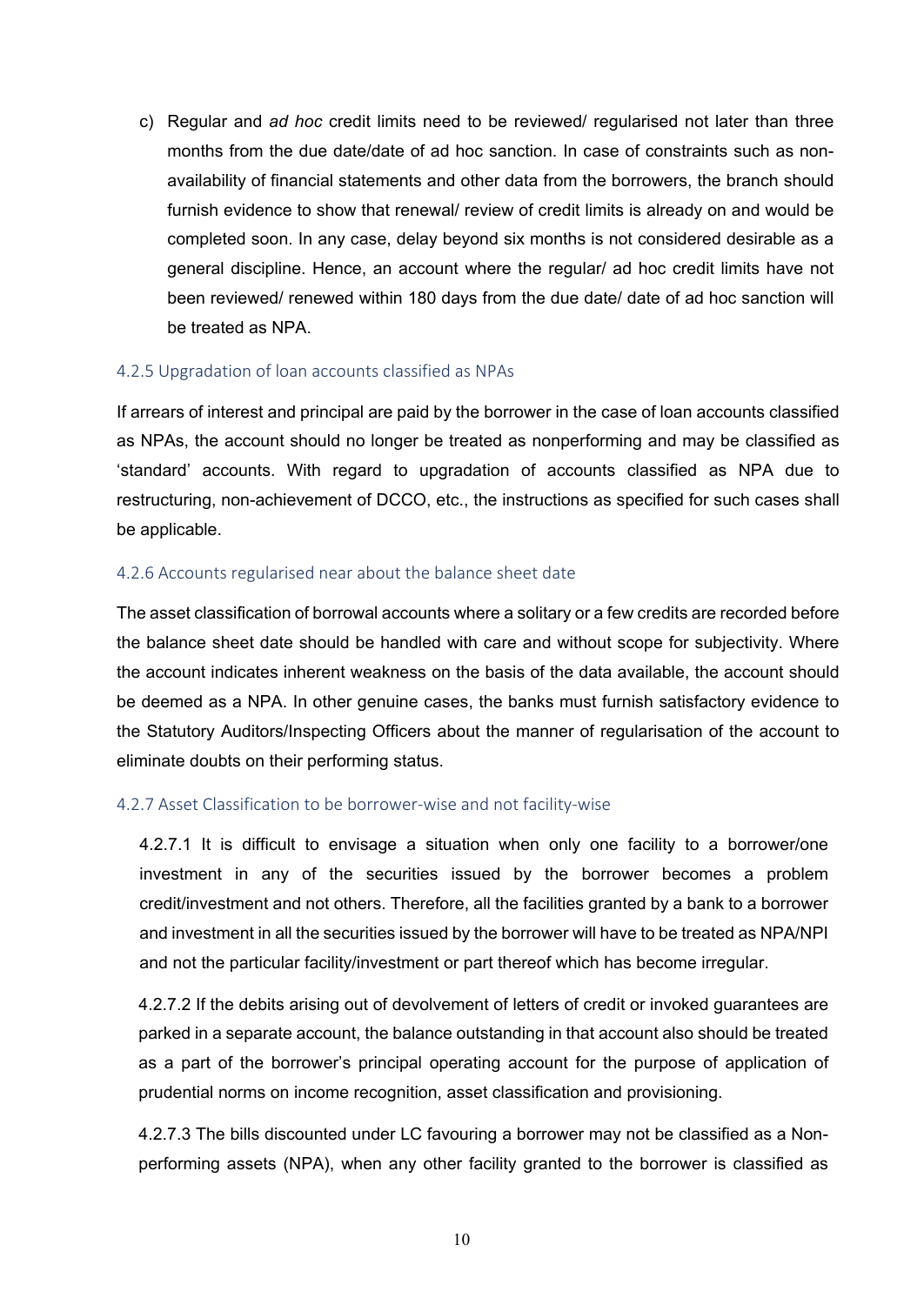NPA. However, in case documents under LC are not accepted on presentation or the payment under the LC is not made on the due date by the LC issuing bank for any reason and the borrower does not immediately make good the amount disbursed as a result of discounting of concerned bills, the outstanding bills discounted will immediately be classified as NPA with effect from the date when the other facilities had been classified as NPA.

#### 4.2.7.4 Derivative Contracts

- a) The overdue receivables representing positive mark-to-market value of a derivative contract will be treated as a non-performing asset, if these remain unpaid for 90 days or more. In case the overdues arising from forward contracts and plain vanilla swaps and options become NPAs, all other funded facilities granted to the client shall also be classified as nonperforming asset following the principle of borrower-wise classification as per the existing asset classification norms. However, any amount, representing positive mark-to-market value of the foreign exchange derivative contracts (other than forward contract and plain vanilla swaps and options) that were entered into during the period April 2007 to June 2008, which has already crystallised or might crystallise in future and is / becomes receivable from the client, should be parked in a separate account maintained in the name of the client / counterparty. This amount, even if overdue for a period of 90 days or more, will not make other funded facilities provided to the client, NPA on account of the principle of borrower-wise asset classification, though such receivable overdue for 90 days or more shall itself be classified as NPA, as per the extant Income Recognition and Asset Classification (IRAC) norms. The classification of all other assets of such clients will, however, continue to be governed by the extant IRAC norms.
- b) If the client concerned is also a borrower of the bank enjoying a Cash Credit or Overdraft facility from the bank, the receivables mentioned at sub-paragraph (a) above may be debited to that account on due date and the impact of its non-payment would be reflected in the cash credit / overdraft facility account. The principle of borrower-wise asset classification would be applicable here also, as per extant norms.
- c) In cases where the contract provides for settlement of the current mark-to-market value of a derivative contract before its maturity, only the current credit exposure (not the potential future exposure) will be classified as a non-performing asset after an overdue period of 90 days.
- d) As the overdue receivables mentioned above would represent unrealised income already booked by the bank on accrual basis, after 90 days of overdue period, the amount already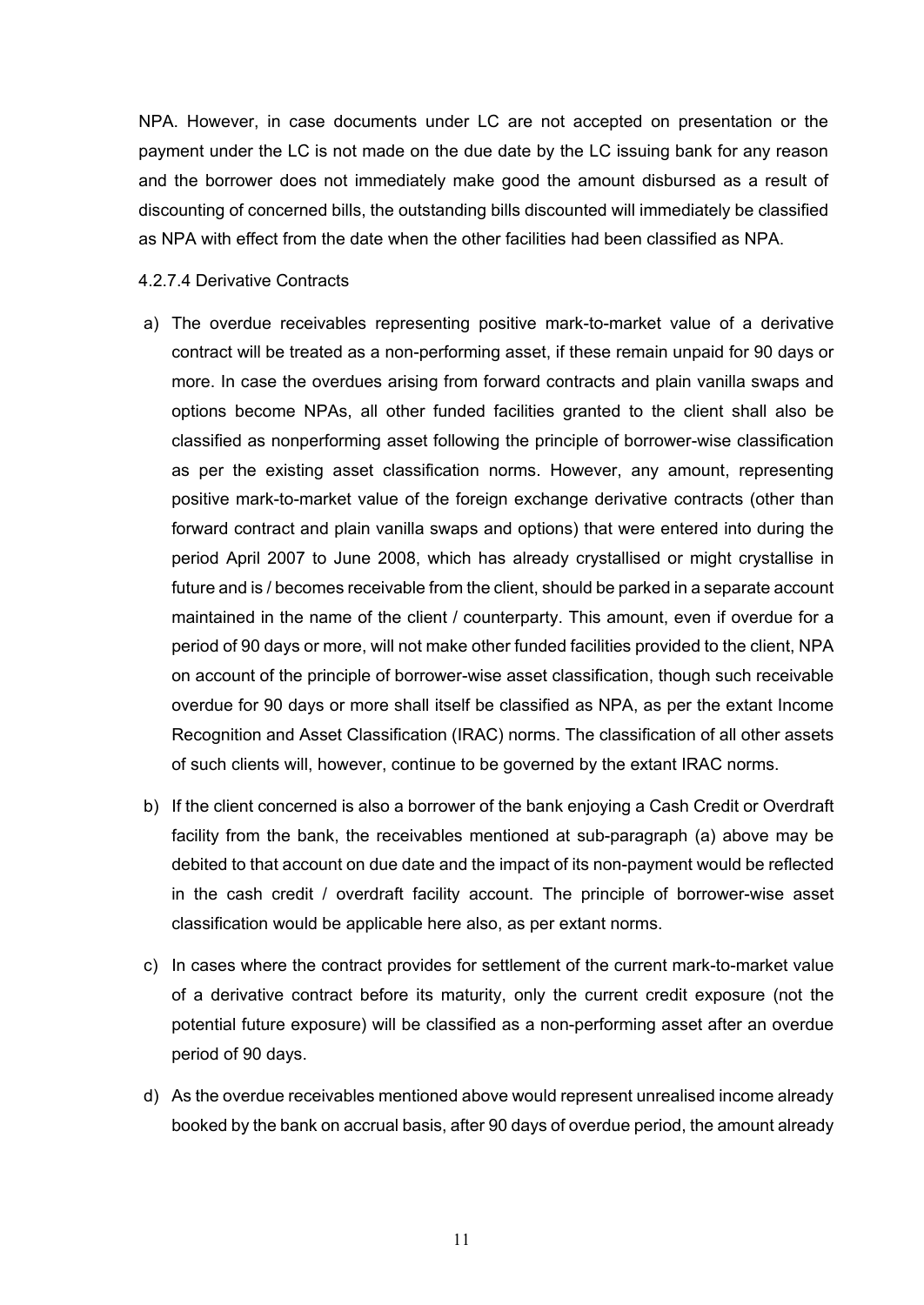taken to 'Profit and Loss a/c' should be reversed and held in a 'Suspense Account-Crystalised Receivables' in the same manner as done in the case of overdue advances.

- e) Further, in cases where the derivative contracts provides for more settlements in future, the MTM value will comprise of (a) crystallised receivables and (b) positive or negative MTM in respect of future receivables. If the derivative contract is not terminated on the overdue receivable remaining unpaid for 90 days, in addition to reversing the crystallised receivable from Profit and Loss Account as stipulated in sub-paragraph (d) above, the positive MTM pertaining to future receivables may also be reversed from Profit and Loss Account to another account styled as 'Suspense Account – Positive MTM'. The subsequent positive changes in the MTM value may be credited to the 'Suspense Account – Positive MTM', not to P&L Account. The subsequent decline in MTM value may be adjusted against the balance in 'Suspense Account – Positive MTM'. If the balance in this account is not sufficient, the remaining amount may be debited to the P&L Account. On payment of the overdues in cash, the balance in the 'Suspense Account-Crystalised Receivables' may be transferred to the 'Profit and Loss Account', to the extent payment is received.
- f) If the bank has other derivative exposures on the borrower, it follows that the MTMs of other derivative exposures should also be dealt with / accounted for in the manner as described in sub-paragraph (e) above, subsequent to the crystalised/settlement amount in respect of a particular derivative transaction being treated as NPA.
- g) Similarly, in case a fund-based credit facility extended to a borrower is classified as NPA, the MTMs of all the derivative exposures should be treated in the manner discussed above.

#### <span id="page-11-0"></span>4.2.8 Advances under consortium arrangements

Asset classification of accounts under consortium should be based on the record of recovery of the individual member banks and other aspects having a bearing on the recoverability of the advances. Where the remittances by the borrower under consortium lending arrangements are pooled with one bank and/or where the bank receiving remittances is not parting with the share of other member banks, the account will be treated as not serviced in the books of the other member banks and therefore, be treated as NPA. The banks participating in the consortium should, therefore, arrange to get their share of recovery transferred from the lead bank or get an express consent from the lead bank for the transfer of their share of recovery, to ensure proper asset classification in their respective books.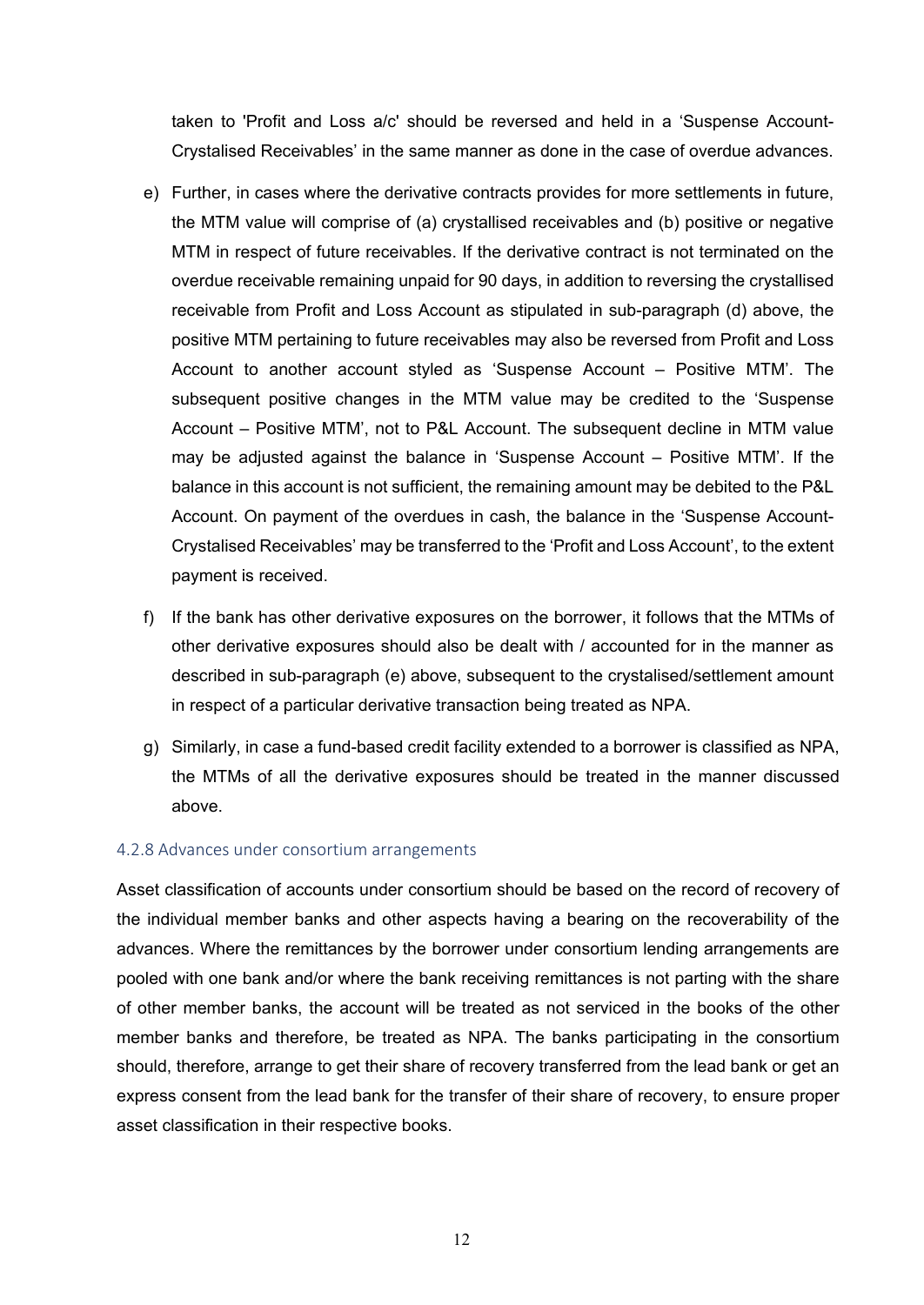### <span id="page-12-0"></span>4.2.9 Accounts where there is erosion in the value of security/frauds committed by borrowers

4.2.9.1 In respect of accounts where there are potential threats for recovery on account of erosion in the value of security or non-availability of security and existence of other factors such as frauds committed by borrowers it will not be prudent that such accounts should go through various stages of asset classification. In cases of such serious credit impairment, the asset should be straightaway classified as doubtful or loss asset as appropriate:

- a) Erosion in the value of security can be reckoned as significant when the realisable value of the security is less than 50 per cent of the value assessed by the bank or accepted by RBI at the time of last inspection, as the case may be. Such NPAs may be straightaway classified under doubtful category.
- b) If the realisable value of the security, as assessed by the bank/ approved valuers/ RBI is less than 10 per cent of the outstanding in the borrowal accounts, the existence of security should be ignored and the asset should be straightaway classified as loss asset.

4.2.9.2 Provisioning norms in respect of all cases of fraud:

a) Banks should normally provide for the entire amount due to the bank or for which the bank is liable (including in case of deposit accounts), immediately upon a fraud being detected. While computing the provisioning requirement, banks may adjust financial collateral eligible under Basel III Capital Regulations - Capital Charge for Credit Risk (Standardised Approach), if any, available with them with regard to the accounts declared as fraud account;

b) However, to smoothen the effect of such provisioning on quarterly profit and loss, banks have the option to make the provisions over a period, not exceeding four quarters, commencing from the quarter in which the fraud has been detected;

c) Where the bank chooses to provide for the fraud over two to four quarters and this results in the full provisioning being made in more than one financial year, banks should debit 'other reserves' [i.e., reserves other than the one created in terms of Section 17(2) of the Banking Regulation Act 1949] by the amount remaining un-provided at the end of the financial year by credit to provisions. However, banks should proportionately reverse the debits to 'other reserves' and complete the provisioning by debiting profit and loss account, in the subsequent quarters of the next financial year;

d) Banks shall make suitable disclosures with regard to number of frauds reported, amount involved in such frauds, quantum of provision made during the year and quantum of unamortised provision debited from 'other reserves' as at the end of the year.

13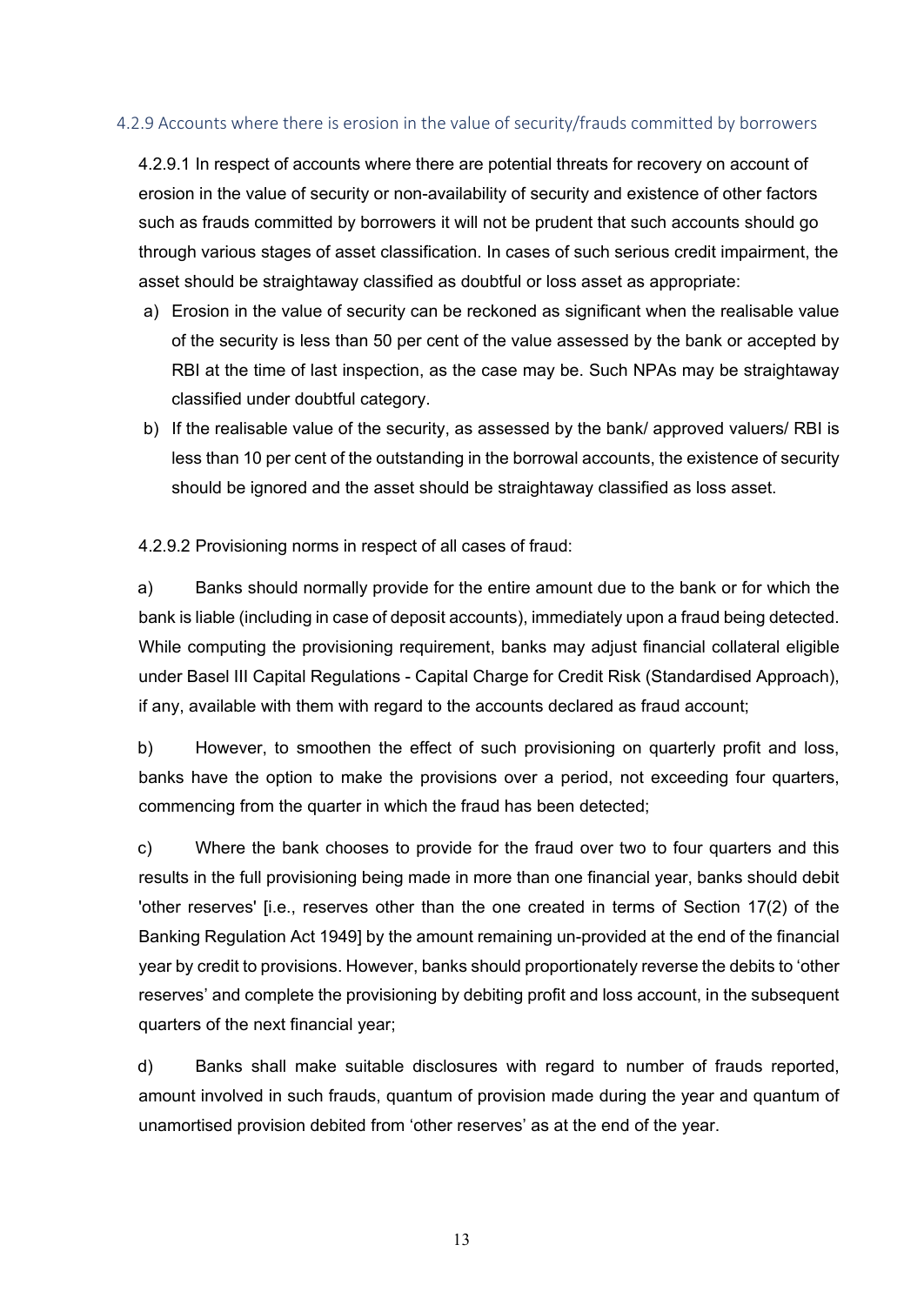# <span id="page-13-0"></span>4.2.10 Advances to Primary Agricultural Credit Societies (PACS)/Farmers' Service Societies (FSS) ceded to Commercial Banks

In respect of agricultural advances as well as advances for other purposes granted by banks to PACS/ FSS under the on-lending system, only that particular credit facility granted to PACS/ FSS which is in default for a period of two crop seasons in case of short duration crops and one crop season in case of long duration crops, as the case may be, after it has become due will be classified as NPA and not all the credit facilities sanctioned to a PACS/ FSS. The other direct loans & advances, if any, granted by the bank to the member borrower of a PACS/ FSS outside the on-lending arrangement will become NPA even if one of the credit facilities granted to the same borrower becomes NPA.

### <span id="page-13-1"></span>4.2.11 Advances against Term Deposits, NSCs, KVPs/IVPs, etc.

Advances against term deposits, NSCs eligible for surrender, IVPs, KVPs and life policies need not be treated as NPAs, provided adequate margin is available in the accounts. Advances against gold ornaments, government securities and all other securities are not covered by this exemption.

#### <span id="page-13-2"></span>4.2.12 Loans with moratorium for payment of interest

4.2.12.1 In the case of bank finance given for industrial projects or for agricultural plantations etc. where moratorium is available for payment of interest, payment of interest becomes 'due' only after the moratorium or gestation period is over. Therefore, such amounts of interest do not become overdue and hence do not become NPA, with reference to the date of debit of interest. They become overdue after due date for payment of interest, if uncollected.

4.2.12.2. In the case of housing loan or similar advances granted to staff members where interest is payable after recovery of principal, interest need not be considered as overdue from the first quarter onwards. Such loans/advances should be classified as NPA only when there is a default in repayment of instalment of principal or payment of interest on the respective due dates.

### <span id="page-13-3"></span>4.2.13 Agricultural advances

4.2.13.1 A loan granted for short duration crops will be treated as NPA, if the instalment of principal or interest thereon remains overdue for two crop seasons. A loan granted for long duration crops will be treated as NPA, if the instalment of principal or interest thereon remains overdue for one crop season. For the purpose of these guidelines, "long duration" crops would be crops with crop season longer than one year and crops, which are not "long duration" crops, would be treated as "short duration" crops. The crop season for each crop, which means the period up to harvesting of the crops raised, would be as determined by the State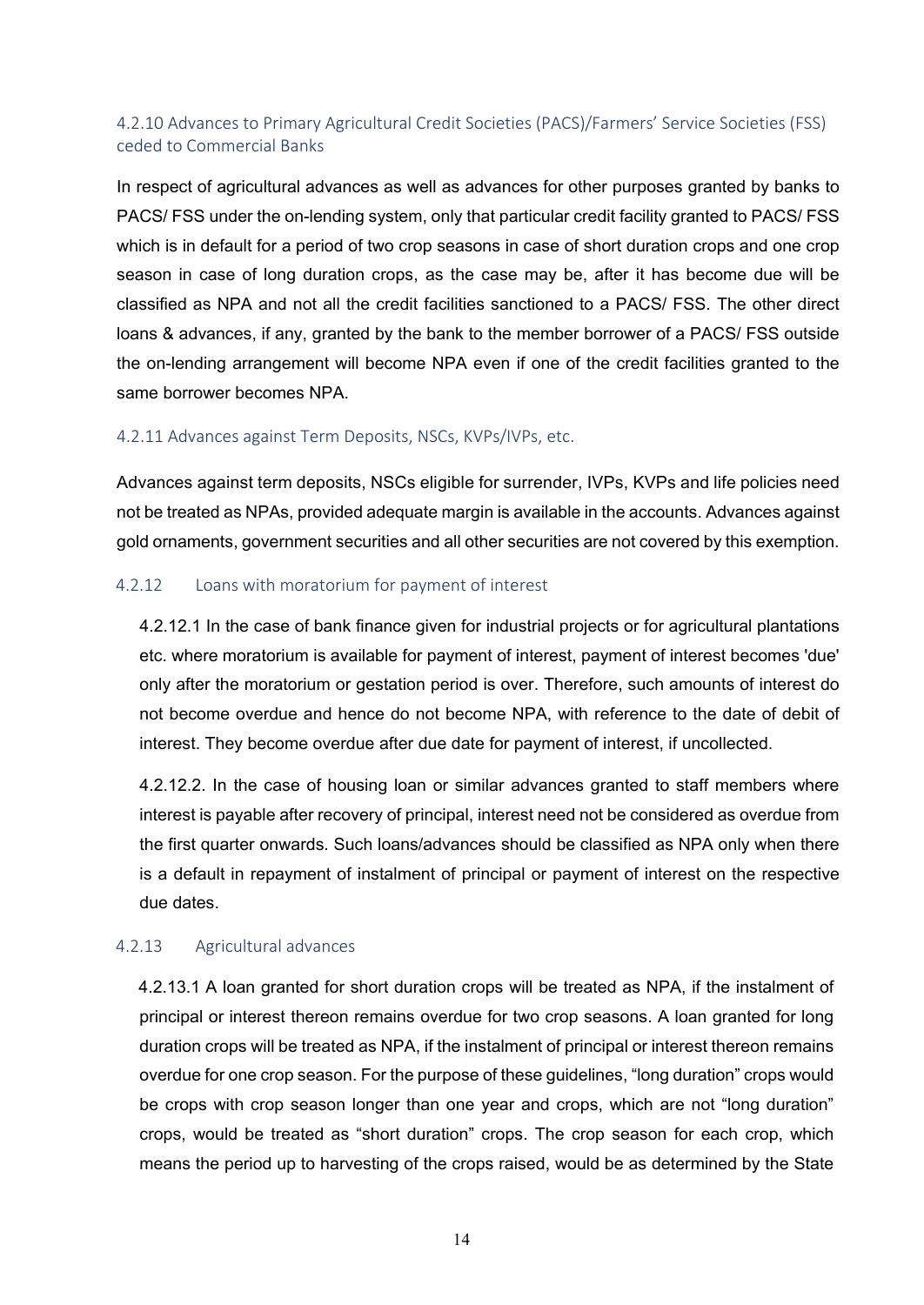Level Bankers' Committee (SLBC) in each State. Depending upon the duration of crops raised by an agriculturist, the above NPA norms would also be made applicable to agricultural term loans availed of by him.

4.2.13.2 The above norms should be made applicable only to Farm Credit extended to agricultural activities as listed at Annex - 2. In respect of agricultural loans, other than those specified in the Annex - 2, identification of NPAs would be done on the same basis as nonagricultural advances, which, at present, is the 90 days delinquency norm.

4.2.13.3 Where natural calamities impair the repaying capacity of agricultural borrowers for the purposes specified in Annex - 2, banks may decide on their own as a relief measure conversion of the short-term production loan into a term loan or re-schedulement of the repayment period; and the sanctioning of fresh short-term loan, subject to Master Direction – Reserve Bank of India (Relief Measures by Banks in Areas affected by Natural Calamities) Directions 2018 – SCBs dated October 17, 2018, as updated from time to time.

4.2.13.4 In such cases of conversion or re-schedulement, the term loan as well as fresh shortterm loan may be treated as current dues and need not be classified as NPA. The asset classification of these loans would thereafter be governed by the revised terms & conditions and would be treated as NPA if interest and/or instalment of principal remains overdue for two crop seasons for short duration crops and for one crop season for long duration crops.

4.2.13.5 While fixing the repayment schedule in case of rural housing advances granted to agriculturists under Indira Awas Yojana and Golden Jubilee Rural Housing Finance Scheme, banks should ensure that the interest/instalment payable on such advances are linked to crop cycles.

### <span id="page-14-0"></span>4.2.14 Government guaranteed advances

4.2.14.1 The credit facilities backed by guarantee of the Central Government though overdue may be treated as NPA only when the Government repudiates its guarantee when invoked. This exemption from classification of Government guaranteed advances as NPA is not for the purpose of recognition of income.

4.2.14.2 The requirement of invocation of guarantee has been delinked for deciding the asset classification and provisioning requirements in respect of State Government guaranteed exposures.

15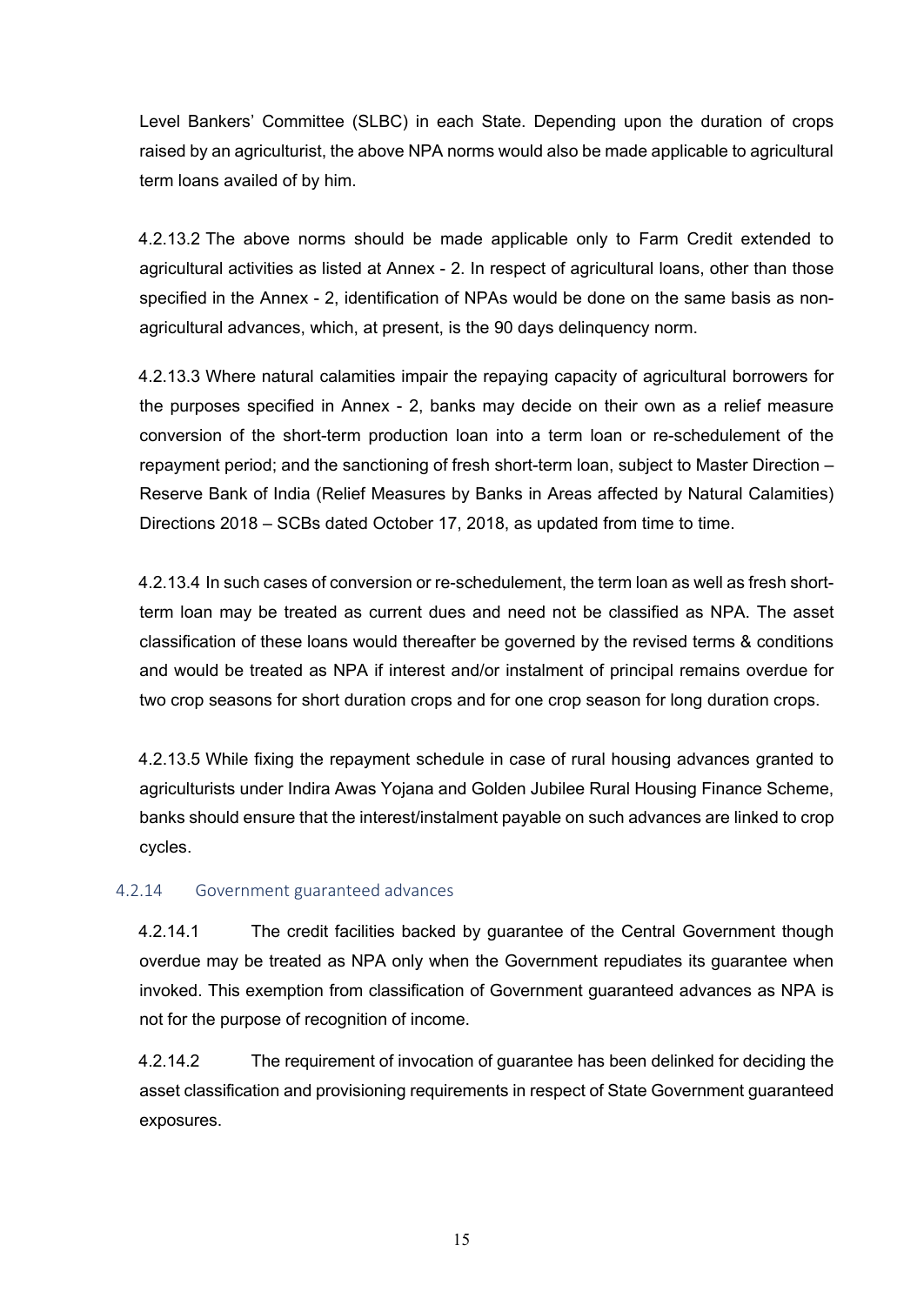4.2.14.3 With effect from the year ending March 31, 2006 State Government guaranteed advances and investments in State Government guaranteed securities would attract asset classification and provisioning norms if interest and/or principal or any other amount due to the bank remains overdue for more than 90 days.

## <span id="page-15-0"></span>4.2.15 Projects under implementation

# *4.2.15.1 'Date of Commencement of Commercial Operations' (DCCO)*

For all projects financed by the FIs/ banks, the DCCO of the project should be clearly spelt out at the time of financial closure of the project and the same should be formally documented. These should also be documented in the appraisal note by the bank during sanction of the loan.

# *4.2.15.2 Deferment of DCCO*

(i) There are occasions when the completion of projects is delayed for legal and other extraneous reasons like delays in Government approvals etc. All these factors, which are beyond the control of the promoters, may lead to delay in project implementation and involve restructuring / reschedulement of loans by banks. Accordingly, the following asset classification norms would apply to the project loans before commencement of commercial operations.

(ii) For this purpose, all project loans have been divided into the following two categories:

- a) Project Loans for infrastructure sector
- b) Project Loans for non-infrastructure sector

*'Project Loan' would mean any term loan which has been extended for the purpose of setting up of an economic venture. Further, Infrastructure Sector is a sector included in the Harmonised Master List of Infrastructure sub-sectors issued by the Department of Economic Affairs, Ministry of Finance, Government of India, from time to time.*

(iii) Deferment of DCCO and consequential shift in repayment schedule for equal or shorter duration (including the start date and end date of revised repayment schedule) will not be treated as restructuring provided that:

a) The revised DCCO falls within the period of two years and one year from the original DCCO stipulated at the time of financial closure for infrastructure projects and non-infrastructure projects (including commercial real estate projects) respectively; and

16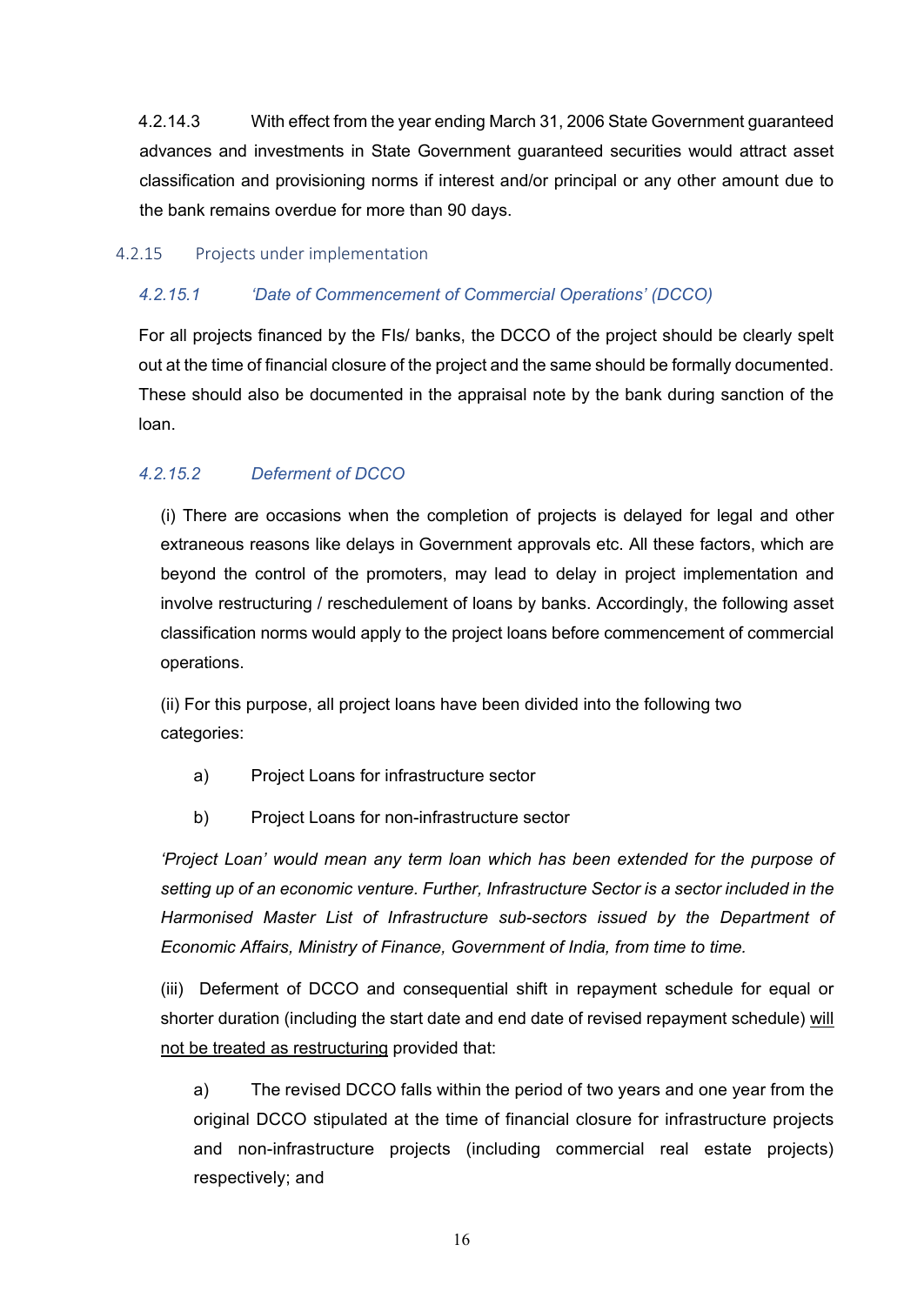b) All other terms and conditions of the loan remain unchanged.

As such project loans will be treated as standard assets in all respects, they will attract standard asset provision of 0.40 per cent.

(iv) Banks may restructure project loans, by way of revision of DCCO beyond the time limits quoted at Paragraph 4.2.15.2(iii)(a) above and retain the 'standard' asset classification, if the fresh DCCO is fixed within the following limits, and the account continues to be serviced as per the restructured terms:

*a) Infrastructure Projects involving court cases*

Up to another two years (beyond the two year period quoted at Paragraph 4.2.15.2(iii)(a) above, i.e., total extension of four years), in case the reason for extension of DCCO is arbitration proceedings or a court case.

*b) Infrastructure Projects delayed for other reasons beyond the control of promoters*

Up to another one year (beyond the two year period quoted at Paragraph 4.2.15.2(iii)(a) above, i.e., total extension of three years), in case the reason for extension of DCCO is beyond the control of promoters (other than court cases).

*c) Project Loans for Non-Infrastructure Sector (Other than Commercial Real Estate Exposures)*

Up to another one year (beyond the one year period quoted at Paragraph 4.2.15.2(iii)(a) above, i.e., total extension of two years).

# *d) Project Loans for Commercial Real Estate Exposures delayed for reasons beyond the control of promoter(s)*

Up to another one year (beyond the one year period quoted at Paragraph 4.2.15.2(iii)(a) above, i.e., total extension of two years), provided that the revised repayment schedule is extended only by a period equal to or shorter than the extension in DCCO and all provisions of the Real Estate (Regulation and Development) Act, 2016 are complied with.

(v) It is re-iterated that a loan for a project may be classified as NPA during any time before commencement of commercial operations as per record of recovery (90 days overdue). It is further re-iterated that the dispensation at Paragraph 4.2.15.2 (iv) is subject to the condition that the application for restructuring should be received before the expiry of period mentioned at Paragraph 4.2.15.2 (iii) (a) above and when the account is still standard as per record of recovery. The other conditions applicable would be: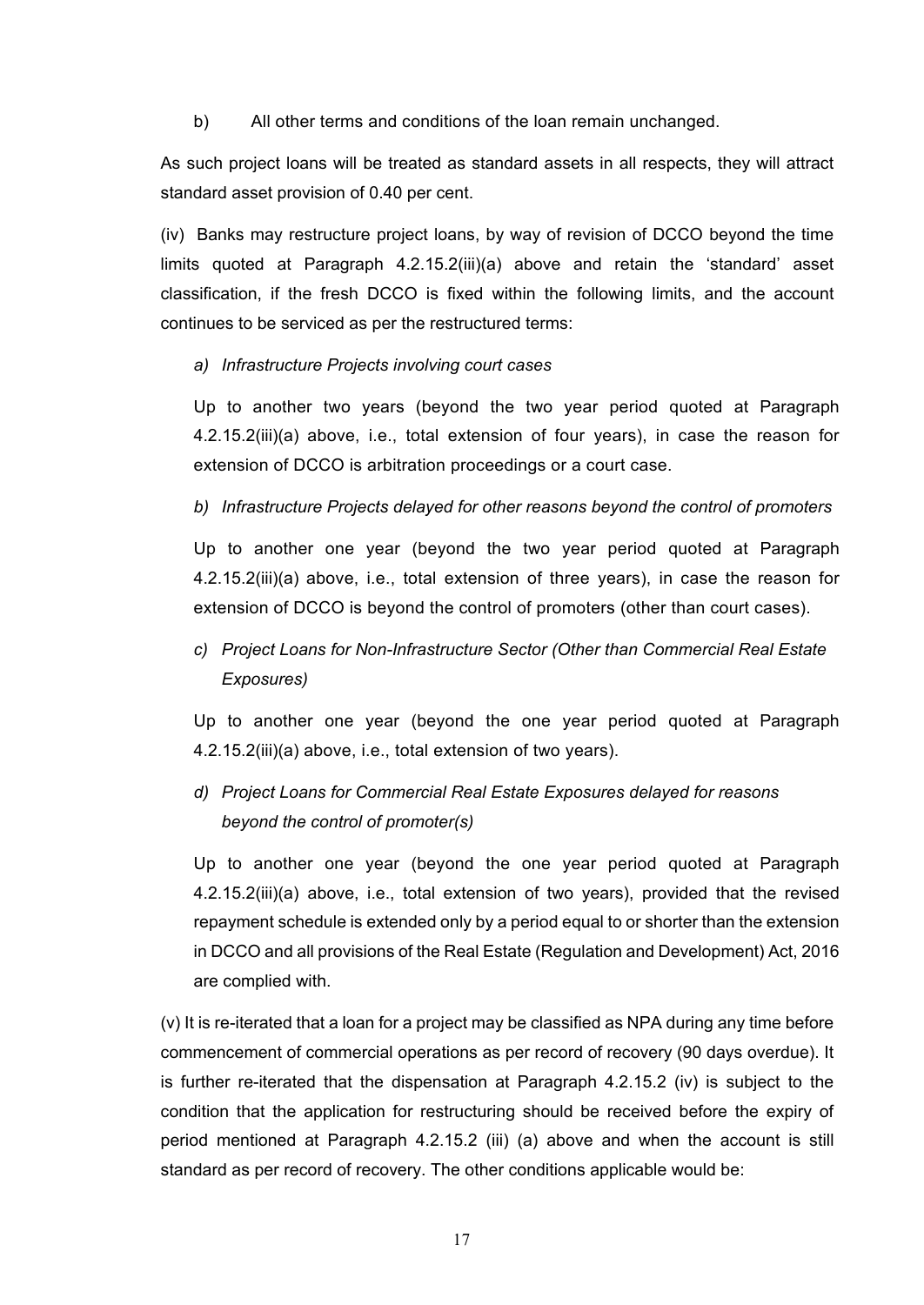a) In cases where there is moratorium for payment of interest, banks should not book income on accrual basis beyond two years and one year from the original DCCO for infrastructure and non-infrastructure projects (including commercial real estate projects) respectively, considering the high risk involved in such restructured accounts.

b) Banks should maintain following provisions on such accounts as long as these are classified as standard assets:

| <b>Particulars</b>                                                                                                                                                                                                                       | <b>Provisioning</b><br><b>Requirement</b>                                                                                                                  |
|------------------------------------------------------------------------------------------------------------------------------------------------------------------------------------------------------------------------------------------|------------------------------------------------------------------------------------------------------------------------------------------------------------|
| If the revised DCCO is within two years/one year from the<br>original DCCO prescribed at the time of financial closure for<br>infrastructure and non-infrastructure projects (including<br>commerical real estate projects) respectively | 0.40 per cent                                                                                                                                              |
| If the DCCO is extended:<br>i) Beyond two years and upto four years or three years<br>from the original DCCO, as the case may be, for<br>infrastructure projects depending upon the reasons for<br>such delay;                           | $5.00$ per cent $-$ From the<br>date of such restructuring<br>till the revised DCCO or 2<br>years from the date of<br>restructuring, whichever is<br>later |
| ii) Beyond one years and upto two years from the original<br>DCCO, for non-infrastructure projects (including real<br>estate projects)                                                                                                   |                                                                                                                                                            |

(vi) In case of infrastructure projects, where Appointed Date (as defined in the concession agreement) is shifted due to the inability of the Concession Authority to comply with the requisite conditions, change in date of commencement of commercial operations (DCCO) need not be treated as 'restructuring', subject to following conditions:

a) The project is an infrastructure project under public private partnership model awarded by a public authority;

b) The loan disbursement is yet to begin;

c) The revised date of commencement of commercial operations is documented by way of a supplementary agreement between the borrower and lender and;

d) Project viability has been reassessed and sanction from appropriate authority has been obtained at the time of supplementary agreement.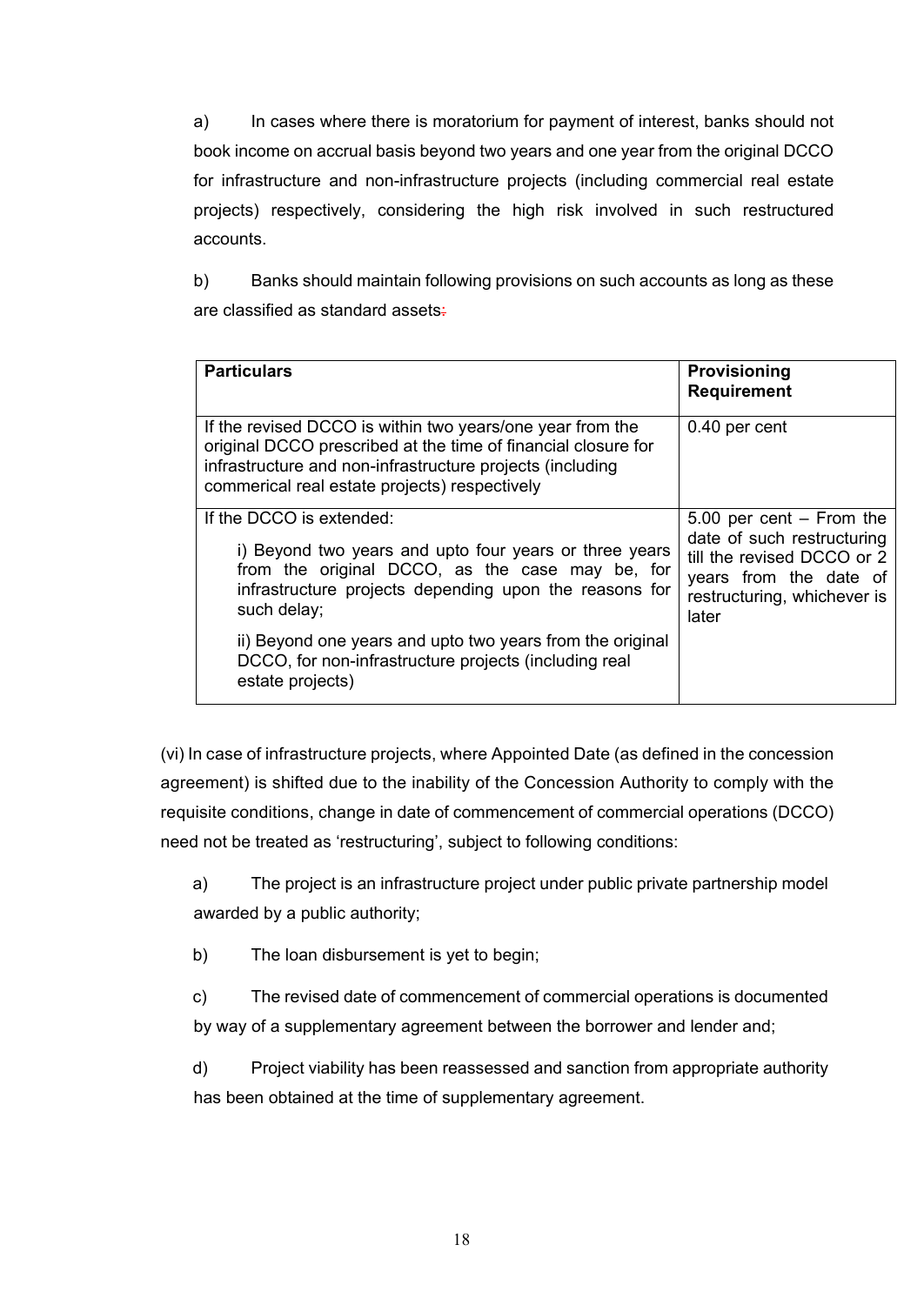#### *4.2.15.3 Projects under Implementation – Change in Ownership*

4.2.15.3.1 In order to facilitate revival of the projects stalled primarily due to inadequacies of the current promoters, if a change in ownership takes place any time during the periods quoted in Paragraph 4.2.15.2 above or before the original DCCO, banks may permit extension of the DCCO of the project up to two years in addition to the periods quoted at Paragraph 4.2.15.2 above, as the case may be, without any change in asset classification of the account subject to the conditions stipulated in the following paragraphs. Banks may also consequentially shift/extend repayment schedule, if required, by an equal or shorter duration.

4.2.15.3.2 In cases where change in ownership and extension of DCCO (as indicated in Paragraph 4.2.15.3.1 above) takes place before the original DCCO, and if the project fails to commence commercial operations by the extended DCCO, the project will be eligible for further extension of DCCO in terms of guidelines quoted at Paragraph 4.2.15.2 above. Similarly, where change in ownership and extension of DCCO takes place during the period quoted in Paragraph 4.2.15.2(iii)(a) above, the account may still be restructured by extension of DCCO in terms of guidelines quoted at Paragraph 4.2.15.2(iv) above, without classifying the account as non-performing asset.

4.2.15.3.3 The provisions of Paragraphs 4.2.15.3.1 and 4.2.15.3.2 above are subject to the following conditions:

a) Banks should establish that implementation of the project is stalled/affected primarily due to inadequacies of the current promoters/management and with a change in ownership there is a very high probability of commencement of commercial operations by the project within the extended period;

b) The project in consideration should be taken-over/acquired by a new promoter/promoter group with sufficient expertise in the field of operation. If the acquisition is being carried out by a special purpose vehicle (domestic or overseas), the bank should be able to clearly demonstrate that the acquiring entity is part of a new promoter group with sufficient expertise in the field of operation;

c) The new promoters should own at least 51 per cent of the paid up equity capital of stake in the acquired project. If the new promoter is a non-resident, and in sectors where the ceiling on foreign investment is less than 51 per cent, the new promoter should own atleast 26 per cent of the paid up equity capital or up to applicable foreign investment limit, whichever is higher, provided banks are

19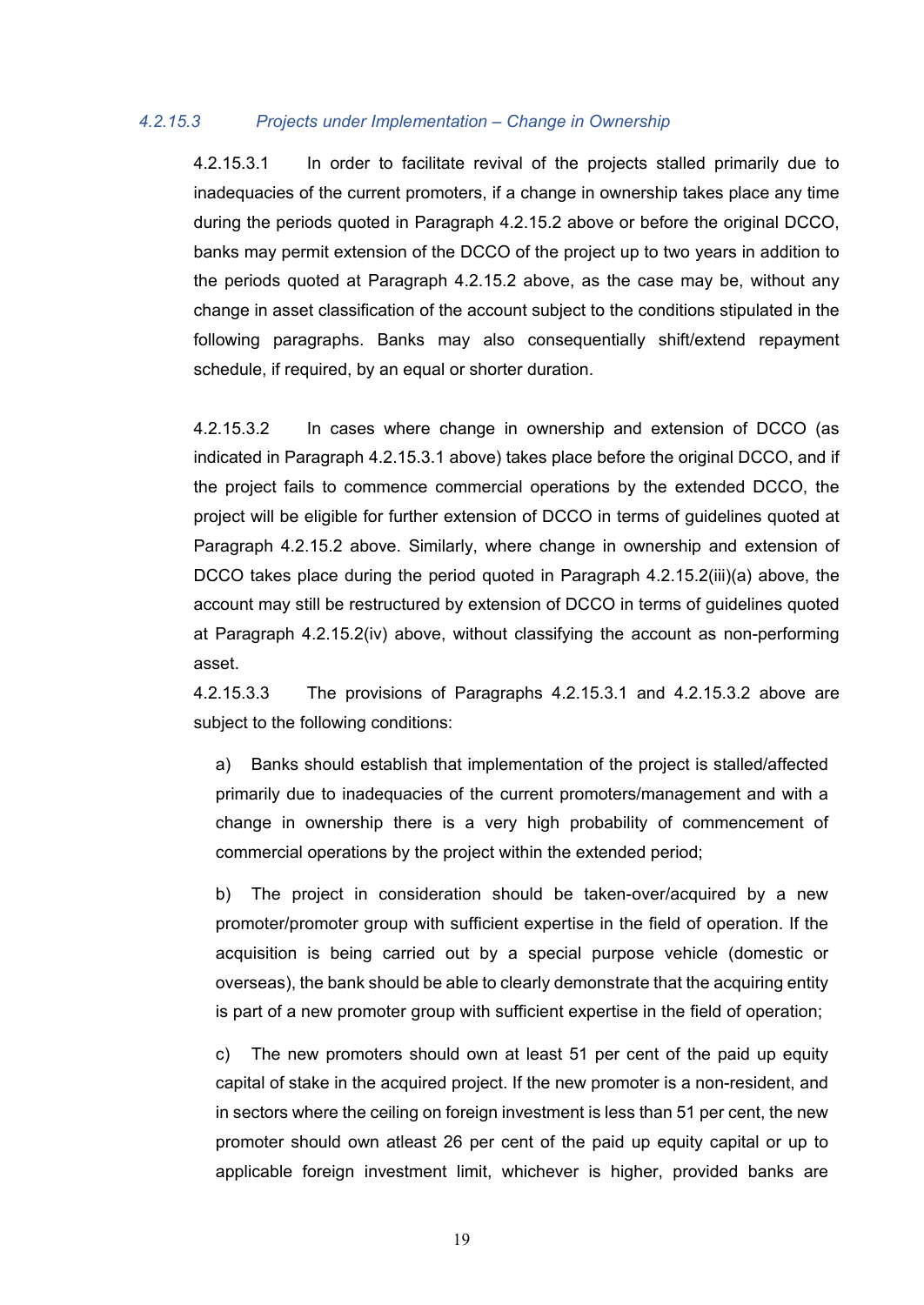satisfied that with this equity stake the new non-resident promoter controls the management of the project;

d) Viability of the project should be established to the satisfaction of the banks.

e) Intra-group business restructuring/mergers/acquisitions and/or takeover/acquisition of the project by other entities/subsidiaries/associates etc. (domestic as well as overseas), belonging to the existing promoter/promoter group will not qualify for this facility. The banks should clearly establish that the acquirer does not belong to the existing promoter group;

f) Asset classification of the account as on the 'reference date' would continue during the extended period. For this purpose, the 'reference date' would be the date of execution of preliminary binding agreement between the parties to the transaction, provided that the acquisition/takeover of ownership as per the provisions of law/regulations governing such acquisition/takeover is completed within a period of 90 days from the date of execution of preliminary binding agreement. During the intervening period, the usual asset classification norms would continue to apply. If the change in ownership is not completed within 90 days from the preliminary binding agreement, the 'reference date' would be the effective date of acquisition/takeover as per the provisions of law/regulations governing such acquisition/takeover;

g) The new owners/promoters are expected to demonstrate their commitment by bringing in substantial portion of additional monies required to complete the project within the extended time period. As such, treatment of financing of cost overruns for the project shall be subject to the guidelines prescribed in Paragraph 4.2.15.5 of this circular. Financing of cost overrun beyond the ceiling prescribed in Paragraph 4.2.15.5 of this circular would be treated as an event of restructuring even if the extension of DCCO is within the limits prescribed above;

h) While considering the extension of DCCO (up to an additional period of 2 years) for the benefits envisaged hereinabove, banks shall make sure that the repayment schedule does not extend beyond 85 per cent of the economic life/concession period of the project; and

i) This facility would be available to a project only once before achievement of DCCO and will not be available during subsequent change in ownership, if any.

4.2.15.3.4 Loans covered under this guideline would attract provisioning as per the extant provisioning norms depending upon their asset classification status.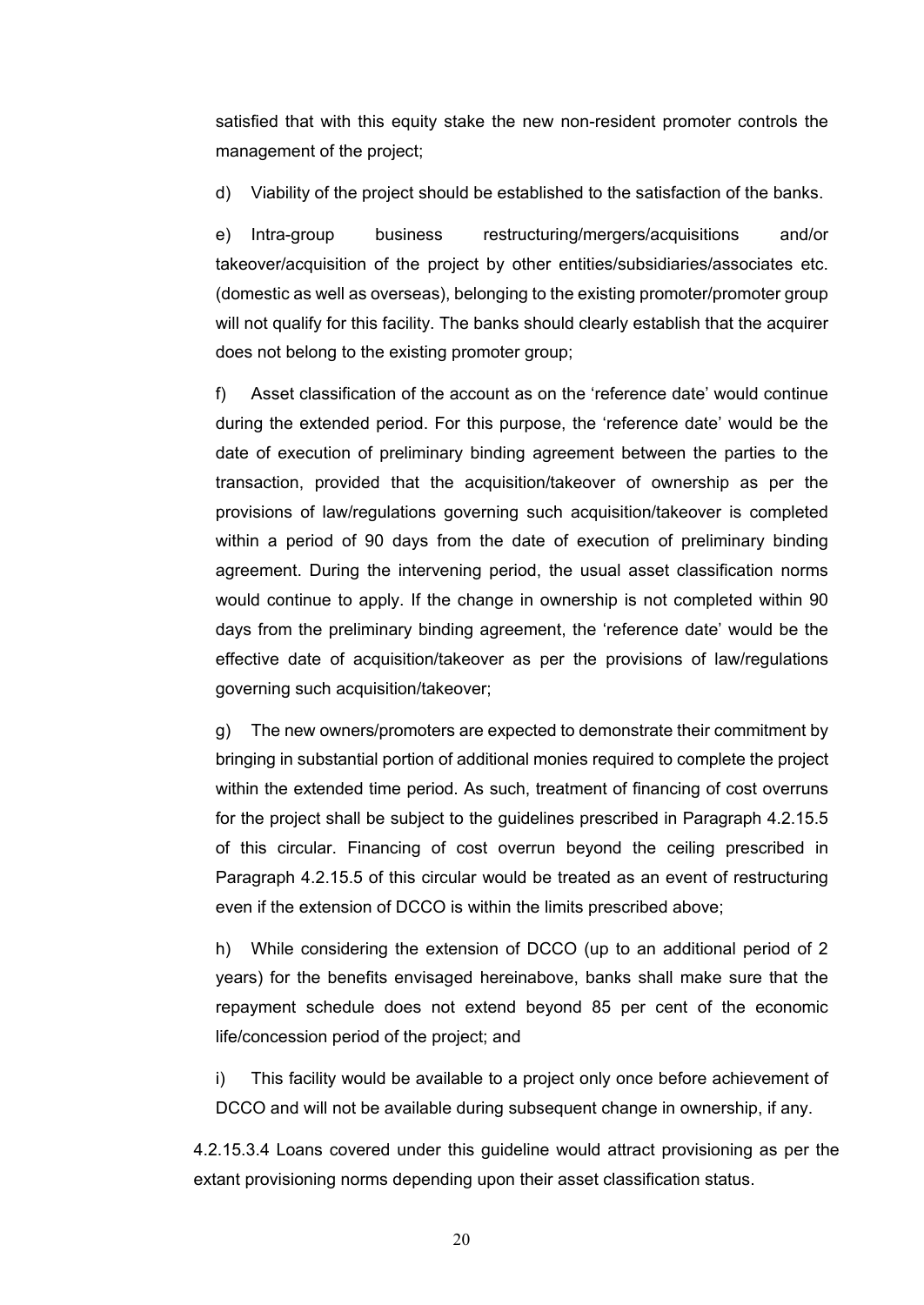### *4.2.15.4 Deemed DCCO*

4.2.15.4.1 A project with multiple independent units may be deemed to have commenced commercial operations from the date when the independent units representing 50 per cent (or higher) of the originally envisaged capacity have commenced commercial production of the final output as originally envisaged, subject to the following conditions:

- a. The units representing remaining 50 per cent (or lower) of the originally envisaged capacity shall commence commercial operations within a maximum period of one year from the deemed date of commencement of commercial operations;
- b. Commercial viability of the project is reassessed beyond doubt; and
- c. Capitalisation of interest obligation in respect of project debt component attributable to the units of the plant which have commenced commercial operations has to cease and the revenue expenditure is booked under revenue account.

4.2.15.4.2 In such cases, banks may, at their discretion, also effect a consequential shift in repayment schedule of the debt attributable to units which have not commenced commercial operations for equal or shorter duration (including the start date and end date of revised repayment schedule) i.e., one year, subject to no other changes being carried out.

4.2.15.4.3 If the remaining units do not commence commercial operations within the stipulated time of one year at paragraph 4.2.15.4.1 (a) above, the account shall be treated as non-performing asset and the provisions shall be made accordingly.

#### *4.2.15.5 Financing of Cost Overruns for Projects under Implementation*

4.2.15.5.1 Internationally, project finance lenders sanction a 'standby credit facility' to fund cost overruns if needed. Such 'standby credit facilities' are sanctioned at the time of initial financial closure; but disbursed only when there is a cost overrun. At the time of credit assessment of borrowers/project, such cost overruns are also taken into account while determining the project Debt Equity Ratio, Debt Service Coverage Ratio, Fixed Asset Coverage Ratio etc. Such 'standby credit facilities' rank *pari passu* with base project loans and their repayment schedule is also the same as that of the base project loans.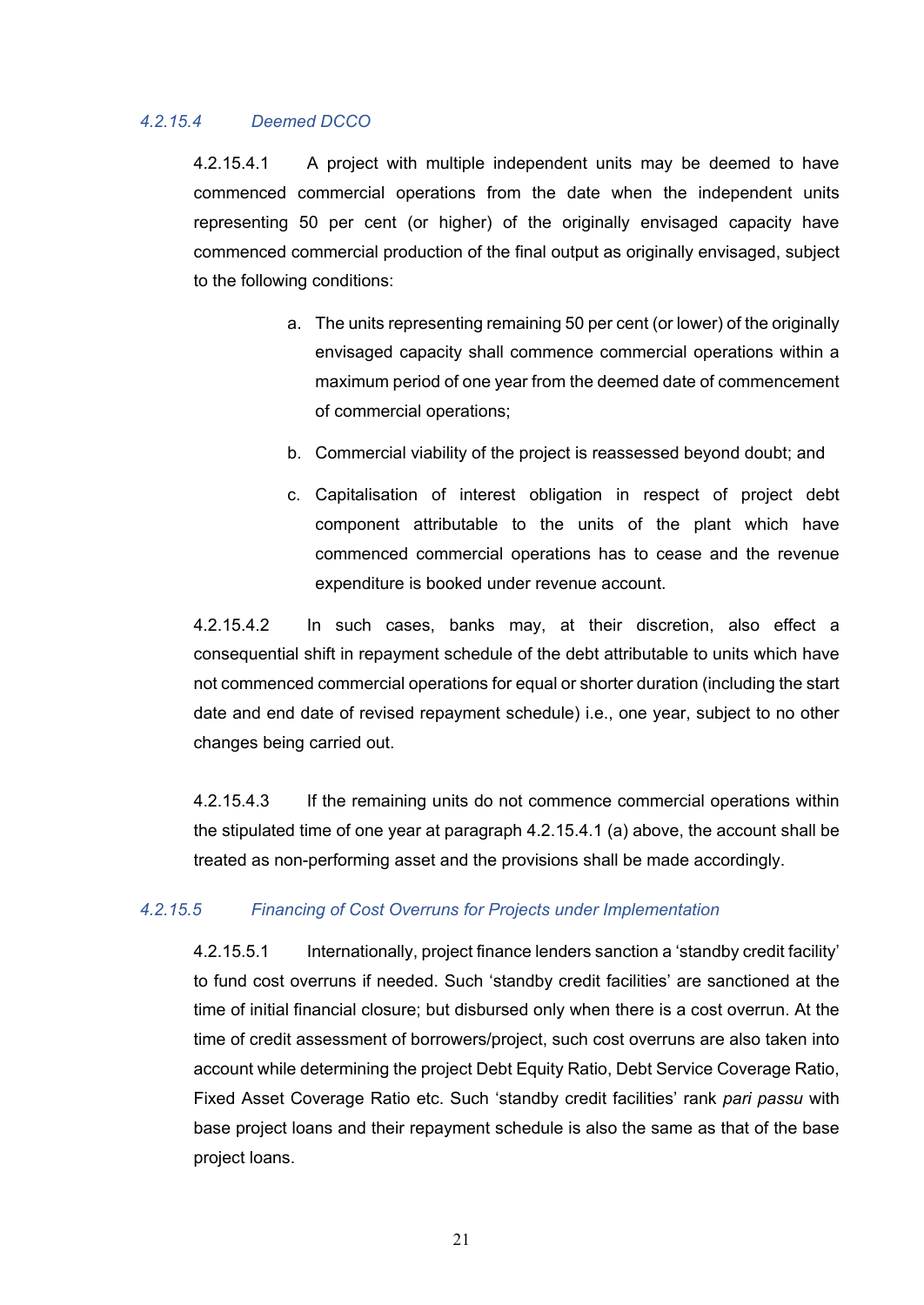4.2.15.5.2 Accordingly, in cases where banks have specifically sanctioned a 'standby facility' at the time of initial financial closure to fund cost overruns, they may fund cost overruns as per the agreed terms and conditions.

4.2.15.5.3 Where the initial financial closure does not envisage such financing of cost overruns, banks are allowed to fund cost overruns, which may arise on account of extension of DCCO upto two years and one year from the original DCCO stipulated at the time of financial closure for infrastructure projects and non-infrastructure projects (including commercial real estate projects) respectively, without treating the loans as 'restructured asset', subject to the following conditions:

a) Banks may fund additional 'Interest During Construction', which may arise on account of delay in completion of a project;

b) Other cost overruns (excluding Interest During Construction) up to a maximum of 10% of the original project cost;

c) The Debt Equity Ratio as agreed at the time of initial financial closure should remain unchanged subsequent to funding cost overruns or improve in favour of the lenders and the revised Debt Service Coverage Ratio should be acceptable to the lenders;

d) Disbursement of funds for cost overruns should start only after the Sponsors/Promoters bring in their share of funding of the cost overruns; and

e) All other terms and conditions of the loan should remain unchanged or enhanced in favour of the lenders.

4.2.15.5.4 The ceiling of 10 per cent of the original project cost prescribed in Paragraph 4.2.15.5.3 (b) above is applicable to financing of all other cost overruns (excluding interest during construction), including cost overruns on account of fluctuations in the value of Indian Rupee against other currencies, arising out of extension of date of commencement of commercial operations.

### *4.2.15.6 Other Issues*

4.2.15.6.1 All other aspects of restructuring of project loans before commencement of commercial operations would be governed by the provisions of Parts B-1 and B-2 of this Master Circular. Restructuring of project loans after commencement of commercial operations will also be governed by these instructions.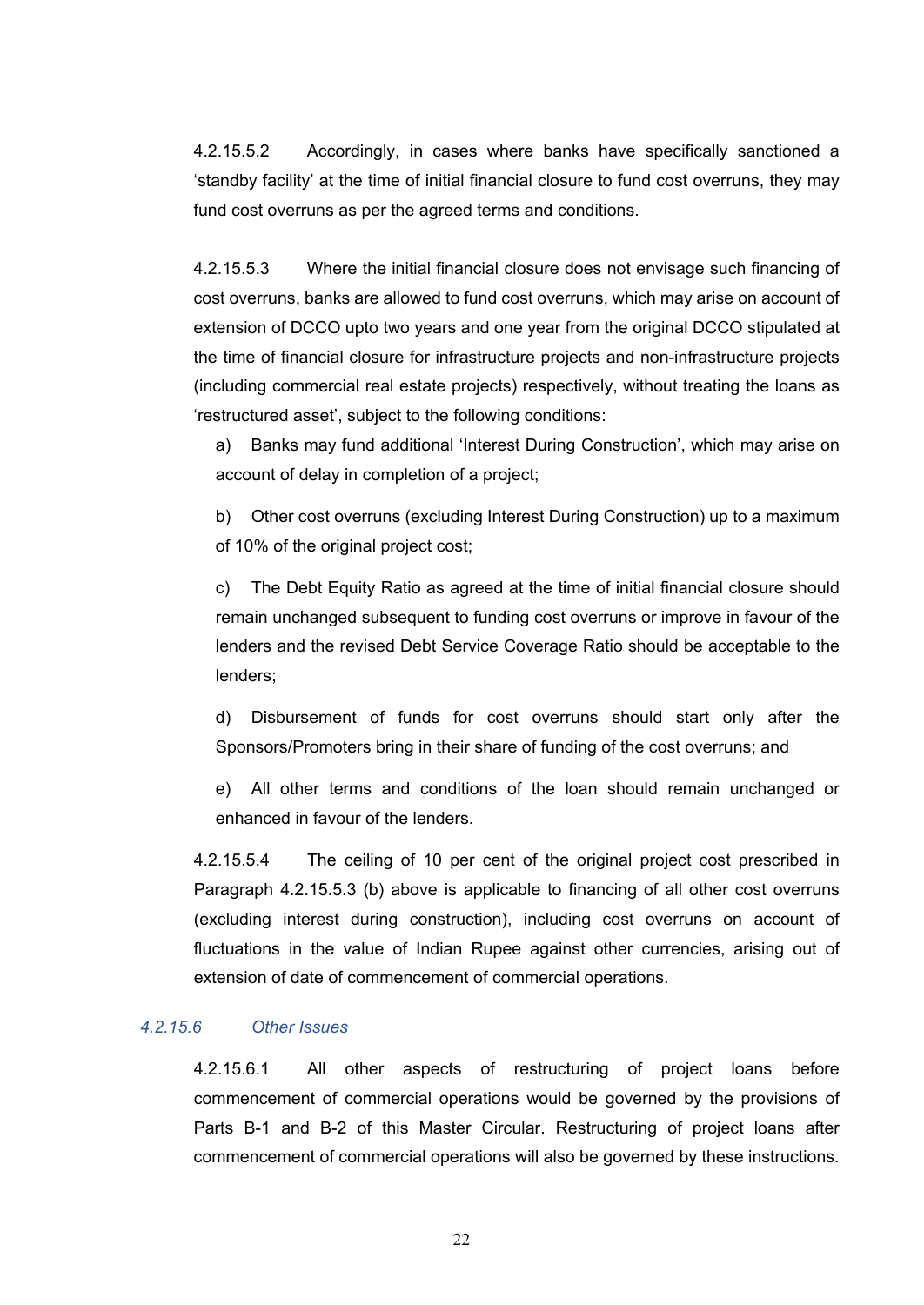4.2.15.6.2 Any change in the repayment schedule of a project loan caused due to an increase in the project outlay on account of increase in scope and size of the project, would not be treated as restructuring if:

a) The increase in scope and size of the project takes place before commencement of commercial operations of the existing project.

b) The rise in cost excluding any cost-overrun in respect of the original project is 25% or more of the original outlay.

c) The bank re-assesses the viability of the project before approving the enhancement of scope and fixing a fresh DCCO.

d) On re-rating, (if already rated) the new rating is not below the previous rating by more than one notch.

4.2.15.6.3 Multiple revisions of the DCCO and consequential shift in repayment schedule for equal or shorter duration (including the start date and end date of revised repayment schedule) will be treated as a single event of restructuring provided that the revised DCCO is fixed within the respective time limits stipulated at Paragraph 4.2.15.2(iv) above, and all other terms and conditions of the loan remained unchanged.

4.2.15.6.4 Banks, if deemed fit, may extend DCCO beyond the respective time limits stipulated at Paragraph 4.2.15.2(iv) above; however, in that case, banks will not be able to retain the 'standard' asset classification status of such loan accounts.

4.2.15.6.5 In all the above cases of restructuring where regulatory forbearance has been extended, the Boards of banks should satisfy themselves about the viability of the project and the restructuring plan.

# *4.2.15.7 Asset classification and Income recognition for projects under implementation relating to Deferment of DCCO and Cost Overruns*

4.2.15.7.1 In cases where DCCO is extended within the periods stipulated in Paragraph 4.2.15.2 and funding of cost overruns complies with the thresholds/conditions stipulated in Paragraph 4.2.15.5, such loans shall be treated as 'standard' in all respects.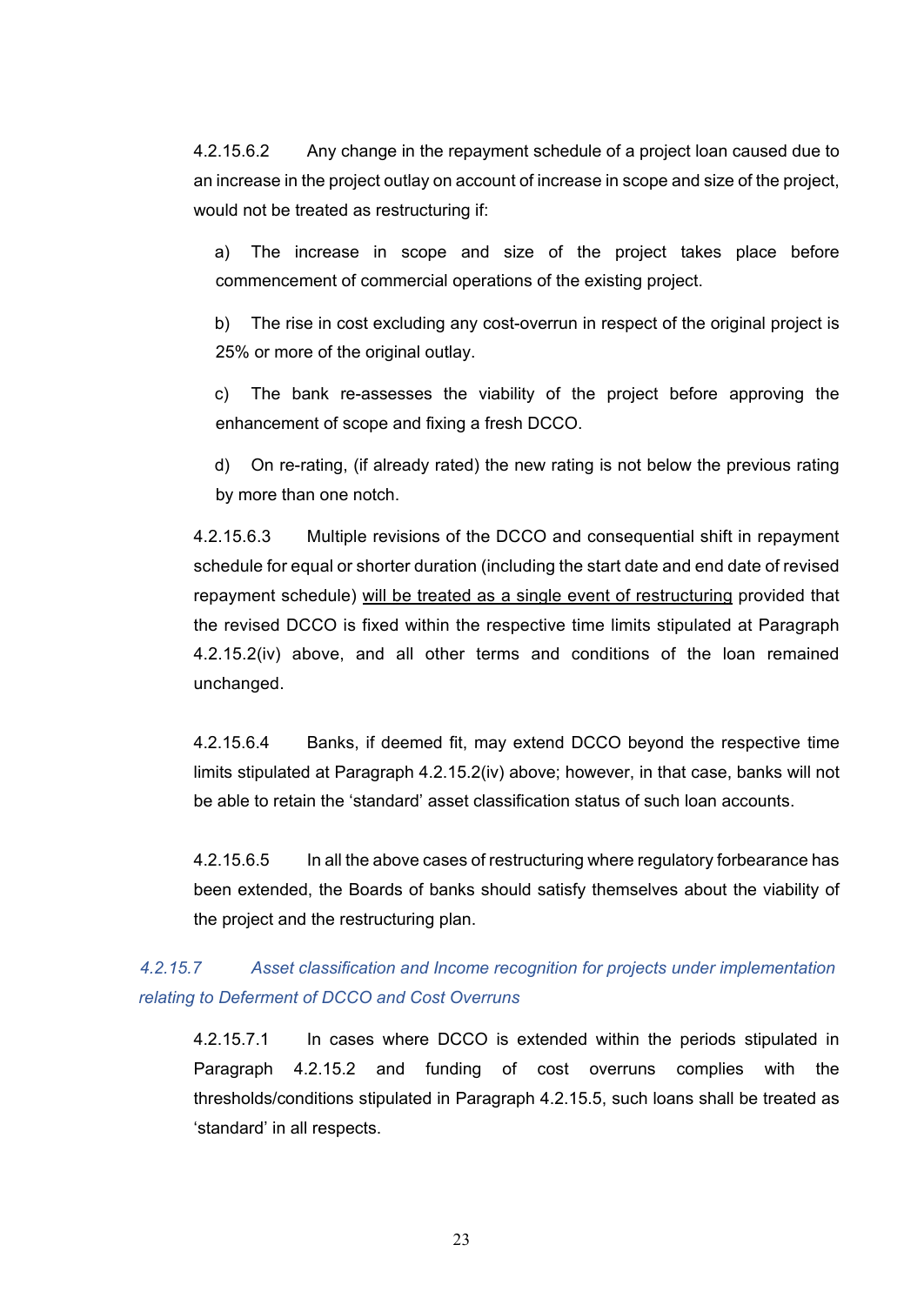4.2.15.7.2 In cases where DCCO is extended within the periods stipulated in Paragraph 4.2.15.2, but funding of cost overruns does not comply with the thresholds/conditions stipulated in Paragraph 4.2.15.5, such loans shall be treated as 'restructured standard' and attract a provision of 5 per cent from the date of such restructuring till the commencement of commercial operations or 2 years from the date of restructuring, whichever is later. These loans may be upgraded to 'standard' category once the entire project commences commercial operations.

4.2.15.7.3 In cases where DCCO is extended beyond the periods stipulated in Paragraph 4.2.15.2 (iii) but upto periods stipulated in Paragraph 4.2.15.2(iv) and funding of cost overruns complies with the thresholds/conditions stipulated in Paragraph 4.2.15.5, such loans shall be treated as 'restructured standard' and attract a provision of 5 per cent from the date of such restructuring till the commencement of commercial operations or 2 years from the date of restructuring, whichever is later. These loans may be upgraded to 'standard' category once the entire project commences commercial operations.

4.2.15.7.4 In cases where DCCO is extended beyond the periods stipulated in paragraph 4.2.15.2(iii) but upto periods stipulated in paragraph 4.2.15.2(iv) and funding of cost overruns does not comply with the thresholds/conditions stipulated in paragraph 4.2.15.5, such loans will be treated as 'non-performing asset'. These loans may be upgraded to 'standard' category only after the account performs satisfactorily during the 'monitoring period' post DCCO;

4.2.15.7.5 Any changes to the major terms and conditions of the original project loans (i.e. promoters equity contribution, interest rate, etc.) of a borrower with financial difficulties, except what is specifically allowed such as changes in the DCCO, consequential parallel shift in repayment schedule and funding of cost overruns, as permitted within the thresholds, shall be treated as an event of 'restructuring' requiring the accounts to be classified as 'non-performing asset' and provided for accordingly. These loans may be upgraded to 'standard' category only after the account performs satisfactorily during the 'monitoring period' post DCCO.

4.2.15.7.6 Banks may treat need based working capital sanctioned to projects after commencement of commercial operations as 'standard' irrespective of the asset classification category of the project loans, subject to satisfactory performance of such working capital accounts. Banks shall ensure that assessment of working capital loans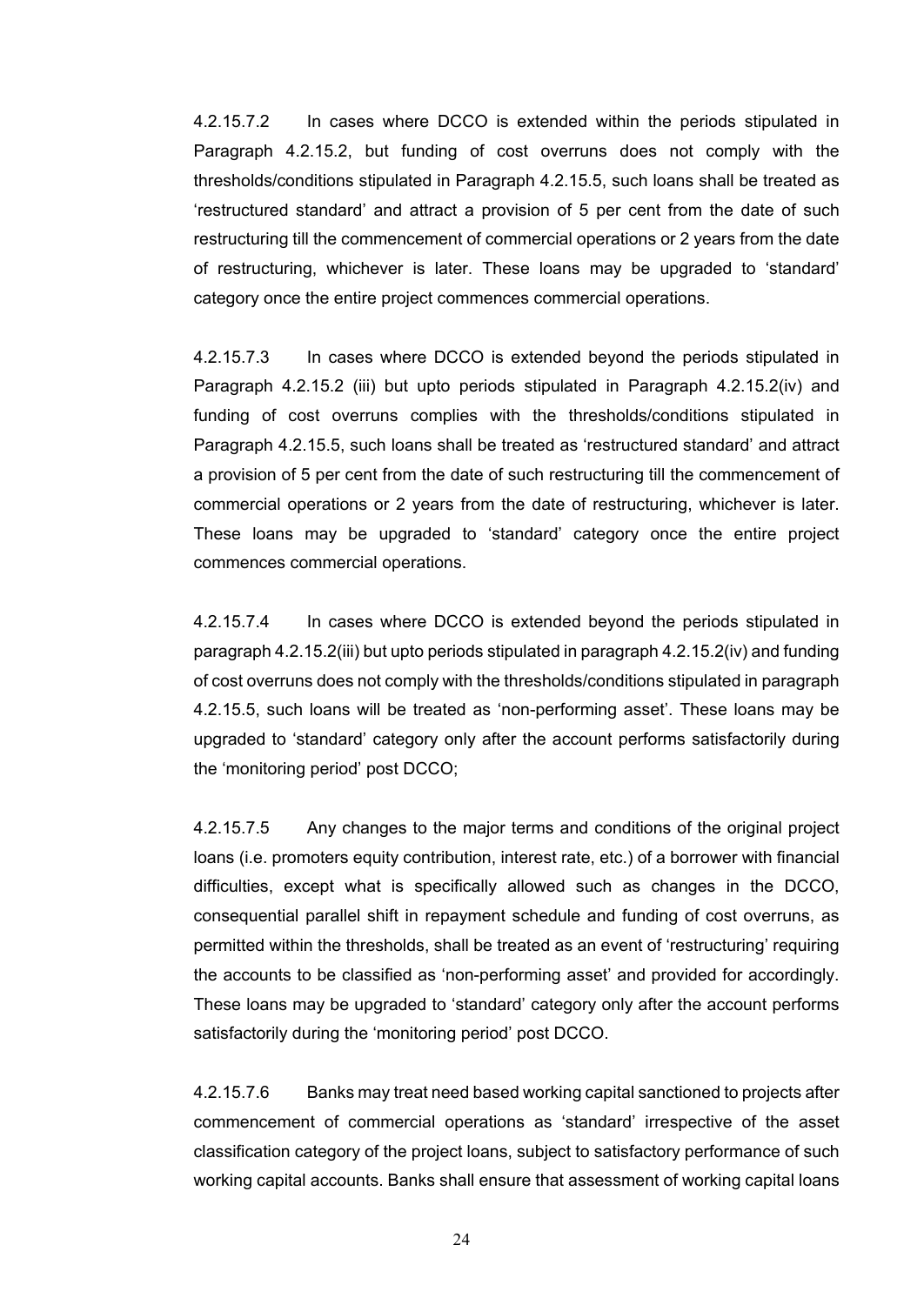are strictly need based and banks shall desist from over-financing. If the project loans classified as 'non-performing asset' do not perform satisfactorily during the 'monitoring period' and therefore fail to get upgraded to 'standard' category, then the working capital loans also shall be placed in the same asset classification category as that of project loans on completion of 'monitoring period'.

# *4.2.15.8 Income recognition*

4.2.15.8.1 Banks may recognise income on accrual basis in respect of the projects under implementation, which are classified as 'standard'.

4.2.15.8.2 Banks should not recognise income on accrual basis in respect of the projects under implementation which are classified as a 'substandard' asset. Banks may recognise income in such accounts only on realisation i.e. on cash basis.

4.2.15.8.3 The regulatory treatment of FITL / debt / equity instruments created by conversion of principal / unpaid interest, as the case may be, shall be as per paragraph 21 of Part B2 of this Master Circular.

#### <span id="page-24-0"></span>4.2.16 Post-shipment Supplier's Credit

4.2.16.1 In respect of post-shipment credit extended by the banks covering export of goods to countries for which the Export Credit Guarantee Corporation's (ECGC) cover is available, EXIM Bank has introduced a guarantee-cum-refinance programme whereby, in the event of default, EXIM Bank will pay the guaranteed amount to the bank within a period of 30 days from the day the bank invokes the guarantee after the exporter has filed claim with **FCGC**.

4.2.16.2 Accordingly, to the extent payment has been received from the EXIM Bank, the advance may not be treated as a non performing asset for asset classification and provisioning purposes.

### <span id="page-24-1"></span>4.2.17 Export Project Finance

4.2.17.1 In respect of export project finance, there could be instances where the actual importer has paid the dues to the bank abroad but the bank in turn is unable to remit the amount due to political developments such as war, strife, UN embargo, etc.

4.2.17.2 In such cases, where the lending bank is able to establish through documentary evidence that the importer has cleared the dues in full by depositing the amount in the bank abroad before it turned into NPA in the books of the bank, but the importer's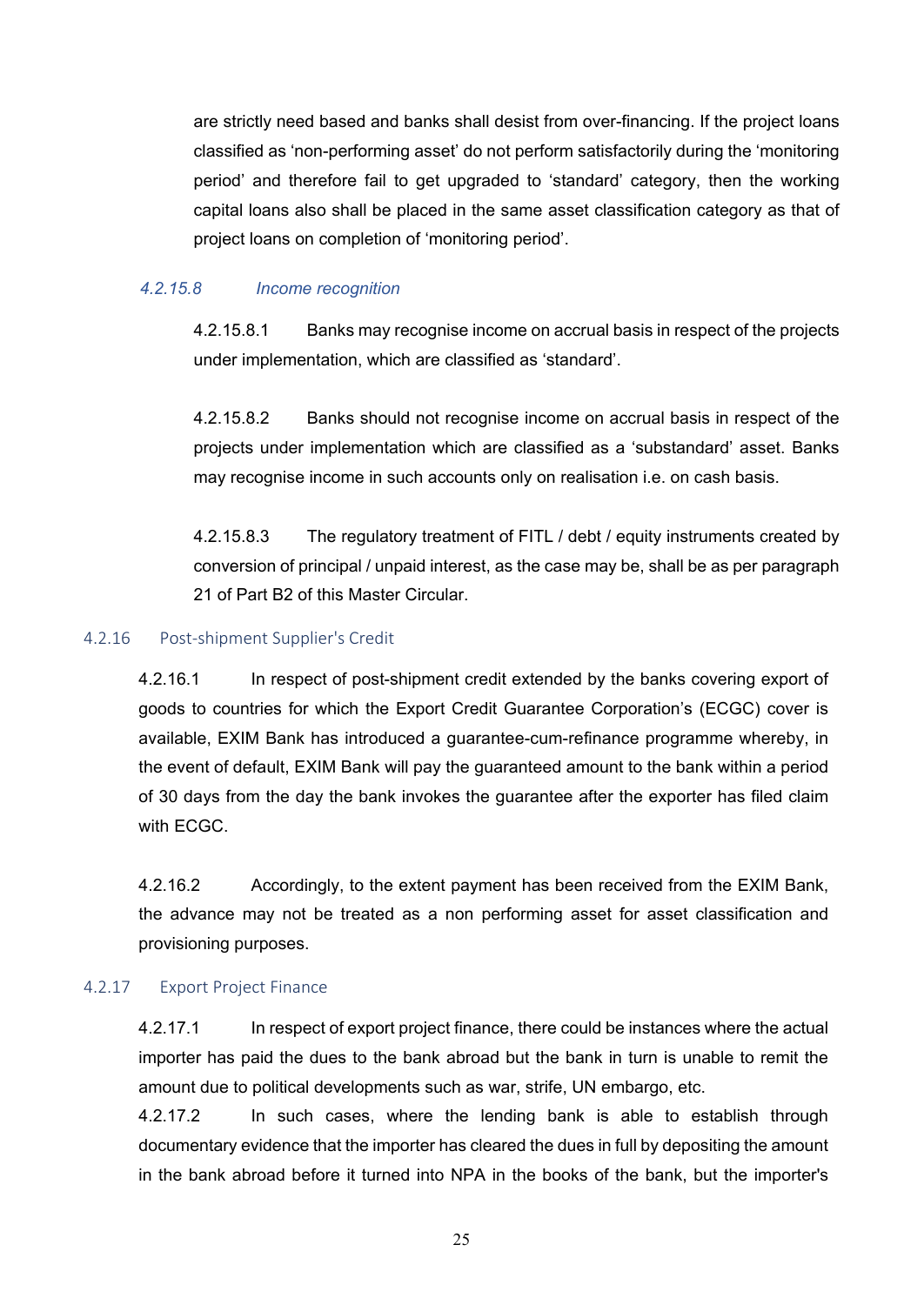country is not allowing the funds to be remitted due to political or other reasons, the asset classification may be made after a period of one year from the date the amount was deposited by the importer in the bank abroad.

## <span id="page-25-0"></span>4.2.18 Transfer of Loan Exposures

The asset classification and provisioning requirements in respect of transactions involving transfer of loans shall be as per the Reserve Bank of India (Transfer of Loan Exposures) Directions, 2021.

## <span id="page-25-1"></span>4.2.19 Credit Card Accounts

4.2.19.1 In credit card accounts, the amount spent is billed to the card users through a monthly statement with a definite due date for repayment. Banks give an option to the card users to pay either the full amount or a fraction of it, i.e., minimum amount due, on the due date and roll-over the balance amount to the subsequent months' billing cycle.

4.2.19.2 A credit card account will be treated as non-performing asset if the minimum amount due, as mentioned in the statement, is not paid fully within 90 days from the payment due date mentioned in the statement.

4.2.19.3 Banks shall report a credit card account as 'past due' to credit information companies (CICs) or levy penal charges, viz. late payment charges, etc., if any, only when a credit card account remains 'past due' for more than three days. The number of 'days past due' and late payment charges shall, however, be computed from the payment due date mentioned in the credit card statement.

# <span id="page-25-3"></span><span id="page-25-2"></span>5. PROVISIONING NORMS

# 5.1 General

5.1.1 The primary responsibility for making adequate provisions for any diminution in the value of loan assets, investment or other assets is that of the bank managements and the statutory auditors. The assessment made by the inspecting officer of the RBI is furnished to the bank to assist the bank management and the statutory auditors in taking a decision in regard to making adequate and necessary provisions in terms of prudential guidelines.

5.1.2 In conformity with the prudential norms, provisions should be made on the non performing assets on the basis of classification of assets into prescribed categories as detailed in paragraph 4 supra. Taking into account the time lag between an account becoming doubtful of recovery, its recognition as such, the realisation of the security and the erosion over time in the value of security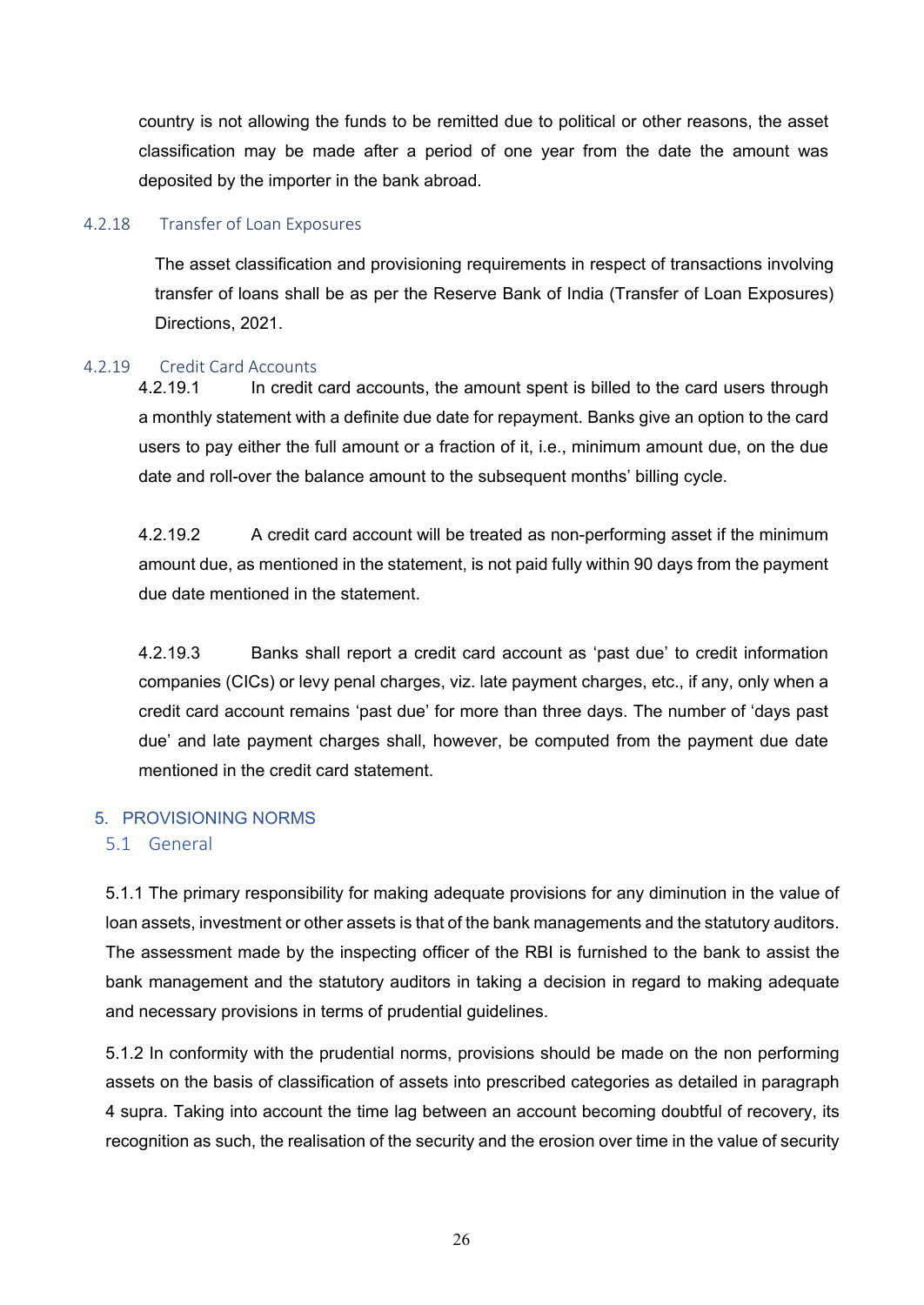charged to the bank, the banks should make provision against substandard assets, doubtful assets and loss assets as below.

# <span id="page-26-0"></span>5.2 Loss assets

Loss assets should be written off. If loss assets are permitted to remain in the books for any reason, 100 percent of the outstanding should be provided for.

# <span id="page-26-1"></span>5.3 Doubtful assets

5.3.1 100 percent of the extent to which the advance is not covered by the realisable value of the security to which the bank has a valid recourse and the realisable value is estimated on a realistic basis.

5.3.2 In regard to the secured portion, provision may be made on the following basis, at the rates ranging from 25 percent to 100 percent of the secured portion depending upon the period for which the asset has remained doubtful:

| Period for which the advance has | <b>Provisioning requirement</b> |
|----------------------------------|---------------------------------|
| remained in 'doubtful' category  | (%)                             |
| Up to one year                   | 25                              |
| One to three years               | 40                              |
| More than three years            | 100                             |

5.3.3 With a view to bringing down divergence arising out of difference in assessment of the value of security, in cases of NPAs with balance of ₹5 crore and above stock audit at annual intervals by external agencies appointed as per the guidelines approved by the Board would be mandatory in order to enhance the reliability on stock valuation. Collaterals such as immovable properties charged in favour of the bank should be got valued once in three years by valuers appointed as per the guidelines approved by the Board of Directors.

# <span id="page-26-2"></span>5.4 Substandard assets

5.4.1 A general provision of 15 percent on total outstanding should be made without making any allowance for ECGC guarantee cover and securities available.

5.4.2 The 'unsecured exposures' which are identified as 'substandard' would attract additional provision of 10 per cent, i.e., a total of 25 per cent on the outstanding balance. However, in view of certain safeguards such as escrow accounts available in respect of infrastructure lending, infrastructure loan accounts which are classified as sub-standard will attract a provisioning of 20 per cent instead of the aforesaid prescription of 25 per cent. To avail of this benefit of lower provisioning,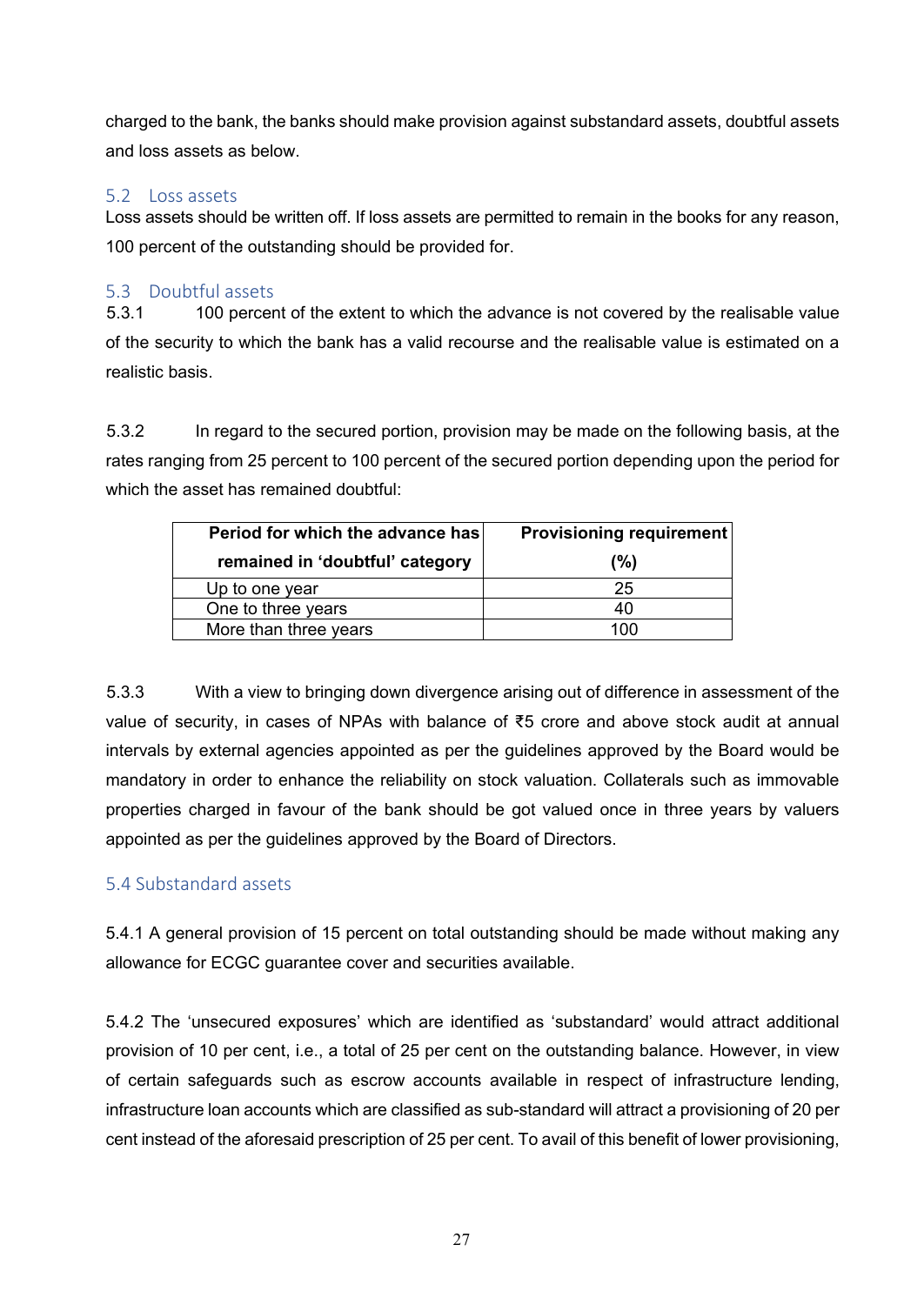the banks should have in place an appropriate mechanism to escrow the cash flows and also have a clear and legal first claim on these cash flows.

5.4.2 The provisioning requirement for unsecured 'doubtful' assets is 100 per cent. Unsecured exposure is defined as an exposure where the realisable value of the security, as assessed by the bank/approved valuers/Reserve Bank's inspecting officers, is not more than 10 percent, *ab-initio*, of the outstanding exposure. 'Exposure' shall include all funded and non-funded exposures (including underwriting and similar commitments). 'Security' will mean tangible security properly charged to the bank and will not include intangible securities like guarantees (including State government guarantees), comfort letters etc.

5.4.3 In order to enhance transparency and ensure correct reflection of the unsecured advances in Schedule 9 of the banks' balance sheet, it is advised that the following would be applicable from the financial year 2009-10 onwards:

- a) For determining the amount of unsecured advances for reflecting in schedule 9 of the published balance sheet, the rights, licenses, authorisations, etc., charged to the banks as collateral in respect of projects (including infrastructure projects) financed by them, should not be reckoned as tangible security. Hence such advances shall be reckoned as unsecured.
- b) However, banks may treat annuities under build-operate-transfer (BOT) model in respect of road / highway projects and toll collection rights, where there are provisions to compensate the project sponsor if a certain level of traffic is not achieved, as tangible securities subject to the condition that banks' right to receive annuities and toll collection rights is legally enforceable and irrevocable.
- c) It is noticed that most of the infrastructure projects, especially road/highway projects are user-charge based, for which the Planning Commission has published Model Concession Agreements (MCAs). These have been adopted by various Ministries and State Governments for their respective public-private partnership (PPP) projects and they provide adequate comfort to the lenders regarding security of their debt. In view of the above features, in case of PPP projects, the debts due to the lenders may be considered as secured to the extent assured by the project authority in terms of the Concession Agreement, subject to the following conditions:
	- i. User charges / toll / tariff payments are kept in an escrow account where senior lenders have priority over withdrawals by the concessionaire;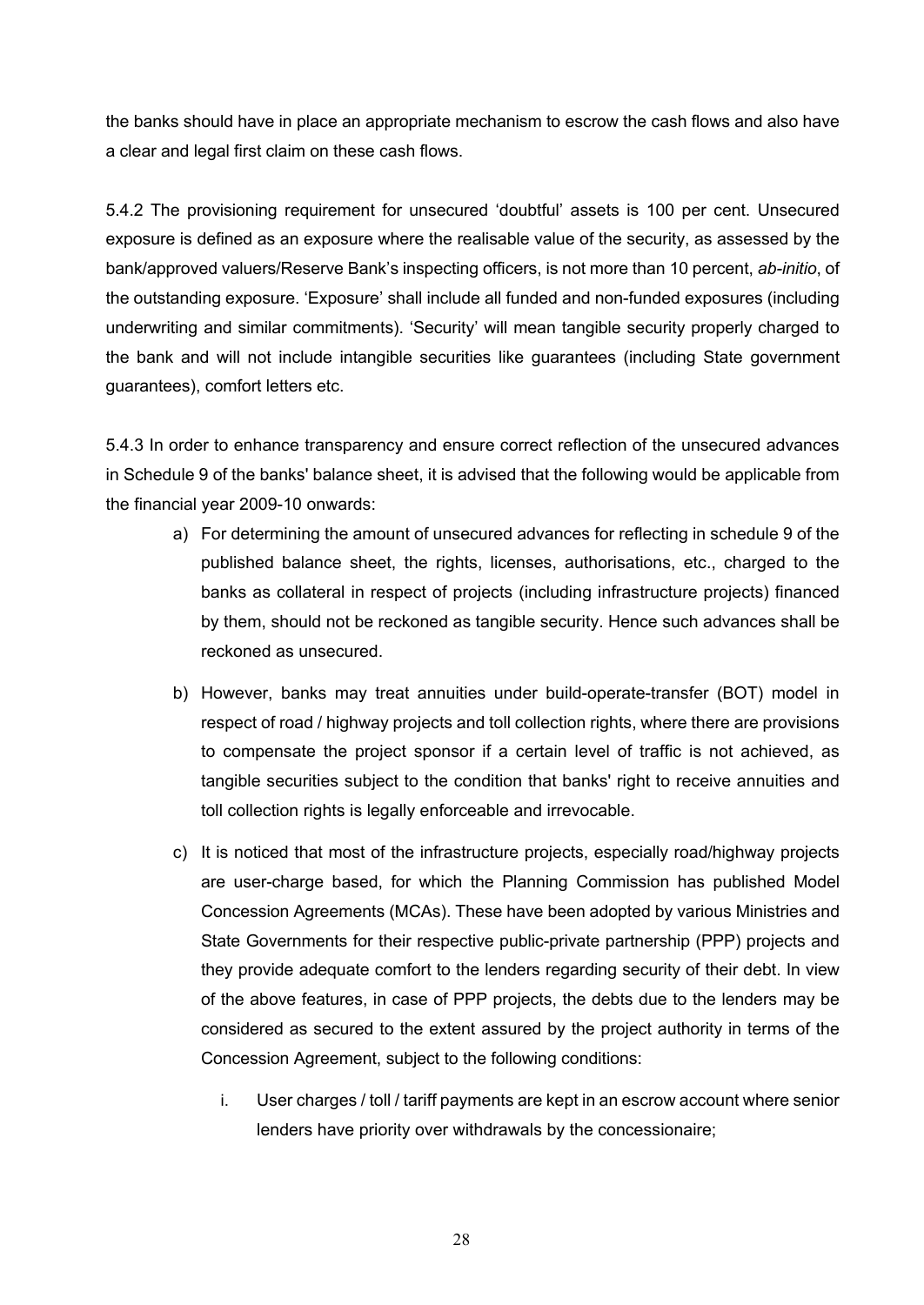- ii. There is sufficient risk mitigation, such as pre-determined increase in user charges or increase in concession period, in case project revenues are lower than anticipated;
- iii. The lenders have a right of substitution in case of concessionaire default;
- iv. The lenders have a right to trigger termination in case of default in debt service; and
- v. Upon termination, the Project Authority has an obligation of (i) compulsory buy-out and (ii) repayment of debt due in a pre-determined manner.
- vi. In all such cases, banks must satisfy themselves about the legal enforceability of the provisions of the tripartite agreement and factor in their past experience with such contracts.
- d) Banks should also disclose the total amount of advances for which intangible securities such as charge over the rights, licenses, authority, etc. has been taken as also the estimated value of such intangible collateral. The disclosure may be made under a separate head in "Notes to Accounts". This would differentiate such loans from other entirely unsecured loans.

### <span id="page-28-0"></span>5.5 Standard assets

5.5.1 The provisioning requirements for all types of standard assets stands as below. Banks should make general provision for standard assets at the following rates for the funded outstanding on global loan portfolio basis:

- a) Farm Credit to agricultural activities, individual housing loans and Small and Micro Enterprises (SMEs) sectors at 0.25 per cent;
- b) advances to Commercial Real Estate (CRE)<sup>[1](#page-28-1)</sup> Sector at 1.00 per cent;
- c) advances to Commercial Real Estate Residential Housing Sector (CRE RH)<sup>[2](#page-28-2)</sup> at 0.75 per cent
- d) housing loans extended at teaser rates as indicated in Paragraphs 5.9.9;
- e) restructured advances as stipulated in the prudential norms for restructuring of advances.

<span id="page-28-1"></span> <sup>1</sup> CRE as defined in terms of the circular [DBOD.BP.BC.No.42/08.12.015/2009-10 dated September 9, 2009](https://www.rbi.org.in/Scripts/NotificationUser.aspx?Id=5261&Mode=0) on 'Guidelines on Classification of Exposures as Commercial Real Estate (CRE) Exposures'

<span id="page-28-2"></span> $^2$  CRE-RH as defined in the [circular DBOD.BP.BC.No.104/08.12.015/2012-13 dated June 21, 2013](https://www.rbi.org.in/Scripts/NotificationUser.aspx?Id=8047&Mode=0) on 'Housing Sector: New sub-sector CRE (Residential Housing) within CRE & Rationalisation of provisioning, risk-weight and LTV ratios'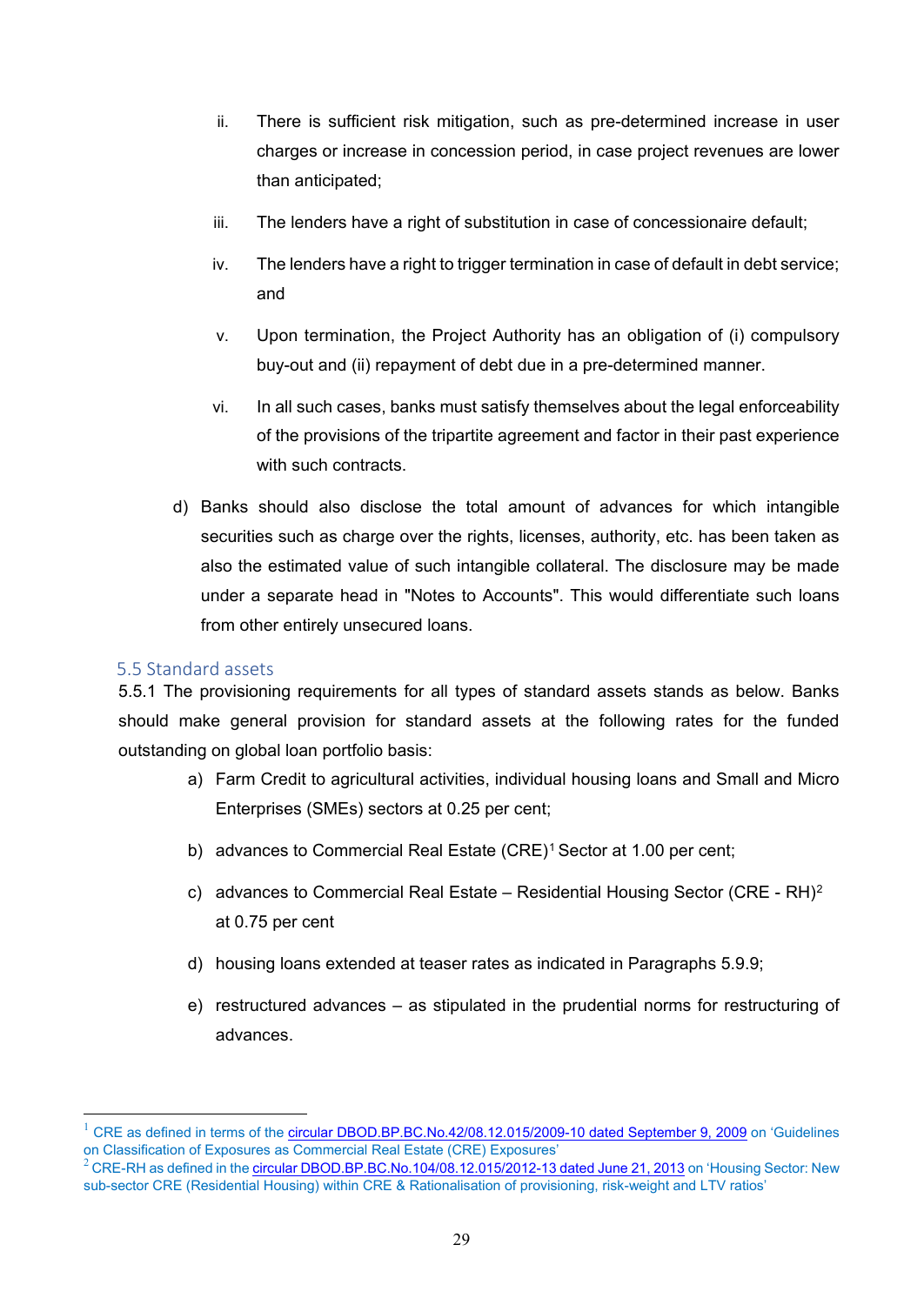- f) Advances restructured and classified as standard in terms of the Master Direction Reserve Bank of India (Relief Measures by Banks in Areas affected by Natural Calamities) Directions 2018 – SCBs, as updated from time to time, at 5%.
- g) All other loans and advances not included in  $(a) (f)$  above at 0.40 per cent.

5.5.2 The provisions on standard assets should not be reckoned for arriving at net NPAs.

5.5.3 The provisions towards Standard Assets need not be netted from gross advances but shown separately as 'Contingent Provisions against Standard Assets' under 'Other Liabilities and Provisions Others' in Schedule 5 of the balance sheet.

5.5.4 It is clarified that the Medium Enterprises will attract 0.40% standard asset provisioning. The definition of the terms Micro Enterprises, Small Enterprises, and Medium Enterprises shall be in terms of the [circular FIDD.MSME & NFS.BC.No.3/06.02.31/2020-21 dated July 2, 2020](https://www.rbi.org.in/Scripts/NotificationUser.aspx?Id=11934&Mode=0) on 'Credit flow to Micro, Small and Medium Enterprises Sector' as updated from time to time.

5.5.5 A high level of unhedged foreign currency exposures of the entities can increase the probability of default in times of high currency volatility. Hence, banks are required to estimate the riskiness of unhedged position of their borrowers as per the instructions contained in our [circular DBOD.No.BP.BC.85/21.06.200/2013-14 dated January 15, 2014](https://www.rbi.org.in/Scripts/NotificationUser.aspx?Id=8694&Mode=0) as well as our [circular](https://www.rbi.org.in/Scripts/NotificationUser.aspx?Id=8914&Mode=0)  [DBOD.No.BP.BC.116/21.06.200/2013-14 dated June 3, 2014](https://www.rbi.org.in/Scripts/NotificationUser.aspx?Id=8914&Mode=0) and make incremental provisions on their exposures to such entities:

| Likely Loss / EBID (%)    | Incremental Provisioning Requirement on the total credit<br>exposures over and above extant |
|---------------------------|---------------------------------------------------------------------------------------------|
|                           | standard asset provisioning                                                                 |
|                           |                                                                                             |
| Upto 15 per cent          | 0                                                                                           |
| More than 15 per cent and | 20bps                                                                                       |
| upto 30 per cent          |                                                                                             |
| More than 30 per cent and | 40bps                                                                                       |
| upto 50 per cent          |                                                                                             |
| More than 50 per cent and | 60 <sub>bps</sub>                                                                           |
| upto 75 per cent          |                                                                                             |
| More than 75 per cent     | 80 bps                                                                                      |

For this purpose, EBID, as defined for computation of DSCR = Profit After Tax + Depreciation + Interest on debt + Lease Rentals, if any.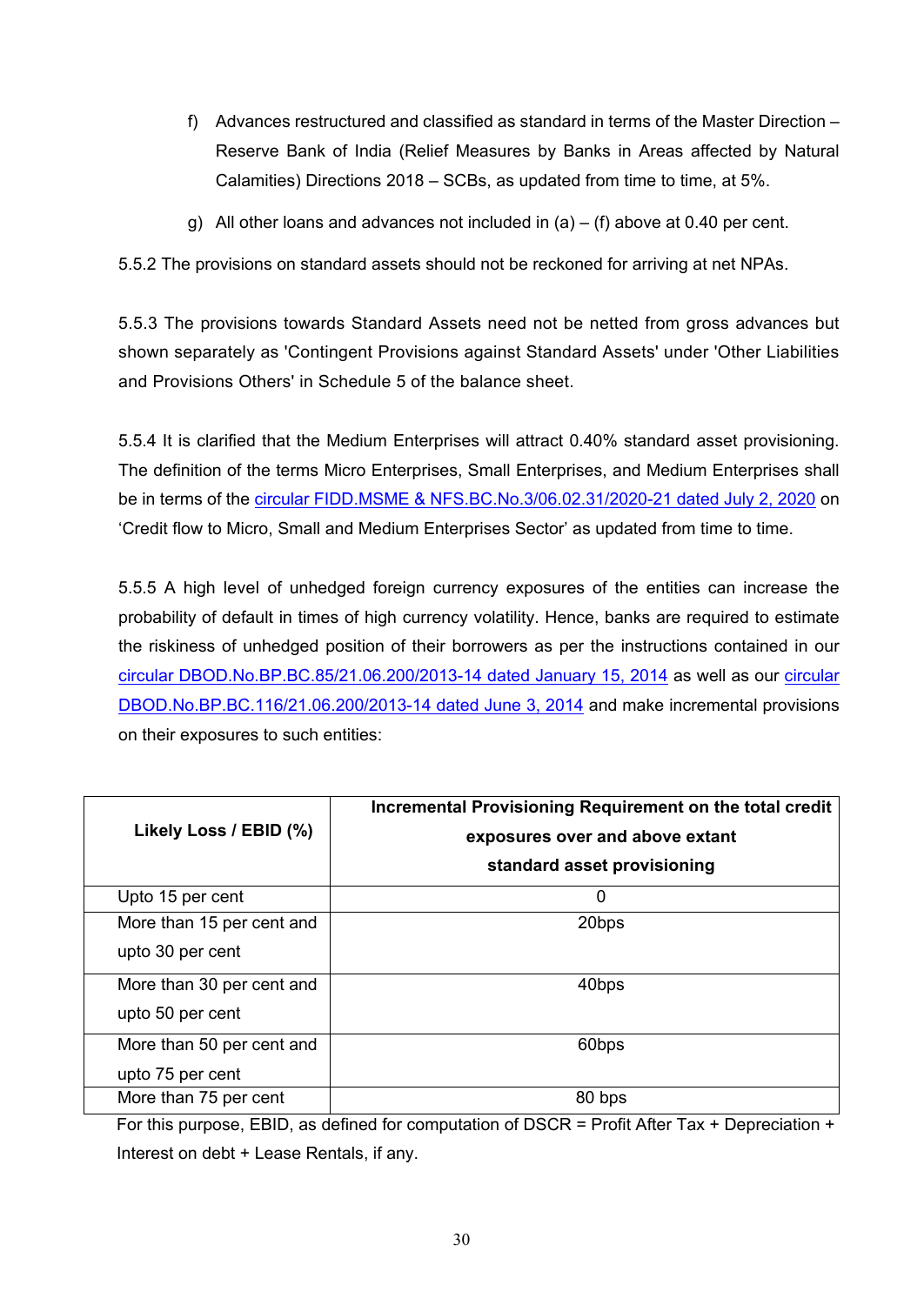# <span id="page-30-0"></span>5.6 Prudential norms on creation and utilisation of floating provisions

#### <span id="page-30-1"></span>5.6.1 Principle for creation of floating provisions by banks

The bank's board of directors should lay down approved policy regarding the level to which the floating provisions can be created. The bank should hold floating provisions for 'advances' and 'investments' separately and the guidelines prescribed will be applicable to floating provisions held for both 'advances' & 'investment portfolios.

#### <span id="page-30-2"></span>5.6.2 Principle for utilisation of floating provisions by banks

5.6.2.1 The floating provisions should not be used for making specific provisions as per the extant prudential guidelines in respect of non performing assets or for making regulatory provisions for standard assets. The floating provisions can be used only for contingencies under extraordinary circumstances for making specific provisions in impaired accounts after obtaining board's approval and with prior permission of RBI. The Boards of the banks should lay down an approved policy as to what circumstances would be considered extraordinary.

5.6.2.2 To facilitate banks' Boards to evolve suitable policies in this regard, it is clarified that the extra-ordinary circumstances refer to losses which do not arise in the normal course of business and are exceptional and non-recurring in nature. These extra-ordinary circumstances could broadly fall under three categories viz. General, Market and Credit. Under general category, there can be situations where bank is put unexpectedly to loss due to events such as civil unrest or collapse of currency in a country. Natural calamities and pandemics may also be included in the general category. Market category would include events such as a general melt down in the markets, which affects the entire financial system. Among the credit category, only exceptional credit losses would be considered as an extra-ordinary circumstance.

5.6.2.3 In order to mitigate the adverse impact of COVID 19 related stress on banks, as a measure to enable capital conservation, banks are allowed to utilise 100 per cent of floating provisions held by them as on December 31, 2020 for making specific provisions for nonperforming assets with prior approval of their Boards. Such utilisation is permitted upto March 31, 2022.

#### <span id="page-30-3"></span>5.6.3 Accounting

Floating provisions cannot be reversed by credit to the profit and loss account. They can only be utilised for making specific provisions in extraordinary circumstances as mentioned above. Until such utilisation, these provisions can be netted off from gross NPAs to arrive at disclosure of net NPAs. Alternatively, they can be treated as part of Tier II capital within the overall ceiling of 1.25% of total risk weighted assets.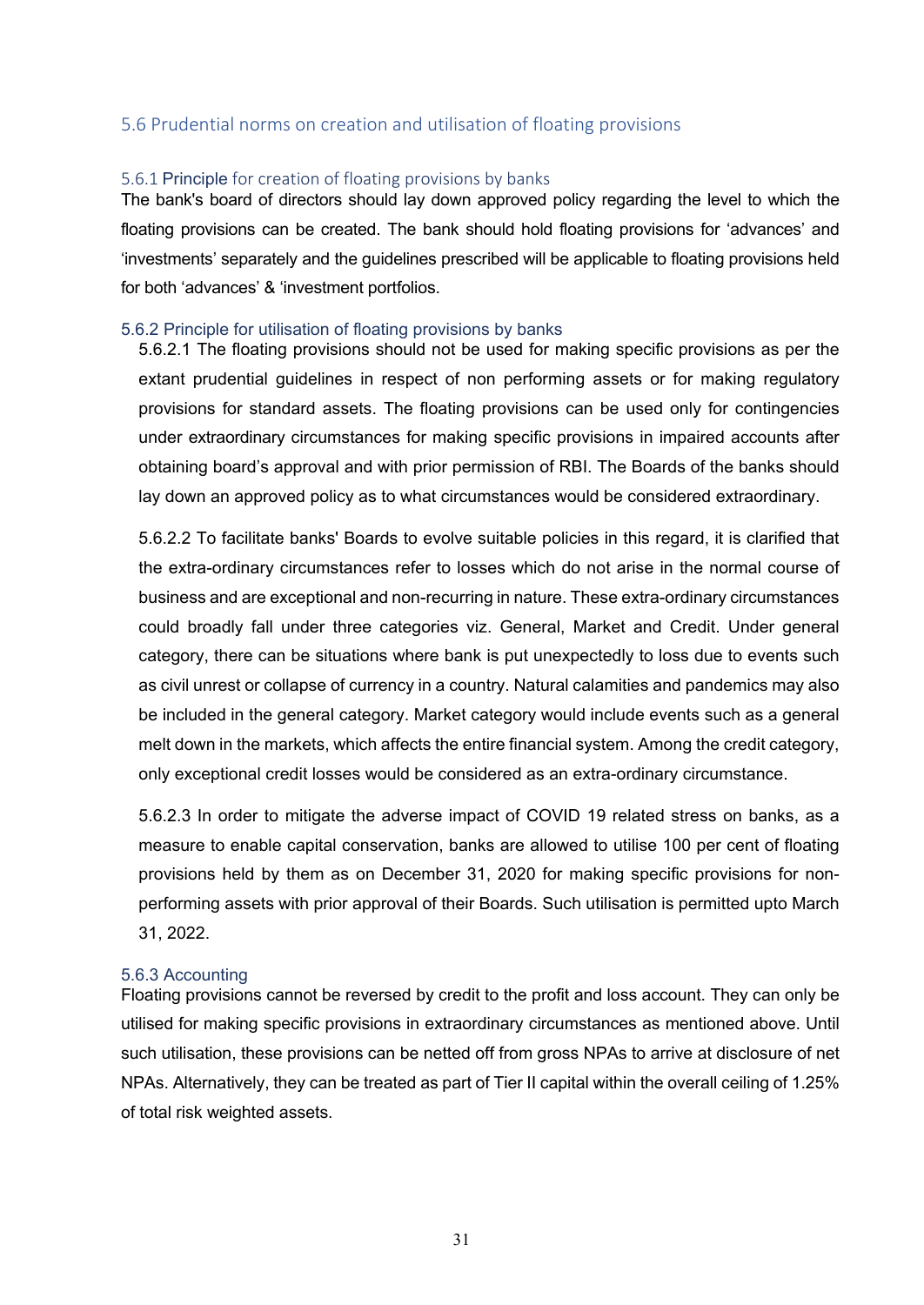#### <span id="page-31-0"></span>5.6.4 Disclosures

Banks should make comprehensive disclosures on floating provisions in the "notes on accounts" to the balance sheet on (a) opening balance in the floating provisions account, (b) the quantum of floating provisions made in the accounting year, (c) purpose and amount of draw down made during the accounting year, and (d) closing balance in the floating provisions account.

# <span id="page-31-2"></span><span id="page-31-1"></span>5.7 Additional Provisions at higher than prescribed rates 5.7.1 For NPAs:

The regulatory norms for provisioning represent the minimum requirement. A bank may voluntarily make specific provisions for advances at rates which are higher than the rates prescribed under existing regulations, to provide for estimated actual loss in collectible amount, provided such higher rates are approved by the Board of Directors and consistently adopted from year to year. Such additional provisions are not to be considered as floating provisions. The additional provisions for NPAs, like the minimum regulatory provision on NPAs, may be netted off from gross NPAs to arrive at the net NPAs

### <span id="page-31-3"></span>5.7.2 For standard assets:

The provisioning rates prescribed in this Master Circular are the regulatory minimum and banks are encouraged to make provisions at higher rates in respect of advances to stressed sectors of the economy. In this regard, it is advised as under:

- (i) Banks shall put in place a Board–approved policy for making provisions for standard assets at rates higher than the regulatory minimum, based on evaluation of risk and stress in various sectors.
- (ii) The policy shall require a review, at least on a quarterly basis, of the performance of various sectors of the economy to which the bank has an exposure to evaluate the present and emerging risks and stress therein. The review may include quantitative and qualitative aspects like debt-equity ratio, interest coverage ratio, profit margins, ratings upgrade to downgrade ratio, sectoral non-performing assets/stressed assets, industry performance and outlook, legal/ regulatory issues faced by the sector, etc. The reviews may also include sector specific parameters.

# <span id="page-31-5"></span><span id="page-31-4"></span>5.8 Provisions on Leased Assets

### 5.8.1 Substandard assets

(i) 15 percent of the sum of the net investment in the lease and the unrealised portion of finance income net of finance charge component. The terms 'net investment in the lease', 'finance income' and 'finance charge' are as defined in 'AS 19 Leases'.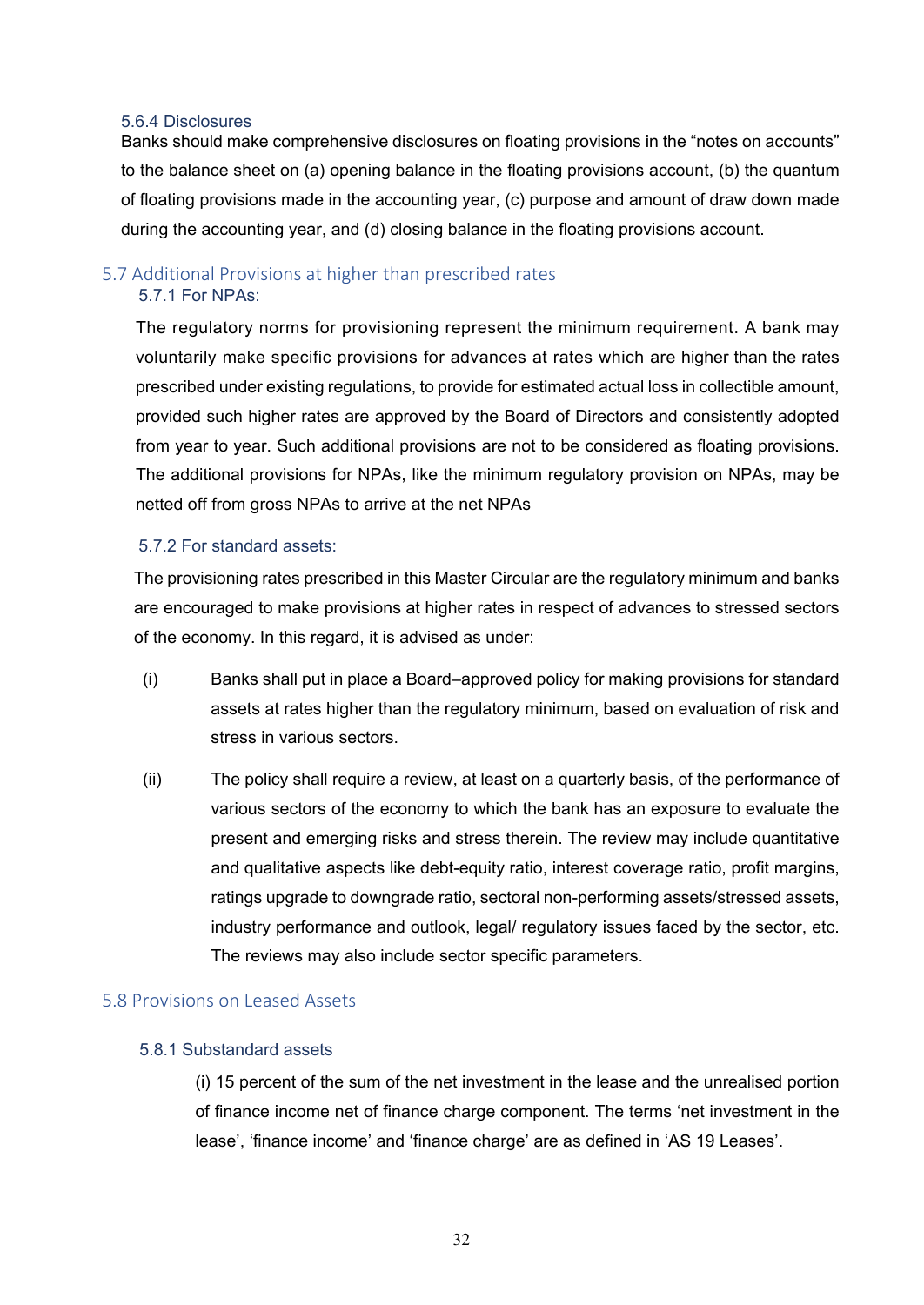(ii) Unsecured (as defined in Paragraph 5.4 above) lease exposures,, which are identified as 'substandard' would attract additional provision of 10 per cent, i.e., a total of 25 per cent.

### <span id="page-32-0"></span>5.8.2 Doubtful assets

100 percent of the extent to which the finance is not secured by the realisable value of the leased asset, should be provided for. Realisable value is to be estimated on a realistic basis. In addition to the above provision, provision at the following rates should be made on the sum of the net investment in the lease and the unrealised portion of finance income net of finance charge component of the secured portion, depending upon the period for which asset has been doubtful:

| Period for which the advance has<br>remained in 'doubtful' category | <b>Provisioning</b><br>requirement (%) |
|---------------------------------------------------------------------|----------------------------------------|
| Up to one year                                                      | 25                                     |
| One to three years                                                  | 40                                     |
| More than three years                                               | 100                                    |

#### <span id="page-32-1"></span>5.8.3 Loss assets

The entire asset should be written off, if for any reason, an asset is allowed to remain in books, 100 percent of the sum of the net investment in the lease and the unrealised portion of finance income net of finance charge component should be provided for.

### <span id="page-32-3"></span><span id="page-32-2"></span>5.9 Guidelines for Provisions under Special Circumstances

### 5.9.1 Advances against deposits/specific instruments

Advances against term deposits, NSCs eligible for surrender, IVPs, KVPs, gold ornaments, government & other securities and life insurance policies would attract provisioning requirements as applicable to their asset classification status.

### <span id="page-32-4"></span>5.9.2 Treatment of interest suspense account

Amounts held in Interest Suspense Account should not be reckoned as part of provisions. Amounts lying in the Interest Suspense Account should be deducted from the relative advances and thereafter, provisioning as per the norms, should be made on the balances after such deduction.

### <span id="page-32-5"></span>5.9.3 Advances covered by ECGC guarantee

In the case of advances classified as doubtful and guaranteed by ECGC, provision should be made only for the balance in excess of the amount guaranteed by the Corporation. Further, while arriving at the provision required to be made for doubtful assets, realisable value of the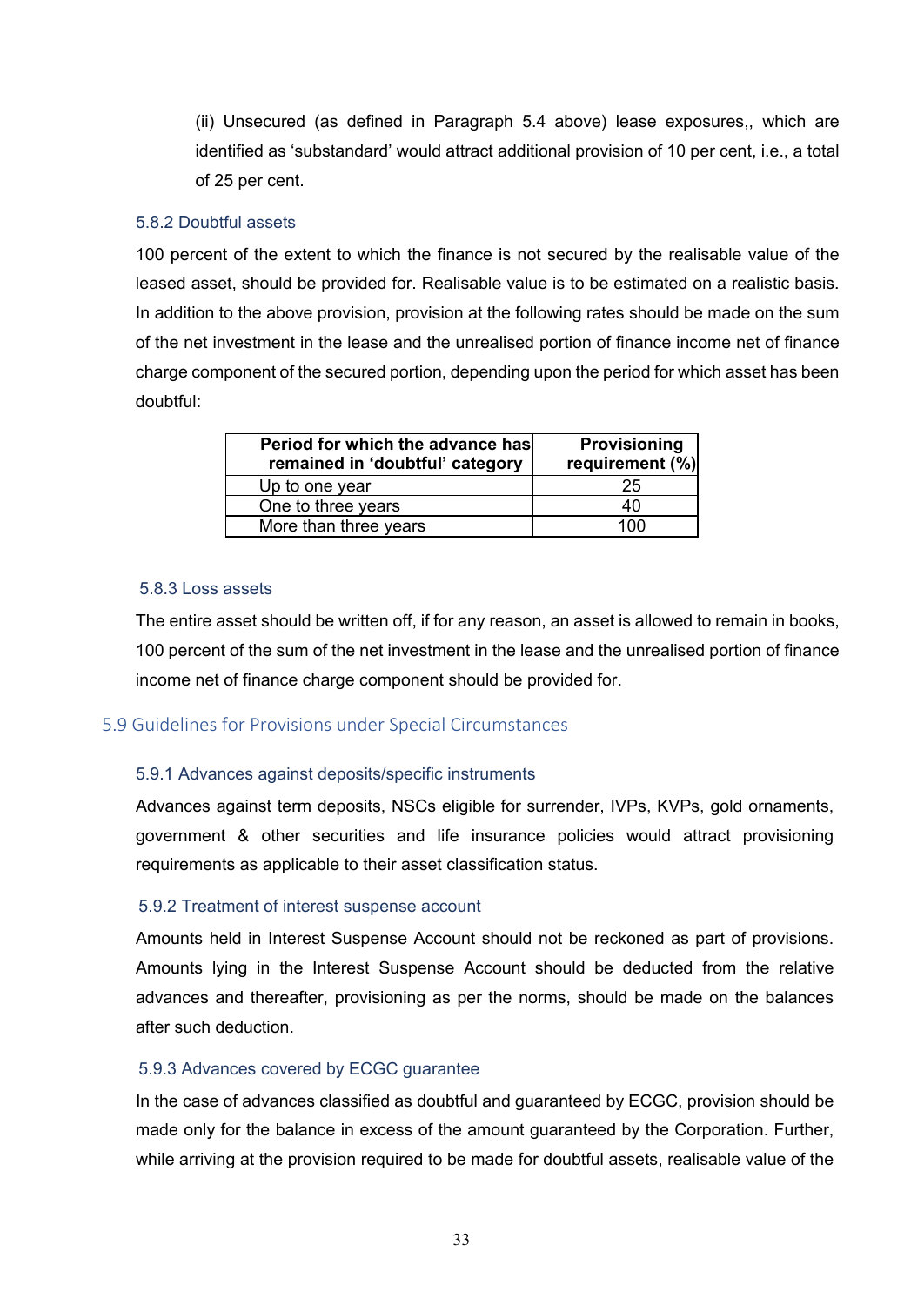securities should first be deducted from the outstanding balance in respect of the amount guaranteed by the Corporation and then provision made as illustrated hereunder:

Example

| <b>Outstanding Balance</b>                            | Rs 4 lakhs                                                        |
|-------------------------------------------------------|-------------------------------------------------------------------|
| <b>ECGC Cover</b>                                     | 50 percent                                                        |
| Period for which the advance has<br>remained doubtful | More than 2 years remained<br>doubtful (say as on March 31, 2014) |
| Value of security held                                | $Rs 1.50$ lakhs                                                   |

Provision required to be made

| Outstanding balance                                                | Rs.4.00 lakhs                                                 |
|--------------------------------------------------------------------|---------------------------------------------------------------|
| Less: Value of security held                                       | <b>Rs.1.50 lakhs</b>                                          |
| Unrealised balance                                                 | $Rs.2.50$ lakhs                                               |
| Less: ECGC Cover                                                   | <b>Rs.1.25 lakhs</b>                                          |
| (50% of unrealisable balance)                                      |                                                               |
| Net unsecured balance                                              | <b>Rs.1.25 lakhs</b>                                          |
| Provision for unsecured portion of<br>advance                      | Rs.1.25 lakhs $(\omega)$ 100 percent of<br>unsecured portion) |
| Provision for secured portion of advance<br>(as on March 31, 2012) | Rs.0.60 lakhs ( $@$ 40 per cent of the<br>secured portion)    |
| Total provision to be made                                         | Rs.1.85 lakhs (as on March 31, 2014)                          |

### <span id="page-33-0"></span>5.9.4 Advance covered by guarantees of Credit Guarantee Fund Trust for Micro and Small Enterprises (CGTMSE) or Credit Risk Guarantee Fund Trust for Low Income Housing (CRGFTLIH)

In case the advance covered by CGTMSE or CRGFTLIH guarantee becomes nonperforming, no provision need be made towards the guaranteed portion. The amount outstanding in excess of the guaranteed portion should be provided for as per the extant guidelines on provisioning for non-performing assets. An illustrative example is given below: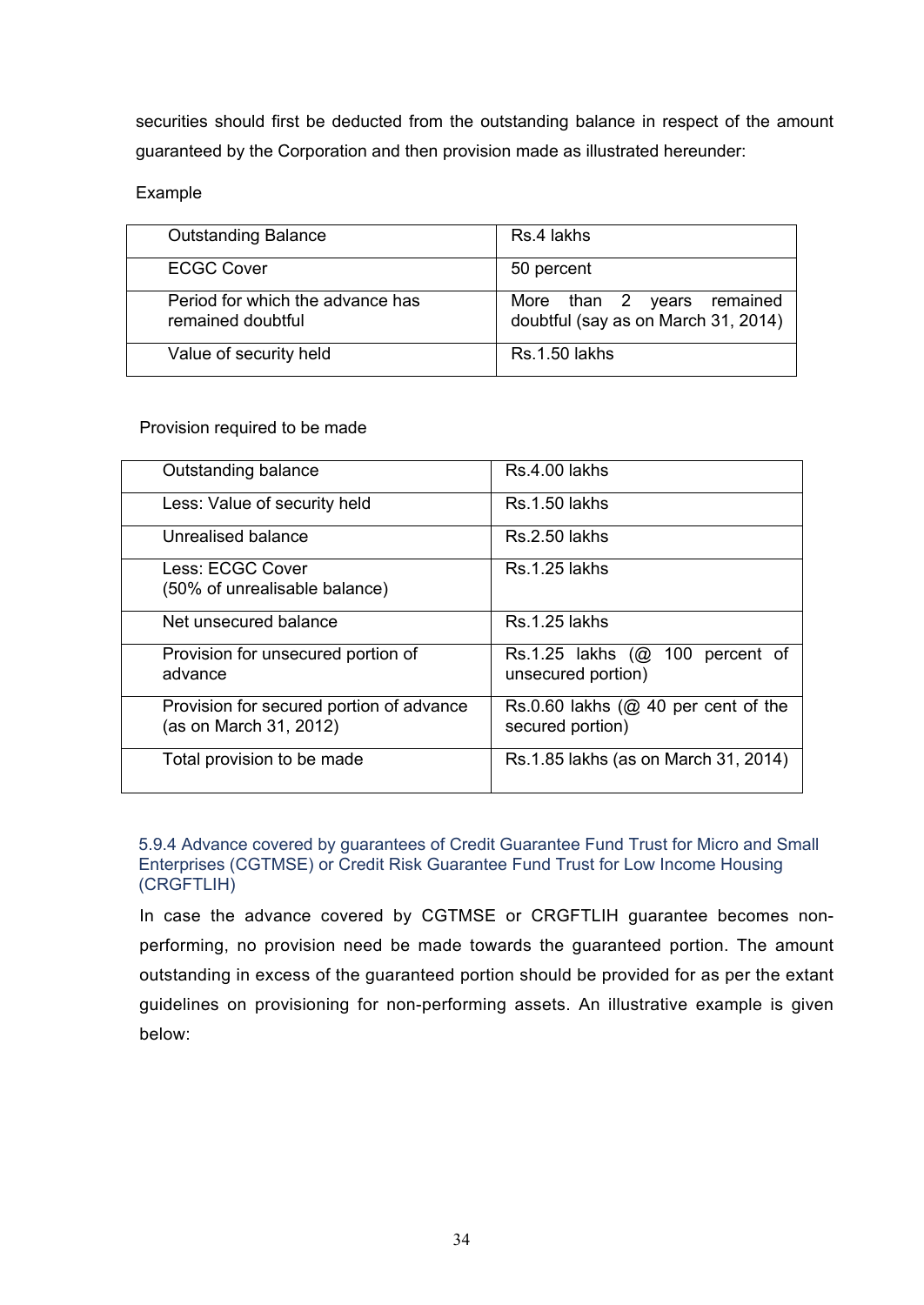### Example:

| <b>Outstanding Balance Rs.10</b><br>lakhs             | Outstanding Balance Rs.10 lakhs                                                                             |
|-------------------------------------------------------|-------------------------------------------------------------------------------------------------------------|
| <b>CGTMSE/CRGFTLIH Cover</b>                          | 75% of the amount outstanding or 75% of<br>the unsecured amount or Rs.37.50 lakh,<br>whichever is the least |
| Period for which the advance<br>has remained doubtful | More than 2 years remained doubtful (say<br>as on March 31, 2014)                                           |
| Value of security held Rs.1.50<br>lakhs               | Value of security held Rs.1.50 lakhs                                                                        |

### Provision required to be made

| <b>Balance outstanding</b>                                              | Rs.10.00 lakh       |
|-------------------------------------------------------------------------|---------------------|
| Less: Value of security                                                 | <b>Rs.1.50 lakh</b> |
| Unsecured amount                                                        | Rs.8.50 lakh        |
| Less: CGTMSE/CRGFTLIH cover<br>(75%)                                    | Rs.6.38 lakh        |
| Net unsecured and uncovered portion:                                    | Rs.2.12 lakh        |
| Provision for Secured portion $@$ 40%<br>of $Rs.1.50$ lakh              | Rs.0.60 lakh        |
| Provision for Unsecured & uncovered<br>portion $@$ 100% of Rs.2.12 lakh | Rs. 2.12 lakh       |
| Total provision required                                                | <b>Rs.2.72 lakh</b> |

# <span id="page-34-0"></span>5.9.5 Reserve for Exchange Rate Fluctuations Account (RERFA)

When exchange rate movements of Indian rupee turn adverse, the outstanding amount of foreign currency denominated loans (where actual disbursement was made in Indian Rupee) which becomes overdue, goes up correspondingly, with its attendant implications of provisioning requirements. Such assets should not normally be revalued. In case such assets need to be revalued as per requirement of accounting practices or for any other requirement, the following procedure may be adopted:

- a. The loss on revaluation of assets has to be booked in the bank's Profit & Loss Account.
- b. In addition to the provisioning requirement as per Asset Classification, the full amount of the Revaluation Gain, if any, on account of foreign exchange fluctuation should be used to make provisions against the corresponding assets.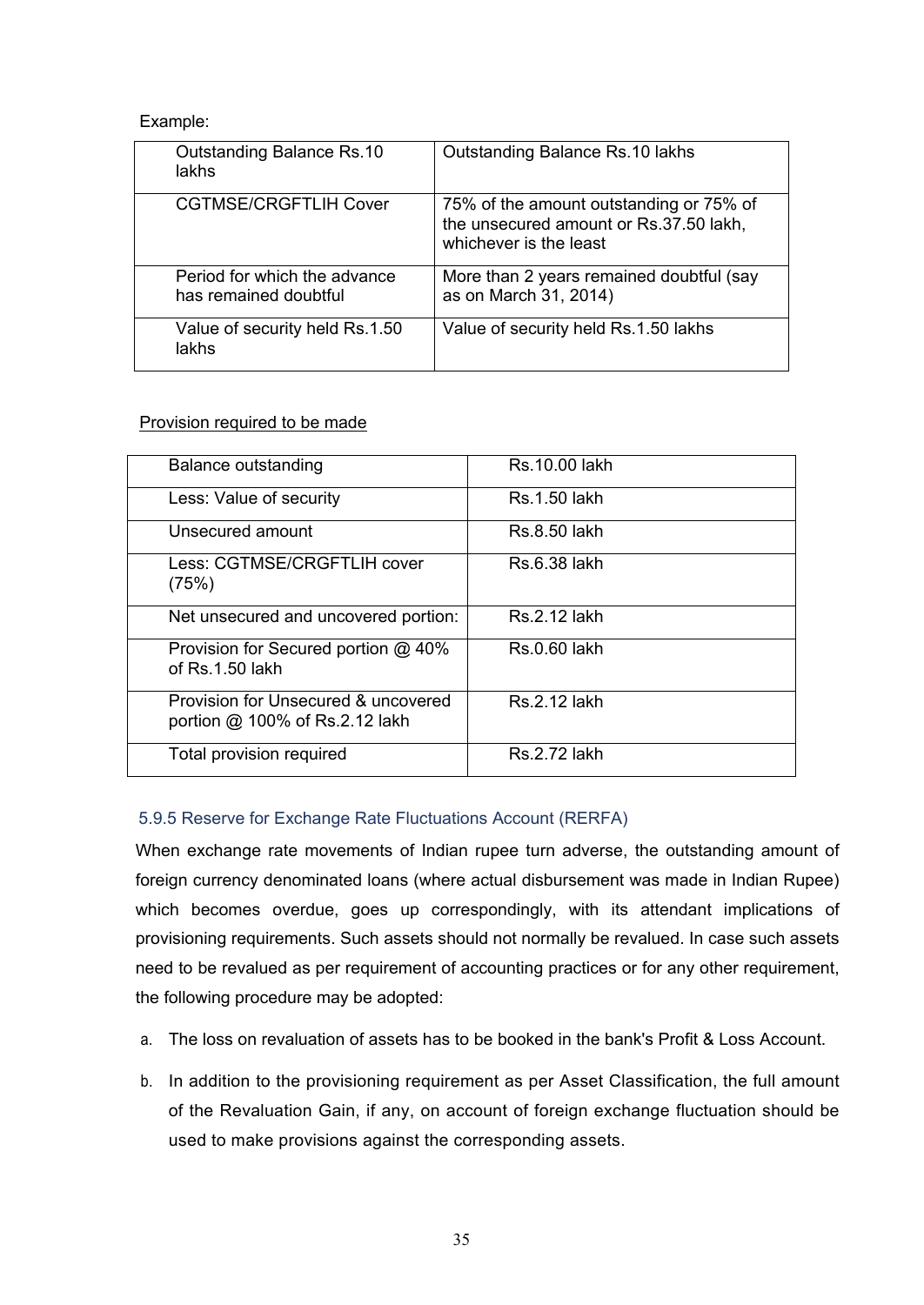#### <span id="page-35-0"></span>5.9.6 Provisioning for country risk

5.9.6.1 Banks shall make provisions, with effect from the year ending March 31, 2003, on the net funded country exposures on a graded scale ranging from 0.25 to 100 percent according to the risk categories mentioned below. To begin with, banks shall make provisions as per the following schedule:

| <b>Risk</b><br>category | <b>ECGC</b><br><b>Classification</b> | Provisioning<br><b>Requirement</b><br>(per cent) |
|-------------------------|--------------------------------------|--------------------------------------------------|
| Insignificant           | A <sub>1</sub>                       | 0.25                                             |
| Low                     | A2                                   | 0.25                                             |
| Moderate                | <b>B1</b>                            | 5                                                |
| High                    | B <sub>2</sub>                       | 20                                               |
| Very high               | C <sub>1</sub>                       | 25                                               |
| Restricted              | C <sub>2</sub>                       | 100                                              |
| Off-credit              | D                                    | 100                                              |

5.9.6.2 Banks are required to make provision for country risk in respect of a country where its net funded exposure is one per cent or more of its total assets.

5.9.6.3 The provision for country risk shall be in addition to the provisions required to be held according to the asset classification status of the asset. However, in the case of 'loss assets' and 'doubtful assets', provision held, including provision held for country risk, may not exceed 100% of the outstanding.

5.9.6.4 Banks may not make any provision for 'home country' exposures i.e. exposure to India. The exposures of foreign branches of Indian banks to the host country should be included. Foreign banks shall compute the country exposures of their Indian branches and shall hold appropriate provisions in their Indian books. However, their exposures to India will be excluded.

5.9.6.5 Banks may make a lower level of provisioning (say 25% of the requirement) in respect of short-term exposures (i.e. exposures with contractual maturity of less than 180 days).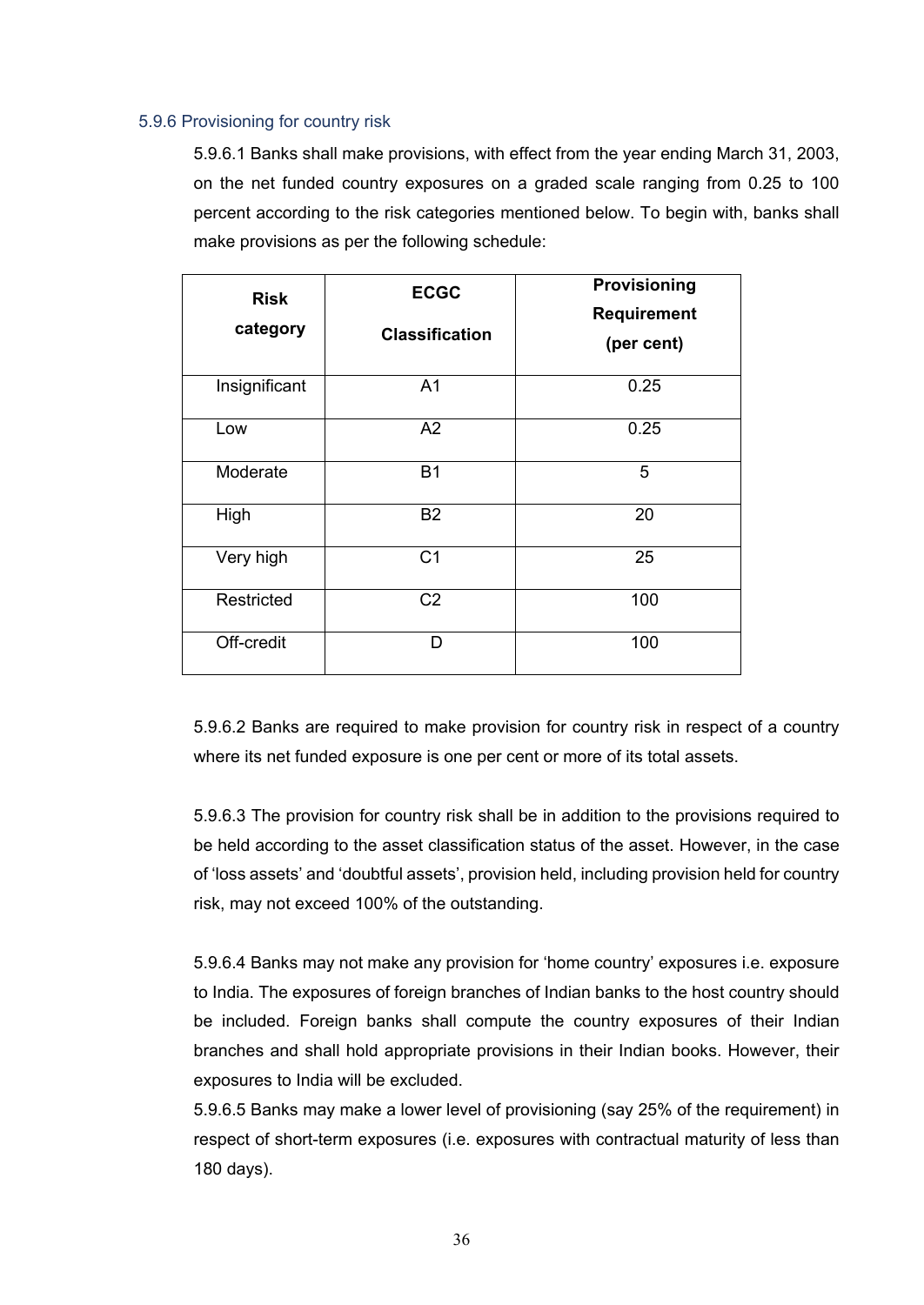#### 5.9.7 Provisioning norms for Liquidity facility provided for Securitisation transactions

The amount of liquidity facility drawn and outstanding for more than 90 days, in respect of securitisation transactions undertaken in terms of [Reserve Bank of India \(Securitisation of](https://www.rbi.org.in/Scripts/NotificationUser.aspx?Id=12165&Mode=0)  [Standard Assets\) Directions, 2021,](https://www.rbi.org.in/Scripts/NotificationUser.aspx?Id=12165&Mode=0) should be fully provided for.

#### 5.9.8 Provisioning requirements for derivative exposures

Credit exposures computed as per the current marked to market value of the contract, arising on account of the interest rate & foreign exchange derivative transactions, credit default swaps and gold, shall also attract provisioning requirement as applicable to the loan assets in the 'standard' category, of the concerned counterparties. All conditions applicable for treatment of the provisions for standard assets would also apply to the aforesaid provisions for derivative and gold exposures.

#### 5.9.9 Provisioning for housing loans at teaser rates

It has been observed that some banks are following the practice of sanctioning housing loans at teaser rates i.e. at comparatively lower rates of interest in the first few years, after which rates are reset at higher rates. This practice raises concern as some borrowers may find it difficult to service the loans once the normal interest rate, which is higher than the rate applicable in the initial years, becomes effective. It has been also observed that many banks at the time of initial loan appraisal, do not take into account the repaying capacity of the borrower at normal lending rates. Therefore, the standard asset provisioning on the outstanding amount of such loans has been increased from 0.40 per cent to 2.00 per cent in view of the higher risk associated with them. The provisioning on these assets would revert to 0.40 per cent after 1 year from the date on which the rates are reset at higher rates if the accounts remain 'standard'.

### 5.9.10 Provisioning requirement in terms of Guidelines on Enhancing Credit Supply for Large Borrowers through Market Mechanism

In respect of specified borrowers, as per the provisions of the Guidelines on Enhancing Credit Supply for Large Borrowers through Market Mechanism dated August 25, 2016, banks shall make additional provisions of 3 percentage points over and above the applicable provision on the incremental exposure of the banking system in excess of Normally Permitted Lending Limit (NPLL) as defined in the said guidelines. This higher provisioning requirement shall be distributed in proportion to each bank's funded exposure to the specified borrower.

#### 5.10 Provisioning Coverage Ratio

5.10.1 Provisioning Coverage Ratio (PCR) is essentially the ratio of provisioning to gross nonperforming assets and indicates the extent of funds a bank has kept aside to cover loan losses.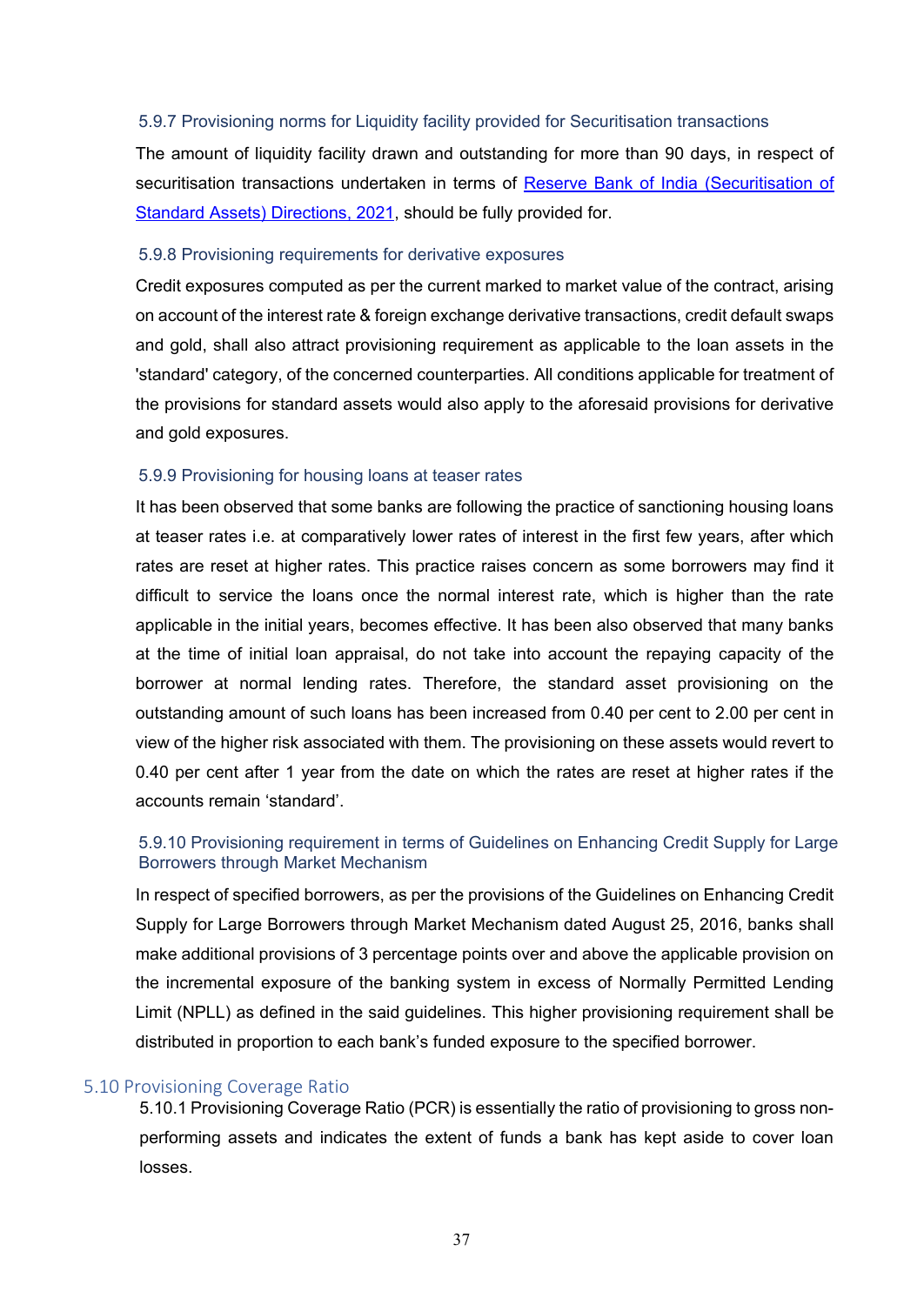5.10.2 From a macro-prudential perspective, banks should build up provisioning and capital buffers in good times i.e. when the profits are good, which can be used for absorbing losses in a downturn. This will enhance the soundness of individual banks, as also the stability of the financial sector. It was, therefore, decided that banks should augment their provisioning cushions consisting of specific provisions against NPAs as well as floating provisions, and ensure that their total provisioning coverage ratio, including floating provisions, is not less than 70 per cent. Accordingly, banks were advised to achieve this norm not later than end-September 2010.

5.10.3 Majority of the banks had achieved PCR of 70 percent and had represented to RBI whether the prescribed PCR is required to be maintained on an ongoing basis. The matter was examined and, the banks were advised that:

- (i) the PCR of 70 percent may be with reference to the gross NPA position in banks as on September 30, 2010;
- (ii) the surplus of the provision under PCR vis-a-vis as required as per prudential norms should be segregated into an account styled as "countercyclical provisioning buffer", computation of which may be undertaken as per the format given in Annex - 3; and
- (iii) this buffer will be allowed to be used by banks for making specific provisions for NPAs during periods of system wide downturn, with the prior approval of RBI.

5.10.4 The PCR of the bank should be disclosed in the Notes to Accounts to the Balance Sheet.

### 6. Writing off of NPAs

### 6.1 General

6.1.1 In terms of Section 43(D) of the Income Tax Act 1961, income by way of interest in relation to such categories of bad and doubtful debts as may be prescribed having regard to the guidelines issued by the RBI in relation to such debts, shall be chargeable to tax in the previous year in which it is credited to the bank's profit and loss account or received, whichever is earlier.

6.1.2 This stipulation is not applicable to provisioning required to be made as indicated above. In other words, amounts set aside for making provision for NPAs as above are not eligible for tax deductions.

6.1.3 Therefore, the banks should either make full provision as per the guidelines or write-off such advances and claim such tax benefits as are applicable, by evolving appropriate methodology in consultation with their auditors/tax consultants. Recoveries made in such accounts should be offered for tax purposes as per the rules.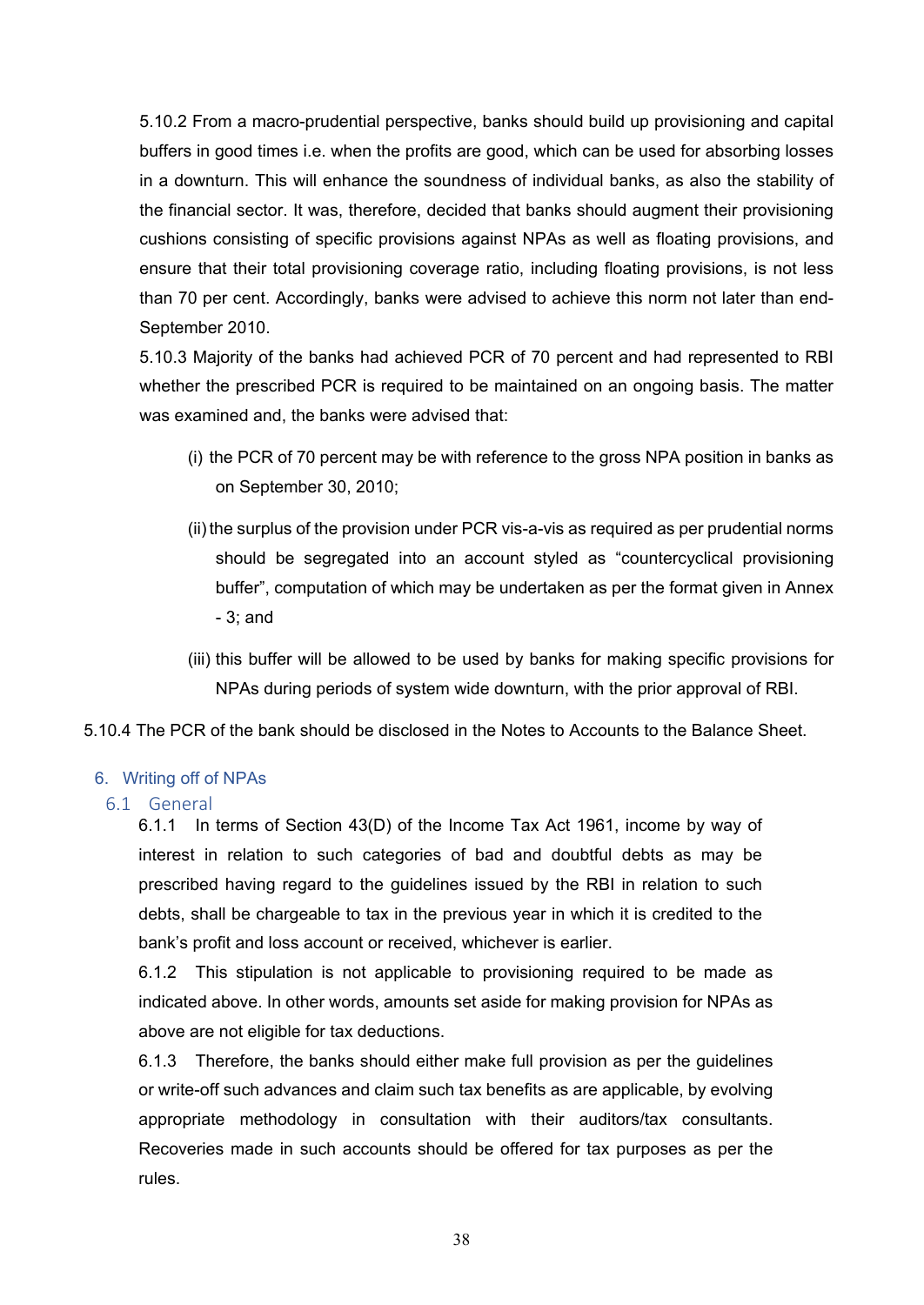### 6.2 Write-off at Head Office Level

6.2.1 Banks may write-off advances at Head Office level, even though the relative advances are still outstanding in the branch books. However, it is necessary that provision is made as per the classification accorded to the respective accounts. In other words, if an advance is a loss asset, 100 percent provision will have to be made therefor.

6.2.2 Banks are custodians of public deposits and are therefore expected to make all efforts to protect the value of their assets. Banks are required to extinguish all available means of recovery before writing off any account fully or partly. It is observed that some banks are resorting to technical write off of accounts, which reduces incentives to recover. Banks resorting to partial and technical write-offs should not show the remaining part of the loan as standard asset. With a view to bring in more transparency, henceforth banks should disclose full details of write offs, including separate details about technical write offs, in their annual financial statements as per the format prescribed in the Annex-4 to this Master Circular.

#### 7. NPA Management – Requirement of Effective Mechanism and Granular Data

7.1 Asset quality of banks is one of the most important indicators of their financial health. Banks should, therefore put in place a robust MIS mechanism for early detection of signs of distress at individual account level as well as at segment level (asset class, industry, geographic, size, etc.). Such early warning signals should be used for putting in place an effective preventive asset quality management framework, including a transparent restructuring mechanism for viable accounts under distress within the prevailing regulatory framework, for preserving the economic value of those entities in all segments.

7.2 The banks' IT and MIS system should be robust and able to generate reliable and quality information with regard to their asset quality for effective decision making. There should be no inconsistencies between information furnished under regulatory / statutory reporting and the banks' own MIS reporting. Banks should also have system generated segment wise information on non-performing assets and restructured assets which may include data on the opening balances, additions, reductions (upgradations, actual recoveries, write-offs etc.), closing balances, provisions held, technical write-offs, etc.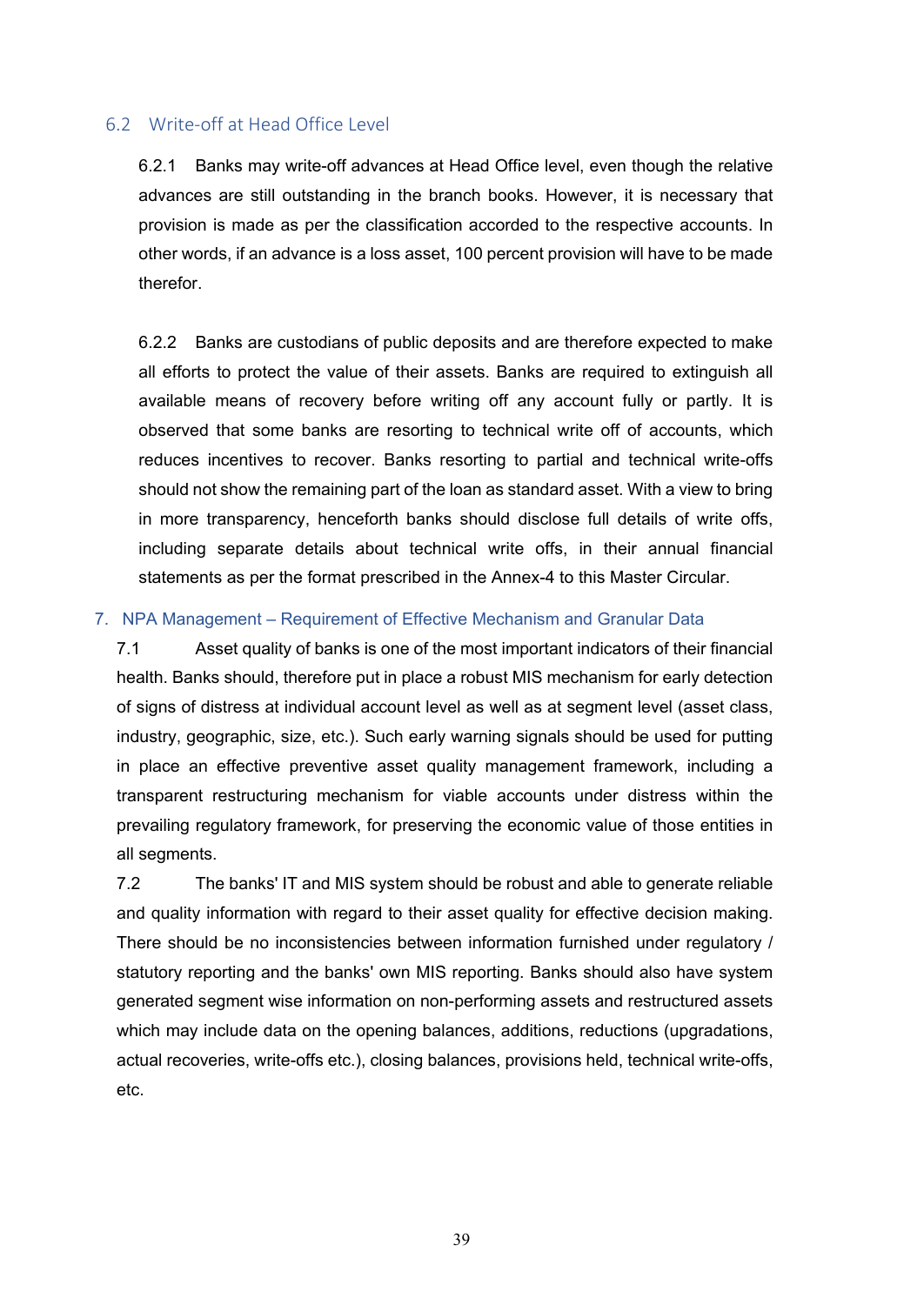# PART B1 - Framework for Resolution of Stressed Assets

## 8. Early identification and reporting of stress

8.1 Lenders<sup>[3](#page-39-0)</sup> shall recognise incipient stress in loan accounts, immediately on default[4,](#page-39-1) by classifying such assets as special mention accounts (SMA) as per the following categories:

| <b>SMA Sub-categories</b> | <b>Basis for classification - Principal or</b><br>interest payment or any other amount<br>wholly or partly overdue between |
|---------------------------|----------------------------------------------------------------------------------------------------------------------------|
| SMA-0                     | $1-30$ days                                                                                                                |
| SMA-1                     | 31-60 days                                                                                                                 |
| SMA-2                     | 61-90 days                                                                                                                 |

8.2 In the case of revolving credit facilities like cash credit, the SMA subcategories will be as follows:

| <b>SMA Sub-categories</b> | <b>Basis for classification -</b><br><b>Outstanding balance remains</b><br>continuously in excess of the<br>sanctioned limit or drawing power,<br>whichever is lower, for a period of: |
|---------------------------|----------------------------------------------------------------------------------------------------------------------------------------------------------------------------------------|
| SMA-1                     | 31-60 days                                                                                                                                                                             |
| SMA-2                     | $61-90$ days                                                                                                                                                                           |

8.3 As provided in terms of the circular <sup>[5](#page-39-2)</sup> [DBS.OSMOS.No.14703/33.](https://www.rbi.org.in/Scripts/NotificationUser.aspx?Id=8894&Mode=0) [01.001/2013-14 dated May 22, 2014](https://www.rbi.org.in/Scripts/NotificationUser.aspx?Id=8894&Mode=0) and subsequent amendments thereto, lenders shall report credit information, including classification of an account as SMA to Central Repository of Information on Large Credits (CRILC), on all borrowers having

<span id="page-39-0"></span><sup>&</sup>lt;u>.</u> <sup>3</sup> For the purpose of instructions in part B-1 and B-2 of this Master Circular, 'lenders' shall mean:

a. Scheduled Commercial Banks (excluding Regional Rural Banks);

b. All India Term Financial Institutions (NABARD, NHB, EXIM Bank, and SIDBI);

c. Small Finance Banks; and,

d. Systemically Important Non-Deposit taking Non-Banking Financial Companies (NBFC-ND-SI) and Deposit taking Non-Banking Financial Companies (NBFC-D).

<span id="page-39-1"></span><sup>4</sup> 'Default' means non-payment of debt (as defined under the IBC) when whole or any part or instalment of the debt has become due and payable and is not paid by the debtor or the corporate debtor, as the case may be.

For revolving facilities like cash credit, default would also mean, without prejudice to the above, the outstanding balance remaining continuously in excess of the sanctioned limit or drawing power, whichever is lower, for more than 30 days.

<span id="page-39-2"></span><sup>5</sup> In parts B1 and B2 of this Master Circular, wherever a reference is made to the circulars addressed to banks, other lenders indicated at paragraph 3 should refer to corresponding circulars applicable to them, if any.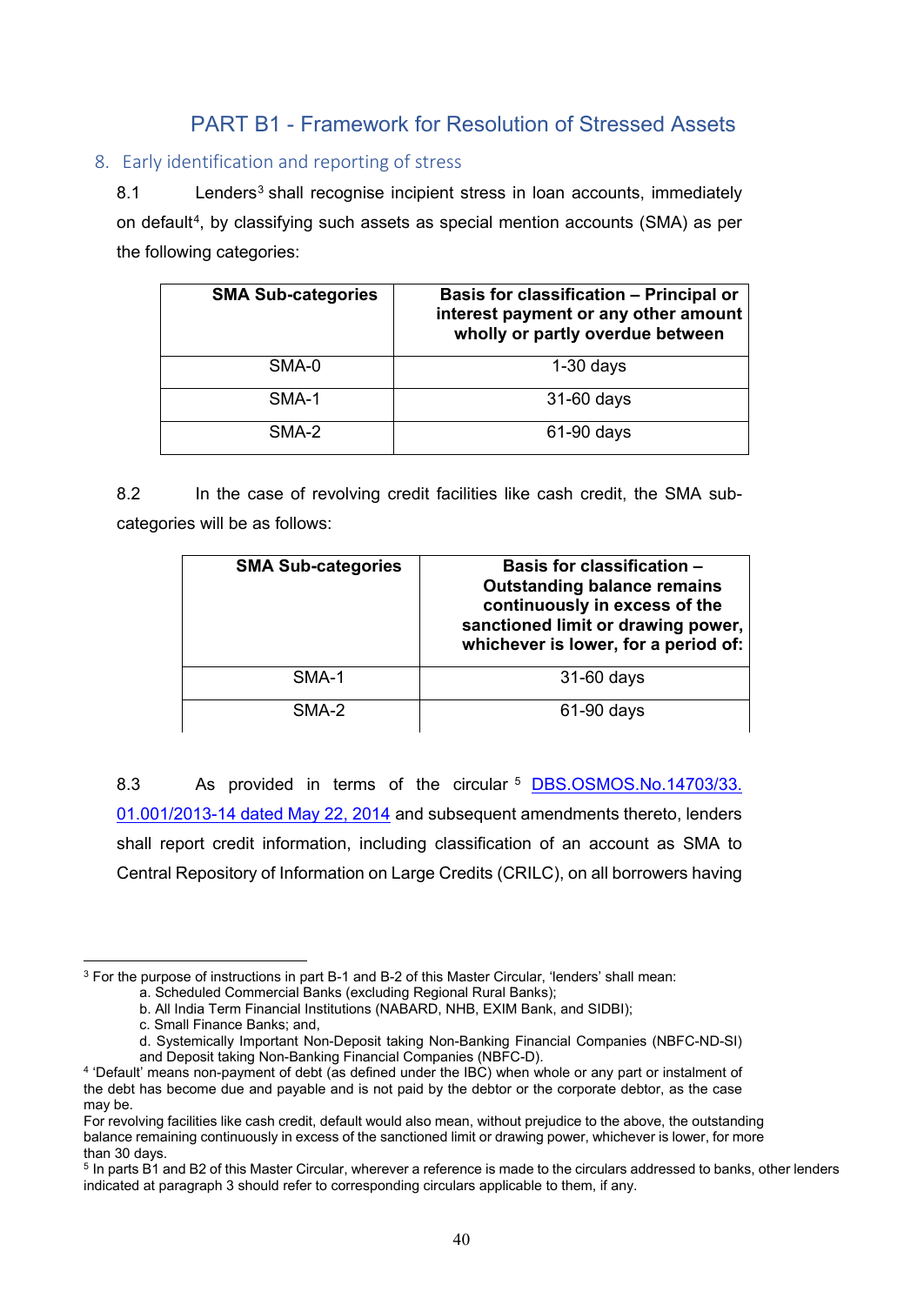aggregate exposure<sup>[6](#page-40-0)</sup> of ₹5 crore and above with them. The CRILC-Main Report shall be submitted on a monthly basis. In addition, the lenders shall submit a weekly report of instances of default by all borrowers (with aggregate exposure of ₹5 crore and above) by close of business on every Friday, or the preceding working day if Friday happens to be a holiday.

#### 9. Implementation of Resolution Plan

<u>.</u>

9.1 All lenders must put in place Board-approved policies for resolution of stressed assets, including the timelines for resolution. Since default with any lender is a lagging indicator of financial stress faced by the borrower, it is expected that the lenders initiate the process of implementing a resolution plan (RP) even before a default. In any case, once a borrower is reported to be in default by any of the lenders, lenders shall undertake a prima facie review of the borrower account within thirty days from such default ("**Review Period**"). During this Review Period of thirty days, lenders may decide on the resolution strategy, including the nature of the RP, the approach for implementation of the RP, etc. The lenders may also choose to initiate legal proceedings for insolvency or recovery.

9.2 In cases where RP is to be implemented, all lenders shall enter into an inter-creditor agreement (ICA), during the above-said Review Period, to provide for ground rules for finalisation and implementation of the RP in respect of borrowers with credit facilities from more than one lender.<sup>[7](#page-40-1)</sup> The ICA shall provide that any decision agreed by lenders representing 75 per cent by value of total outstanding credit facilities (fund based as well non-fund based) and 60 per cent of lenders by number shall be binding upon all the lenders. Additionally, the ICA may, *inter alia*, provide for rights and duties of majority lenders, duties and protection of rights of dissenting lenders, treatment of lenders with priority in cash flows/differential security interest, etc. In particular, the RPs shall provide for payment not less than the liquidation value $^8$  $^8$  due to the dissenting lenders.

<span id="page-40-0"></span> $6$  Aggregate exposure under the guidelines would include all fund based and non-fund based exposure, including investment exposure with the lenders.

<span id="page-40-1"></span> $7$  In cases where asset reconstruction companies (ARCs) have exposure to the borrower concerned, they shall also sign the ICA and adhere to all its provisions.

<span id="page-40-2"></span><sup>&</sup>lt;sup>8</sup> Liquidation value would mean the estimated realisable value of the assets of the relevant borrower, if such borrower were to be liquidated as on the date of commencement of the Review Period.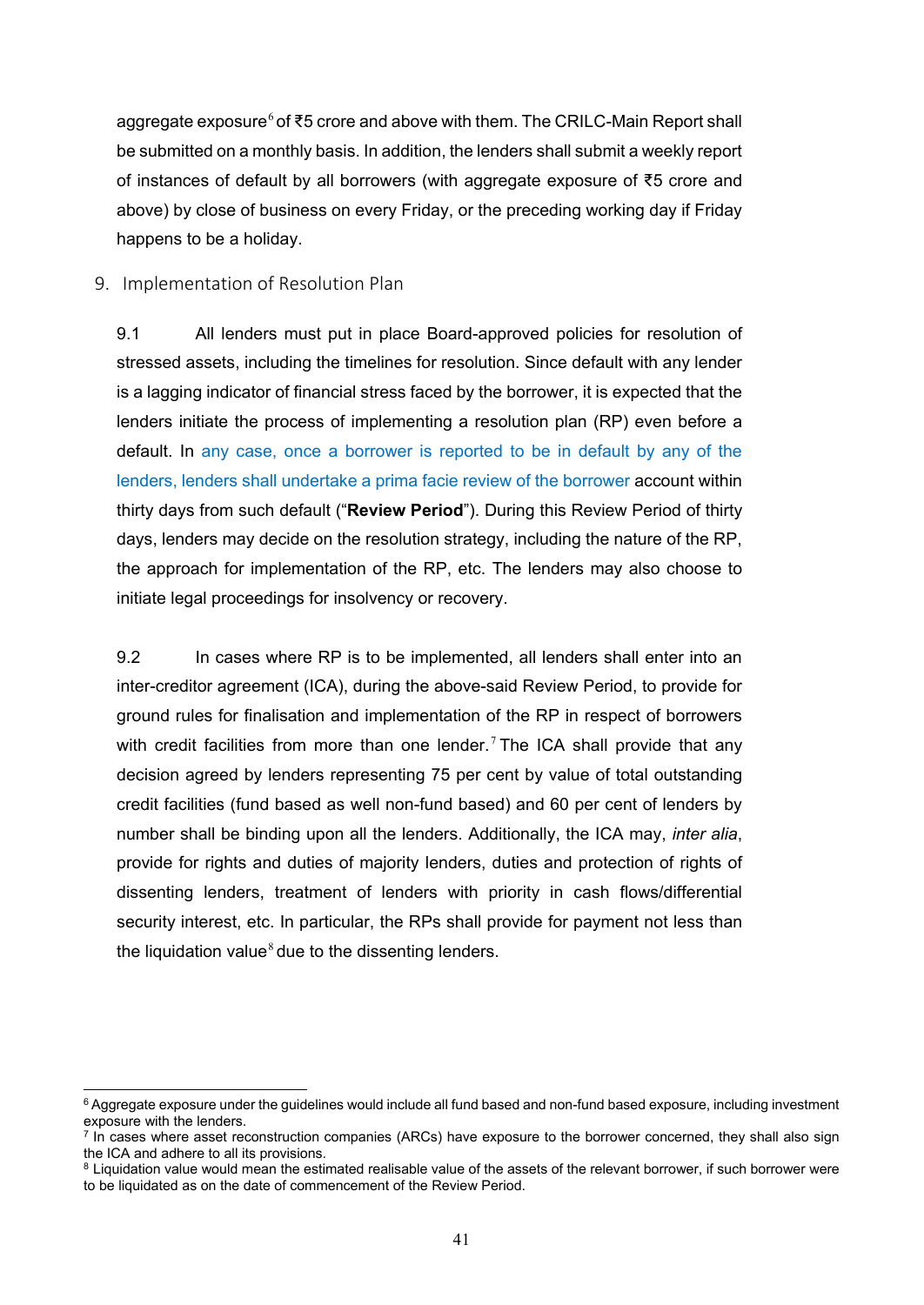9.3 In respect of accounts with aggregate exposure above a threshold with the lenders, as indicated below, on or after the 'reference date', RP shall be implemented within 180 days from the end of Review Period. The Review Period shall commence not later than:

- a. The reference date, if in default as on the reference date; or
- b. The date of first default after the reference date.

## 9.4 The reference dates for the above purpose shall be as under:

| Aggregate exposure of the borrower<br>to lenders mentioned at 3(a), 3(b) and<br>3(c) | Reference date                |
|--------------------------------------------------------------------------------------|-------------------------------|
| ₹20 billion and above                                                                | Date of these Directions      |
| ₹15 billion and above, but less than ₹20<br>billion                                  | January 1, 2020               |
| Less than ₹15 billion.                                                               | To be announced in due course |

9.5 The RP may involve any action / plan / reorganization including, but not limited to, regularisation of the account by payment of all over dues by the borrower entity, sale of the exposures to other entities / investors, change in ownership and restructuring<sup>[9](#page-41-0)</sup>. The RP shall be clearly documented by the lenders concerned (even if there is no change in any terms and conditions).

10. Implementation Conditions for RP

10.1 RPs involving restructuring / change in ownership in respect of accounts where the aggregate exposure of lenders is ₹100 crore and above, shall require independent credit evaluation (ICE) of the residual debt<sup>[10](#page-41-1)</sup> by credit rating agencies (CRAs) specifically authorised by the Reserve Bank for this purpose. While accounts with aggregate exposure of ₹5 billion and above shall require two such ICEs, others shall require one ICE. Only such RPs which receive a credit opinion of  $\mathsf{RP4}^{11}$  $\mathsf{RP4}^{11}$  $\mathsf{RP4}^{11}$  or better for the residual debt from one or two CRAs, as the case may be, shall be considered for implementation. Further, ICEs shall be subject to the following:

a) The CRAs shall be directly engaged by the lenders and the payment of fee for such assignments shall be made by the lenders.

<span id="page-41-0"></span><sup>&</sup>lt;u>.</u> 9 Restructuring is an act in which a lender, for economic or legal reasons relating to the borrower's financial difficulty, grants concessions to the borrower. Restructuring would normally involve modification of terms of the advances / securities, which would generally include, among others, alteration of payment period / payable amount / the amount of instalments / rate of interest; roll over of credit facilities; sanction of additional credit facility/ release of additional funds for an account in default to aid curing of default / enhancement of existing credit limits; compromise settlements where time for payment of settlement amount exceeds three months.

<span id="page-41-1"></span> $10$  The residual debt of the borrower entity, in this context, means the aggregate debt (fund based as well as non-fund based) envisaged to be held by all the lenders as per the proposed RP.

<span id="page-41-2"></span> $11$  Annex  $-5$  provides list of RP symbols that can be provided by CRAs as ICE and their meanings.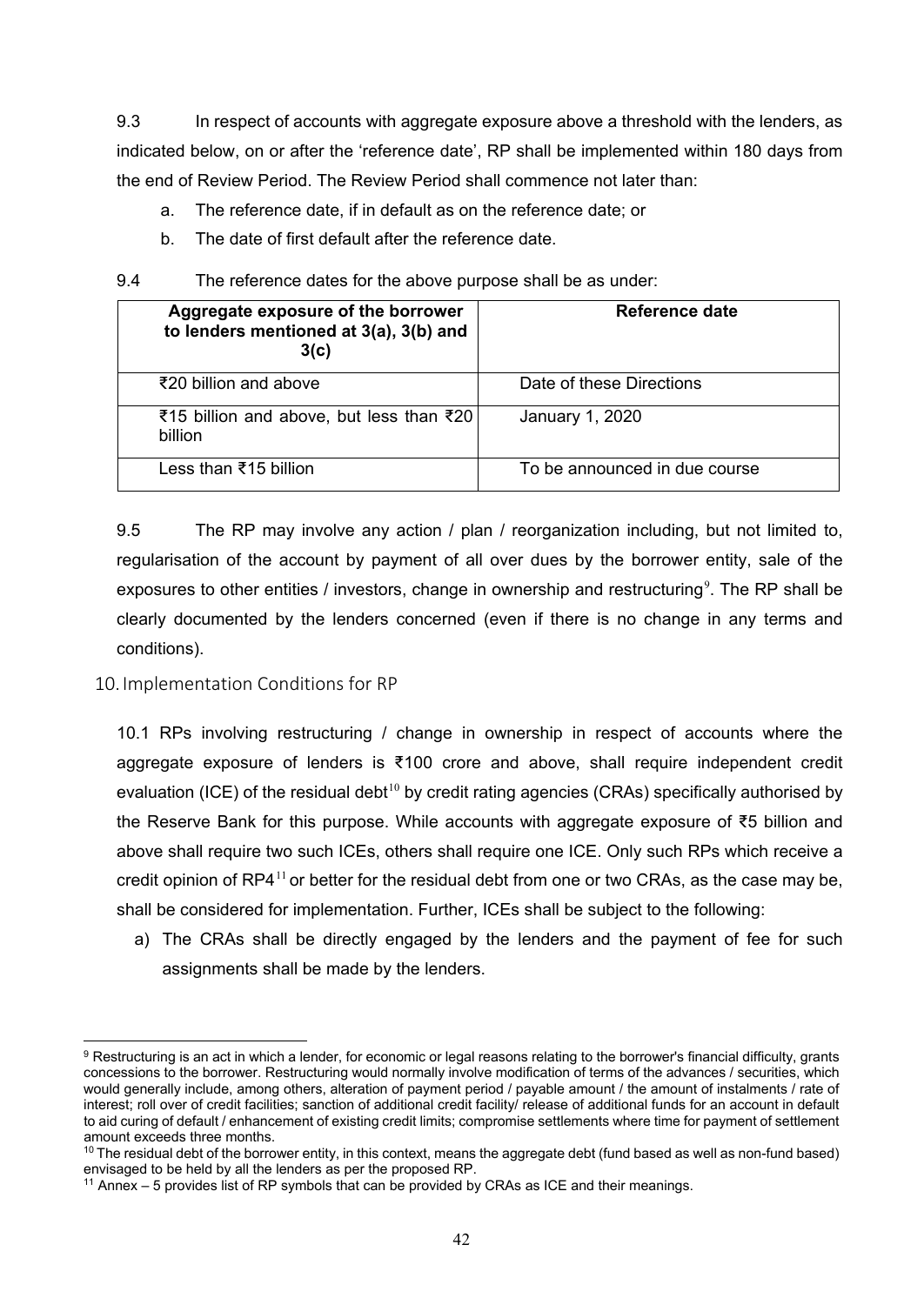b) If lenders obtain ICE from more than the required number of CRAs, all such ICE opinions shall be RP4 or better for the RP to be considered for implementation.

10.2 A RP in respect of borrowers to whom the lenders continue to have credit exposure, shall be deemed to be 'implemented' only if the following conditions are met:

- a) A RP which does not involve restructuring/change in ownership shall be deemed to be implemented only if the borrower is not in default with any of the lenders as on 180th day from the end of the Review Period. Any subsequent default after the 180 day period shall be treated as a fresh default, triggering a fresh review.
- b) A RP which involves restructuring/change in ownership shall be deemed to be implemented only if all of the following conditions are met:
	- i. all related documentation, including execution of necessary agreements between lenders and borrower / creation of security charge / perfection of securities, are completed by the lenders concerned in consonance with the RP being implemented;
	- ii. the new capital structure and/or changes in the terms of conditions of the existing loans get duly reflected in the books of all the lenders and the borrower; and,
	- iii. borrower is not in default with any of the lenders.

10.3 A RP which involves lenders exiting the exposure by assigning the exposures to third party or a RP involving recovery action shall be deemed to be implemented only if the exposure to the borrower is fully extinguished.

11.Delayed Implementation of Resolution Plan

11.1 Where a viable RP in respect of a borrower is not implemented within the timelines given below, all lenders shall make additional provisions as under:

| <b>Timeline for implementation</b><br>of viable RP                   | Additional provisions to be made as a % of<br>total outstanding (funded+non-funded), if RP<br>not implemented within the timeline |
|----------------------------------------------------------------------|-----------------------------------------------------------------------------------------------------------------------------------|
| 180 days from the end of Review<br>Period                            | <b>20%</b>                                                                                                                        |
| 365<br>the<br>from<br>days<br>Review<br>commencement<br>∩f<br>Period | 15% (i.e. total additional provisioning of 35%)                                                                                   |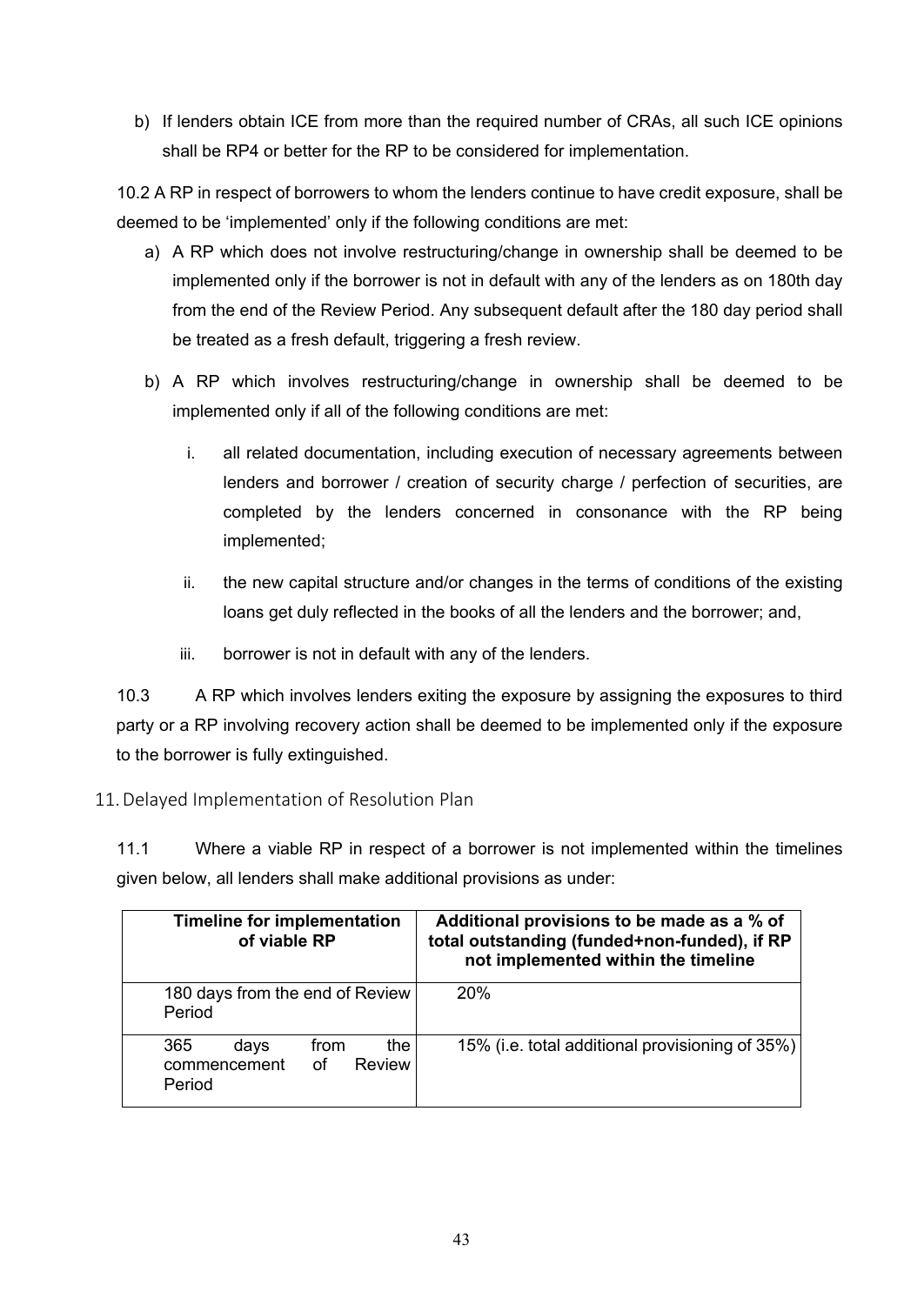11.2 The additional provisions shall be made over and above the higher of the following, subject to the total provisions held being capped at 100% of total outstanding:

- a) The provisions already held; or,
- b) The provisions required to be made as per the asset classification status of the borrower account.

11.3 The additional provisions shall be made by all the lenders with exposure to such borrower.

11.4 The additional provisions shall also be required to be made in cases where the lenders have initiated recovery proceedings, unless the recovery proceedings are fully completed.

11.5 The above additional provisions may be reversed as under:

- a) Where the RP involves only payment of overdues by the borrower the additional provisions may be reversed only if the borrower is not in default for a period of 6 months from the date of clearing of the overdues with all the lenders;
- b) Where RP involves restructuring/change in ownership outside IBC the additional provisions may be reversed upon implementation of the RP;
- c) Where resolution is pursued under IBC half of the additional provisions made may be reversed on filing of insolvency application and the remaining additional provisions may be reversed upon admission of the borrower into the insolvency resolution process under IBC; or,
- d) Where assignment of debt/recovery proceedings are initiated the additional provisions may be reversed upon completion of the assignment of debt/recovery.

### 12.Prudential Norms

The prudential norms applicable to any restructuring/change in ownership, whether under the IBC framework or outside the IBC, are contained in Part B2[12](#page-43-0) of this Master Circular.

13. Supervisory Review

Any action by lenders with an intent to conceal the actual status of accounts or evergreen the stressed accounts, will be subjected to stringent supervisory / enforcement actions as deemed appropriate by the Reserve Bank, including, but not limited to, higher provisioning on such accounts and monetary penalties<sup>13</sup>.

<span id="page-43-0"></span> $12$  During the period when the RP is being finalised and implemented, the usual asset classification norms would continue to apply subject to additional provisioning requirements of this circular. The process of re-classification of an asset should not stop merely because RP is under consideration.

<span id="page-43-1"></span> $13$  This may be in addition to direction to bank/s to file insolvency application under the IBC.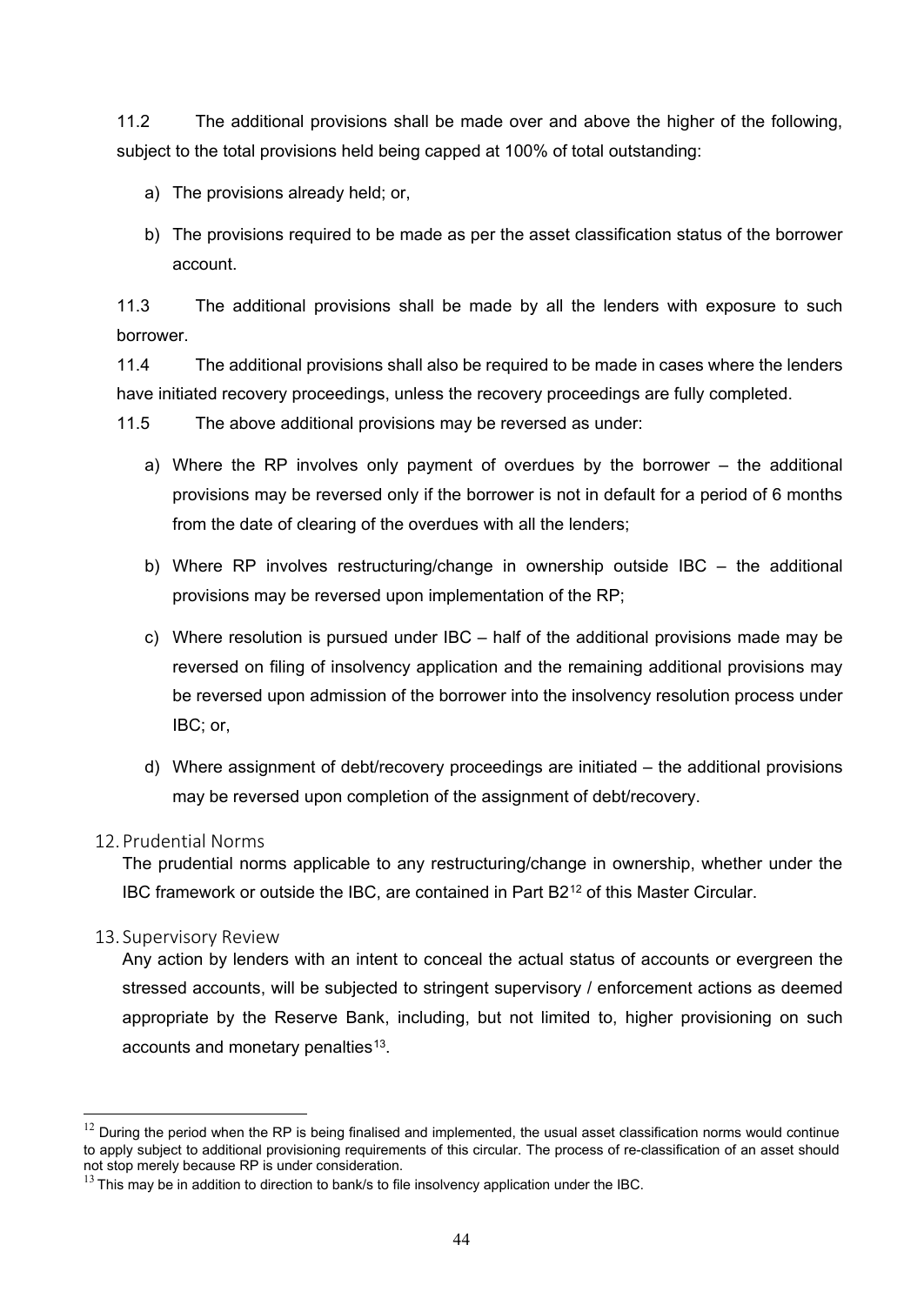14.Disclosures

Lenders shall make appropriate disclosures in their financial statements, under 'Notes on Accounts', relating to RPs implemented.

## 15. Exemptions

15.1 Paragraphs 9, 10 and 11 above shall not be applicable to revival and rehabilitation of MSMEs covered by the instructions contained in [Circular No. FIDD.MSME & NFS.BC.No.21/](https://www.rbi.org.in/Scripts/NotificationUser.aspx?Id=10304&Mode=0)  [06.02.31/2015-16 dated March 17, 2016,](https://www.rbi.org.in/Scripts/NotificationUser.aspx?Id=10304&Mode=0) as amended from time to time.

15.2 Part B1 of this Master Circular shall not be available for borrower entities in respect of which specific instructions have already been issued or are issued by the Reserve Bank to the banks for initiation of insolvency proceedings under the IBC. Lenders shall pursue such cases as per the specific instructions issued to them.

15.3 Resolution of Covid-19 related stress implemented under the following circulars shall be subject to the specific requirements, including the prudential norms, specified therein:

- (i) [DOR.No.BP.BC/3/21.04.048/2020-21 dated August 6, 2020](https://www.rbi.org.in/Scripts/NotificationUser.aspx?Id=11941&Mode=0) on "Resolution Framework for COVID-19-related Stress" read with [DOR.No.BP.BC/13/21.04.048/2020-21 dated](https://www.rbi.org.in/Scripts/NotificationUser.aspx?Id=11961&Mode=0)  [September 7, 2020](https://www.rbi.org.in/Scripts/NotificationUser.aspx?Id=11961&Mode=0) on "Resolution Framework for COVID-19-related Stress – Financial Parameters";
- (ii) [DOR.No.BP.BC/4/21.04.048/2020-21 dated August 6, 2020](https://www.rbi.org.in/Scripts/NotificationUser.aspx?Id=11942&Mode=0) on "Micro, Small and Medium Enterprises (MSME) sector – Restructuring of Advances";
- (iii) [DOR.STR.REC.11/21.04.048/2021-22 dated May 5, 2021](https://www.rbi.org.in/Scripts/NotificationUser.aspx?Id=12085&Mode=0) on "Resolution Framework – 2.0: Resolution of Covid-19 related stress of Individuals and Small Businesses" read with [DOR.STR.REC.20/21.04.048/2021-22 dated June 4, 2021](https://www.rbi.org.in/Scripts/NotificationUser.aspx?Id=12104&Mode=0) on "Resolution Framework - 2.0: Resolution of Covid-19 related stress of Individuals and Small Businesses – Revision in the threshold for aggregate exposure";
- (iv)  $DOR.STR.REC.12/21.04.048/2021-22$  dated May 5, 2021 on "Resolution Framework 2.0 – Resolution of Covid-19 related stress of Micro, Small and Medium Enterprises (MSMEs)" read with [DOR.STR.REC.21/21.04.048/2021-22 dated June 4, 2021](https://www.rbi.org.in/Scripts/NotificationUser.aspx?Id=12105&Mode=0) on "Resolution Framework - 2.0: Resolution of Covid-19 related stress of Micro, Small and Medium Enterprises (MSMEs) – Revision in the threshold for aggregate exposure".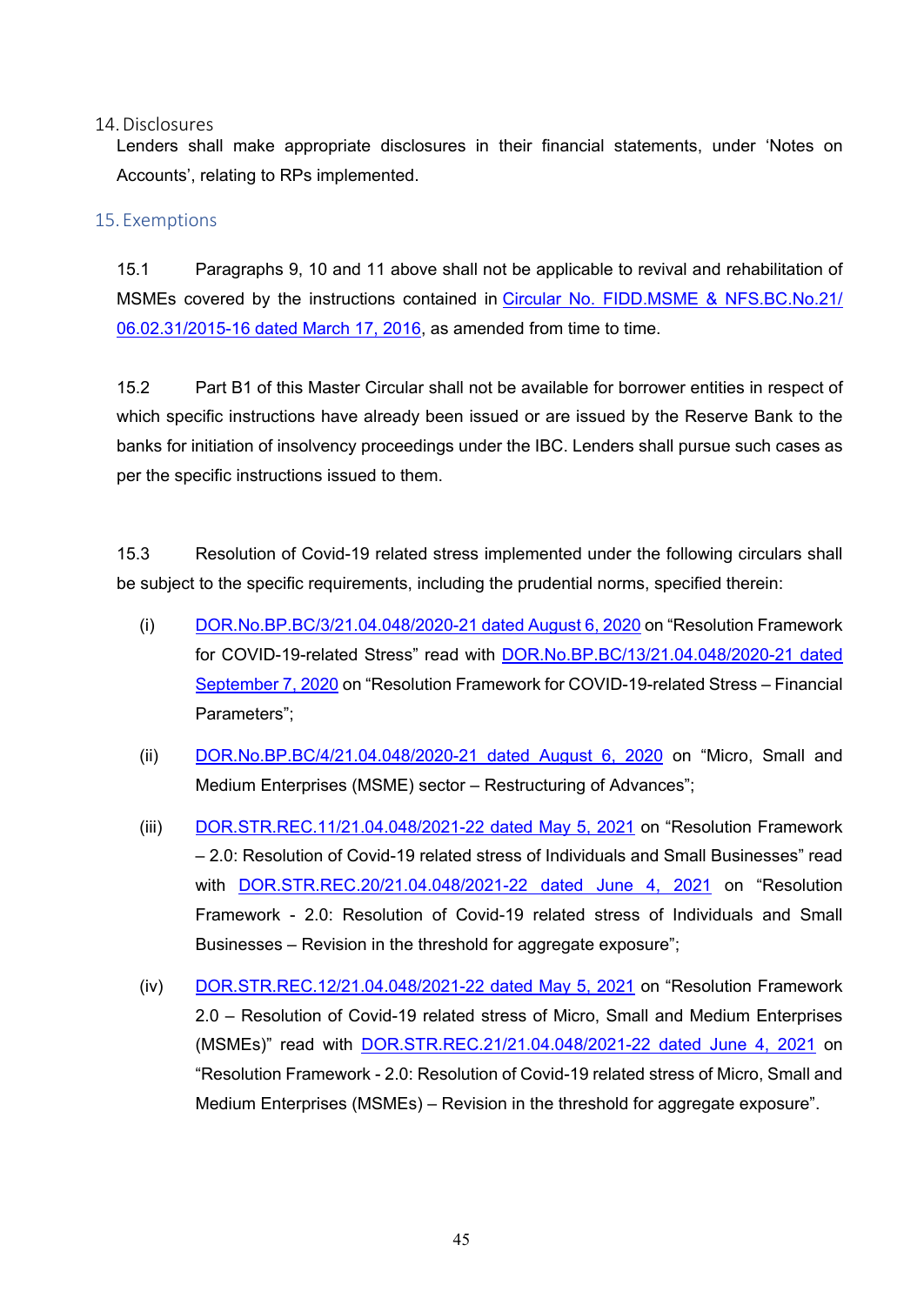# Part B2 Prudential Norms Applicable to Restructuring

## 16.Definition of Restructuring

16.1 Restructuring is an act in which a lender, for economic or legal reasons relating to the borrower's financial difficulty, grants concessions to the borrower. Restructuring may involve modification of terms of the advances / securities, which would generally include, among others, alteration of payment period / payable amount / the amount of instalments / rate of interest; roll over of credit facilities; sanction of additional credit facility/ release of additional funds for an account in default to aid curing of default / enhancement of existing credit limits; compromise settlements where time for payment of settlement amount exceeds three months.

16.2 For this purpose, the board-approved policies of lenders on resolution of stressed assets, required to be in place in terms of these guidelines, shall also have detailed policies on various signs of financial difficulty, providing quantitative as well as qualitative parameters, for determining financial difficulty as expected from a prudent bank. In order to enable lenders to frame respective policies for determination of financial difficultly, a non-exhaustive indicative list of signs of financial difficulty are provided as under  $14$ :

- a) A default, as per the definition provided in the framework, shall be treated as an indicator for financial difficulty, irrespective of reasons for the default.
- b) A borrower not in default, but it is probable that the borrower will default on any of its exposures in the foreseeable future without the concession, for instance, when there has been a pattern of delinquency in payments on its exposures.
- c) A borrower's outstanding securities have been delisted, are in the process of being delisted, or are under threat of being delisted from an exchange due to noncompliance with the listing requirements or for financial reasons.
- d) On the basis of actual performance, estimates and projections that encompass the borrower's current level of operations, the borrower's cash flows are assessed to be insufficient to service all of its loans or debt securities (both interest and principal) in accordance with the contractual terms of the existing agreement for the foreseeable future.
- e) A borrower's credit facilities are in non-performing status or would be categorised as nonperforming without the concessions.

<span id="page-45-0"></span> $14$  Based on the Basel Committee Guidelines on "Prudential treatment of problem assets  $-$  definitions of non-performing exposures and forbearance".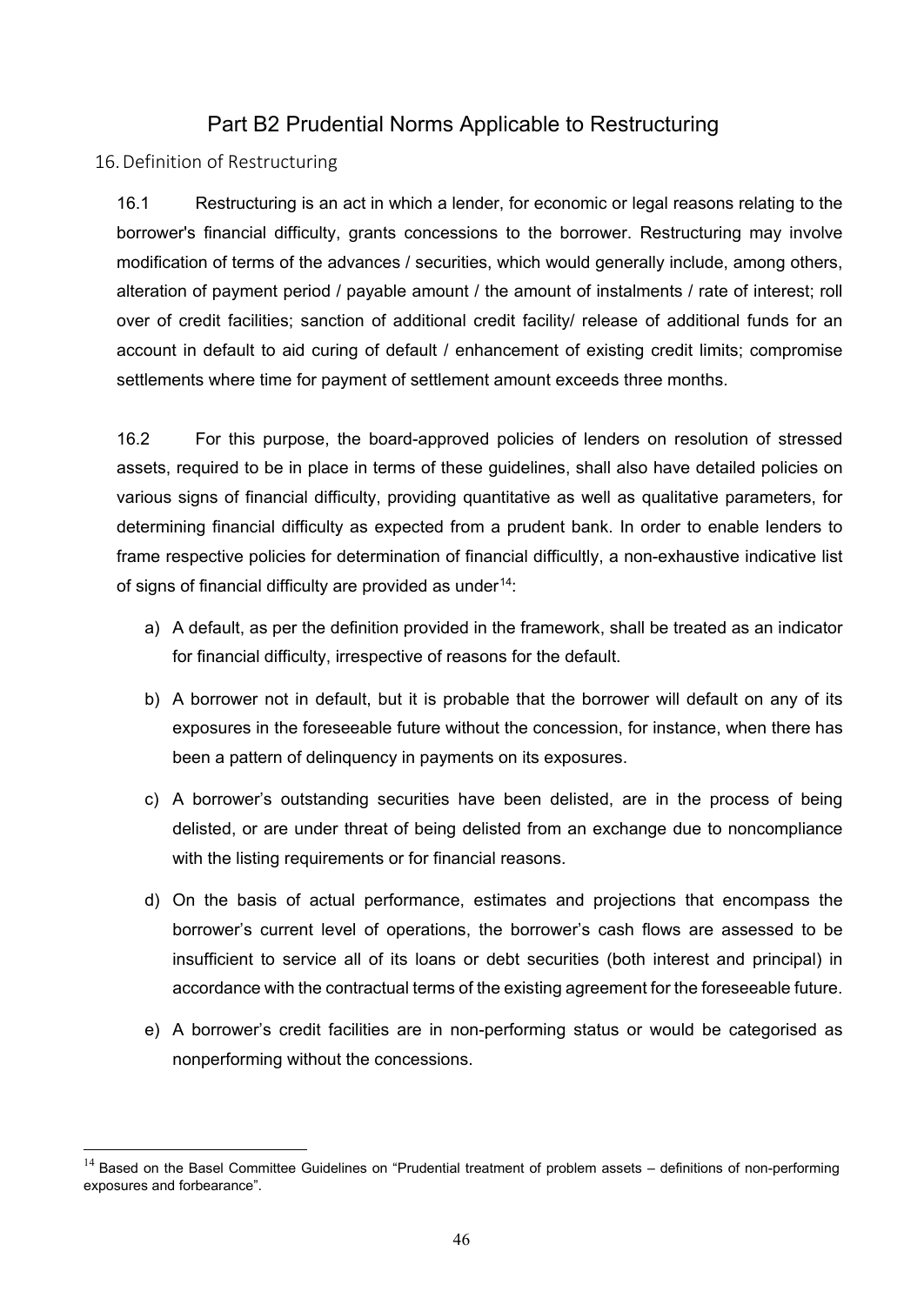- f) A borrower's existing exposures are categorised as exposures that have already evidenced difficulty in the borrower's ability to repay in accordance with the bank's internal credit rating system.
- g) The above list provides examples of possible indicators of financial difficulty, but is not intended to constitute an exhaustive enumeration of financial difficulty indicators with respect to restructuring. Lenders shall need to complement the above with key financial ratios and operational parameters which may include quantitative and qualitative aspects. In particular, financial difficulty can be identified even in the absence of arrears on an exposure. The robustness of the board approved policy and the outcomes would be examined as part of the supervisory oversight of the Reserve Bank.

## 17. Prudential Norms**[15](#page-46-0)**

# 17.1 Asset Classification

In case of restructuring, the accounts classified as 'standard' shall be immediately downgraded as non-performing assets (NPAs), i.e., 'sub-standard' to begin with. The NPAs, upon restructuring, would continue to have the same asset classification as prior to restructuring. In both cases, the asset classification shall continue to be governed by the ageing criteria as laid out in Part A of this Master Circular.

## 17.2 Conditions for Upgrade

# **17.2.1 For MSME accounts where aggregate exposure of the lenders is less than ₹25 crores:**

An account may be considered for upgradation to 'standard' only if it demonstrates satisfactory performance during the specified period. 'Specified Period' means a period of one year from the commencement of the first payment of interest or principal, whichever is later, on the credit facility with longest period of moratorium under the terms of restructuring package. 'Satisfactory Performance' means no payment (interest and/or principal) shall remain overdue for a period of more than 30 days. In case of cash credit / overdraft account, satisfactory performance means that the outstanding in the account shall not be more than the sanctioned limit or drawing power, whichever is lower, for a period of more than 30 days.

# 17.2.2 **For all other accounts not included in sub-paragraph 17.2.1**

17.2.2.1 Standard accounts classified as NPA and NPA accounts retained in the same category on restructuring by the lenders may be upgraded only when all the outstanding loan

<span id="page-46-0"></span> $15$  Applicable to all resolution plans, including those undertaken under IBC.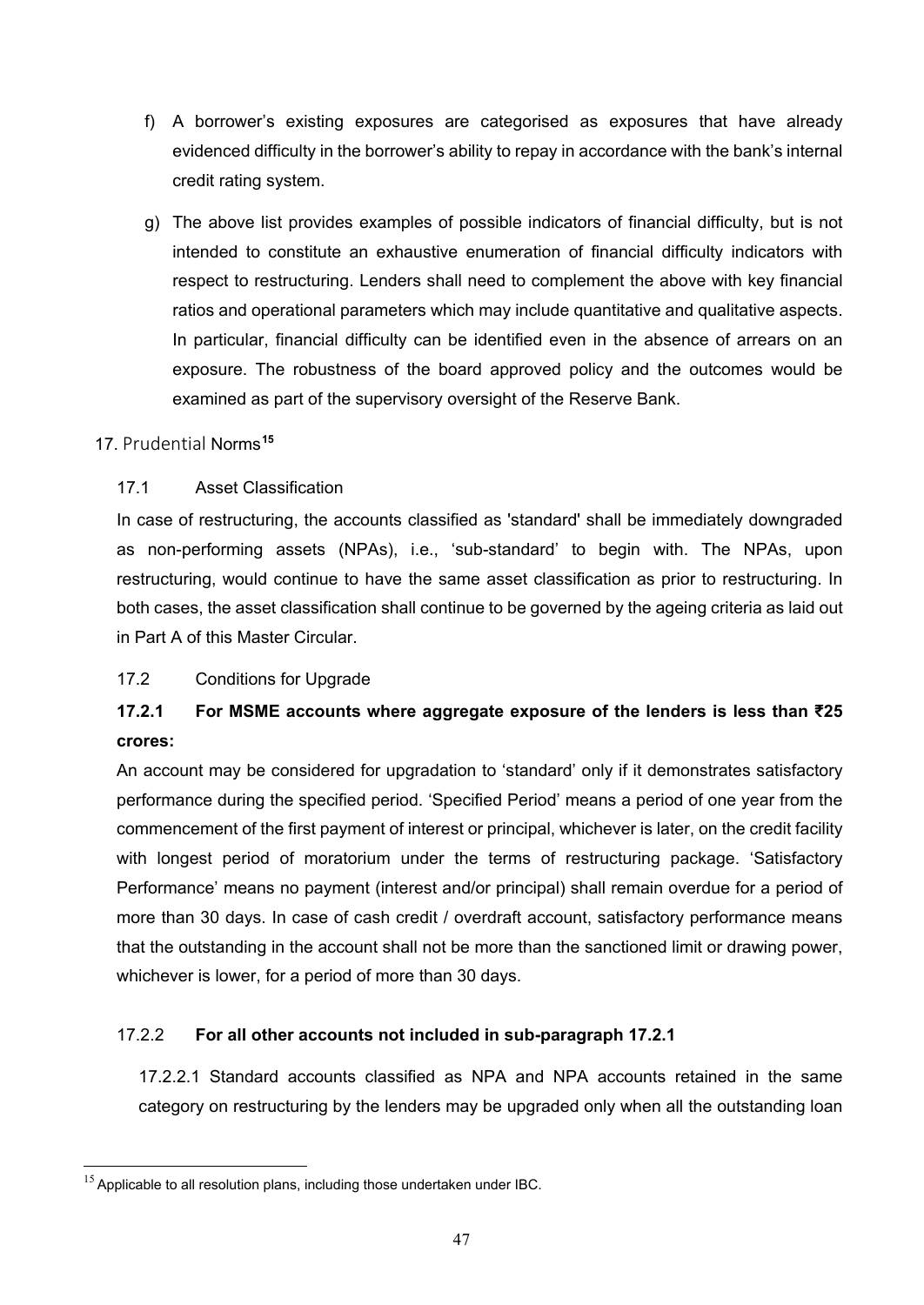/ facilities in the account demonstrate 'satisfactory performance'[16](#page-47-0) during the period from the date of implementation of RP up to the date by which at least 10 per cent of the sum of outstanding principal debt<sup>[17](#page-47-1)</sup> as per the RP and interest capitalisation sanctioned as part of the restructuring, if any, is repaid (**'monitoring period'**).

*Provided that* the account cannot be upgraded before one year from the commencement of the first payment of interest or principal (whichever is later) on the credit facility with longest period of moratorium under the terms of RP.

*17.2.2.2* Additionally, for accounts where the aggregate exposure of lenders is ₹100 crores and above at the time of implementation of RP, to qualify for an upgrade, in addition to demonstration of satisfactory performance, the credit facilities of the borrower shall also be rated as investment grade<sup>[18](#page-47-2)</sup> (BBB- or better), at the time of upgrade, by CRAs accredited by the Reserve Bank for the purpose of bank loan ratings. While accounts with aggregate exposure of ₹500 crores and above shall require two ratings, those below ₹500 crores shall require one rating. If the ratings are obtained from more than the required number of CRAs, all such ratings shall be investment grade for the account to qualify for an upgrade.

17.2.2.3 If the borrower fails to demonstrate satisfactory performance during the monitoring period, asset classification upgrade shall be subject to implementation of a fresh restructuring/ change in ownership under Parts B-1 and B-2 of this Master Circular or under IBC. Lenders shall make an additional provision of 15% for such accounts at the end of the Review Period. This additional provision, along with other additional provisions, may be reversed as per the norms laid down at Paragraph 11.5.

17.2.2.4 Provisions held on restructured assets may be reversed when the accounts are upgraded to standard category.

17.2.2.5 Any default by the borrower in any of the credit facilities with any of the lenders (including any lender where the borrower is not in **"specified period"**) subsequent to upgrade in asset classification as above but before the end of the specified period, will require a fresh RP to be implemented within the above timelines as any default would entail. However, lenders shall make an additional provision of 15% for such accounts at the end of the Review Period.

<span id="page-47-1"></span><span id="page-47-0"></span> $16$  Satisfactory performance means that the borrower entity is not in default at any point of time during the period concerned.  $17$  Outstanding principal debt shall include all credit facilities, including debt/debt like instruments (viz., non-convertible debentures, optionally convertible debentures, optionally convertible preference shares, non-convertible preference shares etc.) that exist post implementation of the RP. Only equity and instruments compulsorily convertible into equity (without any embedded optionality) shall be exempt from determining outstanding principal debt.

<span id="page-47-2"></span> $18$  These ratings shall be the normal ratings provided by the CRAs and not ICEs referred to in paragraph 10.1 of this Master Circular.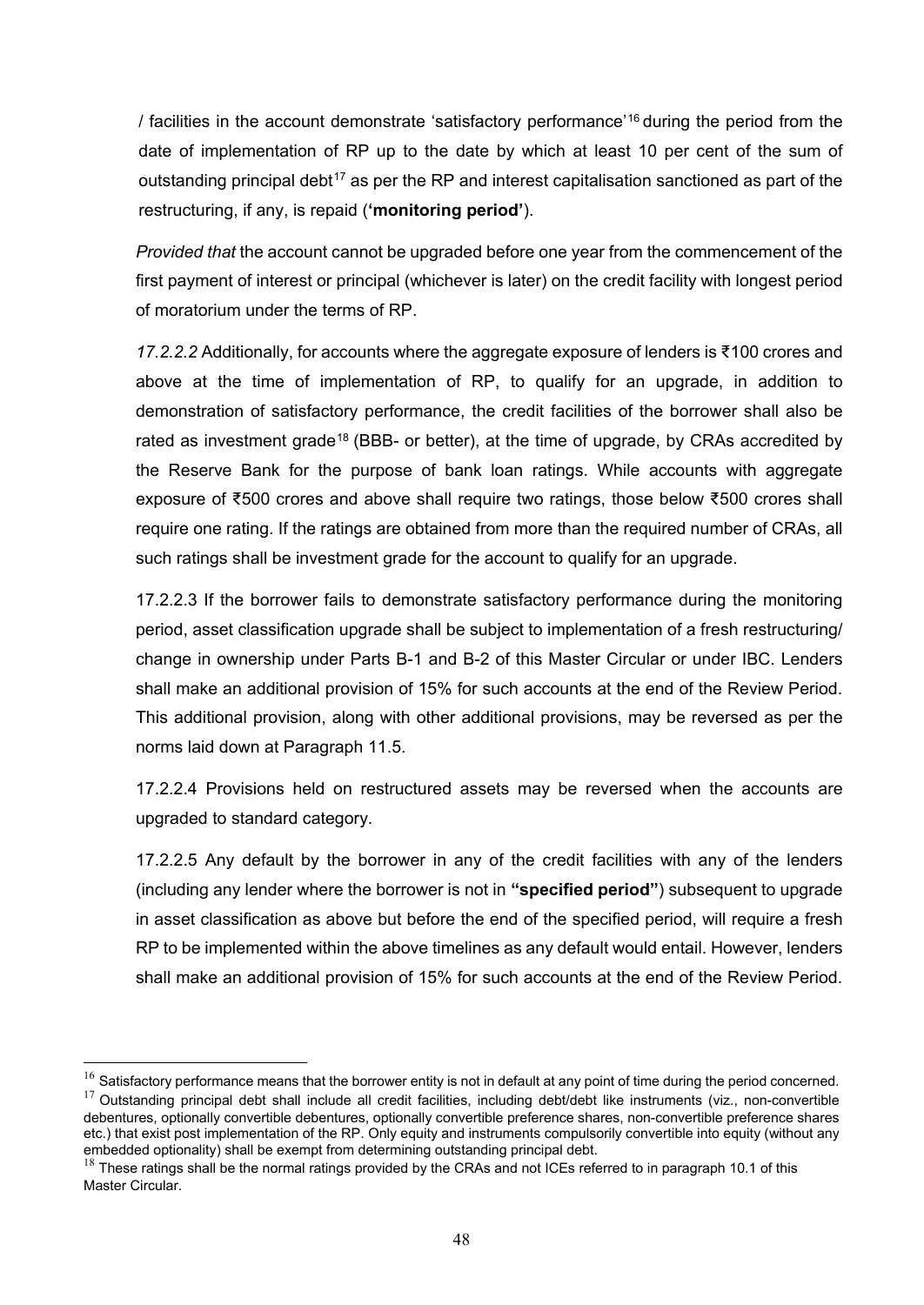This additional provision, along with other additional provisions, may be reversed as per the norms laid down at Paragraph 11.5 of this Master Circular.

*"Specified period" means the period from the date of implementation of RP[19](#page-48-0) up to the date by which at least 20 per cent of the sum of outstanding principal debt as per the RP and interest capitalisation sanctioned as part of the restructuring, if any, is repaid.*

## 18. Provisioning Norms<sup>[20](#page-48-1)</sup>

18.1 Accounts restructured under the revised framework shall attract provisioning as per the asset classification category as laid out in part A of this Master Circular.

18.2 In respect of accounts of debtors where a final RP, as approved by the Committee of Creditors, has been submitted by the Resolution Professional for approval of the Adjudicating Authority (in terms of section 30(6) of the IBC), lenders may keep the provisions held as on the date of such submission of RP frozen for a period of six months from the date of submission of the plan or up to 90 days from the date of approval of the resolution plan by the Adjudicating Authority in terms of section 31 (1) of the IBC, whichever is earlier.

18.3 The above facility of freezing the quantum of the provision shall be available only in cases where the provisioning held by the lenders as on the date of submission of the plan for approval of the Adjudicating Authority is more than the expected provisioning required to be held in the normal course upon implementation of the approved resolution plan, taking into account the contours of the resolution plan approved by Committee of Creditors/ Adjudicating Authority, as the case may be, and extant prudential norms. However, lenders shall not reverse the excess provisions held as on the date of submission of the resolution plan for approval of the Adjudicating Authority at this stage. In cases where the provisioning held is lower than the expected required provisioning, lenders shall make additional provisioning to the extent of the shortfall. Subsequent to the lapse of above mentioned period, provisioning shall be as per the norms laid out in Part A of this Master Circular. The facility of freezing of provisions shall also lapse immediately if the Adjudicating Authority rejects the resolution plan thus submitted. Asset classification in respect of such borrower shall continue be governed by the extant asset classification norms.

<span id="page-48-0"></span> $19$  For accounts restructured under IBC, the specified period shall be deemed to commence from the date of implementation of the resolution plan as approved by the Adjudicating Authority

<span id="page-48-1"></span><sup>&</sup>lt;sup>20</sup> Additional provisions for delayed implementation of RP within timelines shall be as per paragraphs 11.1 – 11.4 of this Master Circular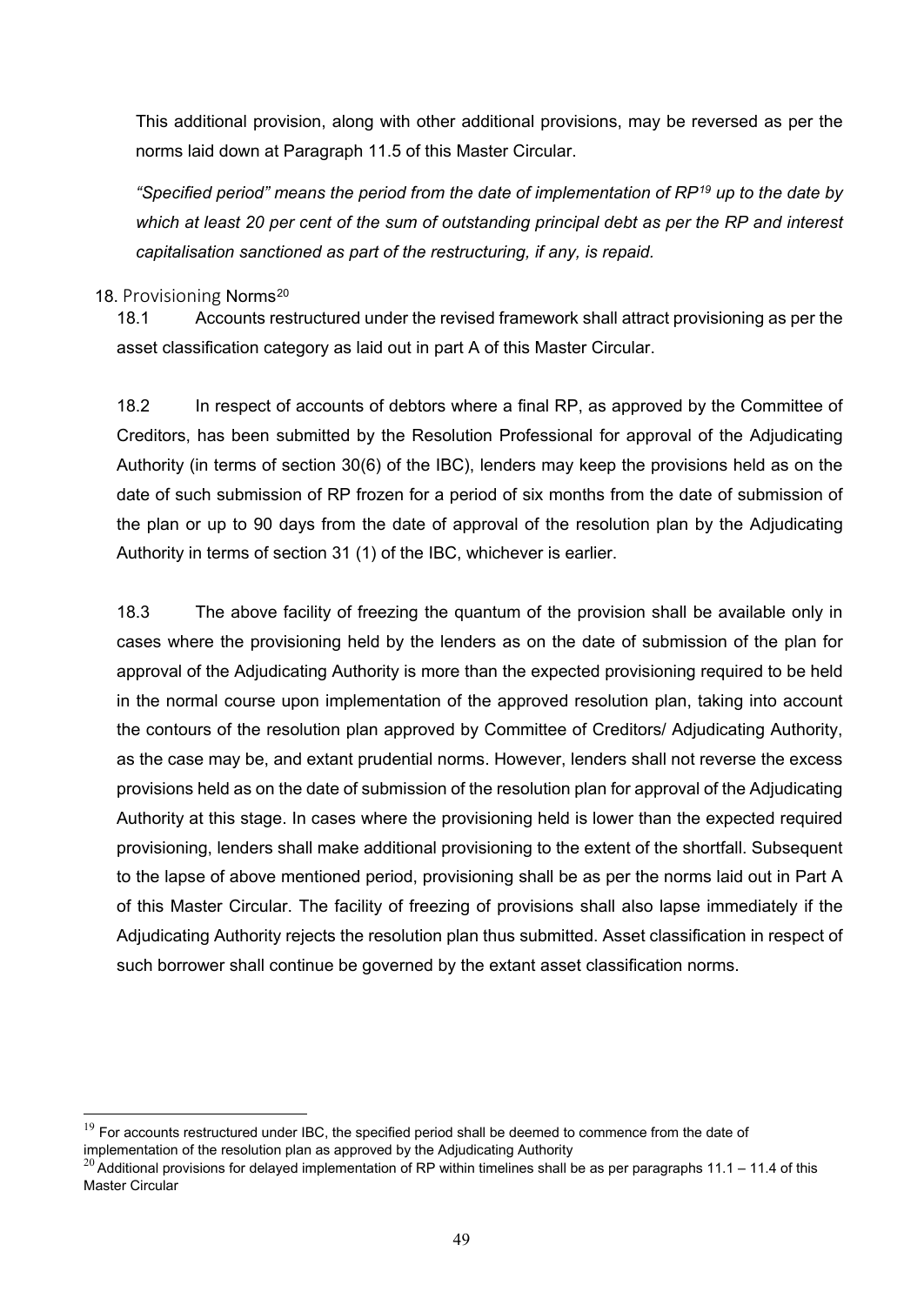18.4 MSME accounts restructured under the [circulars DBR.No.BP.BC.18/21.04.048/2018-](https://www.rbi.org.in/Scripts/NotificationUser.aspx?Id=11445&Mode=0) [19 dated January 1, 2019](https://www.rbi.org.in/Scripts/NotificationUser.aspx?Id=11445&Mode=0) and [DOR.No.BP.BC.34/21.04.048/2019-20 dated February 11, 2020](https://www.rbi.org.in/Scripts/NotificationUser.aspx?Id=11808&Mode=0) shall attract the provisioning requirements prescribed therein.

# 19. Additional Finance<br>19.1 Any additional

Any additional finance approved under the RP (including any resolution plan approved by the Adjudicating Authority under IBC) may be treated as 'standard asset' during the monitoring period under the approved RP, provided the account demonstrates satisfactory performance (as defined at footnote 16) during the monitoring period. If the restructured asset fails to perform satisfactorily during the monitoring period or does not qualify for upgradation at the end of the monitoring period, the additional finance shall be placed in the same asset classification category as the restructured debt.

19.2 Similarly, any interim finance [as defined in section 5 (15) of the IBC] extended by the lenders to debtors undergoing insolvency proceedings under IBC may be treated as 'standard asset' during the insolvency resolution process period as defined in the IBC. During this period, asset classification and provisioning for the interim finance shall be governed by the norms laid down in Part A of this Master Circular. Subsequently, upon approval of the resolution plan by the Adjudicating Authority, treatment of such interim finance shall be as per the norms applicable to additional finance, as per Paragraph 19.1 above.

# 20. Income recognition norms<br>20.1 Interest income in respe

Interest income in respect of restructured accounts classified as 'standard assets' may be recognized on accrual basis and that in respect of the restructured accounts classified as 'nonperforming assets' shall be recognised on cash basis.

20.2 In the case of additional finance in accounts where the pre-restructuring facilities were classified as NPA, the interest income shall be recognised only on cash basis except when the restructuring is accompanied by a change in ownership.

# 21. Conversion of Principal into Debt / Equity and Unpaid Interest into 'Funded Interest Term Loan' (FITL), Debt or Equity Instruments

21.1 An act of restructuring might create new securities issued by the borrower which would be held by the lenders in lieu of a portion of the pre-restructured exposure. The FITL / debt / equity instruments created by conversion of principal / unpaid interest, as the case may be, shall be placed in the same asset classification category in which the restructured advance has been classified.

21.2 The provisioning applicable to such instruments shall be the higher of:

a) The provisioning applicable to the asset classification category in which such instruments are held; or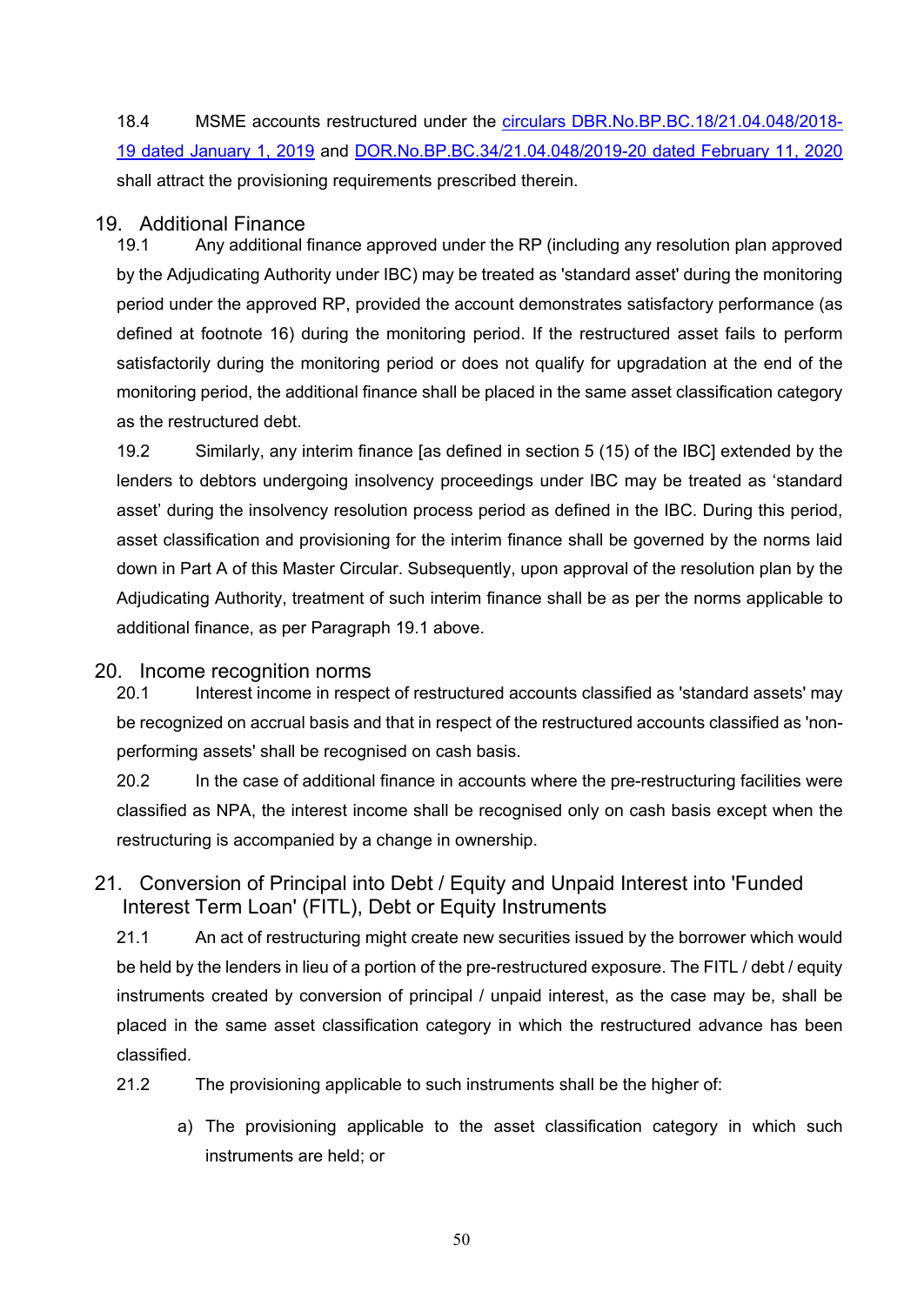b) The provisioning applicable based on the fair valuation of such instruments as provided in the following paragraphs.

[21](#page-50-0).3 Debt/quasi-debt/equity instruments<sup>21</sup> acquired by the lenders as part of a RP shall be valued as under:

- a) Debentures/bonds shall be valued as per the instructions compiled at Paragraph 3.7.1 of the Master Circular - [Prudential Norms for Classification, Valuation and Operation](https://www.rbi.org.in/Scripts/BS_ViewMasCirculardetails.aspx?id=9904)  [of Investment Portfolio by Banks dated July 1, 2015](https://www.rbi.org.in/Scripts/BS_ViewMasCirculardetails.aspx?id=9904) (as amended from time to time).
- b) Conversion of debt into Zero Coupon Bonds (ZCBs)/low coupon bonds (LCBs) as part of RP shall be subject to the conditions compiled at Paragraph 5.4 of the [Master](https://www.rbi.org.in/Scripts/BS_ViewMasCirculardetails.aspx?id=9904)  Circular - [Prudential Norms for Classification, Valuation and Operation of Investment](https://www.rbi.org.in/Scripts/BS_ViewMasCirculardetails.aspx?id=9904)  [Portfolio by Banks dated July 1, 2015](https://www.rbi.org.in/Scripts/BS_ViewMasCirculardetails.aspx?id=9904) (as amended from time to time). Such ZCBs/LCBs shall be valued as per the instructions contained at Paragraph 3.7.3 of the above said Master Circular, subject to the following:
	- i. Where the borrower fails to build up the sinking fund as required under the above said Master Circular, ZCBs/LCBs of such borrower shall be collectively valued at Re.1
	- ii. Instruments without a pre-specified terminal value would be collectively valued at Re.1.
- c) Equity instruments, where classified as standard, shall be valued at market value, if quoted, or else, should be valued at the lowest value arrived using the following valuation methodologies:
	- i. Book value (without considering 'revaluation reserves', if any) which is to be ascertained from the company's latest audited balance sheet. The date as on which the latest balance sheet is drawn up should not precede the date of valuation by more than 18 months. In case the latest audited balance sheet is not available the shares are to be collectively valued at Re.1 per company.
	- ii. Discounted cash flow method where the discount factor is the actual interest rate charged to the borrower on the residual debt post restructuring plus a risk premium to be determined as per the board approved policy considering the factors affecting the value of the equity. The risk premium will be subject to a

<span id="page-50-0"></span> $21$  These instruments shall be subject to all the instructions contained in Master Circular - Prudential Norms for Classification, [Valuation and Operation of Investment Portfolio by Banks dated July 1, 2015](https://www.rbi.org.in/Scripts/BS_ViewMasCirculardetails.aspx?id=9904) (as amended from time to time) to the extent they are not inconsistent with the instructions contained in this circular.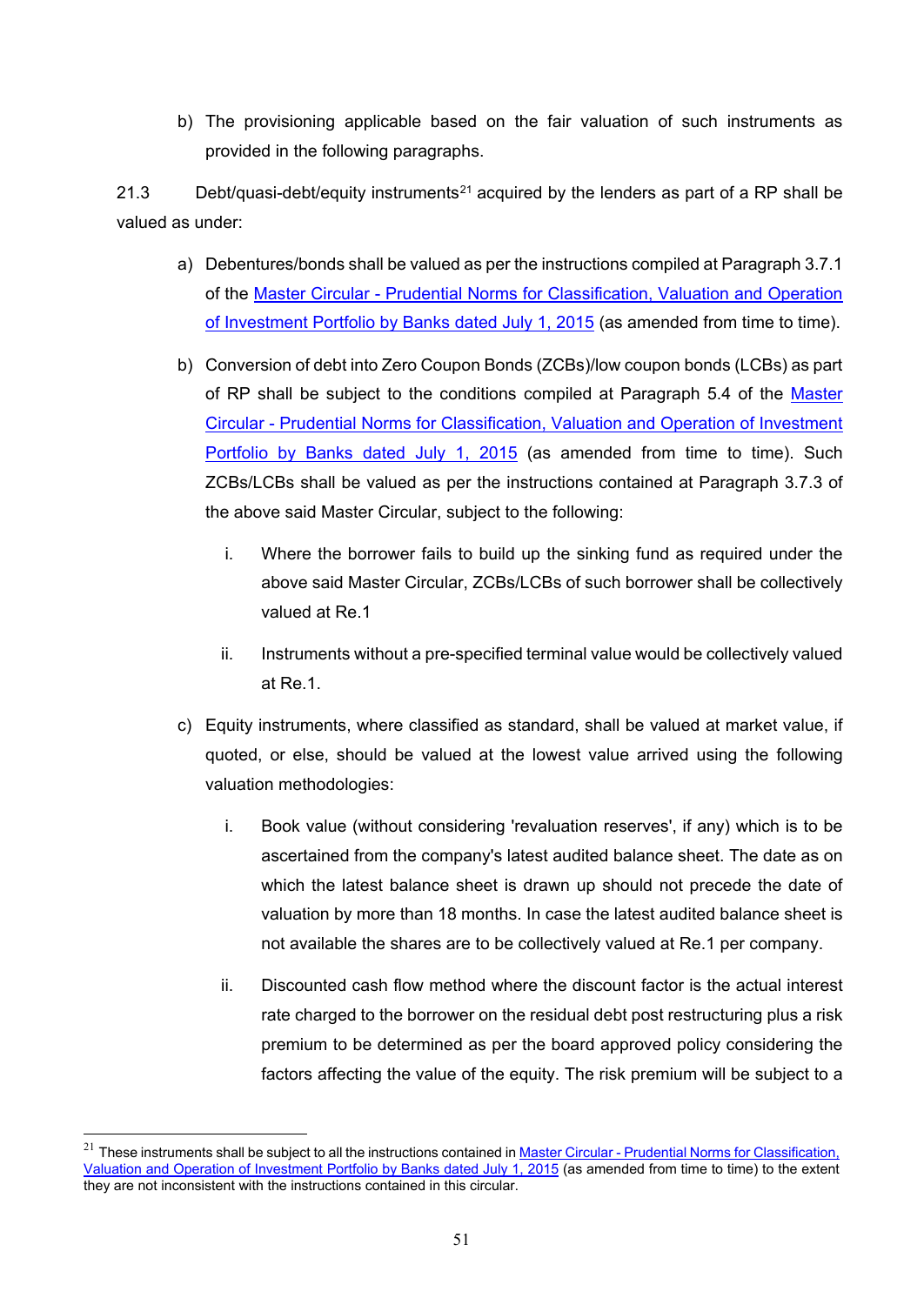floor of 3 per cent and the overall discount factor will be subject to a floor of 14 per cent. Further, cash flows (cash flow available from the current as well as immediately prospective (not more than six months) level of operations) occurring within 85 per cent of the useful economic life of the project only shall be reckoned.

- d) Equity instruments, where classified as NPA shall be valued at market value, if quoted, or else, shall be collectively valued at Re.1.
- e) Preference Shares shall be valued on discounted cash flow (DCF) basis as per the instructions compiled at Paragraph 3.7.4 of the Master Circular - [Prudential Norms for](https://www.rbi.org.in/Scripts/BS_ViewMasCirculardetails.aspx?id=9904)  [Classification, Valuation and Operation of Investment Portfolio by Banks dated July](https://www.rbi.org.in/Scripts/BS_ViewMasCirculardetails.aspx?id=9904)  [1, 2015](https://www.rbi.org.in/Scripts/BS_ViewMasCirculardetails.aspx?id=9904) (as amended from time to time), subject to the following modifications:
	- i. The discount rate shall be subject to a floor of weighted average actual interest rate charged to the borrower on the residual debt after restructuring plus a mark-up of 1.5 percent.
	- ii. Where preference dividends/coupons are in arrears, no credit should be taken for accrued dividends/coupons and the value determined as above on DCF basis should be discounted further by at least 15 per cent if arrears are for one year, 25 per cent if arrears are for two years, so on and so forth (i.e., with 10 percent increments).

21.4 The overarching principle should be that valuation of instruments arising out of resolution of stressed assets shall be based on conservative assessment of cash flows and appropriate discount rates to reflect the stressed cash flows of the borrowers. Statutory Auditors should also specifically examine as to whether the valuations of such instruments reflect the risk of loss associated with such instruments.

21.5 In case lenders have acquired unquoted instruments on conversion of debt as a part of a RP, and if the RP is not deemed as implemented, such unquoted instruments shall collectively be valued at Re. 1 at that point, and till the RP is treated as implemented.

21.6 The unrealised income represented by FITL / Debt or equity instrument should have a corresponding credit in an account styled as "Sundry Liabilities Account (Interest Capitalization)".

52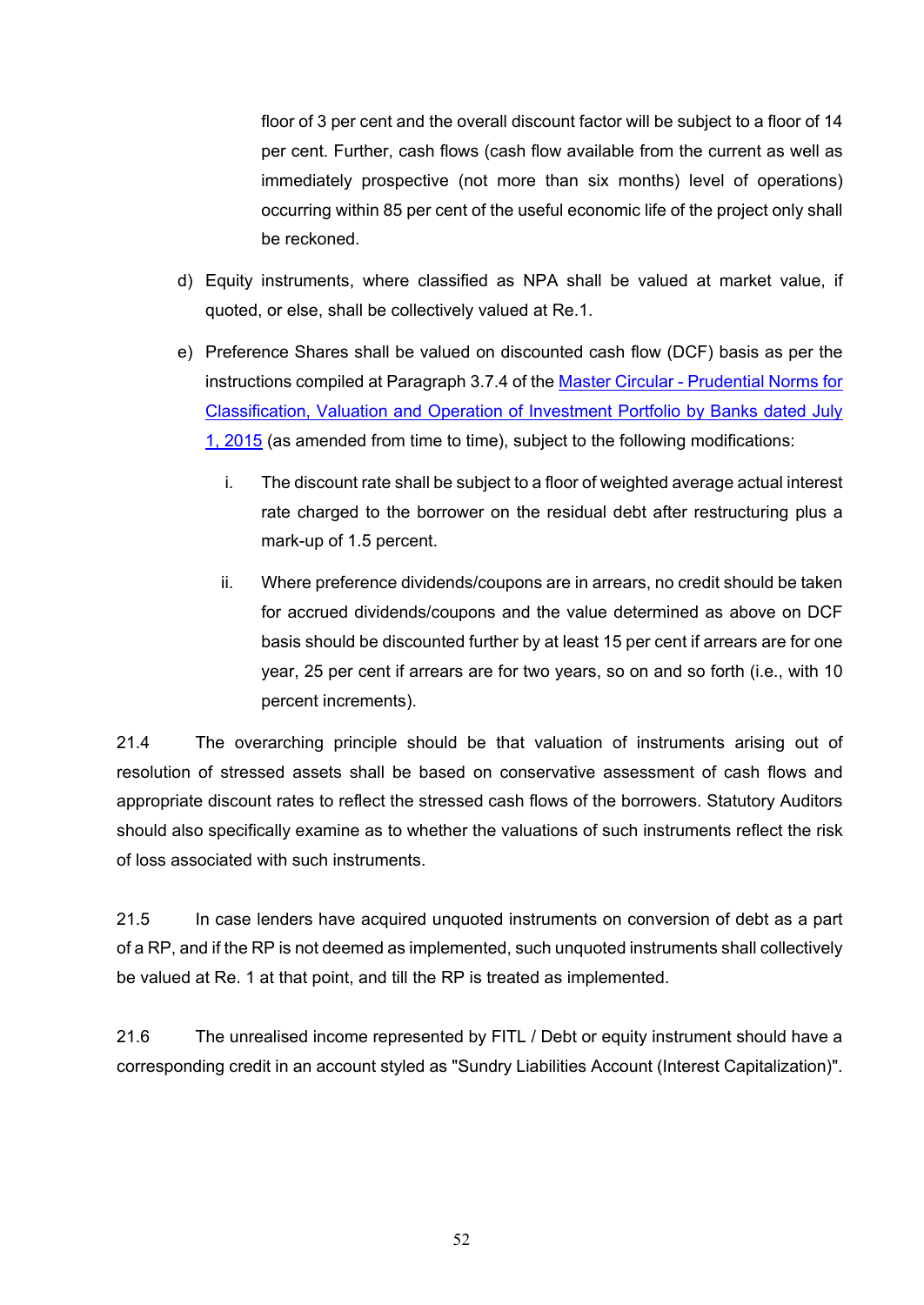21.7 The unrealised income represented by FITL / Debt or equity instrument can only be recognised in the profit and loss account as under:

- a) FITL/debt instruments: only on sale or redemption, as the case may be;
- b) Unquoted equity/ quoted equity (where classified as NPA): only on sale;
- c) Quoted equity (where classified as standard): market value of the equity as on the date of upgradation, not exceeding the amount of unrealised income converted to such equity. Subsequent changes to value of the equity will be dealt as per the extant prudential norms on investment portfolio of banks.

## 22.Change in Ownership

22.1 In case of change in ownership of the borrowing entities, credit facilities of the concerned borrowing entities may be continued/upgraded as 'standard' after the change in ownership is implemented, either under the IBC or under this framework. If the change in ownership is implemented under this framework, then the classification as 'standard' shall be subject to the following conditions:

- a) Lenders shall conduct necessary due diligence in this regard and clearly establish that the acquirer is not a person disqualified in terms of Section 29A of the IBC. Additionally, the 'new promoter' should not be a person/entity/subsidiary/associate etc. (domestic as well as overseas), from the existing promoter/promoter group. Lenders should clearly establish that the acquirer does not belong to the existing promoter group (as defined in Securities and Exchange Board of India (Issue of Capital and Disclosure Requirements) Regulations, 2018).
- b) The new promoter shall have acquired at least 26 per cent of the paid up equity capital as well as voting rights of the borrower entity and shall be the single largest shareholder of the borrower entity.
- c) The new promoter shall be in 'control' of the borrower entity as per the definition of 'control' in the Companies Act, 2013 / regulations issued by the Securities and Exchange Board of India/any other applicable regulations / accounting standards as the case may be.
- d) The conditions for implementation of RP as laid out in Part B1 of this Master Circular are complied with.

22.2 Upon change in ownership, all the outstanding loans/credit facilities of the borrowing entity need to demonstrate satisfactory performance (as defined at footnote 16) during the monitoring period. If the account fails to perform satisfactorily at any point of time during the monitoring period, it shall trigger a fresh Review Period, in terms of Paragraph 9.1 above.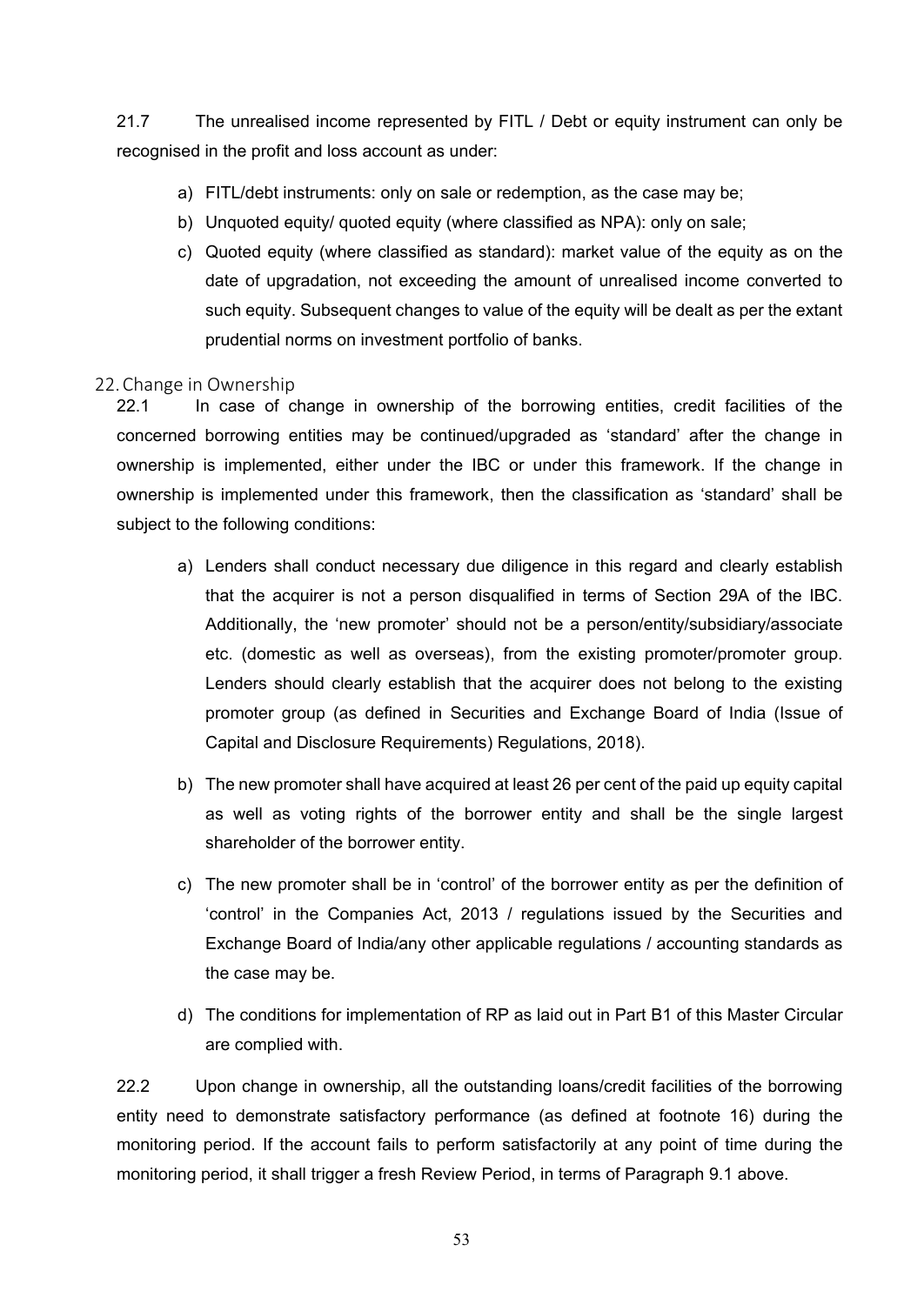22.3 The quantum of provisions held (excluding additional provisions) by the bank against the said account as on the date of change in ownership of the borrowing entities can be reversed only after the end of monitoring period subject to satisfactory performance during the same.

23. Principles on classification of sale and lease back transactions as restructuring

23.1 A sale and leaseback transaction of the assets of a borrower or other transactions of similar nature will be treated as an event of restructuring for the purpose of asset classification and provisioning in the books of lenders with regard to the residual debt of the seller as well as the debt of the buyer if all the following conditions are met:

- a) The seller of the assets is in financial difficulty;
- b) Significant portion, i.e. more than 50 per cent, of the revenues of the buyer from the specific asset is dependent upon the cash flows from the seller; and
- c) 25 per cent or more of the loans availed by the buyer for the purchase of the specific asset is funded by the lenders who already have a credit exposure to the seller.

# 24. Prudential Norms relating to Refinancing of Exposures to Borrowers If borrowings/export advances (denominated in any currency, wherever permitted) for the purpose of repayment/refinancing of loans denominated in same/another currency are obtained:

a) From lenders who are part of Indian banking system (where permitted); or

b) with the support (where permitted) from the Indian banking system in the form of Guarantees/Standby Letters of Credit/Letters of Comfort, etc., such events shall be treated as 'restructuring' if the borrower concerned is under financial difficulty.

## 25. Takeout Finance

Takeout financing transactions that involve prior commitments shall be governed by the circular DBOD.No.BP.BC.144/21.04.048-2000 dated February 29, 2000 on "Income Recognition, Asset Classification, Provisioning and other related matters and Capital Adequacy Standards – Takeout Finance".

### 26. Regulatory Exemptions

26.1 Exemptions from RBI Regulations

26.1.1 Acquisition of non-SLR securities by way of conversion of debt is exempted from the restrictions and the prudential limit on investment in unlisted non-SLR securities prescribed by the RBI.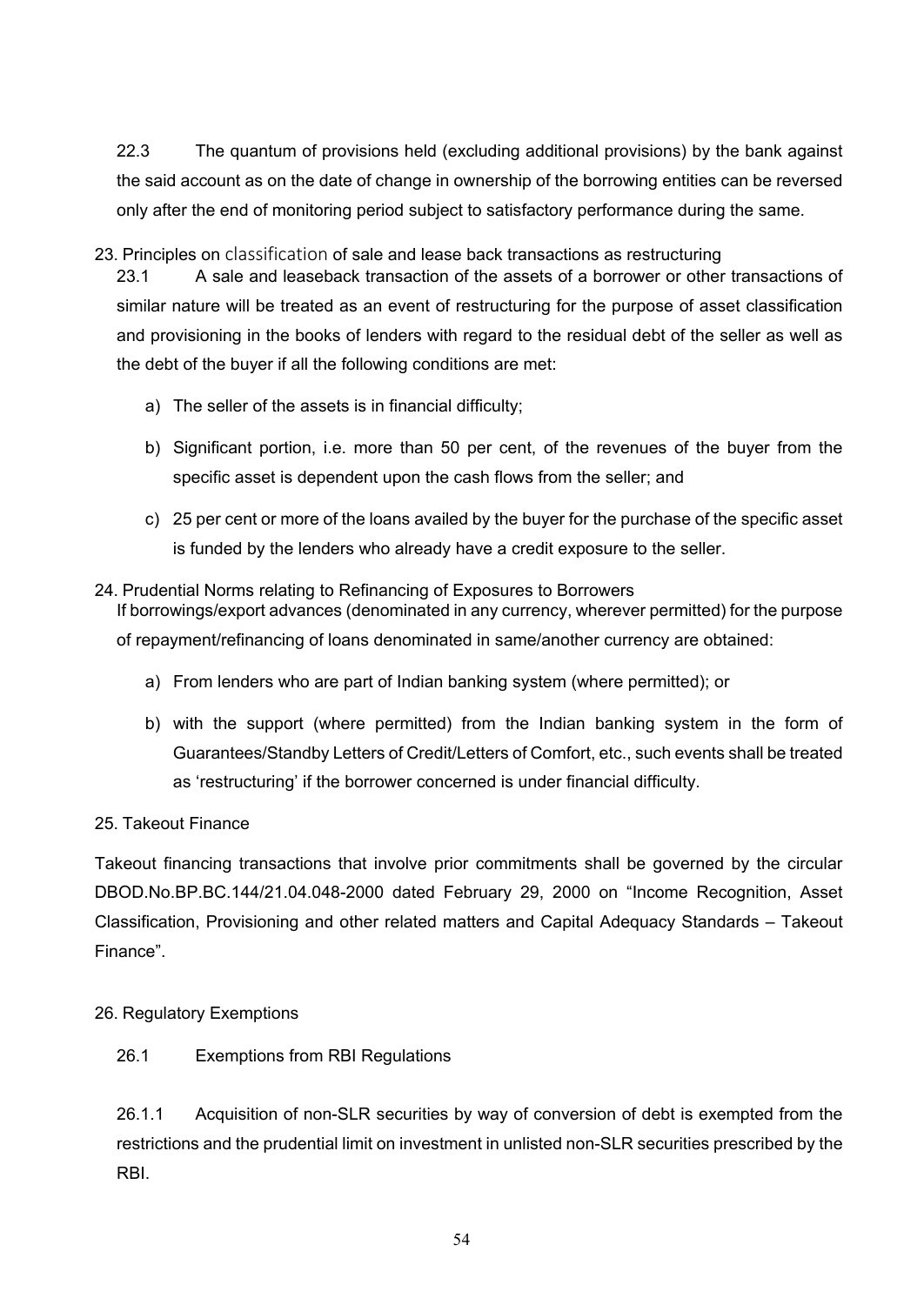26.1.2 Acquisition of shares due to conversion of debt to equity during a restructuring process will be exempted from regulatory ceilings/restrictions on Capital Market Exposures, investment in Para-Banking activities and intra-group exposure. However, these will require reporting to RBI (reporting to DoS, CO every month along with the regular DSB Return on Asset Quality) and disclosure by banks in the Notes to Accounts in Annual Financial Statements. Nonetheless, banks will have to comply with the provisions of Section 19(2) of the Banking Regulation Act, 1949.

26.2 Exemptions from Regulations of Securities and Exchange Board of India (SEBI)

26.2.1 SEBI has provided exemptions, under certain conditions, from the requirements of Securities and Exchange Board of India (SEBI) (Issue of Capital and Disclosure Requirements) (ICDR) Regulations, 2018 for restructurings carried out as per the regulations issued by the Reserve Bank.

26.2.2 With reference to the requirements contained in sub-regulations 158 (6) (a) of ICDR Regulations, 2018, the issue price of the equity shall be the lower of (a) or (b) below:

- a) The average of the weekly high and low of the volume weighted average price of the related equity shares quoted on the recognised stock exchange during the twenty six weeks preceding the 'reference date' or the average of the weekly high and low of the volume weighted average prices of the related equity shares quoted on a recognised stock exchange during the two weeks preceding the 'reference date', whichever is lower; and
- b) Book value: Book value per share to be calculated from the latest audited balance sheet (without considering 'revaluation reserves', if any) adjusted for cash flows and financials post the earlier restructuring, if any. The date as on which the latest balance sheet is drawn up should not precede the date of restructuring by more than 18 months. In case the latest audited balance sheet is not available the shares are to be collectively valued at Re.1 per company.

26.2.3 In the case of conversion of debt into equity, the 'reference date' shall be the date on which the bank approves the restructuring scheme. In the case of conversion of convertible securities into equity, the 'reference date' shall be the date on which the bank approves the conversion of the convertible securities into equities.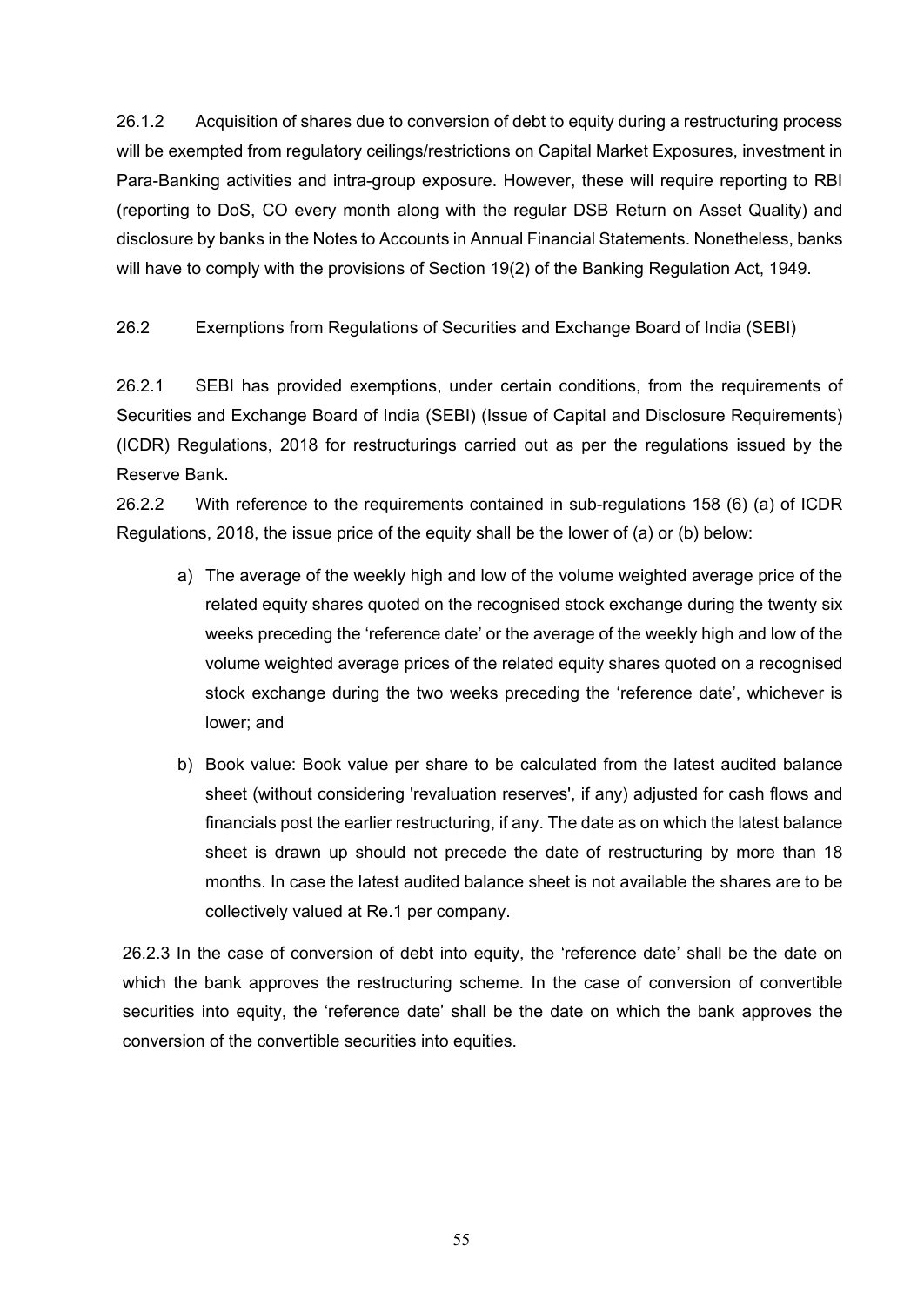#### 27. Restructuring of frauds/willful defaulters

Borrowers who have committed frauds/ malfeasance/ willful default will remain ineligible for restructuring. However, in cases where the existing promoters are replaced by new promoters<sup>22</sup>, and the borrower company is totally delinked from such erstwhile promoters/management, lenders may take a view on restructuring such accounts based on their viability, without prejudice to the continuance of criminal action against the erstwhile promoters/management.

<span id="page-55-0"></span> $22$  New promoters must satisfy the conditions specified at paragraph 22.1 (a), (b) and (c) above.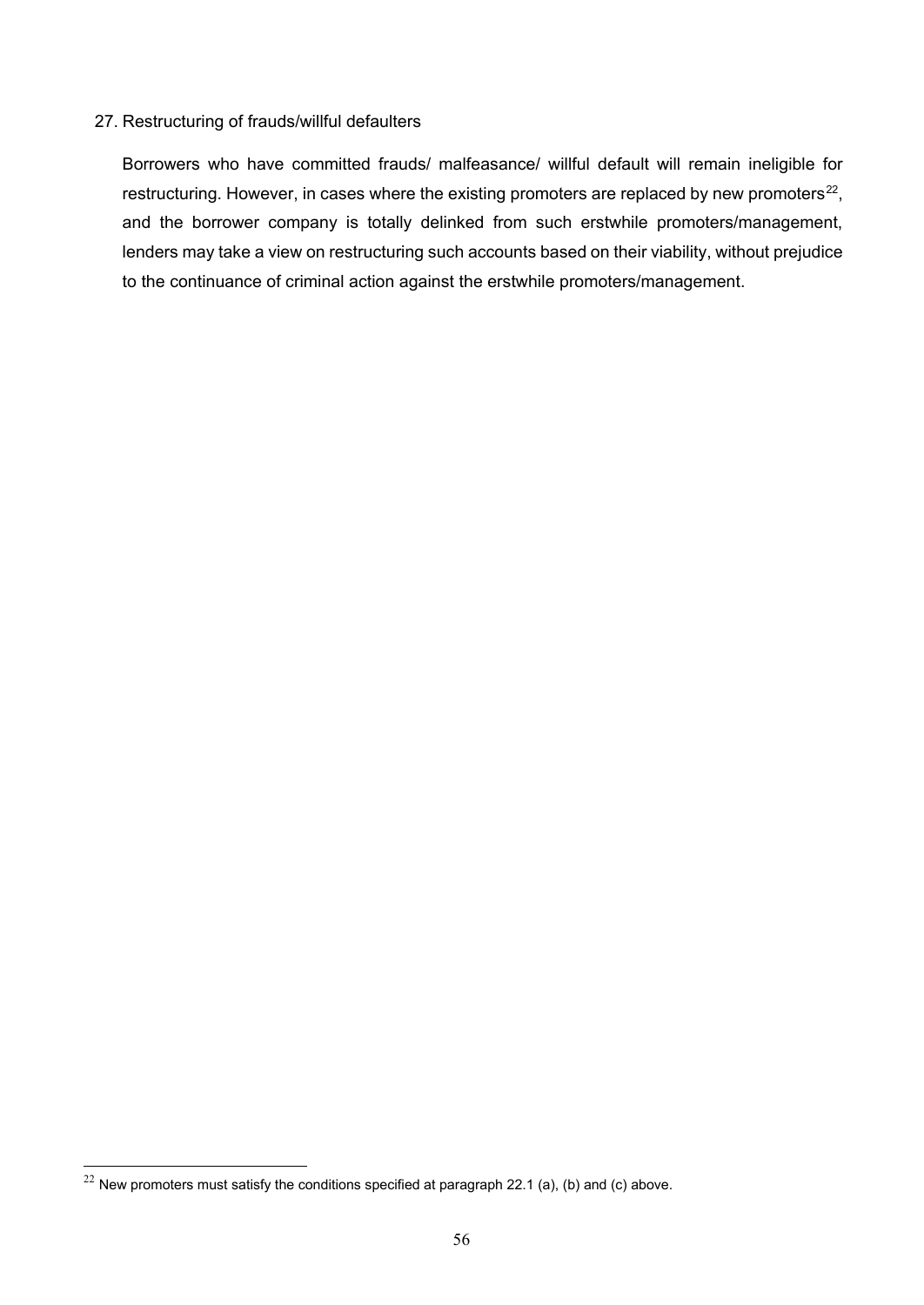# PART C – Miscellaneous

# 28. Wilful Defaulters and Non-Cooperative Borrowers

Instructions regarding treatment of Wilful Defaulters are contained in our [Master Circular](https://www.rbi.org.in/Scripts/BS_ViewMasCirculardetails.aspx?id=9044)  [DBR.No.CID.BC.57/20.16.003/2014-15 dated July 1, 2014](https://www.rbi.org.in/Scripts/BS_ViewMasCirculardetails.aspx?id=9044) (updated upto January 7, 2015) on 'Wilful Defaulters' updated from time to time. Banks are required to strictly adhere to these guidelines. In addition to these instructions and with a view to ensuring better corporate governance structure in companies and ensuring accountability of independent/professional directors, promoters, auditors, etc. henceforth, the following prudential measures will be applicable:

a) The provisioning in respect of existing loans/exposures of banks to companies having director/s (other than nominee directors of government/financial institutions brought on board at the time of distress), whose name/s appear more than once in the list of wilful defaulters, will be 5% in cases of standard accounts; if such account is classified as NPA, it will attract accelerated provisioning as under:

| Asset<br><b>Classification</b>            | Period as NPA                                                                          | <b>Current provisioning (%)</b>                                      | <b>Revised accelerated</b><br>provisioning (%) |
|-------------------------------------------|----------------------------------------------------------------------------------------|----------------------------------------------------------------------|------------------------------------------------|
| Sub-standard<br>(secured)                 | Up to 6 months                                                                         | 15                                                                   | No change                                      |
|                                           | 6 months to 1 year                                                                     | 15                                                                   | 25                                             |
| Sub-standard<br>(unsecured ab-<br>initio) | 25 (other than<br>Up to 6 months<br>infrastructure loans)<br>20 (infrastructure loans) |                                                                      | 25                                             |
|                                           | 6 months to 1 year                                                                     | 25 (other than<br>infrastructure loans)<br>20 (infrastructure loans) | 40                                             |
| Doubtful I                                | 2nd year                                                                               | 25 (secured portion)                                                 | 40 (secured portion)                           |
|                                           |                                                                                        | 100 (unsecured portion)                                              | 100 (unsecured portion)                        |
| Doubtful II                               | 3rd & 4th year                                                                         | 40 (secured portion)                                                 | 100 for both secured and<br>unsecured portions |
|                                           |                                                                                        | 100 (unsecured portion)                                              |                                                |
| Doubtful III                              | 5th year onwards                                                                       | 100                                                                  | 100                                            |

b) This is a prudential measure since the expected losses on exposures to such borrowers are likely to be higher. It is reiterated that no additional facilities should be granted by any bank/FI to the listed wilful defaulters, in terms of Paragraph 2.5 (a) of [Master Circular on](https://www.rbi.org.in/Scripts/BS_ViewMasCirculardetails.aspx?id=9907)  [Wilful Defaulters dated July 1, 2015.](https://www.rbi.org.in/Scripts/BS_ViewMasCirculardetails.aspx?id=9907)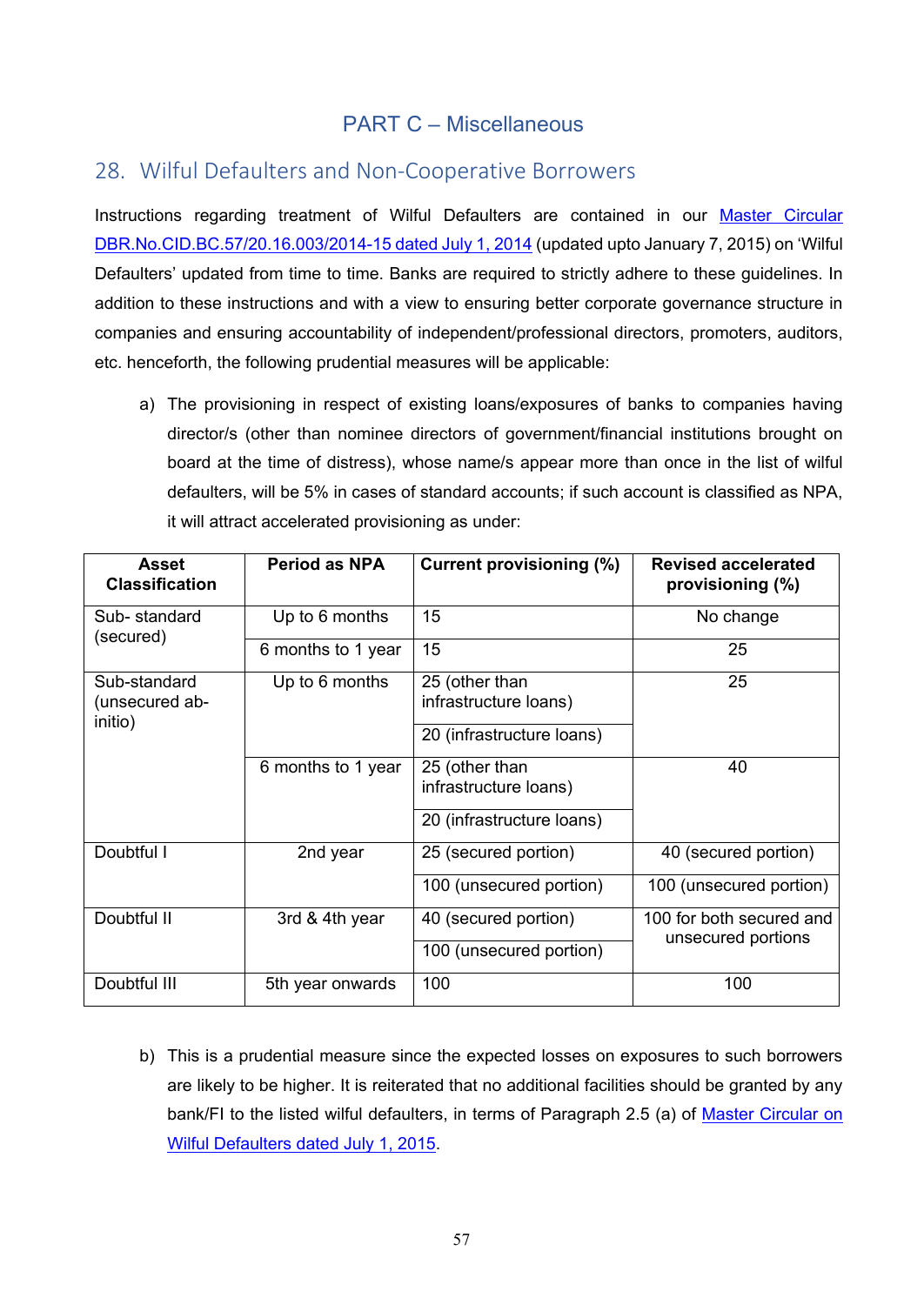- c) With a view to discouraging borrowers/defaulters from being unreasonable and noncooperative with lenders in their bonafide resolution/recovery efforts, banks may classify such borrowers as non-cooperative borrowers<sup>[23](#page-57-0)</sup>, after giving them due notice if satisfactory clarifications are not furnished. Banks will be required to report classification of such borrowers to CRILC. Detailed instructions in this regard have been issued vide [circular](https://www.rbi.org.in/Scripts/NotificationUser.aspx?Id=9420&Mode=0)  [DBR.No.CID.BC.54/20.16.064/2014-15 dated December 22, 2014](https://www.rbi.org.in/Scripts/NotificationUser.aspx?Id=9420&Mode=0) on Non-Cooperative Borrowers.
- d) Further, if any particular entity is reported as non-cooperative, any fresh exposure to such a borrower will, by implication, entail greater risk necessitating higher provisioning. Banks/FIs will therefore be required to make higher provisioning as applicable to substandard assets in respect of new loans sanctioned to such borrowers as also new loans sanctioned to any other company that has on its board of directors any of the whole time directors/promoters of a non-cooperative borrowing company or any firm in which such a non-cooperative borrower is in charge of management of the affairs. However, for the purpose of asset classification and income recognition, the new loans would be treated as standard assets. This is a prudential measure since the expected losses on exposures on exposures to such non-cooperative borrowers are likely to be higher.

# 29. Dissemination of Information

29.1 At present, the list of Suit filed accounts and non-suit filed accounts of Wilful Defaulters (₹25 lakh and above) is submitted by banks to the Credit Information Companies (CICs) of which they are member(s), who display the same on their respective websites as and when received. In order to make the current system of banks/FIs reporting names of suit filed accounts and non-suit filed accounts of Wilful Defaulters and its availability to the banks by CICs as current as possible, banks are advised to forward data on wilful defaulters to the CICs at the earliest but not later than a month from the reporting date and they must use/ furnish the detailed information as per the format prescribed in our Master Circular DBR.No.CID.BC.57/20.16.003/2014-15 dated July 1, 2015 on 'Wilful Defaulters', as updated from time to time.

29.2 In terms of our Master Circular on Wilful Defaulters mentioned above, in case any falsification of accounts on the part of the borrowers is observed by the banks / FIs, and if it is observed that the auditors were negligent or deficient in conducting the audit, banks should lodge a formal complaint against the auditors of the borrowers with the Institute of Chartered Accountants of

<span id="page-57-0"></span> $23$  A non-cooperative borrower is one who does not engage constructively with his lender by defaulting in timely repayment of dues while having ability to pay, thwarting lenders' efforts for recovery of their dues by not providing necessary information sought, denying access to assets financed / collateral securities, obstructing sale of securities, etc. In effect, a noncooperative borrower is a defaulter who deliberately stone walls legitimate efforts of the lenders to recover their dues.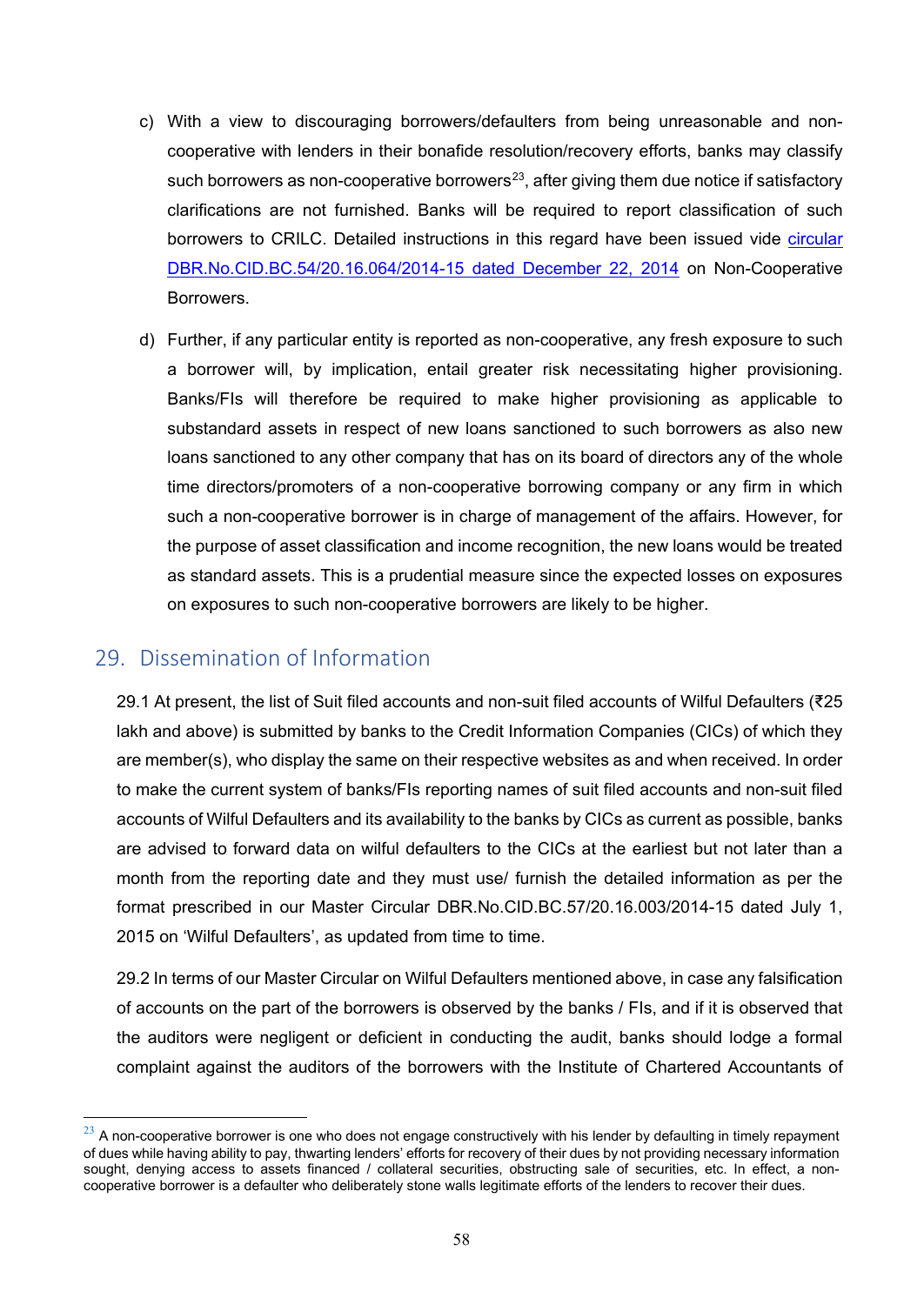India (ICAI) to enable the ICAI to examine and fix accountability of the auditors. RBI reiterates these instructions for strict compliance. Pending disciplinary action by ICAI, the complaints may also be forwarded to the RBI (Department of Banking Supervision, Central Office) and IBA for records. IBA would circulate the names of the CA firms against whom many complaints have been received amongst all banks who should consider this aspect before assigning any work to them. RBI would also share such information with other financial sector regulators/Ministry of Corporate Affairs (MCA)/Comptroller and Auditor General (CAG).

29.3 Further, banks may seek explanation from advocates who wrongly certify as to clear legal titles in respect of assets or valuers who overstate the security value, by negligence or connivance, and if no reply/satisfactory clarification is received from them within one month, they may report their names to IBA. The IBA may circulate the names of such advocates/valuers among its members for consideration before availing of their services in future. The IBA would create a central registry for this purpose.

# 30. Bank Loans for Financing Promoters' Contribution

30.1 In terms of extant instructions on *Bank Loans for Financing Promoters Contribution* as consolidated in our Master Circular DBOD.No.Dir.BC.16/13.03.00/2014-15 dated July 1, 2015 on 'Loans and Advances – Statutory and Other Restrictions', the promoters' contribution towards the equity capital of a company should come from their own resources and banks should not normally grant advances to take up shares of other companies.

30.2 It has been decided that banks can extend finance to 'specialized' entities established for acquisition of troubled companies subject to the general guidelines applicable to advances against shares/debentures/bonds as contained in the above-mentioned Master Circular and other regulatory and statutory exposure limits. The lenders should, however, assess the risks associated with such financing and ensure that these entities are adequately capitalized, and debt equity ratio for such entity is not more than 3:1.

30.3 In this connection, a 'specialized' entity will be a body corporate exclusively set up for the purpose of taking over and turning around troubled companies and promoted by individuals or/and institutional promoters (including Government) having professional expertise in turning around 'troubled companies' and eligible to make investments in the industry/segment to which the target asset belonged.

# 31. Credit Risk Management

31.1 Banks are advised that they should strictly follow the credit risk management guidelines contained in our circular DBOD.No.BP.(SC).BC.98/21.04.103/99 dated October 7,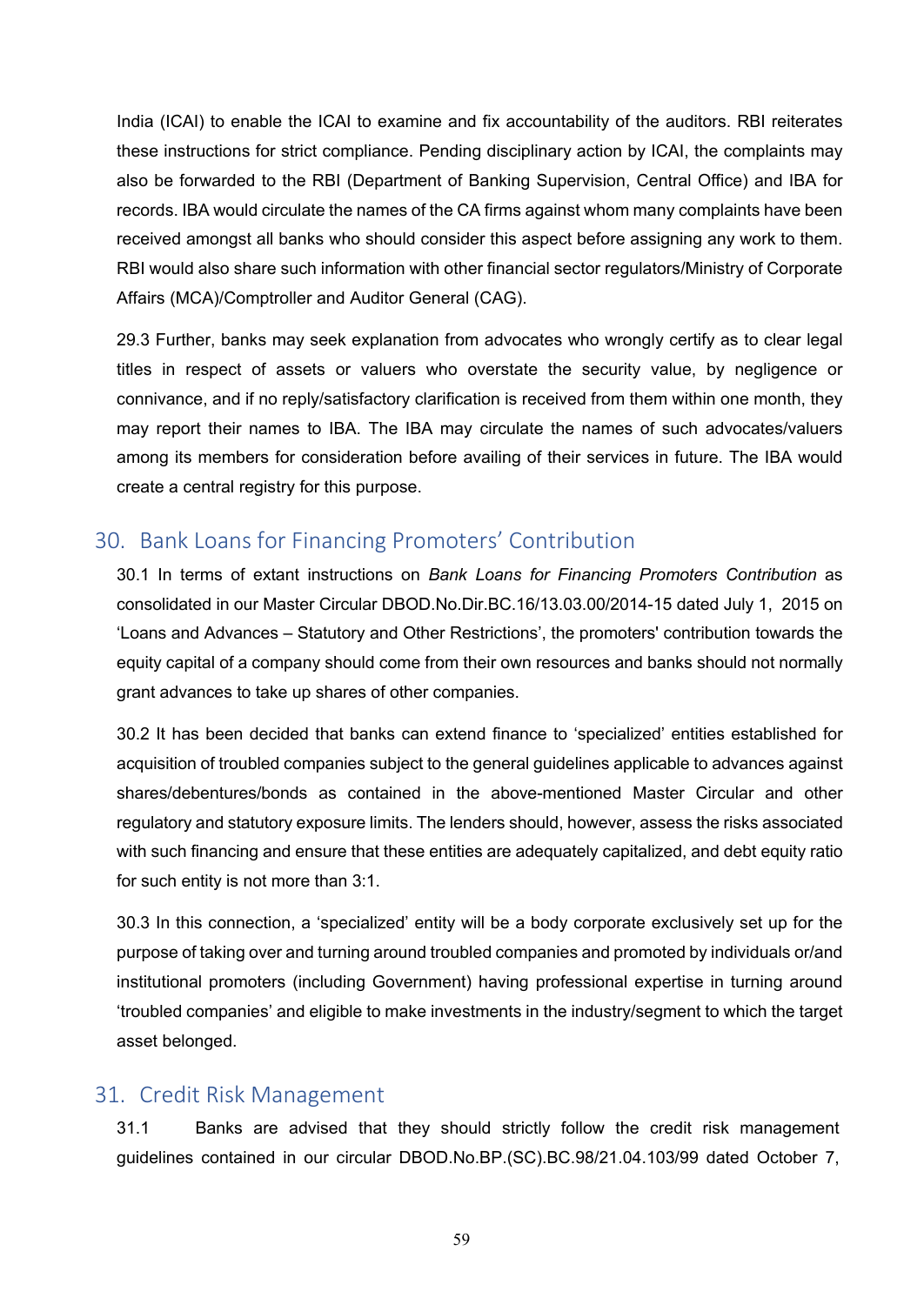1999 on 'Risk Management Systems in Banks' and [DBOD.No.BP.520/21.04.103/2002-03 dated](https://www.rbi.org.in/scripts/NotificationUser.aspx?Id=905&Mode=0)  [October 12, 2002](https://www.rbi.org.in/scripts/NotificationUser.aspx?Id=905&Mode=0) on 'Guidance Notes on Management of Credit Risk and Market Risk'

31.2 It is reiterated that lenders should carry out their independent and objective credit appraisal in all cases and must not depend on credit appraisal reports prepared by outside consultants, especially the in-house consultants of the borrowing entity.

31.3 Banks/lenders should carry out sensitivity tests/scenario analysis, especially for infrastructure projects, which should inter alia include project delays and cost overruns. This will aid in taking a view on viability of the project at the time of deciding on deferment of DCCO/restructuring.

31.4 Lenders should ascertain the source and quality of equity capital brought in by the promoters /shareholders. Multiple leveraging, especially, in infrastructure projects, is a matter of concern as it effectively camouflages the financial ratios such as Debt/Equity ratio, leading to adverse selection of the borrowers. Therefore, lenders should ensure at the time of credit appraisal that debt of the parent company is not infused as equity capital of the subsidiary/SPV.

31.5 Ministry of Corporate Affairs had introduced the concept of a Director Identification Number (DIN) with the insertion of Sections 266A to 266G of Companies (Amendment) Act, 2006. Further, in terms of Paragraph 5.4 of our Master Circular on Wilful Defaulters dated July 1, 2015, in order to ensure that directors are correctly identified and in no case, persons whose names appear to be similar to the names of directors appearing in the list of wilful defaulters, are wrongfully denied credit facilities on such grounds, banks/FIs have been advised to include the Director Identification Number (DIN) as one of the fields in the data submitted by them to Reserve Bank of India/Credit Information Companies.

31.6 It is reiterated that while carrying out the credit appraisal, banks should verify as to whether the names of any of the directors of the companies appear in the list of defaulters/ wilful defaulters by way of reference to DIN/PAN etc. Further, in case of any doubt arising on account of identical names, banks should use independent sources for confirmation of the identity of directors rather than seeking declaration from the borrowing company.

31.7 Paragraph 2.7 of the Master Circular on Wilful Defaulters states that, "with a view to monitoring the end-use of funds, if the lenders desire a specific certification from the borrowers' auditors regarding diversion / siphoning of funds by the borrower, the lender should award a separate mandate to the auditors for the purpose. To facilitate such certification by the auditors

60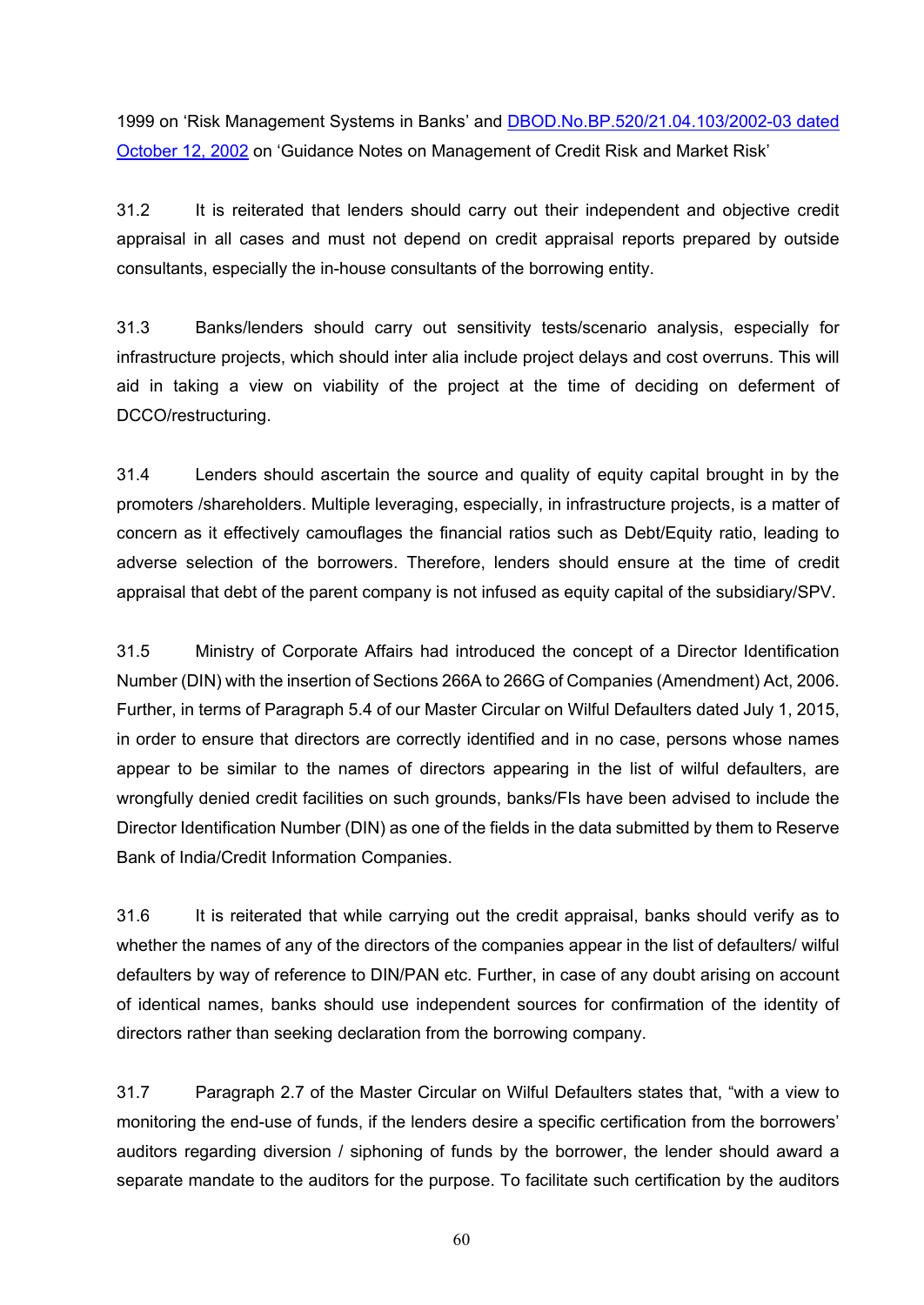the banks and FIs will also need to ensure that appropriate covenants in the loan agreements are incorporated to enable award of such a mandate by the lenders to the borrowers / auditors".

31.8 In addition to the above, banks are advised that with a view to ensuring proper enduse of funds and preventing diversion/siphoning of funds by the borrowers, lenders could consider engaging their own auditors for such specific certification purpose without relying on certification given by borrower's auditors. However, this cannot substitute bank's basic minimum own diligence in the matter.

# 32. Registration of Transactions with CERSAI

In terms of [circular DBOD.Leg.No.BC.86/09.08.011/2010-11 dated April 21, 2011](https://www.rbi.org.in/Scripts/NotificationUser.aspx?Id=6356&Mode=0) on 'Setting up of Central Electronic Registry under the Securitisation and Reconstruction of Financial Assets and Enforcement of Security Interest Act 2002', as amended from time to time, banks are required to register, on an ongoing basis, the transactions relating to securitization and reconstruction of financial assets on the CERSAI portal. Banks also need to file, on an ongoing basis, the following types of security interest on the CERSAI portal to secure any loans or advances:

- a) particulars of creation, modification, or satisfaction of security interest in mortgage by deposit of title deeds;
- b) particulars of creation, modification, or satisfaction of security interest in mortgage other than mortgage by deposit of title deeds;
- c) particulars of creation, modification, or satisfaction of security interest in hypothecation of plant and machinery, stocks, debts including book debts or receivables, whether existing or future.
- d) particulars of creation, modification, or satisfaction of security interest in intangible assets, being know how, patent, copyright, trademark, licence, franchise or any other business or commercial right of similar nature.
- e) particulars of creation, modification, or satisfaction of security interest in any 'under construction' residential or commercial or a part thereof by an agreement or instrument other than mortgage.

# 33. Board Oversight

33.1 The Board of Directors of banks should take all necessary steps to arrest the deteriorating asset quality in their books and should focus on improving the credit risk management system.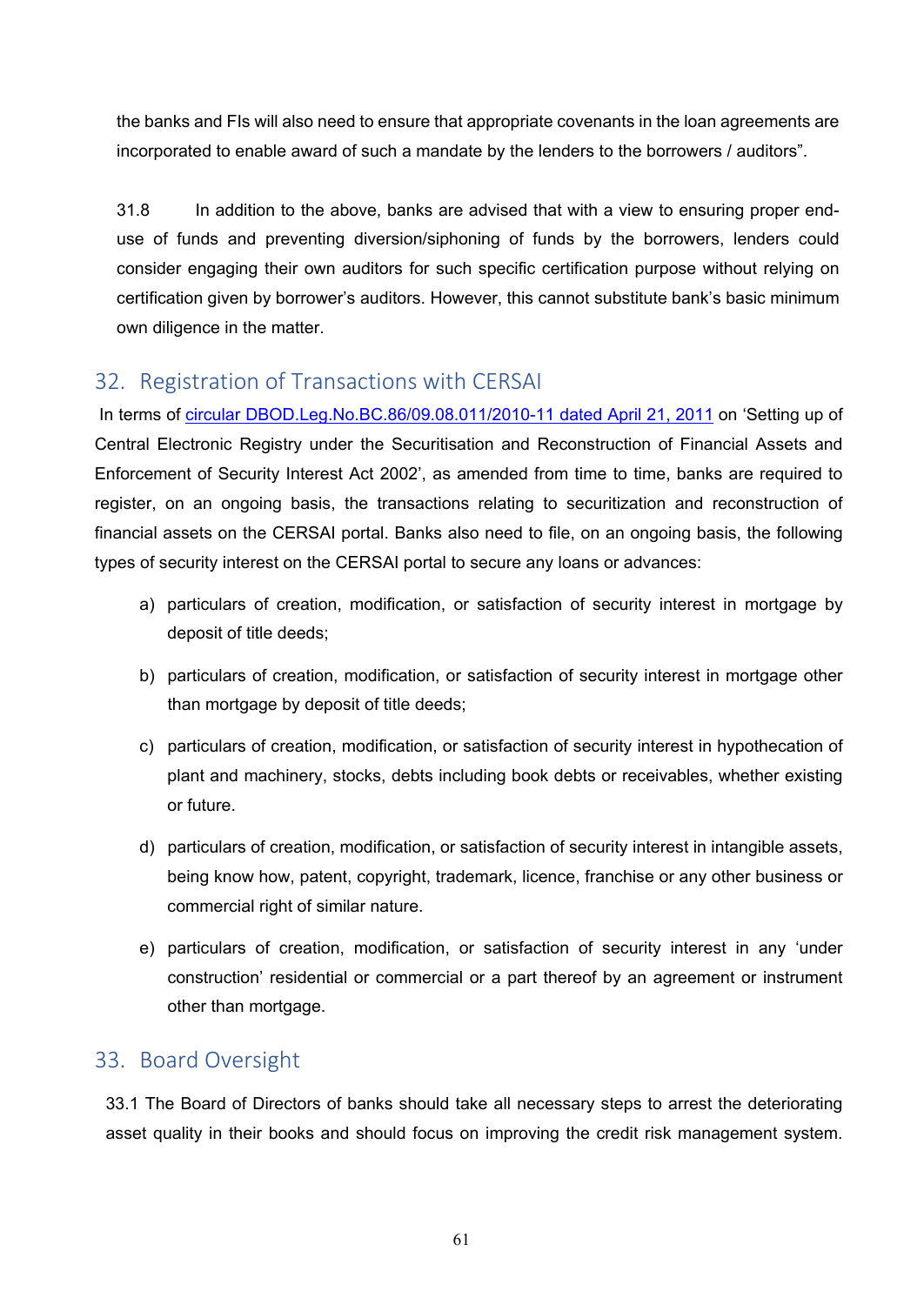Early recognition of problems in asset quality and resolution envisaged in these guidelines requires the lenders to be proactive and make use of CRILC.

33.2 The boards of banks should put in place a system for proper and timely classification of borrowers as wilful defaulters or/and non-cooperative borrowers. Further, Boards of banks should periodically review the accounts classified as such, say on a half yearly basis.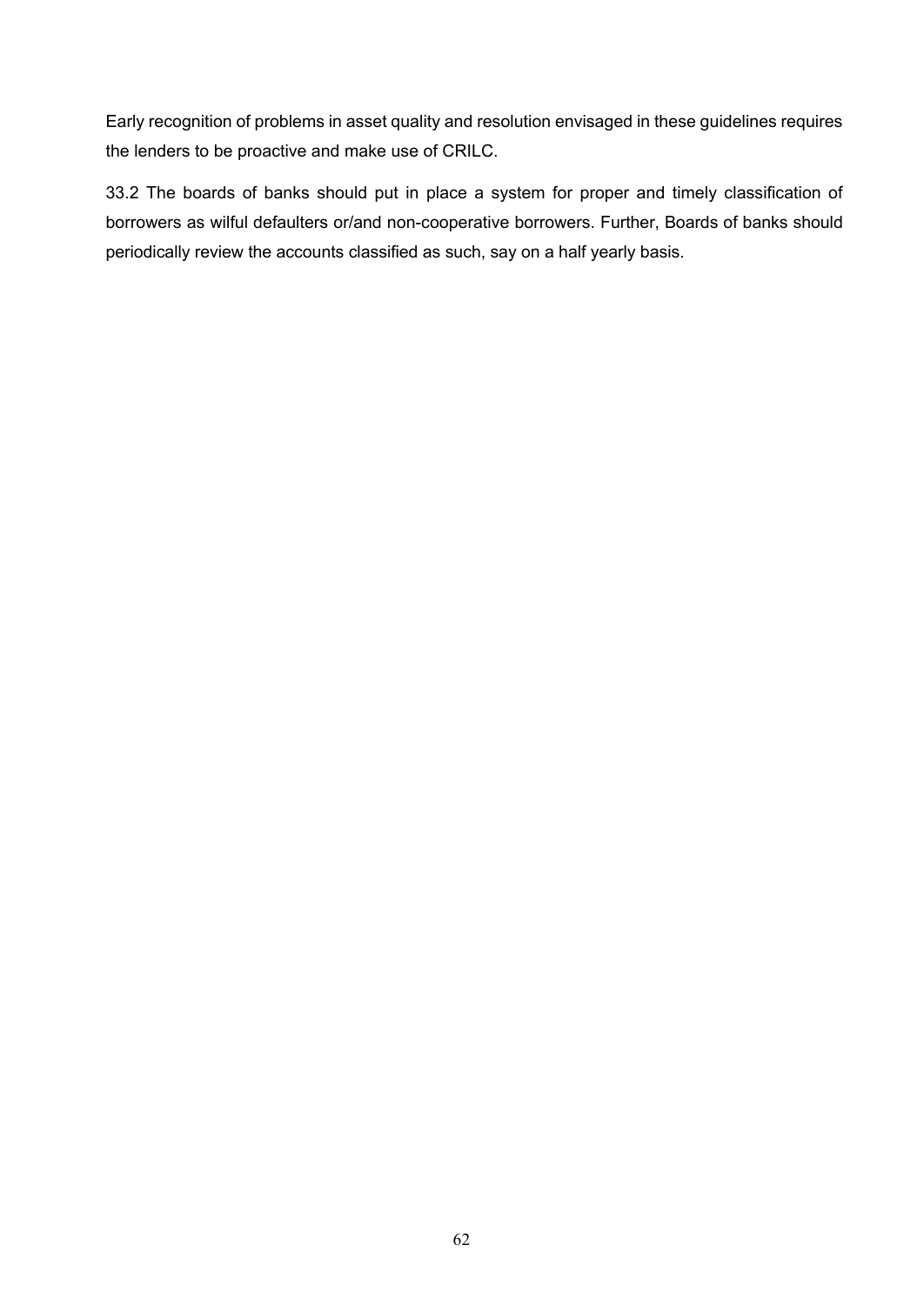# PART D - ANNEXES

Annex - 1

# Details of Gross Advances, Gross NPAs, Net Advances and Net NPAs

|                                   |                                                                                                                                                                                                                                                                      | Part A                                                                                                                 |               |
|-----------------------------------|----------------------------------------------------------------------------------------------------------------------------------------------------------------------------------------------------------------------------------------------------------------------|------------------------------------------------------------------------------------------------------------------------|---------------|
| (Rs. in Crore up to two decimals) |                                                                                                                                                                                                                                                                      |                                                                                                                        |               |
|                                   |                                                                                                                                                                                                                                                                      | <b>Particulars</b>                                                                                                     | <b>Amount</b> |
| 1.                                | <b>Standard Advances</b>                                                                                                                                                                                                                                             |                                                                                                                        |               |
| 2.                                | Gross NPAs *                                                                                                                                                                                                                                                         |                                                                                                                        |               |
| 3.                                |                                                                                                                                                                                                                                                                      | Gross Advances ** (1+2)                                                                                                |               |
| 4.                                | (2/3) (in %)                                                                                                                                                                                                                                                         | Gross NPAs as a percentage of Gross Advances                                                                           |               |
| 5.                                | <b>Deductions</b>                                                                                                                                                                                                                                                    |                                                                                                                        |               |
|                                   | Provisions held in the case of NPA<br>(i)<br>Accounts as per asset classification<br>(including additional Provisions for NPAs at<br>higher than prescribed rates).                                                                                                  |                                                                                                                        |               |
|                                   | (ii)                                                                                                                                                                                                                                                                 | DICGC / ECGC claims received and held<br>pending adjustment                                                            |               |
|                                   | (iii)                                                                                                                                                                                                                                                                | Part payment received and kept in<br>Suspense Account or any other similar                                             |               |
|                                   | (iv)                                                                                                                                                                                                                                                                 | <b>Balance in Sundries Account (Interest</b><br>Capitalization - Restructured Accounts), in<br>respect of NPA Accounts |               |
|                                   | (v)                                                                                                                                                                                                                                                                  | <b>Floating Provisions***</b>                                                                                          |               |
|                                   | (vi)                                                                                                                                                                                                                                                                 | Provisions in lieu of diminution in the fair<br>value of restructured accounts classified as                           |               |
|                                   | (vii)                                                                                                                                                                                                                                                                | Provisions in lieu of diminution in the fair<br>value of restructured accounts classified as<br>standard assets        |               |
| 6.                                |                                                                                                                                                                                                                                                                      | Net Advances(3-5)                                                                                                      |               |
| 7.                                |                                                                                                                                                                                                                                                                      | Net NPAs $\{2-5(i + ii + iii + iv + v + vi)\}$                                                                         |               |
| 8.                                | %)                                                                                                                                                                                                                                                                   | Net NPAs as percentage of Net Advances (7/6) (in                                                                       |               |
| $\star$                           | Principal dues of NPAs plus Funded Interest Term Loan (FITL) where<br>the corresponding contra credit is parked in Sundries Account (Interest<br>Capitalization - Restructured Accounts), in respect of NPA Accounts.                                                |                                                                                                                        |               |
| $***$                             | For the purpose of this Statement, 'Gross Advances' mean all<br>outstanding loans and advances including advances for which refinance<br>has been received but excluding rediscounted bills, and advances<br>written off at Head Office level (Technical write off). |                                                                                                                        |               |
| ***                               | Floating Provisions would be deducted while calculating Net NPAs, to the<br>extent, banks have exercised this option, over utilising it towards Tier II<br>capital.                                                                                                  |                                                                                                                        |               |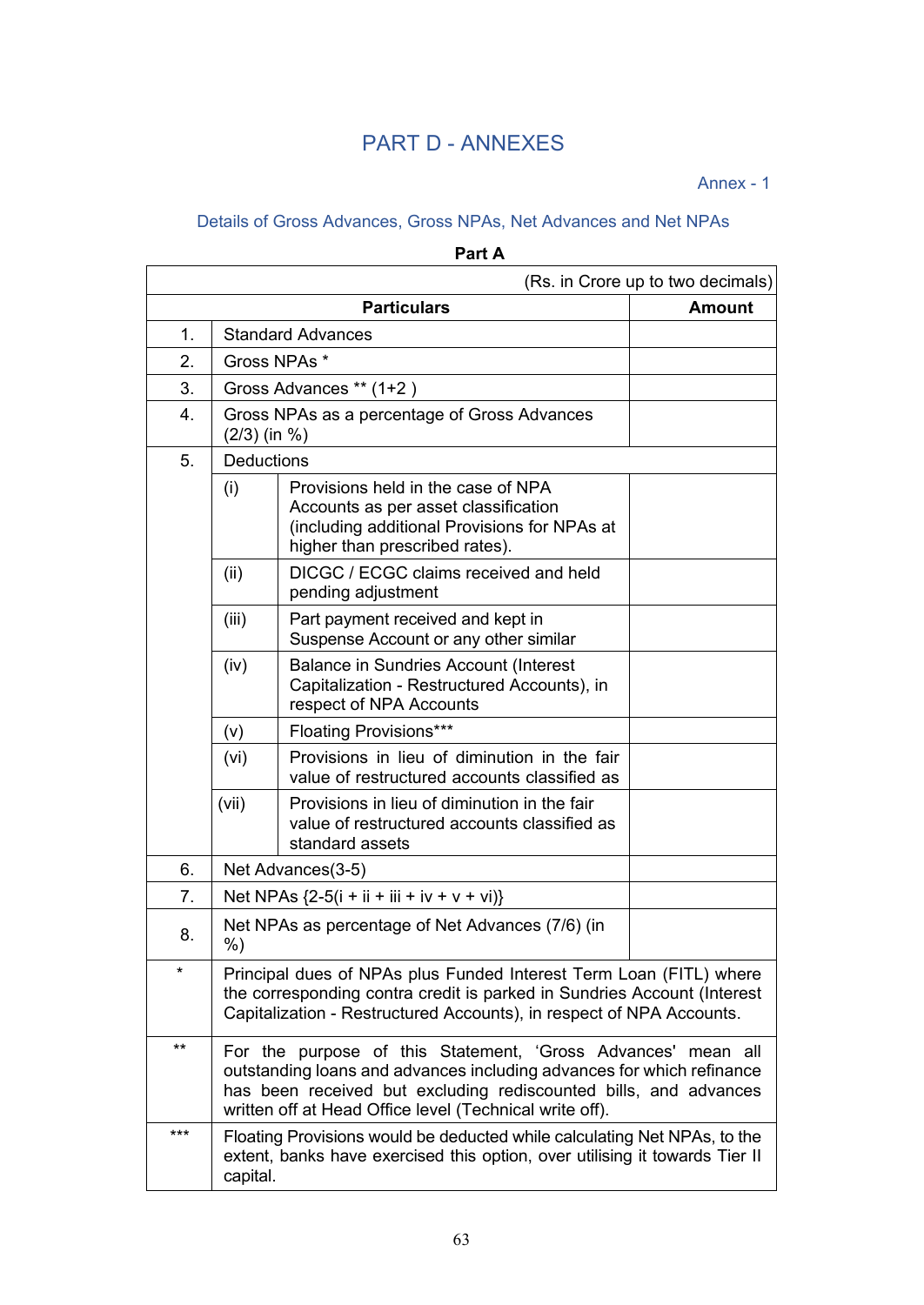## **Part B**

## **Supplementary Details**

|    | (Rs. in Crore up to two decimals)                                                                 |               |
|----|---------------------------------------------------------------------------------------------------|---------------|
|    | <b>Particulars</b>                                                                                | <b>Amount</b> |
|    | Provisions on Standard Assets excluding 5(vi) in Part A                                           |               |
| 2. | Interest recorded as Memorandum Item                                                              |               |
| 3. | Amount of cumulative Technical Write - Off in respect of<br>NPA accounts reported in Part A above |               |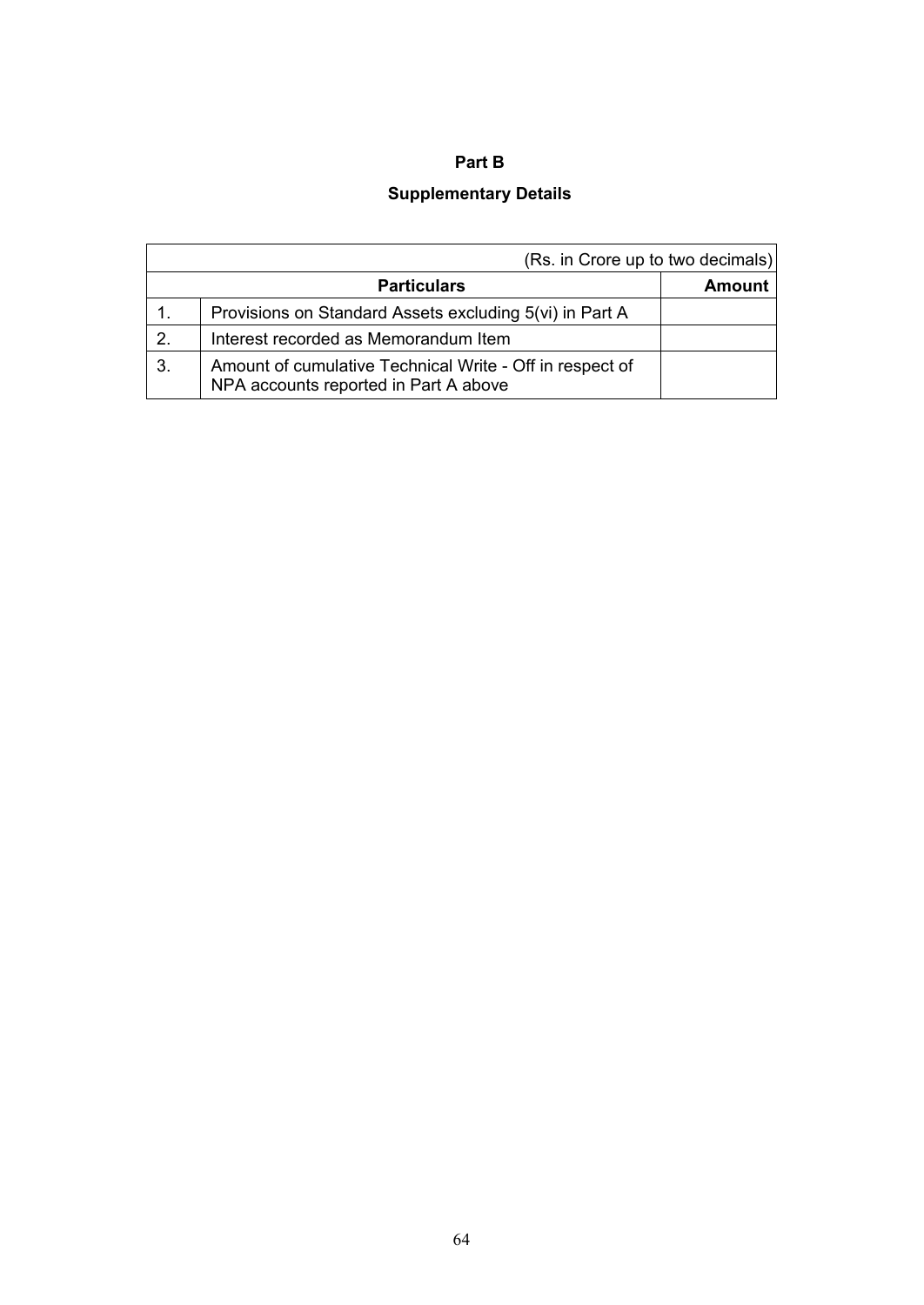#### **Annex – 2**

#### Activities eligible for crop season linked asset classification norms

#### *Farm Credit*

A. Loans to individual farmers [including Self Help Groups (SHGs) or Joint Liability Groups (JLGs), i.e. groups of individual farmers, provided banks maintain disaggregated data of such loans], directly engaged in Agriculture only. This will include:

- (i) Crop loans to farmers, which will include traditional / non-traditional plantations and horticulture.
- (ii) Medium and long-term loans to farmers for agriculture (e.g. purchase of agricultural implements and machinery, loans for irrigation and other developmental activities undertaken in the farm.)
- (iii) Loans to farmers for pre and post-harvest activities, viz., spraying, weeding, harvesting, sorting, grading and transporting of their own farm produce.
- (iv) Loans to farmers up to 50 lakh against pledge / hypothecation of agricultural produce (including warehouse receipts) for a period not exceeding 12 months.
- (v) Loans to distressed farmers indebted to non-institutional lenders.
- (vi) Loans to farmers under the Kisan Credit Card Scheme.
- (vii) Loans to small and marginal farmers for purchase of land for agricultural purposes.

B. Loans to corporate farmers, farmers' producer organizations / companies of individual farmers, partnership firms and co-operatives of farmers directly engaged in Agriculture only up to an aggregate limit of 2 crore per borrower. This will include:

- (i) Crop loans to farmers which will include traditional / non-traditional plantations and horticulture.
- (ii) Medium and long-term loans to farmers for agriculture (e.g. purchase of agricultural implements and machinery, loans for irrigation and other developmental activities undertaken in the farm.)
- (iii) Loans to farmers for pre and post-harvest activities, viz., spraying, weeding, harvesting, sorting, grading and transporting of their own farm produce.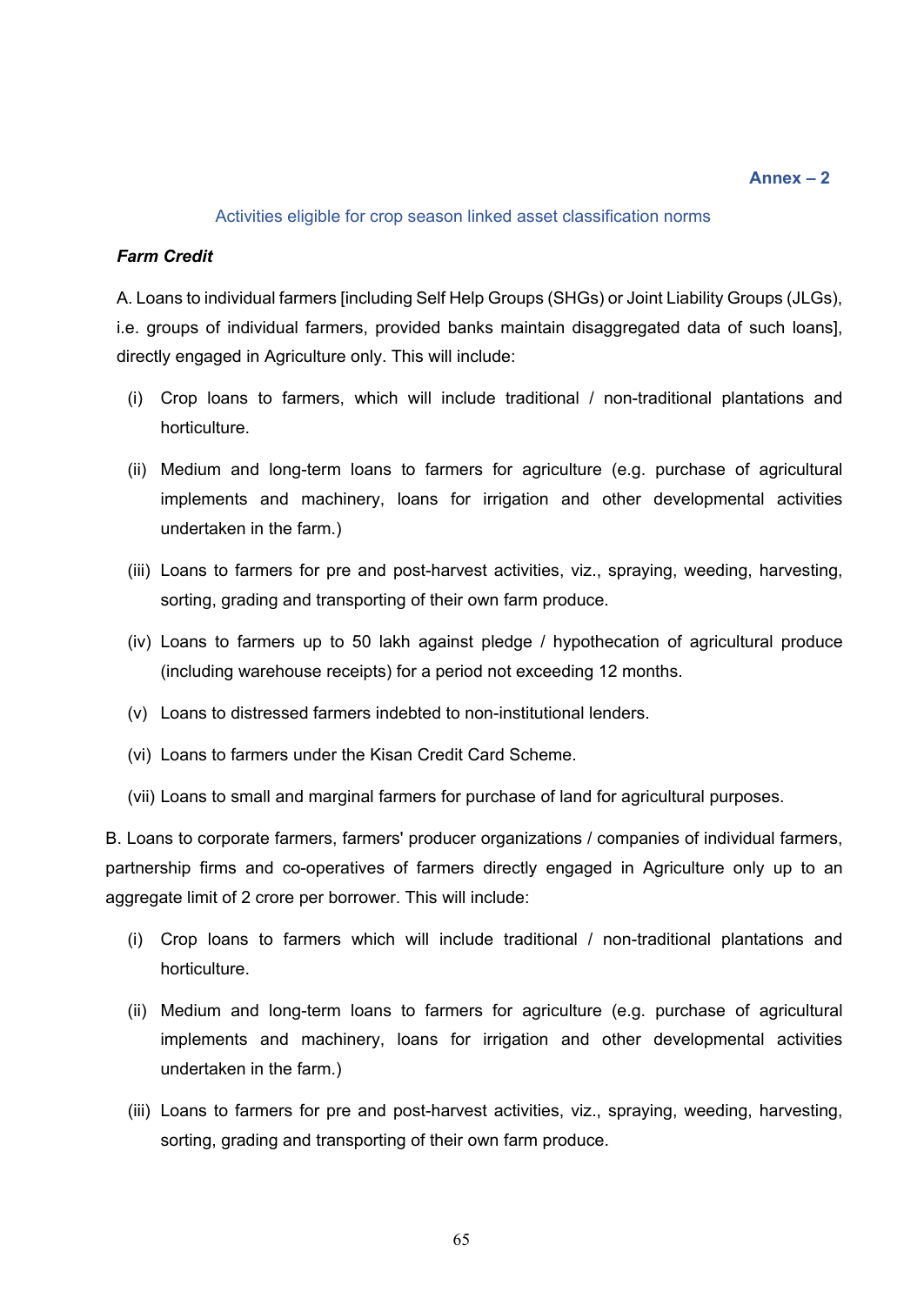(iv) Loans up to 50 lakh against pledge / hypothecation of agricultural produce (including warehouse receipts) for a period not exceeding 12 months.

C. Bank loans to Primary Agricultural Credit Societies (PACS), Farmers' Service Societies (FSS) and Large-sized Adivasi Multi- Purpose Societies (LAMPS) for on-lending to agriculture.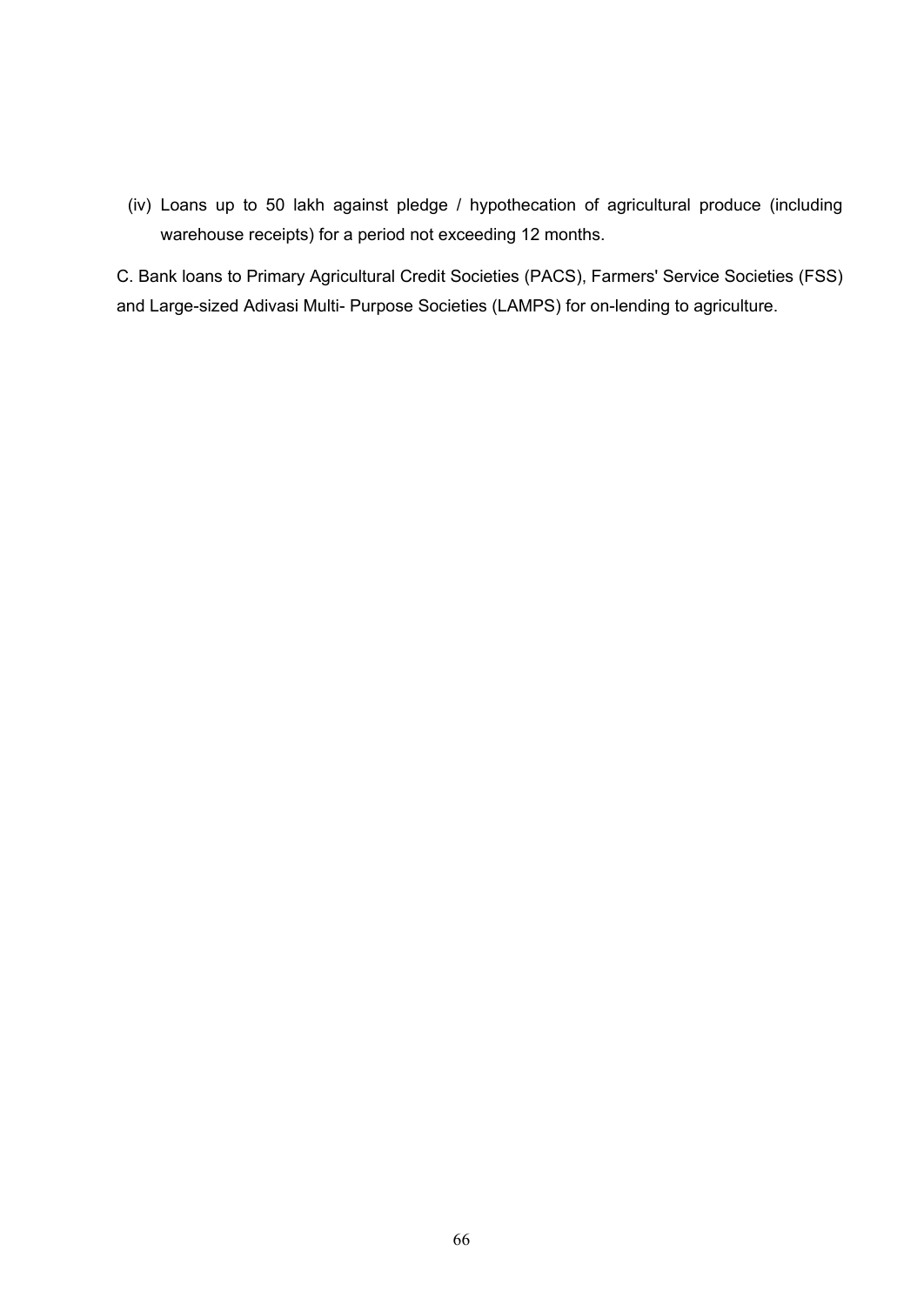# Annex  $-3$

|    |                                                                                                        |                                                                                       |                                                                        |                                                                                                                            |                               | Amount in Rs. in Crore    |                               |
|----|--------------------------------------------------------------------------------------------------------|---------------------------------------------------------------------------------------|------------------------------------------------------------------------|----------------------------------------------------------------------------------------------------------------------------|-------------------------------|---------------------------|-------------------------------|
|    | Computing Countercyclical Provisioning Buffer as on September 30, 2010                                 |                                                                                       |                                                                        |                                                                                                                            |                               |                           |                               |
|    | $\overline{2}$                                                                                         | 3                                                                                     | 4                                                                      | 5                                                                                                                          | 6                             | 7                         | 8                             |
|    |                                                                                                        | <b>Gross</b><br>NPA@<br><b>Plus</b><br>Technical /<br><b>Prudential</b><br>Write-off* | <b>Specific</b><br><b>Provisions</b><br>for NPAs<br>held /<br>required | <b>Provisions for</b><br>diminution in<br>fair value of<br>the<br>restructured<br>accounts<br>calssified as<br><b>NPAs</b> | <b>Technical</b><br>write-off | <b>Total</b><br>$(4+5+6)$ | Ratio<br>of $(7)$<br>to $(3)$ |
|    | 1. Sub-Standard Advances                                                                               |                                                                                       |                                                                        |                                                                                                                            |                               |                           |                               |
|    | 2. Doubtful Advances<br>(a+b+c)                                                                        |                                                                                       |                                                                        |                                                                                                                            |                               |                           |                               |
|    | $a \leq 1$ year                                                                                        |                                                                                       |                                                                        |                                                                                                                            |                               |                           |                               |
|    | $b$ 1-3 Years                                                                                          |                                                                                       |                                                                        |                                                                                                                            |                               |                           |                               |
|    | $c > 3$ years                                                                                          |                                                                                       |                                                                        |                                                                                                                            |                               |                           |                               |
|    | 3. Advances classified as<br><b>Loss Assets</b>                                                        |                                                                                       |                                                                        |                                                                                                                            |                               |                           |                               |
| 4. | <b>Total</b>                                                                                           |                                                                                       |                                                                        |                                                                                                                            |                               |                           |                               |
|    | 5. Floating Provisions for<br>Advances (only to the<br>extent they are not used<br>as Tier II Capital) |                                                                                       |                                                                        |                                                                                                                            |                               |                           |                               |
| 6. | <b>DICGC / ECGC claims</b><br>received and held<br>pending adjustment                                  |                                                                                       |                                                                        |                                                                                                                            |                               |                           |                               |
|    | 7. Part payment received<br>and kept in Suspense<br>Account or any other<br>similar account            |                                                                                       |                                                                        |                                                                                                                            |                               |                           |                               |
| 8. | Total (Sum of column 7 of<br>Row $4+$ Row $5+$ Row $6+$<br>Row 7)                                      |                                                                                       |                                                                        |                                                                                                                            |                               |                           |                               |
| 9. | <b>Provision Coverage</b><br>Ratio {(Row 8/Total of                                                    |                                                                                       |                                                                        |                                                                                                                            |                               |                           |                               |

# Format for Computing Countercyclical Provisioning Buffer

Column 3 of Row 4)\*100}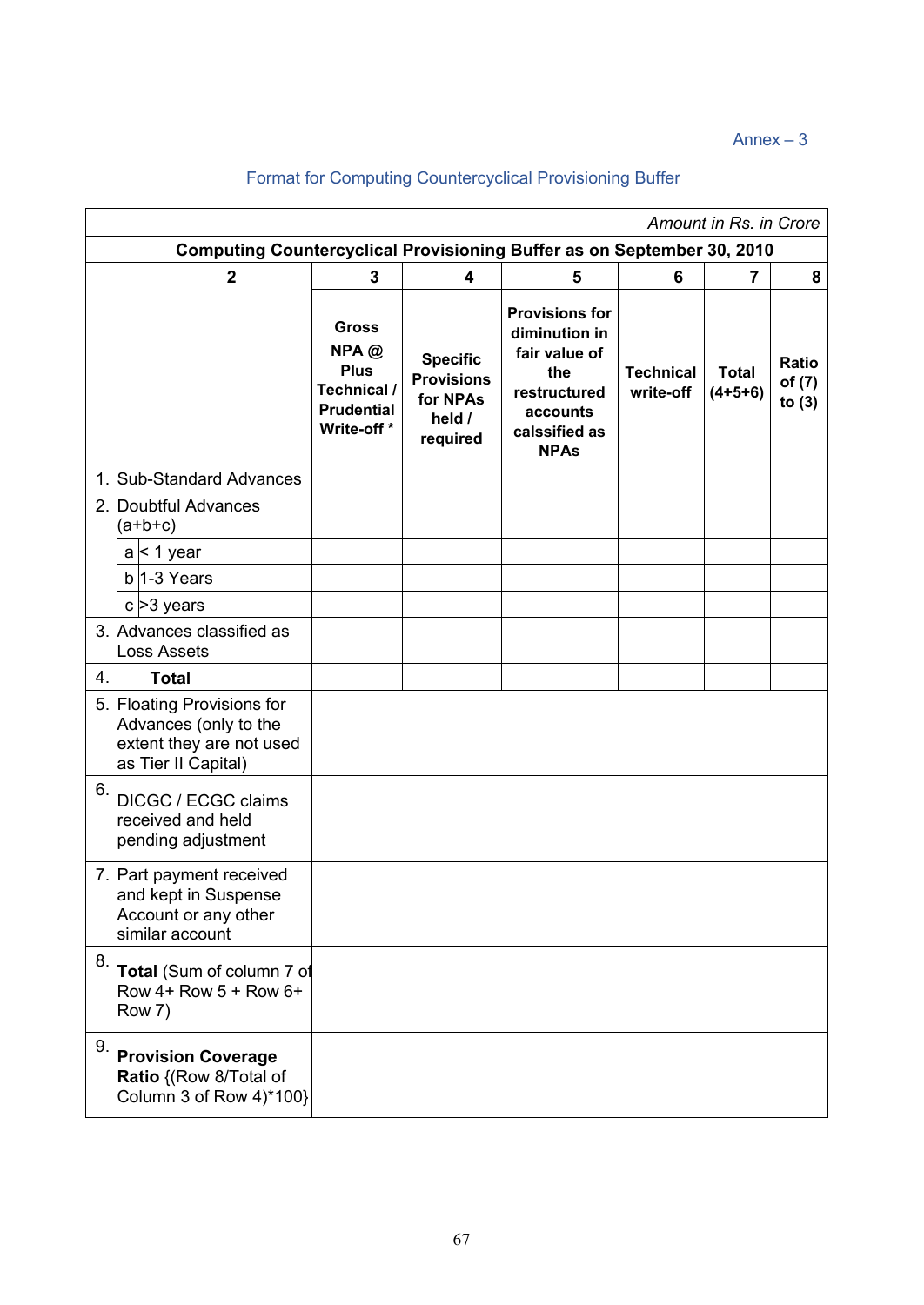|     | 10. If PCR $<$ 70%, shortfall in<br>provisioning to achieve<br>PCR of 70% (70% of<br>Column 3 of Row 4 - Row<br> 8)                                                                                                                                                                                                                 |  |
|-----|-------------------------------------------------------------------------------------------------------------------------------------------------------------------------------------------------------------------------------------------------------------------------------------------------------------------------------------|--|
| 11. | a Countercyclical<br><b>Provisioning Buffer,</b><br>if bank has achieved<br>PCR of 70% - Floating<br><b>Provisions for</b><br>advances to the extent<br>not used as Tier II<br>capital (Row 5)                                                                                                                                      |  |
|     | b Countercyclical<br><b>Provisioning Buffer,</b><br>lif bank has not<br>achieved PCR of<br>$70\%$ - Floating<br>Provisions for<br>advances to the extent<br>not used as Tier II<br>capital (Row 5) +<br>Shortfall in<br>provisioning to<br>achieve PCR of 70%,<br>if any (Row 10) which<br>needs to be built up at<br>the earliest. |  |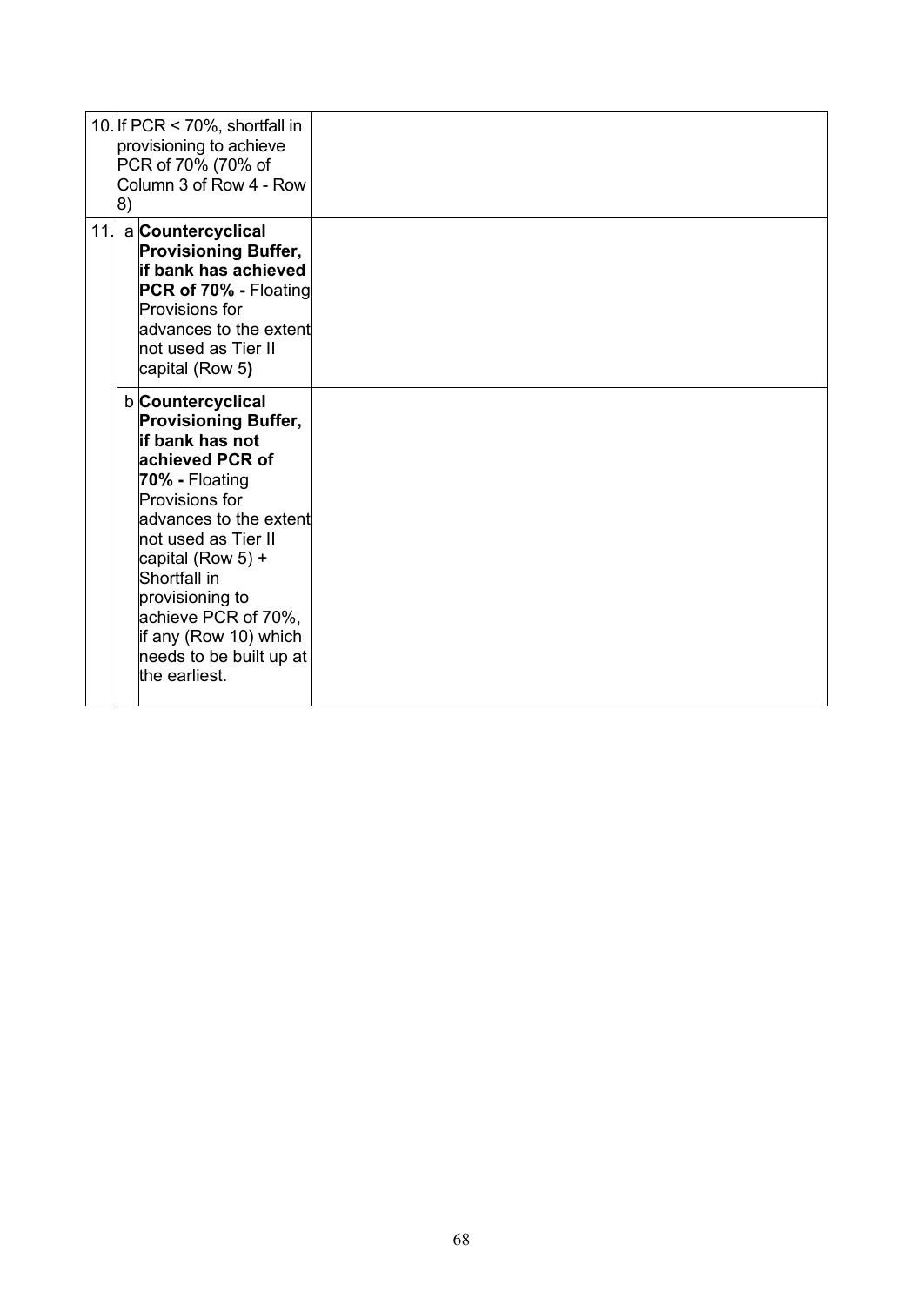### Disclosure of Write-Offs & Technical Write-Offs

Instructions contained in our circular DBOD.BP.BC.No.79/21.04.018/2009-10 dated March 15, [2010](https://www.rbi.org.in/Scripts/NotificationUser.aspx?Id=5533&Mode=0) *on 'Additional Disclosures by banks in Notes to Accounts'* specifically require banks to disclose the amounts written off during the year while giving details of movement in nonperforming assets (NPAs). The format specified in the said circular stands modified as under.

|                                                                               |                | Amount in Rs. crore |
|-------------------------------------------------------------------------------|----------------|---------------------|
| <b>Particulars</b>                                                            | <b>Current</b> | <b>Previous</b>     |
|                                                                               | year           | year                |
| Gross NPAs <sup>24</sup> as on 1st April of particular year (Opening Balance) |                |                     |
| Additions (Fresh NPAs) during the year                                        |                |                     |
| Sub-total (A)                                                                 |                |                     |
| Less:-                                                                        |                |                     |
| (i) Upgradations                                                              |                |                     |
| (ii) Recoveries (excluding recoveries made from upgraded                      |                |                     |
| accounts)                                                                     |                |                     |
| (iii)Technical/ Prudential <sup>25</sup> Write-offs                           |                |                     |
| (iv) Write-offs other than those under (iii) above                            |                |                     |
| Sub-total (B)                                                                 |                |                     |
| Gross NPAs as on 31st March of following year (closing balance)               |                |                     |
| (A-B)                                                                         |                |                     |
|                                                                               |                |                     |

Further banks should disclose the stock of technical write-offs and the recoveries made thereon as per the format below:

|                                                                      |                | Amount in Rs. crore |
|----------------------------------------------------------------------|----------------|---------------------|
| <b>Particulars</b>                                                   | <b>Current</b> | <b>Previous</b>     |
|                                                                      | year           | year                |
| Opening balance of Technical/ Prudential written-off accounts as at  |                |                     |
| April 1                                                              |                |                     |
| Add: Technical/ Prudential write-offs during the year                |                |                     |
| Sub-total (A)                                                        |                |                     |
| Less: Recoveries made from previously technical/ prudential written- |                |                     |
| off accounts during the year (B)                                     |                |                     |
| Closing balance as at March 31 (A-B)                                 |                |                     |

<span id="page-68-0"></span><sup>&</sup>lt;sup>24</sup> Gross NPAs as per item 2 of Annex to **DBOD Circular DBOD.BP.BC.No.46/21.04.048/2009-10 dated September 24, 2009** which specified a uniform method to compute Gross Advances, Net Advances, Gross NPAs and Net NPAs.

<span id="page-68-1"></span> $^{25}$  Technical or prudential write-off is the amount of non-performing loans which are outstanding in the books of the branches, but have been written-off (fully or partially) at Head Office level. Amount of Technical write-off should be certified by statutory auditors. (Defined in our circular reference **DBOD.No.BP.BC.64/21.04.048/2009-10** dated December 1, 2009 on Provisioning Coverage for Advances)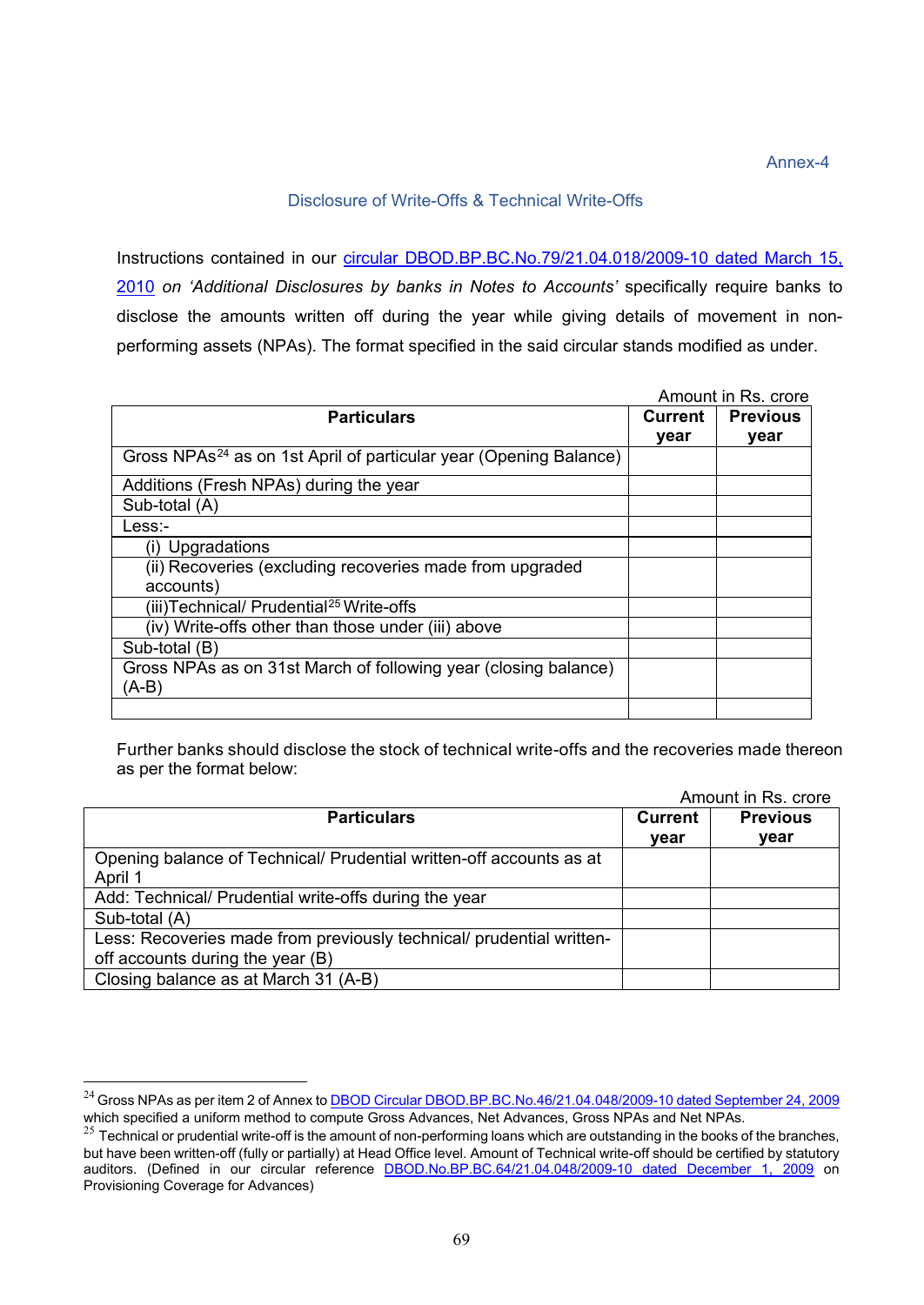### Annex  $-5$

# **Independent Credit Evaluations**

| <b>ICE</b><br><b>Symbols</b> | <b>Definition</b>                                                                                                                                                                                                      |
|------------------------------|------------------------------------------------------------------------------------------------------------------------------------------------------------------------------------------------------------------------|
| RP <sub>1</sub>              | Debt facilities/instruments with this symbol are considered to have the highest<br>degree of safety regarding timely servicing of financial obligations. Such debt<br>facilities/instruments carry lowest credit risk. |
| RP <sub>2</sub>              | Debt facilities/instruments with this symbol are considered to have high degree<br>of safety regarding timely servicing of financial obligations. Such debt<br>facilities/instruments carry very low credit risk.      |
| RP <sub>3</sub>              | Debt facilities/instruments with this symbol are considered to have adequate<br>degree of safety regarding timely servicing of financial obligations. Such debt<br>facilities/instruments carry low credit risk.       |
| RP4                          | Debt facilities/instruments with this symbol are considered to have moderate<br>degree of safety regarding timely servicing of financial obligations. Such debt<br>facilities/instruments carry moderate credit risk.  |
| RP <sub>5</sub>              | Debt facilities/instruments with this symbol are considered to have moderate<br>risk of default regarding timely servicing of financial obligations.                                                                   |
| RP <sub>6</sub>              | Debt facilities/instruments with this symbol are considered to have high risk of<br>default regarding timely servicing of financial obligations.                                                                       |
| RP <sub>7</sub>              | Debt facilities/instruments with this symbol are considered to have very high risk<br>of default regarding timely servicing of financial obligations.                                                                  |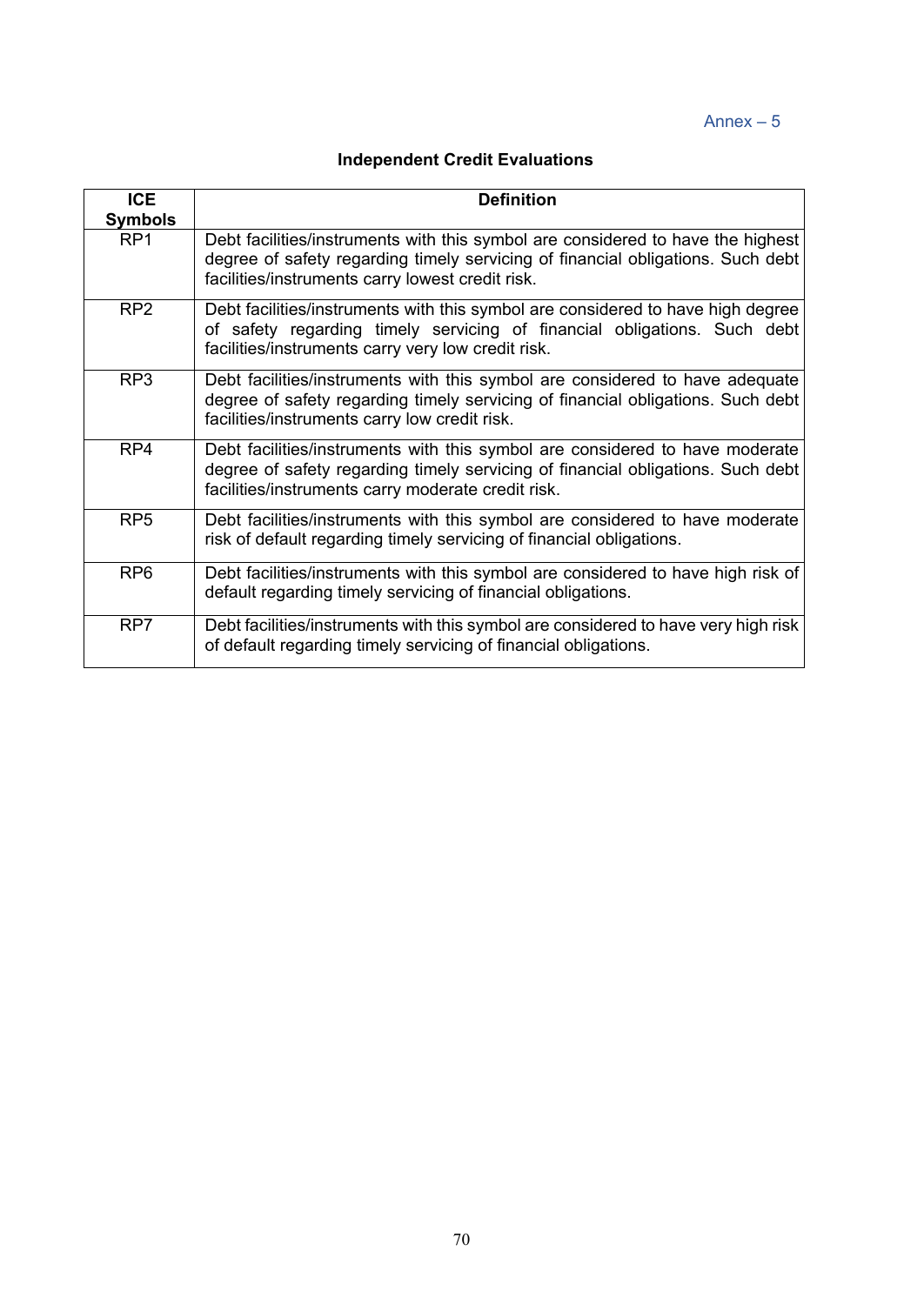## Annex – 6

# List of Circulars consolidated by the Master Circular on IRAC Norms

| S.no           | Circular no.                            | <b>Date</b> | <b>Subject</b>                                                                                                                                                                                                    |
|----------------|-----------------------------------------|-------------|-------------------------------------------------------------------------------------------------------------------------------------------------------------------------------------------------------------------|
| $\mathbf{1}$   | DOR.No.BP.BC.33/21.04.048/<br>2019-20   | 07.02.2020  | Norms<br>Prudential<br>on<br>Income<br>Recognition, Asset Classification<br>and Provisioning Pertaining<br>to<br>-Projects<br>under<br>Advances<br>Implementation                                                 |
| 2              | DBR.BP.BC.No.72/08.12.015/<br>2016-17   | 07.06.2017  | Housing<br>Individual<br>Loans:<br>Rationalisation of Risk-Weights and<br>Loan to Value (LTV) Ratios                                                                                                              |
| 3              | DBR.No.BP.BC.64/21.04.048/<br>2016-17   | 08.04.2017  | Additional Provisions For Standard<br>Advances At Higher Than The<br><b>Prescribed Rates</b>                                                                                                                      |
| 4              | DBR.No.BP.BC.45/21.04.048/<br>2018-19   | 07.06.2019  | <b>Prudential Framework for Resolution</b><br>of Stressed Assets                                                                                                                                                  |
| 5              | DBR.No.BP.BC.34/21.04.132/<br>2016-17   | 10.11.2016  | Schemes for Stressed Assets<br>Revisions (only instructions<br>on<br>deferment of DCCO)                                                                                                                           |
| 6              | DBR.No.BP.BC.92/21.04.048/<br>2015-16   | 18.04.2016  | Provisioning for fraud accounts                                                                                                                                                                                   |
| $\overline{7}$ | DBR.No.BP.BC.84/21.04.048/<br>2014-15   | 06.04.2015  | Prudential<br>Norms<br>Income<br>on<br>Recognition, Asset Classification<br>pertaining<br>Provisioning<br>and<br>to<br>Refinancing<br>of<br>Advances<br>$\overline{\phantom{0}}$<br><b>Exposures to Borrowers</b> |
| 8              | DBR.No.BP.BC.85/21.04.048/<br>2014-15   | 06.04.2015  | Prudential<br>Norms<br>Income<br>on<br>Recognition, Asset Classification<br>and Provisioning pertaining<br>to<br>Refinancing<br>of<br>Advances<br>$\qquad \qquad -$<br><b>Exposures to Borrowers</b>              |
| 9              | DBR.No.BP.BC.83/21.04.048/<br>2014-15   | 01.04.2015  | Provisioning pertaining to Fraud<br>Accounts                                                                                                                                                                      |
| 10             | DBR.No.BP.BC.79/21.04.048/<br>2014-15   | 30.03.2015  | Utilisation of Floating Provisions /<br><b>Counter Cyclical Provisions</b>                                                                                                                                        |
| 11             | Mailbox Clarification                   | 24.02.2015  | Refinancing of Project Loans                                                                                                                                                                                      |
| 12             | DBR.No.CID.BC.54/20.16.064<br>/2014-15  | 22.12.2014  | <b>Non-Cooperative Borrowers</b>                                                                                                                                                                                  |
| 13             | DBOD.No.BP.BC.33/21.04.04<br>8/2014-15  | 14.08.2014  | Prudential<br><b>Norms</b><br>Income<br>on<br>Recognition,<br>Classification<br>Asset<br>Provisioning<br>and<br>pertaining<br>to<br>Advances<br>Projects<br>under<br>$\overline{\phantom{m}}$<br>Implementation   |
| 14             | DBOD.No.BP.BC.125/21.04.0<br>48/2013-14 | 26.06.2014  | <b>Norms</b><br>Prudential<br>Income<br>on<br>Recognition,<br>Asset<br>Classification<br>Provisioning<br>Pertaining<br>and<br>to<br>Advances<br>Projects<br>under<br>$\blacksquare$<br>Implementation             |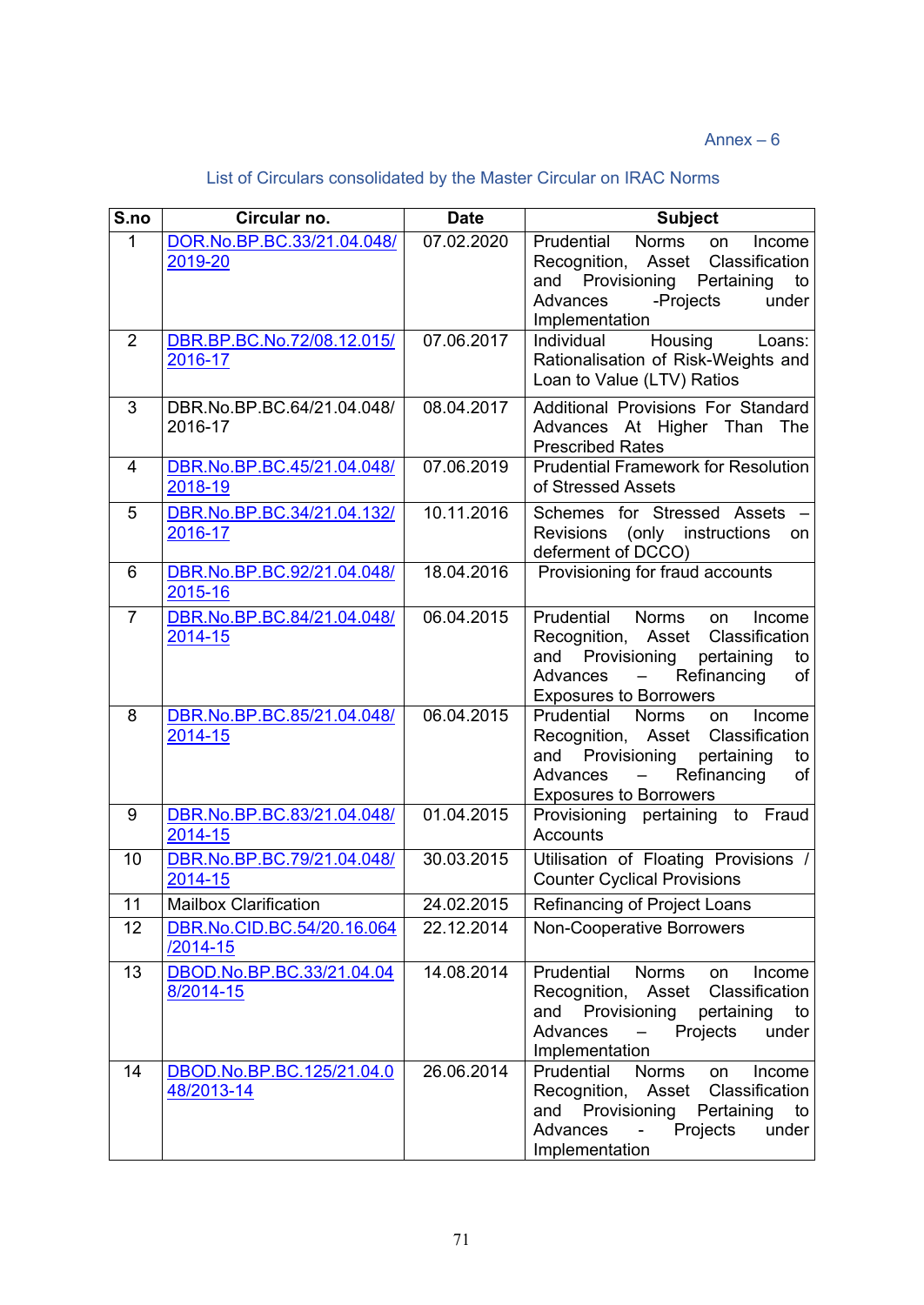| 15 | DBOD.No.BP.BC.98/21.04.13<br>2/2013-14     | 26.02.2014 | for<br>Framework<br>Revitalising<br>Distressed Assets in the Economy -<br>Refinancing of Project Loans, Sale of<br>Other<br>Regulatory<br><b>NPAs</b><br>and<br>Measures (except paragraphs 2, 3<br>and $4)$ |
|----|--------------------------------------------|------------|--------------------------------------------------------------------------------------------------------------------------------------------------------------------------------------------------------------|
| 16 | DBOD.No.BP.BC.95/21.04.04<br>8/2013-14     | 07.02.2014 | Utilisation of Floating Provisions /<br><b>Counter Cyclical Provisioning Buffer</b>                                                                                                                          |
| 17 | DBOD.No.BP.BC.85/21.06.20<br>$0/2013 - 14$ | 15.01.2014 | Capital<br>Provisioning<br>and<br>Requirements for Exposures to<br>entities with<br>Unhedged Foreign<br><b>Currency Exposures</b>                                                                            |
| 18 | DBOD.No.BP.BC.78/21.04.04<br>8/2013-14     | 20.12.2013 | Prudential<br><b>Norms</b><br>Income<br>on<br>Recognition, Asset<br>Classification<br>Provisioning pertaining<br>and<br>to<br><b>Advances - Credit Card Accounts</b>                                         |
| 19 | DBOD.BP.BC.No.104/08.12.0<br>15/2012-13    | 21.06.2013 | Housing Sector: New sub-sector<br>CRE (Residential Housing) within<br>Rationalisation<br><b>CRE</b><br>$\boldsymbol{\alpha}$<br>of<br>provisioning, risk-weight and LTV<br>ratios                            |
| 20 | DBOD.No.BP.BC-<br>99/21.04.048/2012-13     | 30.05.2013 | Review of Prudential Guidelines on<br>Restructuring of Advances by Banks<br>Institutions<br>Financial<br>and<br>(only<br>paragraph 2 on change in DCCO                                                       |
| 21 | DBOD.No.BP.BC-<br>90/21.04.048/2012-13     | 16.04.2013 | Advances Guaranteed by Credit<br>Risk Guarantee Fund Trust for Low<br>Income Housing (CRGFTLIH) - Risk<br><b>Weights and Provisioning</b>                                                                    |
| 22 | DBOD.No.BP.BC-<br>83/21.04.048/2012-13     | 18.03.2013 | Prudential Norms on Advances to<br><b>Infrastructure Sector</b>                                                                                                                                              |
| 23 | DBOD.No.BP.BC-<br>42/21.04.048/2012-13     | 14.09.2012 | NPA Management - Requirement of<br>Effective<br>Mechanism<br>and<br>an<br>Granular Data                                                                                                                      |
| 24 | DBOD.No.BP.BC-<br>28/21.04.157/2011-12     | 11.08.2011 | Prudential Norms for Off- balance<br><b>Sheet Exposures of Banks</b>                                                                                                                                         |
| 25 | DBOD.No.BP.BC.94/21.04.04<br>8/2011-12     | 18.05.2011 | of<br>Enhancement<br>Rates<br>of<br>Provisioning for Non-Performing<br><b>Assets and Restructured Advances</b>                                                                                               |
| 26 | DBOD.No.BP.BC.87/21.04.04<br>8/2010-11     | 21.04.2011 | Provisioning Coverage Ratio (PCR)<br>for Advances                                                                                                                                                            |
| 27 | DBOD.No.BP.BC.69/08.12.00<br>1/2010-11     | 23.12.2010 | Housing Loans<br>by Commercial<br>Banks - LTV Ratio, Risk Weight and<br>Provisioning                                                                                                                         |
| 28 | <b>Mail Box Clarification</b>              | 06.07.2010 | Provisioning for Standard Assets -<br><b>Medium Enterprises</b>                                                                                                                                              |
| 29 | DBOD.No.BP.BC.96/08.12.01<br>4/2009-10     | 23.04.2010 | Prudential Norms on Advances to<br>Infrastructure Sector                                                                                                                                                     |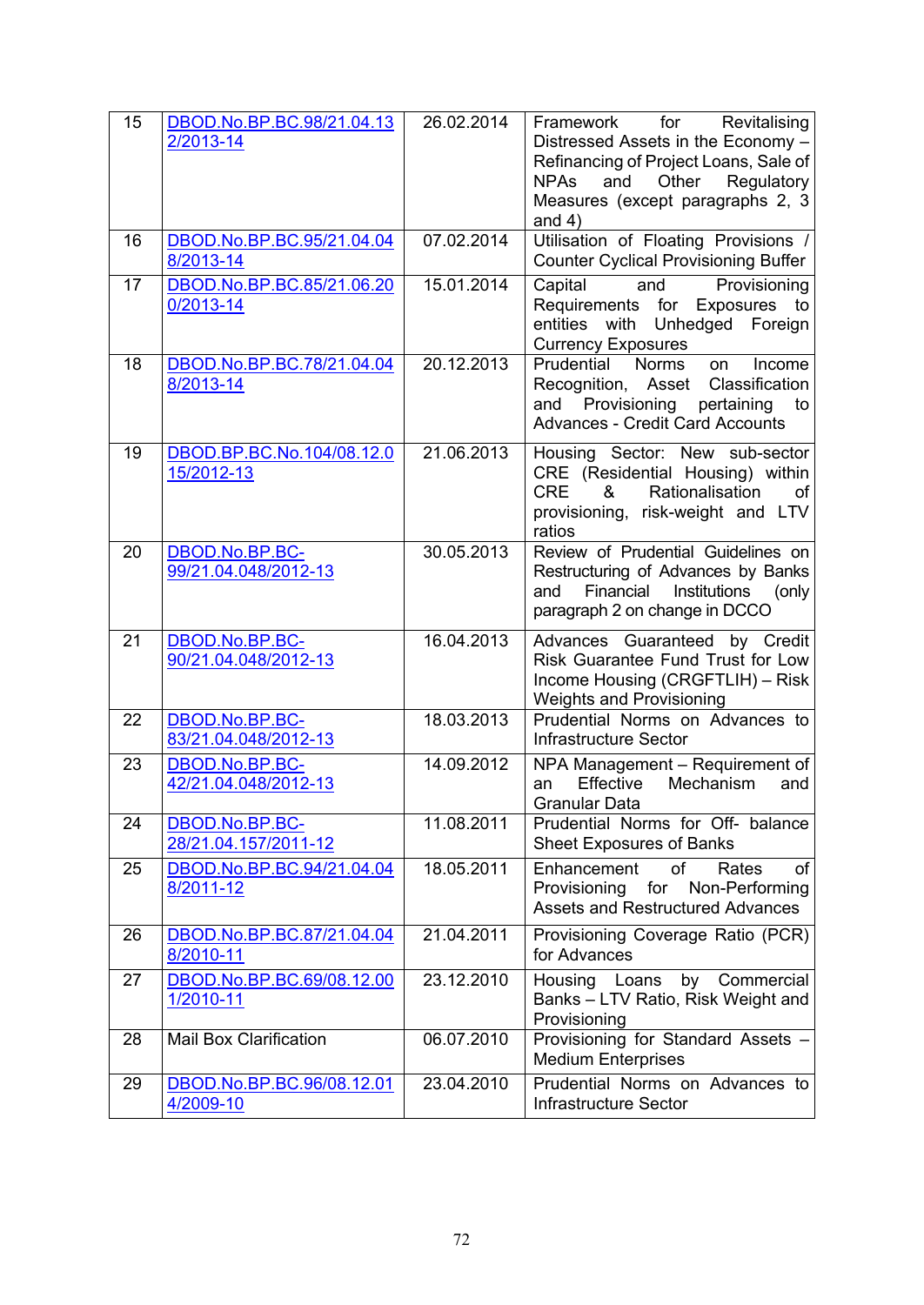| 30 | DBOD.No.BP.BC.85/21.04.04<br>8/2009-10  | 31.03.2010 | Prudential<br><b>Norms</b><br>Income<br><b>on</b><br>Classification<br>Recognition, Asset<br>Provisioning Pertaining<br>and<br>to<br>Projects<br>$\omega_{\rm{max}}$<br>under<br>Advances<br>Implementation |
|----|-----------------------------------------|------------|-------------------------------------------------------------------------------------------------------------------------------------------------------------------------------------------------------------|
| 31 | DBOD.No.BP.BC.64/21.04.04<br>8/2009-10  | 01.12.2009 | Second Quarter Review of Monetary<br>Policy for the Year 2009-10<br>Provisioning Coverage for Advances                                                                                                      |
| 32 | DBOD.No.BP.BC.58/21.04.04<br>8/2009-10  | 05.11.2009 | Second Quarter Review of Monetary<br>Policy for the Year 2009-10<br>Provisioning<br>Requirement<br>for<br><b>Standard Assets</b>                                                                            |
| 33 | DBOD.No.BP.BC.46/21.04.04<br>8/2009-10  | 24.09.2009 | Prudential<br>Income<br>Norms<br>on<br>Recognition, Asset Classification<br>Provisioning pertaining to<br>and<br>Advances - Computation of NPA<br>Levels                                                    |
| 34 | DBOD.No.BP.BC.33/21.04.04<br>8/2009-10  | 27.08.2009 | Prudential Treatment in respect of<br><b>Floating Provisions</b>                                                                                                                                            |
| 35 | DBOD.No.BP.BC.125/21.04.0<br>48/2008-09 | 17.04.2009 | Prudential Norms on Unsecured<br>Advances                                                                                                                                                                   |
| 36 | DBOD.No.BP.BC.122/21.04.0<br>48/2008-09 | 09.04.2009 | Prudential Treatment in respect of<br><b>Floating Provisions</b>                                                                                                                                            |
| 37 | DBOD.No.BP.BC.118/21.04.0<br>48/2008-09 | 25.03.2009 | Prudential Treatment of different<br>Types of Provisions in respect of<br>Loan Portfolios                                                                                                                   |
| 38 | DBOD.BP.BC.83/21.01.002/2<br>008-09     | 15.11.2008 | Prudential<br>of<br><b>Review</b><br><b>Norms</b><br>Provisioning for Standard Assets<br>and Risk Weights for Exposures to<br>Corporates, Commercial Real Estate<br>and NBFC-ND-SI                          |
| 39 | DBOD.No.BP.BC.84/21.04.04<br>8/2008-09  | 14.11.2008 | Asset Classification<br><b>Norms</b><br>for<br>Projects<br>Infrastructure<br>under<br>Implementation                                                                                                        |
| 40 | DBOD.BP.BC.No.69/21.03.00<br>9/2008-09  | 29.10.2008 | Prudential Norms for Off-Balance<br><b>Sheet Exposures of Banks</b>                                                                                                                                         |
| 41 | DBOD.No.BP.BC.57/21.04.15<br>7/2008-09  | 13.10.2008 | Prudential Norms for Off-balance<br><b>Sheet Exposures of Banks</b>                                                                                                                                         |
| 42 | DBOD.No.BP.BC.31/21.04.15<br>7/2008-09  | 08.08.2008 | Prudential Norms for Off-balance<br><b>Sheet Exposures of Banks</b>                                                                                                                                         |
| 43 | DBOD.BP.BC.82/21.04.048/2<br>007-08     | 08.05.2008 | Prudential<br><b>Norms</b><br>Asset<br>on<br>Classification<br>Pertaining<br>to<br>Advances - Infrastructure Projects<br>under Implementation and Involving<br><b>Time Overrun</b>                          |
| 44 | DBOD.No.BP.BC.76/21.04.04<br>8/2006-07  | 12.04.2007 | Prudential<br><b>Norms</b><br>Income<br>on<br>Recognition, Asset Classification<br>and Provisioning Pertaining<br>to<br>Advances - Projects Involving Time<br>Overrun                                       |
| 45 | DBOD.No.BP.BC.68/21.04.04<br>8/2006-07  | 13.03.2007 | Prudential Norms on Creation and<br><b>Utilisation of Floating Provisions</b>                                                                                                                               |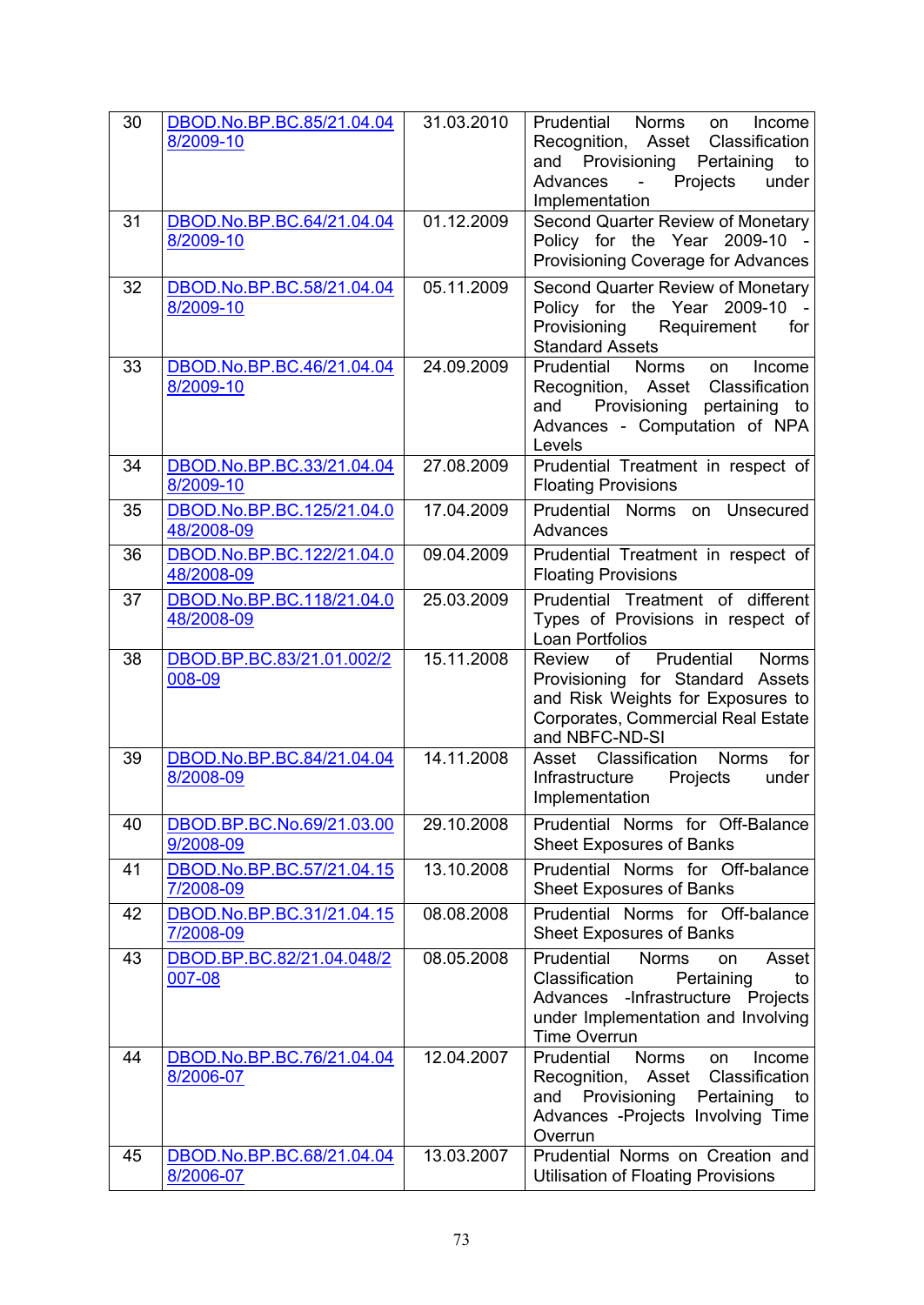| 46 | DBOD.No.BP.BC.53/21.04.04<br>8/2006-2007              | 31.01.2007 | Third Quarter Review of the Annual<br>Statement on Monetary Policy for the<br>2006-07<br>$-$<br>Provisioning<br>year<br>Requirement for Standard Assets<br>Risk Weights for<br>Capital<br>and<br>Adequacy |
|----|-------------------------------------------------------|------------|-----------------------------------------------------------------------------------------------------------------------------------------------------------------------------------------------------------|
| 47 | DBOD.No.BP.BC.21/21.04.04<br>8/2006-2007              | 12.07.2006 | Annual Policy Statement for the year<br>2006-07-Additional<br>Provisioning<br><b>Requirement for Standard Assets</b>                                                                                      |
| 48 | DBOD.NO.BP.BC.89/<br>21.04.048/2005-06                | 22.06.2006 | Prudential norms on creation and<br>utilization of floating provisions                                                                                                                                    |
| 49 | DBOD.NO.BP.BC.85/<br>21.04.048/2005-06                | 29.05.2006 | Annual Policy Statement for the year<br>Additional Provisioning<br>2006-07:<br><b>Requirement for Standard Assets</b>                                                                                     |
| 50 | DBOD.NO.BP.BC.40/<br>21.04.048/2005-06                | 04.11.2005 | Mid Term Review of Annual Policy<br>Statement for the year 2005-06:<br><b>Additional Provisioning Requirement</b><br>for Standard Assets                                                                  |
| 51 | DBOD.BP.BC.34/21.04.048/2<br>004-05                   | 26.08.2004 | schedule<br>Repayment<br>of<br>rural<br>housing loans                                                                                                                                                     |
| 52 | DBOD.BP.BC.29/21.04.048/2<br>004-05                   | 13.08.2004 | Prudential<br><b>State</b><br>norms<br>Government guaranteed exposures                                                                                                                                    |
| 53 | RPCD No. Plan.BC<br>92/04.09.01/2003-04               | 24.06.2004 | Flow of credit to Agriculture                                                                                                                                                                             |
| 54 | <b>DBOD</b><br>No.BP.BC.102/21.04.048/200<br>$3 - 04$ | 24.06.2004 | Prudential Norms for Agricultural<br>Advances                                                                                                                                                             |
| 55 | <b>DBOD No.</b><br>BP.BC.99/21.04.048/2003-04         | 21.06.2004 | <b>Additional Provisioning Requirement</b><br>for NPAs                                                                                                                                                    |
| 56 | <b>DBOD No.</b><br>BP.BC.97/21.04.141/2003-04         | 17.06.2004 | <b>Prudential Guidelines on Unsecured</b><br>Exposures                                                                                                                                                    |
| 57 | <b>DBOD No.</b><br>BP.BC.96/21.04.103/2003-04         | 17.06.2004 | <b>Risk</b><br>Country<br>Management<br>Guidelines                                                                                                                                                        |
| 58 | <b>DBOD</b><br>BP.BC.NO.74/21.04.048/2002<br>$-2003$  | 27.02.2003 | implementation<br>Projects<br>under<br>involving time overrun                                                                                                                                             |
| 59 | <b>DBOD</b><br>No.BP.BC.71/21.04.103/2002-<br>2003    | 19.02.2003 | Risk Management Systems in Banks<br><b>Guidelines</b><br>on Country<br><b>Risk</b><br>Management                                                                                                          |
| 60 | <b>DBOD</b><br>BP.BC.No.69/21.04.048/2002-<br>03      | 10.02.2003 | Upgradation<br>of<br>loan<br>accounts<br>classified as NPAs                                                                                                                                               |
| 61 | DBOD.BP.BC<br>No.44/21.04.048/2002-03                 | 30.11.2002 | Agricultural loans affected by natural<br>calamities                                                                                                                                                      |
| 62 | DBOD No.BP.BC.108/<br>21.04.048/2001-2002             | 28.05.2002 | recognition,<br>Income<br>asset<br>classification and provisioning on<br>treatment<br>of<br>advances<br>projects<br>under implementation involving time<br>overrun                                        |
| 63 | DBOD No.BP.BC.100/<br>21.01.002/2001-02               | 09.05.2002 | Prudential<br>norms<br>asset<br>on<br>classification                                                                                                                                                      |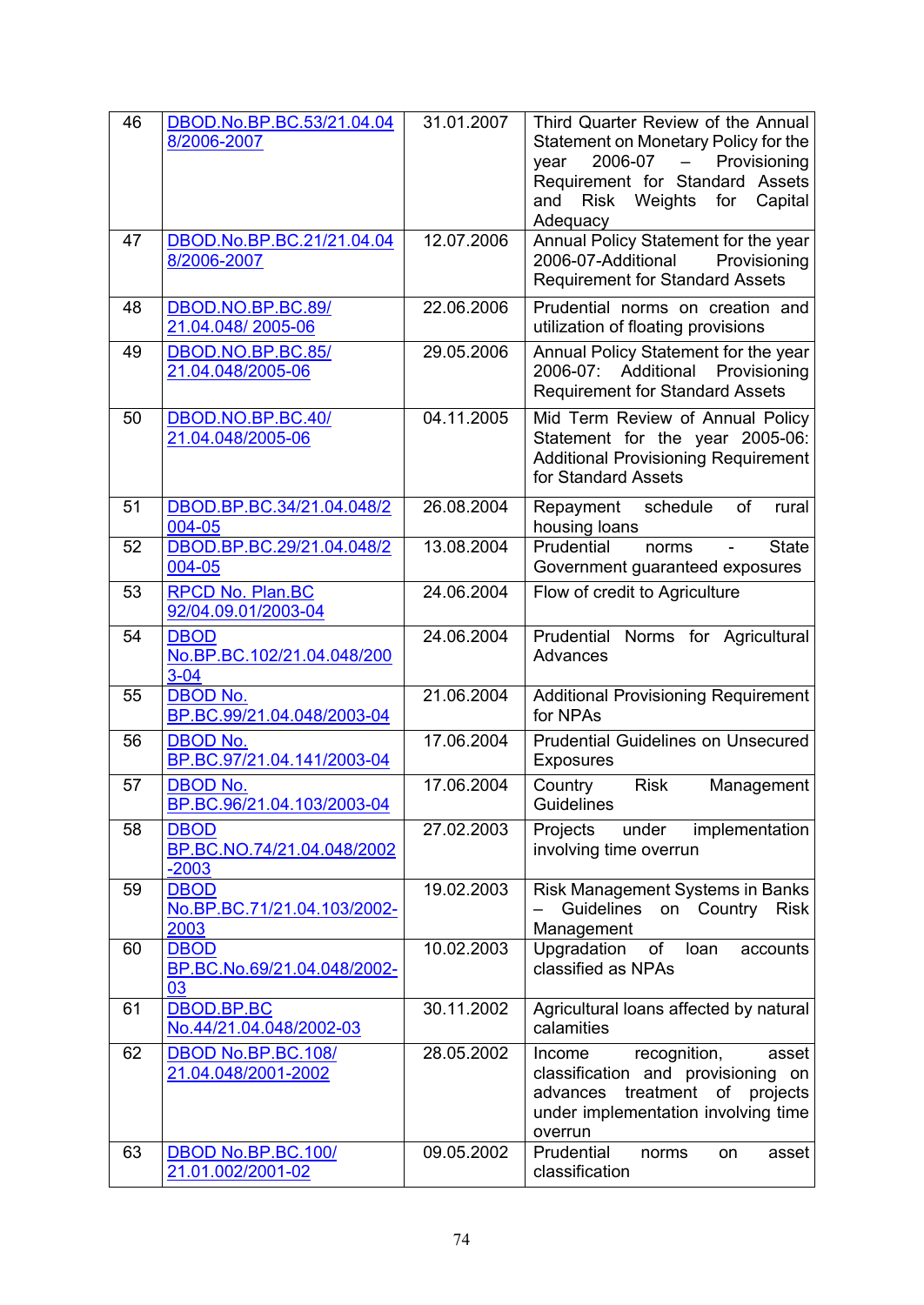| 64 | DBOD No.BP.BC.59/                         | 22.01.2002 | Prudential<br>norms<br>income<br>on                                          |
|----|-------------------------------------------|------------|------------------------------------------------------------------------------|
|    | 21.04.048/2001-2002                       |            | recognition, asset classification and<br>Provisioning agricultural advances  |
| 65 | DBOD No.BP.BC.25/                         | 11.09.2001 | Prudential<br>norms<br>income<br>on                                          |
|    | 21.04.048/2000-2001                       |            | recognition, asset classification and<br>provisioning                        |
| 66 | DBOD No.BP.BC.132/                        | 14.06.2001 | Recognition,<br>Asset<br>Income                                              |
|    | 21.04.048/2000-2001                       |            | Classification and Provisioning for<br>Advances                              |
| 67 | DBOD.No.BP.BC.128/21.04.0<br>48/2000-2001 | 07.06.2001 | SSI Advances<br>Guaranteed<br>by<br><b>CGTSI-Riskweight and provisioning</b> |
|    |                                           |            | norms                                                                        |
| 68 | <b>DBOD No.</b>                           | 02.05.2001 | Monetary & Credit Policy Measures                                            |
|    | BP.BC.116/21.04.048/2000-                 |            | 2001-02                                                                      |
|    | 2001                                      |            |                                                                              |
| 69 | <b>DBOD</b>                               | 30.03.2001 | <b>Treatment of Restructured Accounts</b>                                    |
|    | No.BP.BC.98/21.04.048/2000-<br>2001       |            |                                                                              |
| 70 | DBOD No.                                  | 30.10.2000 | Asset<br>Recognition,<br>Income                                              |
|    | BP.BC.40/21.04.048/2000-                  |            | Classification<br>and<br>Provisioning                                        |
|    | 2001                                      |            | Reporting of NPAs to RBI                                                     |
| 71 | DBOD.No.BP.BC.164/21.04.0                 | 24.04.2000 | Prudential<br>Capital<br><b>Norms</b><br>on                                  |
|    | 48/2000                                   |            | Recognition,<br>Adequacy,<br>Income                                          |
|    |                                           |            | Asset<br>Classification<br>and<br>Provisioning, etc.                         |
| 72 | DBOD.No.BP.BC.144/21.04.0                 | 29.02.2000 | Recognition,<br>Income<br>Asset                                              |
|    | 48/2000                                   |            | Classification and Provisioning and                                          |
|    |                                           |            | Other<br>Related<br><b>Matters</b><br>and                                    |
|    |                                           |            | Adequacy<br>Standards - Takeout                                              |
|    |                                           |            | Finance                                                                      |
| 73 | DBOD.No.BP.BC.138/21.04.0<br>48/2000      | 07.02.2000 | Recognition,<br>Asset<br>Income<br>and<br>Classification<br>Provisioning     |
|    |                                           |            | <b>Export Project Finance</b>                                                |
| 74 | DBOD.No.BP.BC.103/21.04.0                 | 21.10.1999 | Income<br>Recognition,<br>Asset                                              |
|    | 48/99                                     |            | Classification and Provisioning                                              |
|    |                                           |            | Agricultural Finance by Commercial                                           |
|    |                                           |            | Banks through Primary Agricultural                                           |
|    | DBOD.No.FSC.BC.70/24.01.0                 |            | <b>Credit Societies</b>                                                      |
| 75 | 01/99                                     | 17.07.1999 | Equipment Leasing<br>Activity<br><b>Accounting/ Provisioning Norms</b>       |
| 76 | DBOD.No.BP.BC.45/21.04.04                 | 10.05.1999 | Recognition<br>Income<br>Asset                                               |
|    | 8/99                                      |            | Classification<br>and<br>Provisioning                                        |
|    |                                           |            | Concept of Commencement<br>of                                                |
| 77 | DBOD.No.BP.BC.120/21.04.0                 | 29.12.1998 | <b>Commercial Production</b><br>Prudential<br>Income<br>norms<br>on          |
|    | 48/98                                     |            | Classification<br>Recognition, Asset                                         |
|    |                                           |            | and Provisioning Agricultural Loans                                          |
|    |                                           |            | <b>Affected by Natural Calamities</b>                                        |
| 78 | DBOD.No.BP.BC.103/21.01.0                 | 31.10.1998 | Monetary & Credit Policy Measures                                            |
|    | 02/98                                     |            |                                                                              |
| 79 | DBOD.No.BP.BC.17/21.04.04                 | 04.03.1998 | Prudential<br><b>Norms</b><br>Income<br>on                                   |
|    | 8/98                                      |            | Recognition,<br>Classification<br>Asset                                      |
|    |                                           |            |                                                                              |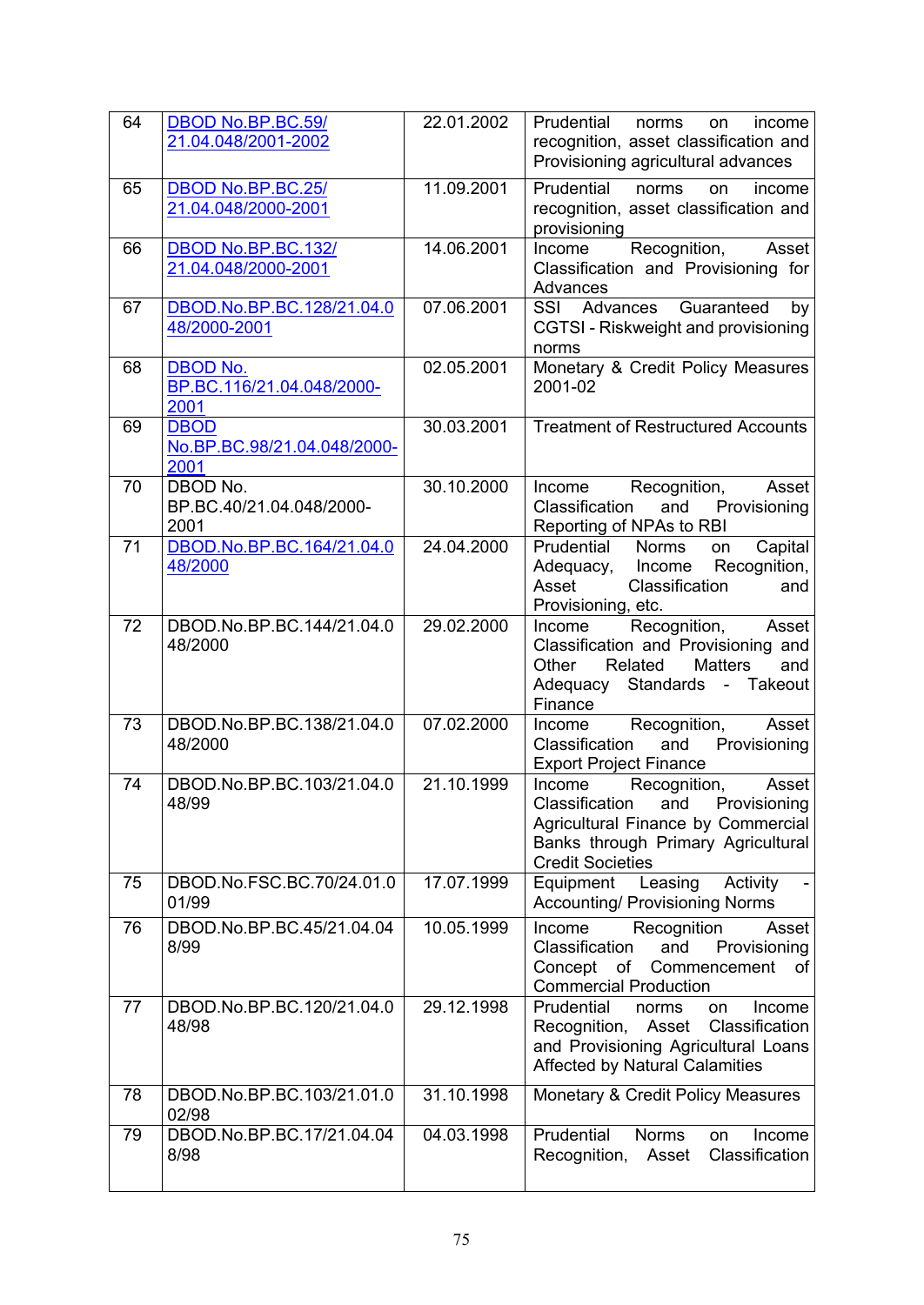|    |                                    |            | Agricultural<br>Provisioning<br>and<br>Advances                                                                                                                                         |
|----|------------------------------------|------------|-----------------------------------------------------------------------------------------------------------------------------------------------------------------------------------------|
|    |                                    |            |                                                                                                                                                                                         |
| 80 | DOS. No. CO.PP.                    | 15.05.1997 | relating<br>Assessments<br>asset<br>to                                                                                                                                                  |
|    | BC.6/11.01.005/9697                |            | valuation and loan loss provisioning                                                                                                                                                    |
| 81 | DBOD.No.BP.BC.29/21.04.04<br>8/97  | 09.04.1997 | Recognition<br>Asset<br>Income<br>Classification<br>and<br>Provisioning<br><b>Agricultural Advances</b>                                                                                 |
| 82 | DBOD.No.BP.BC.14/21.04.04<br>8/97  | 19.02.1997 | Recognition<br>Income<br>Asset<br>Classification<br>and<br>Provisioning<br><b>Agricultural Advances</b>                                                                                 |
| 83 | DBOD.No.BP.BC.9/21.04.048/<br>97   | 29.01.1997 | Prudential Norms Capital Adequacy,<br>Recognition<br>Asset<br>Income<br><b>Classification and Provisioning</b>                                                                          |
| 84 | DBOD.No.BP.BC.163/21.04.0<br>48/96 | 24.12.1996 | Classification of Advances<br>with<br>Balance less than Rs. 25,000/                                                                                                                     |
| 85 | DBOD.No.BP.BC.65/21.04.04<br>8/96  | 04.06.1996 | Income Recognition<br>Asset<br><b>Classification and Provisioning</b>                                                                                                                   |
| 86 | DBOD.No.BP.BC.26/21.04.04<br>8/96  | 19.03.1996 | Non performing Advances Reporting<br>to RBI                                                                                                                                             |
| 87 | DBOD.No.BP.BC.25/21.04.04<br>8/96  | 19.03.1996 | Recognition<br>Asset<br>Income<br><b>Classification and Provisioning</b>                                                                                                                |
| 88 | DBOD.No.BP.BC.134/21.04.0<br>48/95 | 20.11.1995 | Bank's<br><b>EXIM</b><br><b>New</b><br>Lending<br>Programme Extension of Guarantee<br>cum Refinance to Commercial Bank<br>respect of Post<br>shipment<br>in<br><b>Supplier's Credit</b> |
| 89 | DBOD.No.BP.BC.36/21.04.04<br>8/95  | 03.04.1995 | Recognition<br>Asset<br>Income<br><b>Classification and Provisioning</b>                                                                                                                |
| 90 | DBOD.No.BP.BC.134/21.04.0<br>48/94 | 14.11.1994 | Asset<br>Recognition<br>Income<br>Classification Provisioning and Other<br><b>Related Matters</b>                                                                                       |
| 91 | DBOD.No.BP.BC.58/21.04.04<br>8/94  | 16.05.1994 | Recognition<br>Asset<br>Income<br>Classification and Provisioning and<br>Capital<br>Adequacy<br><b>Norms</b><br>Clarifications                                                          |
| 92 | DBOD.No.BP.BC.50/21.04.04<br>8/94  | 30.04.1994 | Recognition<br>Asset<br>Income<br><b>Classification and Provisioning</b>                                                                                                                |
| 93 | DOS.BC.4/16.14.001/9394            | 19.03.1994 | Credit Monitoring System - Health<br>Code System for Borrowal Accounts                                                                                                                  |
| 94 | DBOD.No.BP.BC.8/21.04.043/<br>94   | 04.02.1994 | Income Recognition, Provisioning<br>and Other Related Matters                                                                                                                           |
| 95 | DBOD.No.BP.BC.195/21.04.0<br>48/93 | 24.11.1993 | Recognition,<br>Asset<br>Income<br>Classification<br>Provisioning<br>and<br>Clarifications                                                                                              |
| 96 | DBOD.No.BP.BC.95/21.04.04<br>8/93  | 23.03.1993 | Recognition,<br>Income<br>Asset<br>Classification,<br>Provisioning<br>and<br><b>Other Related Matters</b>                                                                               |
| 97 | DBOD.No.BP.BC.59/21.04.04<br>392   | 17.12.1992 | Asset<br>Recognition,<br>Income<br>Classification<br>Provisioning<br>and<br>Clarifications                                                                                              |